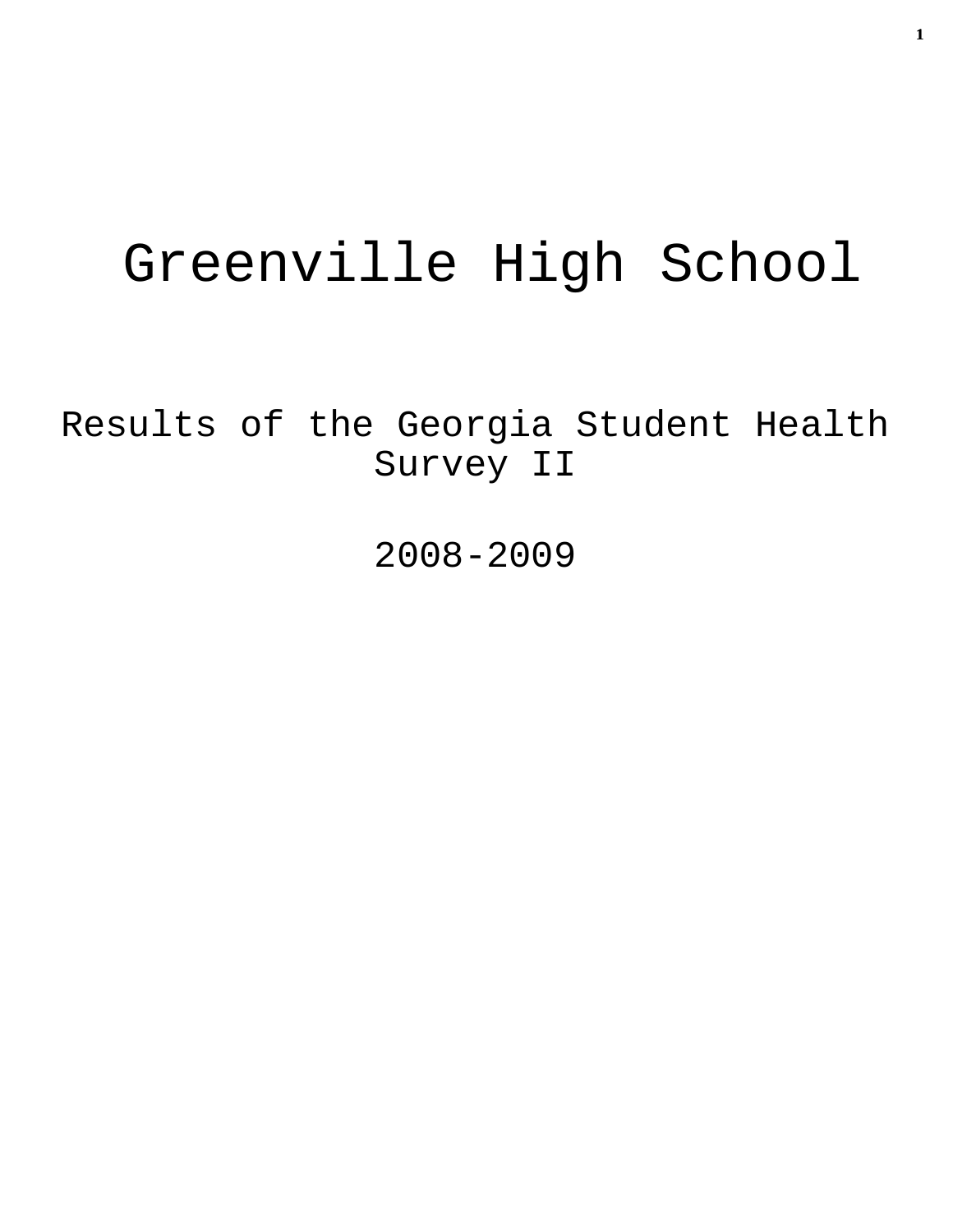# *Demographics* **2**

| Grade                  |    |  |  |
|------------------------|----|--|--|
| <b>Grade Frequency</b> |    |  |  |
| 10                     | 78 |  |  |
| 12                     | 76 |  |  |

| Frequency      | <b>Table of Gender by Grade</b> |              |             |              |  |  |
|----------------|---------------------------------|--------------|-------------|--------------|--|--|
| <b>Col Pct</b> |                                 | Grade(Grade) |             |              |  |  |
|                | Gender(Gender)                  | 10           | 12          | <b>Total</b> |  |  |
|                | <b>Female</b>                   | 44<br>56.41  | 46<br>60.53 | 90           |  |  |
|                | <b>Male</b>                     | 34<br>43.59  | 30<br>39.47 | 64           |  |  |
|                | <b>Total</b>                    | 78           | 76          | 154          |  |  |

| <b>Frequency</b> |
|------------------|
| <b>Col Pct</b>   |

| <b>Table of Ethnicity by Grade</b> |              |             |              |  |  |  |
|------------------------------------|--------------|-------------|--------------|--|--|--|
|                                    | Grade(Grade) |             |              |  |  |  |
| <b>Ethnicity</b> (Ethnicity)       | 10           | 12          | <b>Total</b> |  |  |  |
| <b>Black</b>                       | 55<br>70.51  | 52<br>68.42 | 107          |  |  |  |
| <b>Hispanic</b>                    | 3<br>3.85    | 1.32        | 4            |  |  |  |
| White                              | 20<br>25.64  | 19<br>25.00 | 39           |  |  |  |
| <b>Other</b>                       | 0<br>0.00    | 4<br>5.26   | 4            |  |  |  |
| <b>Total</b>                       | 78           | 76          | 154          |  |  |  |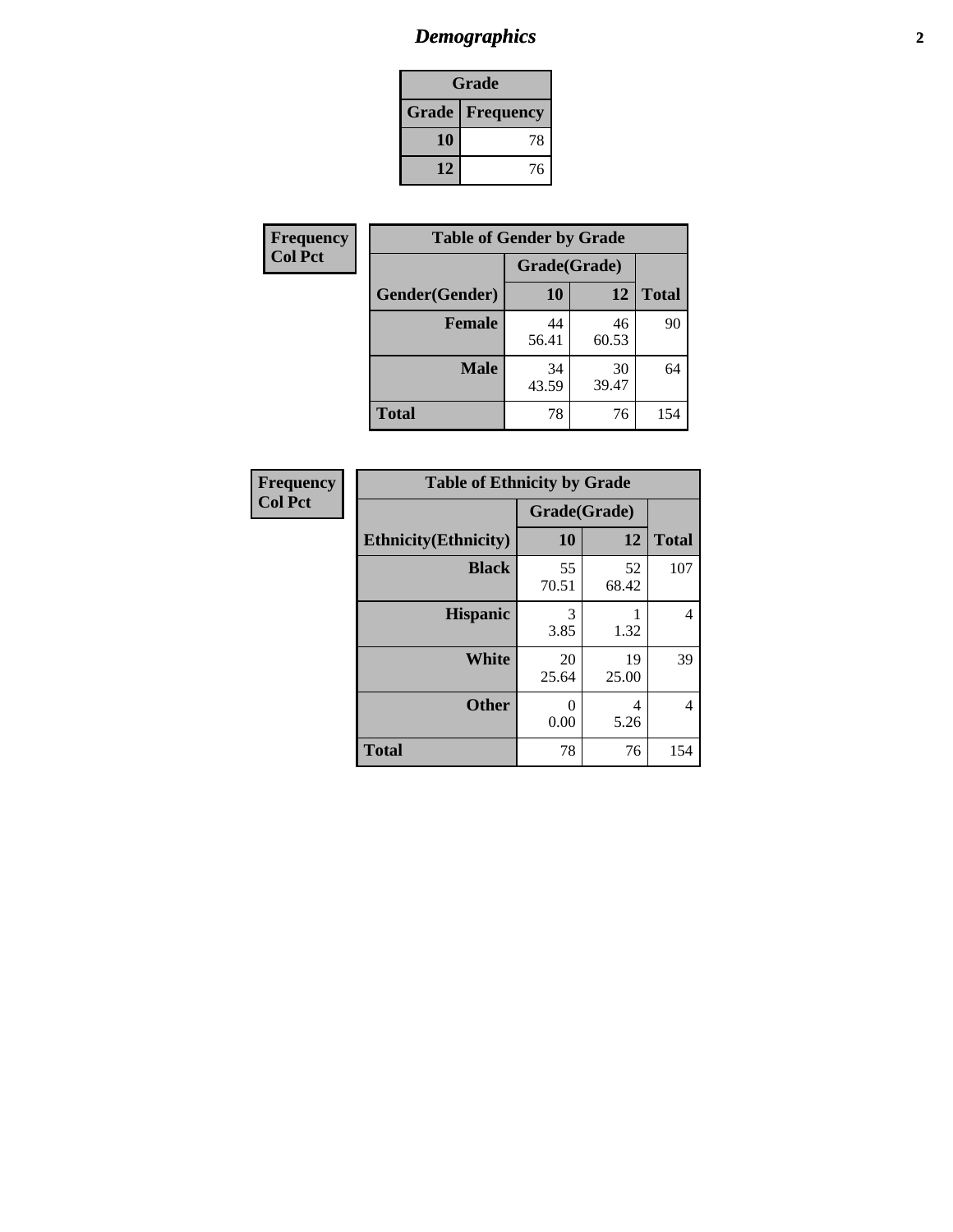### *Title IV, Part A, Schedule A* **3** *Goal 1: Ensure that all schools are drug-free Baseline Data: Year 2008-2009 Prevalence of Drug Use*

| Frequency<br><b>Col Pct</b> | <b>Table of AlcoholAlt by Grade</b> |              |             |              |  |
|-----------------------------|-------------------------------------|--------------|-------------|--------------|--|
|                             | AlcoholAlt(Alcohol                  | Grade(Grade) |             |              |  |
|                             | use, past 30 days)                  | <b>10</b>    | 12          | <b>Total</b> |  |
|                             | Yes                                 | 14<br>17.95  | 23<br>30.26 | 37           |  |
|                             | N <sub>0</sub>                      | 64<br>82.05  | 53<br>69.74 | 117          |  |
|                             | Total                               | 78           | 76          | 154          |  |

| Frequency<br><b>Col Pct</b> | <b>Table of TobaccoAny by Grade</b> |             |             |              |  |  |
|-----------------------------|-------------------------------------|-------------|-------------|--------------|--|--|
| <b>TobaccoAny(Tobacco</b>   | Grade(Grade)                        |             |             |              |  |  |
|                             | use, past 30 days)                  | 10          | 12          | <b>Total</b> |  |  |
|                             | Yes                                 | 13<br>16.67 | 14<br>18.42 | 27           |  |  |
|                             | N <sub>0</sub>                      | 65<br>83.33 | 62<br>81.58 | 127          |  |  |
|                             | <b>Total</b>                        | 78          | 76          | 154          |  |  |

| Frequency      | <b>Table of MarijuanaAlt by Grade</b> |              |             |              |  |
|----------------|---------------------------------------|--------------|-------------|--------------|--|
| <b>Col Pct</b> | MarijuanaAlt(Marijuana                | Grade(Grade) |             |              |  |
|                | use, past 30 days)                    | 10           | 12          | <b>Total</b> |  |
|                | Yes                                   | 8.97         | 12<br>15.79 | 19           |  |
|                | N <sub>0</sub>                        | 71<br>91.03  | 64<br>84.21 | 135          |  |
|                | <b>Total</b>                          | 78           | 76          | 154          |  |

| Frequency<br><b>Col Pct</b> | <b>Table of OtherDrugAny by Grade</b>  |              |             |              |  |
|-----------------------------|----------------------------------------|--------------|-------------|--------------|--|
|                             | <b>OtherDrugAny(Other</b><br>drug use, | Grade(Grade) |             |              |  |
|                             | past 30 days)                          | 10           | <b>12</b>   | <b>Total</b> |  |
|                             | Yes                                    | 6<br>7.69    | 3<br>3.95   | 9            |  |
|                             | N <sub>0</sub>                         | 72<br>92.31  | 73<br>96.05 | 145          |  |
|                             | <b>Total</b>                           | 78           | 76          | 154          |  |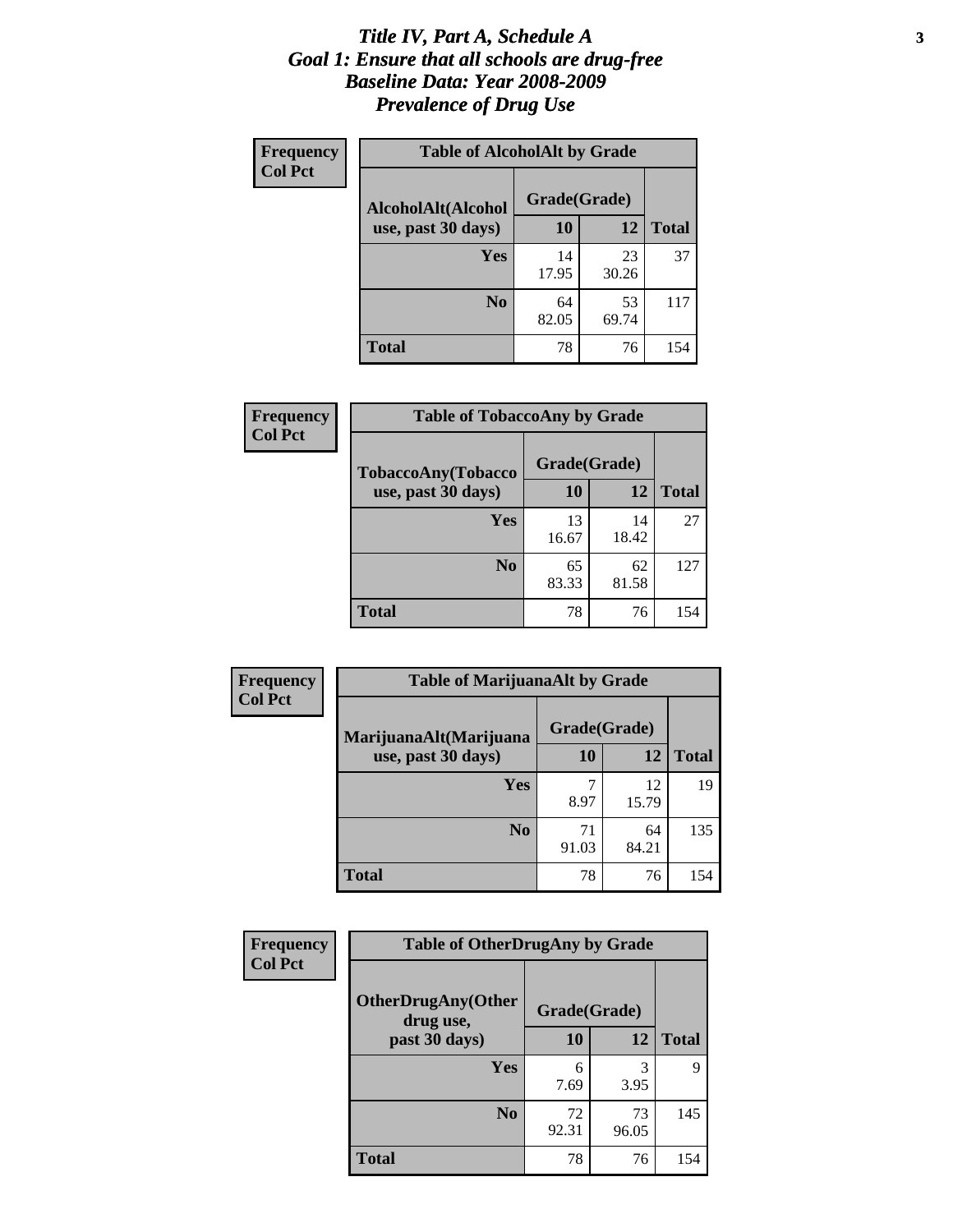### *Average Age of Onset of Use* **4** *Results for "Average Age of Onset of Use" questions exclude students who said they did not use that substance*

| <b>Variable</b>    | Label                                                              | <b>Mean</b> |
|--------------------|--------------------------------------------------------------------|-------------|
| Alcoholinit2       | I started using alcohol when I was                                 | 13.81       |
| Cigarettesinit2    | I started smoking tobacco when I was                               | 13.73       |
| Smokelessinit2     | I started chewing tobacco when I was                               | 12.00       |
| Marijuanainit2     | I started using marijuana when I was                               | 13.91       |
| Cocaineinit2       | I started using cocaine when I was                                 |             |
| Inhalantsinit2     | I started using inhalants when I was                               | 15.00       |
| Steroidsinit2      | I started using steroids when I was                                |             |
| Ecstasyinit2       | I started using ecstasy when I was                                 | 15.50       |
| Methinit2          | I started using methamphetamines when I was                        | 14.00       |
| Hallucinogensinit2 | I started using hallucinogens when I was                           | 14.00       |
| Prescriptioninit2  | I started using prescription drugs not prescribed to me when I was | 14.55       |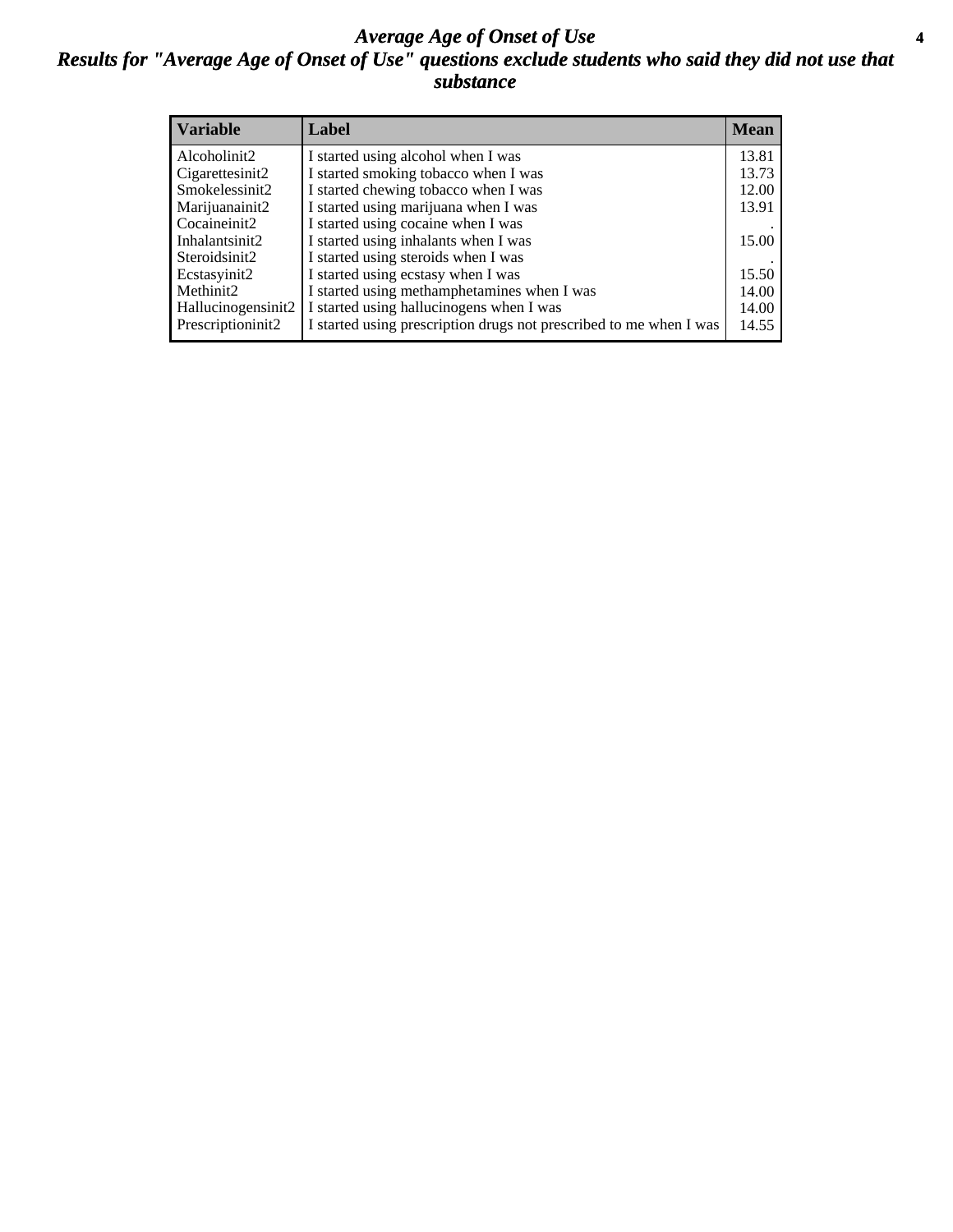# *Perception of Health Risk* **5**

| Frequency      | <b>Table of Alcoholharmdich by Grade</b> |              |             |              |  |
|----------------|------------------------------------------|--------------|-------------|--------------|--|
| <b>Col Pct</b> | Alcoholharmdich(I<br>think alcohol is    | Grade(Grade) |             |              |  |
|                | harmful)                                 | 10           | 12          | <b>Total</b> |  |
|                | <b>Yes</b>                               | 59           | 54          | 113          |  |
|                |                                          | 75.64        | 71.05       |              |  |
|                | N <sub>0</sub>                           | 19<br>24.36  | 22<br>28.95 | 41           |  |
|                | <b>Total</b>                             | 78           | 76          | 154          |  |

| Frequency      | <b>Table of Tobaccoharmdich by Grade</b> |              |             |              |  |
|----------------|------------------------------------------|--------------|-------------|--------------|--|
| <b>Col Pct</b> | Tobaccoharmdich(I<br>think tobacco is    | Grade(Grade) |             |              |  |
|                | harmful)                                 | 10           | 12          | <b>Total</b> |  |
|                | <b>Yes</b>                               | 71<br>91.03  | 67<br>88.16 | 138          |  |
|                | N <sub>0</sub>                           | 8.97         | 9<br>11.84  | 16           |  |
|                | <b>Total</b>                             | 78           | 76          | 154          |  |

| Frequency      | <b>Table of Marijuanaharmdich by Grade</b> |              |             |              |  |
|----------------|--------------------------------------------|--------------|-------------|--------------|--|
| <b>Col Pct</b> | Marijuanaharmdich(I<br>think marijuana is  | Grade(Grade) |             |              |  |
|                | harmful)                                   | 10           | 12          | <b>Total</b> |  |
|                | <b>Yes</b>                                 | 63<br>80.77  | 51<br>67.11 | 114          |  |
|                | N <sub>0</sub>                             | 15<br>19.23  | 25<br>32.89 | 40           |  |
|                | <b>Total</b>                               | 78           | 76          | 154          |  |

| <b>Frequency</b> | <b>Table of Otherdrugharmdich by Grade</b>   |              |             |              |  |  |
|------------------|----------------------------------------------|--------------|-------------|--------------|--|--|
| <b>Col Pct</b>   | Otherdrugharmdich(I<br>think other drugs are | Grade(Grade) |             |              |  |  |
|                  | harmful)                                     | 10           | 12          | <b>Total</b> |  |  |
|                  | <b>Yes</b>                                   | 71<br>91.03  | 68<br>89.47 | 139          |  |  |
|                  | N <sub>0</sub>                               | 8.97         | 8<br>10.53  | 15           |  |  |
|                  | <b>Total</b>                                 | 78           | 76          | 154          |  |  |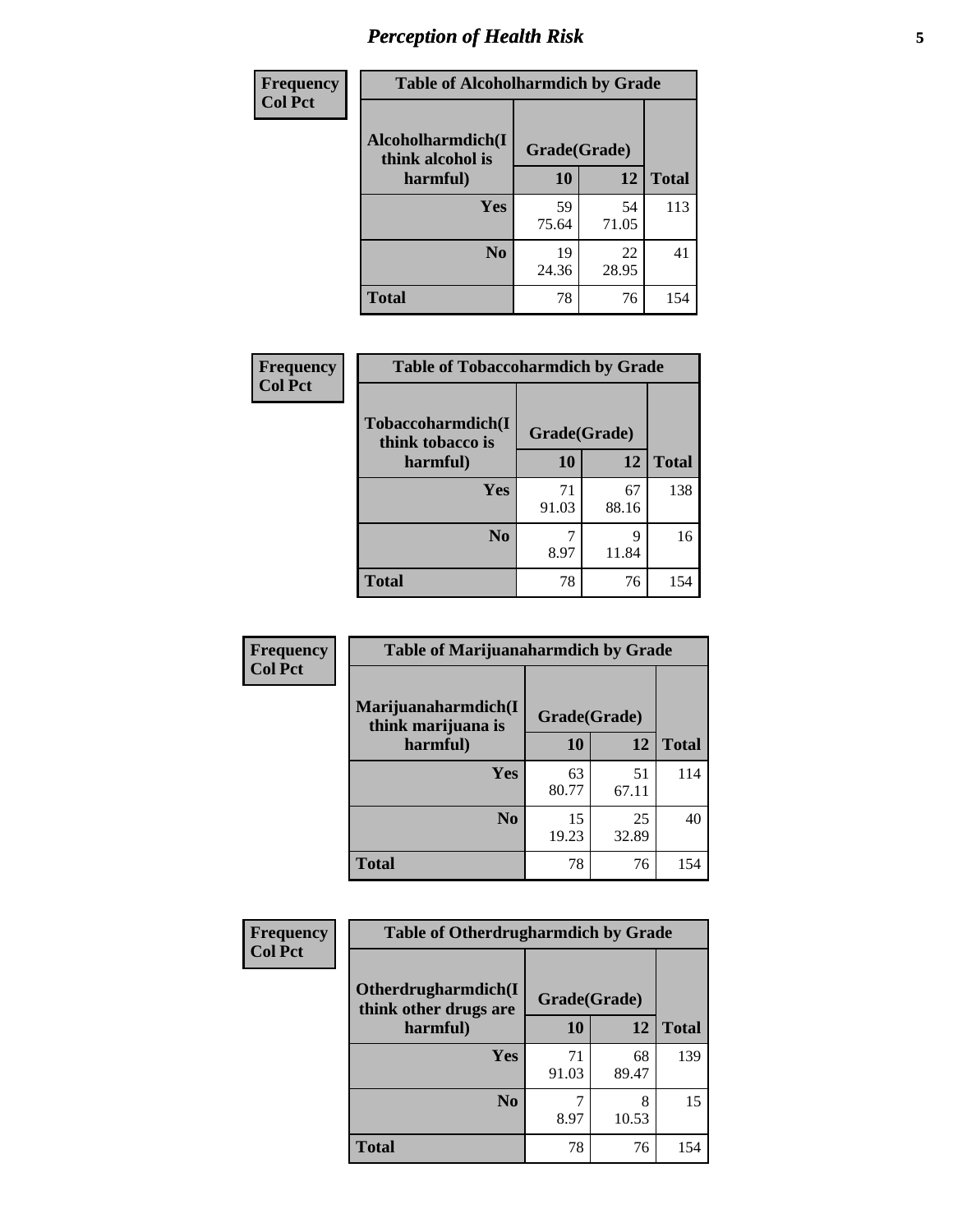# *Social Disapproval* **6**

| Frequency      | <b>Table of Alcoholpeerdich by Grade</b>                    |              |             |              |  |  |
|----------------|-------------------------------------------------------------|--------------|-------------|--------------|--|--|
| <b>Col Pct</b> | Alcoholpeerdich(My<br>friends would<br>disapprove if I used | Grade(Grade) |             |              |  |  |
|                | alcohol)                                                    | 10           | 12          | <b>Total</b> |  |  |
|                | <b>Yes</b>                                                  | 34<br>43.59  | 30<br>39.47 | 64           |  |  |
|                | N <sub>0</sub>                                              | 44<br>56.41  | 46<br>60.53 | 90           |  |  |
|                | <b>Total</b>                                                | 78           | 76          | 154          |  |  |

| <b>Frequency</b> |
|------------------|
| <b>Col Pct</b>   |

| <b>Table of Tobaccopeerdich by Grade</b>                    |              |             |              |  |  |
|-------------------------------------------------------------|--------------|-------------|--------------|--|--|
| Tobaccopeerdich(My<br>friends would<br>disapprove if I used | Grade(Grade) |             |              |  |  |
| tobacco)                                                    | 10           | 12          | <b>Total</b> |  |  |
| Yes                                                         | 48<br>61.54  | 42<br>55.26 | 90           |  |  |
| N <sub>0</sub>                                              | 30<br>38.46  | 34<br>44.74 | 64           |  |  |
| <b>Total</b>                                                | 78           | 76          | 154          |  |  |

| <b>Frequency</b> | <b>Table of Marijuanapeerdich by Grade</b>                    |              |             |              |  |  |  |
|------------------|---------------------------------------------------------------|--------------|-------------|--------------|--|--|--|
| <b>Col Pct</b>   | Marijuanapeerdich(My<br>friends would<br>disapprove if I used | Grade(Grade) |             |              |  |  |  |
|                  | marijuana)                                                    | 10           | 12          | <b>Total</b> |  |  |  |
|                  | <b>Yes</b>                                                    | 46<br>58.97  | 40<br>52.63 | 86           |  |  |  |
|                  | N <sub>0</sub>                                                | 32<br>41.03  | 36<br>47.37 | 68           |  |  |  |
|                  | <b>Total</b>                                                  | 78           | 76          | 154          |  |  |  |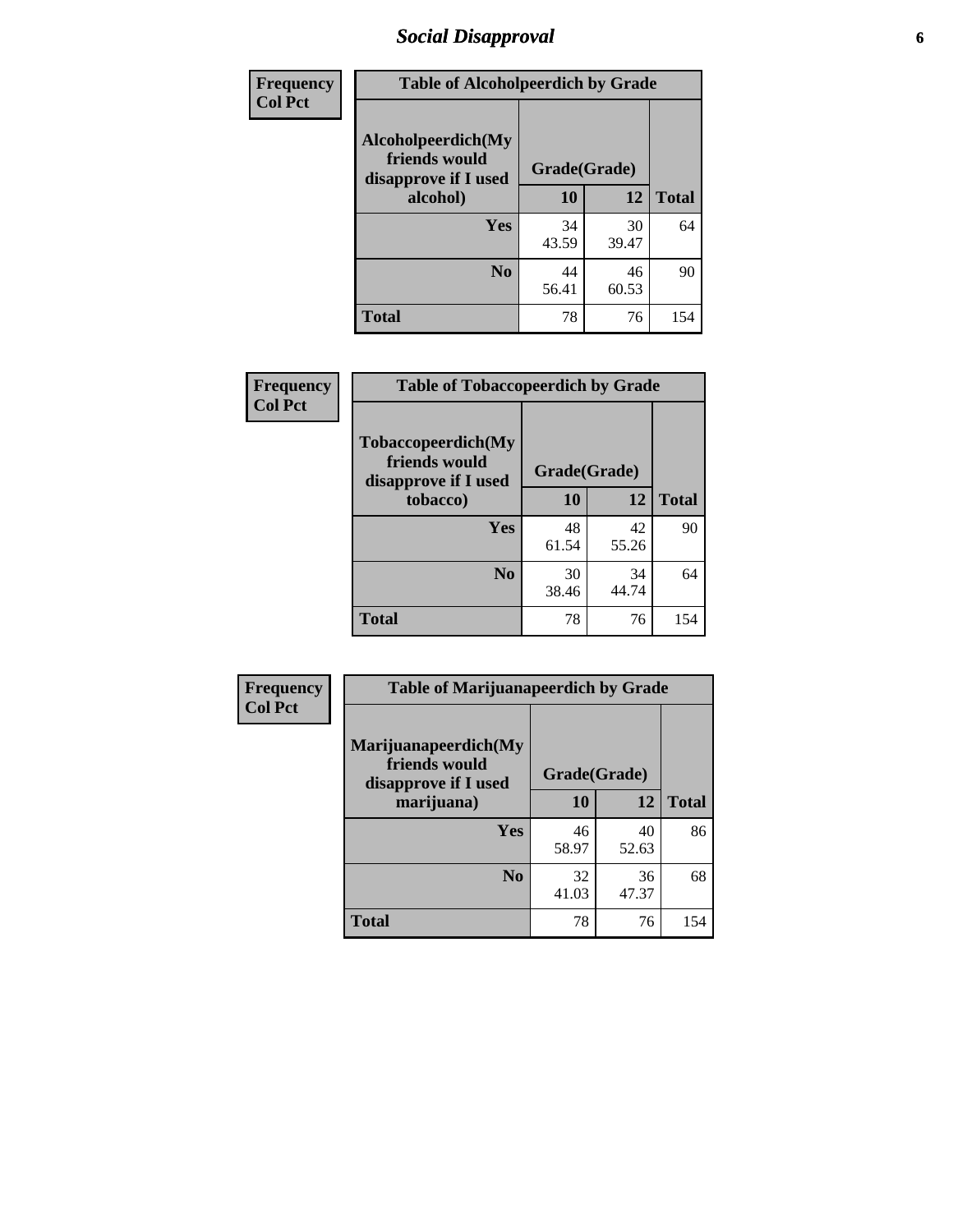# *Social Disapproval* **7**

| Frequency      | <b>Table of Otherdrugpeerdich by Grade</b>                    |              |             |              |  |  |
|----------------|---------------------------------------------------------------|--------------|-------------|--------------|--|--|
| <b>Col Pct</b> | Otherdrugpeerdich(My<br>friends would<br>disapprove if I used | Grade(Grade) |             |              |  |  |
|                | other drugs)                                                  | 10           | 12          | <b>Total</b> |  |  |
|                | Yes                                                           | 58<br>74.36  | 59<br>77.63 | 117          |  |  |
|                | N <sub>0</sub>                                                | 20<br>25.64  | 17<br>22.37 | 37           |  |  |
|                | <b>Total</b>                                                  | 78           | 76          | 154          |  |  |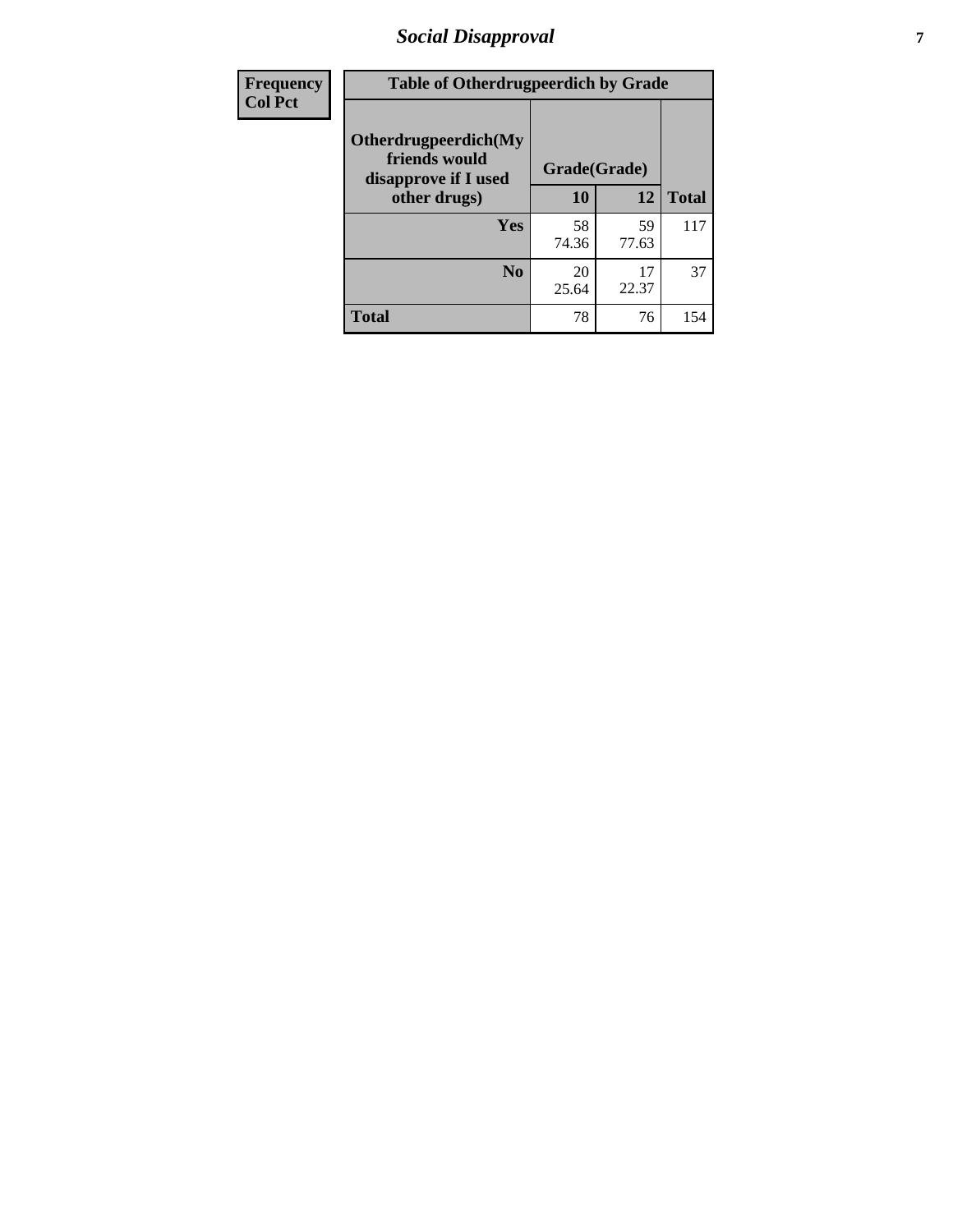### Title IV, Part A, Schedule A **8** *Goal 2: To help ensure that all schools are safe and disciplined Baseline Data: Year 2008-2009 Student Involvement in Gang Activity*

| Frequency      | <b>Table of Gangself by Grade</b>                                                                 |                    |             |              |
|----------------|---------------------------------------------------------------------------------------------------|--------------------|-------------|--------------|
| <b>Col Pct</b> | Gangself(I<br>have<br>participated<br>in illegal<br>gang<br>activities in<br>the past 30<br>days) | Grade(Grade)<br>10 | 12          | <b>Total</b> |
|                | Yes                                                                                               | 10<br>12.82        | 5<br>6.58   | 15           |
|                | N <sub>0</sub>                                                                                    | 68<br>87.18        | 71<br>93.42 | 139          |
|                | <b>Total</b>                                                                                      | 78                 | 76          | 154          |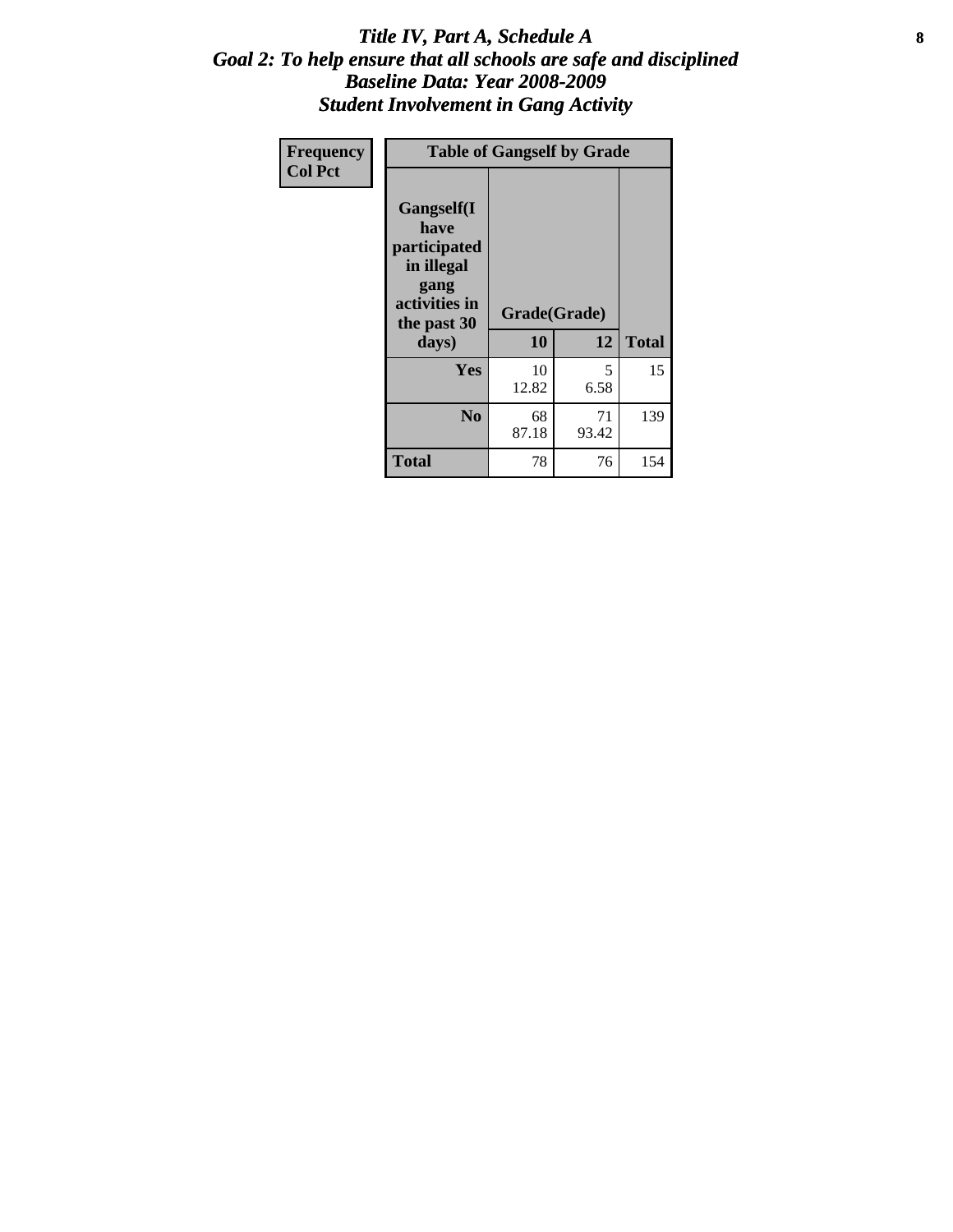# *Student Perception of School Safety* **9**

| <b>Frequency</b><br>Row Pct |
|-----------------------------|
|                             |

| <b>Table of Grade by Safeschool</b> |                                                                                                                          |             |             |             |     |  |  |
|-------------------------------------|--------------------------------------------------------------------------------------------------------------------------|-------------|-------------|-------------|-----|--|--|
|                                     | Safeschool (School is a place at which I feel<br>safe)                                                                   |             |             |             |     |  |  |
| Grade(Grade)                        | Somewhat Somewhat<br><b>Strongly</b><br><b>Strongly</b><br><b>Disagree</b><br>Agree<br>Disagree<br><b>Total</b><br>Agree |             |             |             |     |  |  |
| 10                                  | 8<br>10.26                                                                                                               | 38<br>48.72 | 18<br>23.08 | 14<br>17.95 | 78  |  |  |
| 12                                  | 6<br>7.89                                                                                                                | 50<br>65.79 | 14<br>18.42 | 6<br>7.89   | 76  |  |  |
| <b>Total</b>                        | 14                                                                                                                       | 88          | 32          | 20          | 154 |  |  |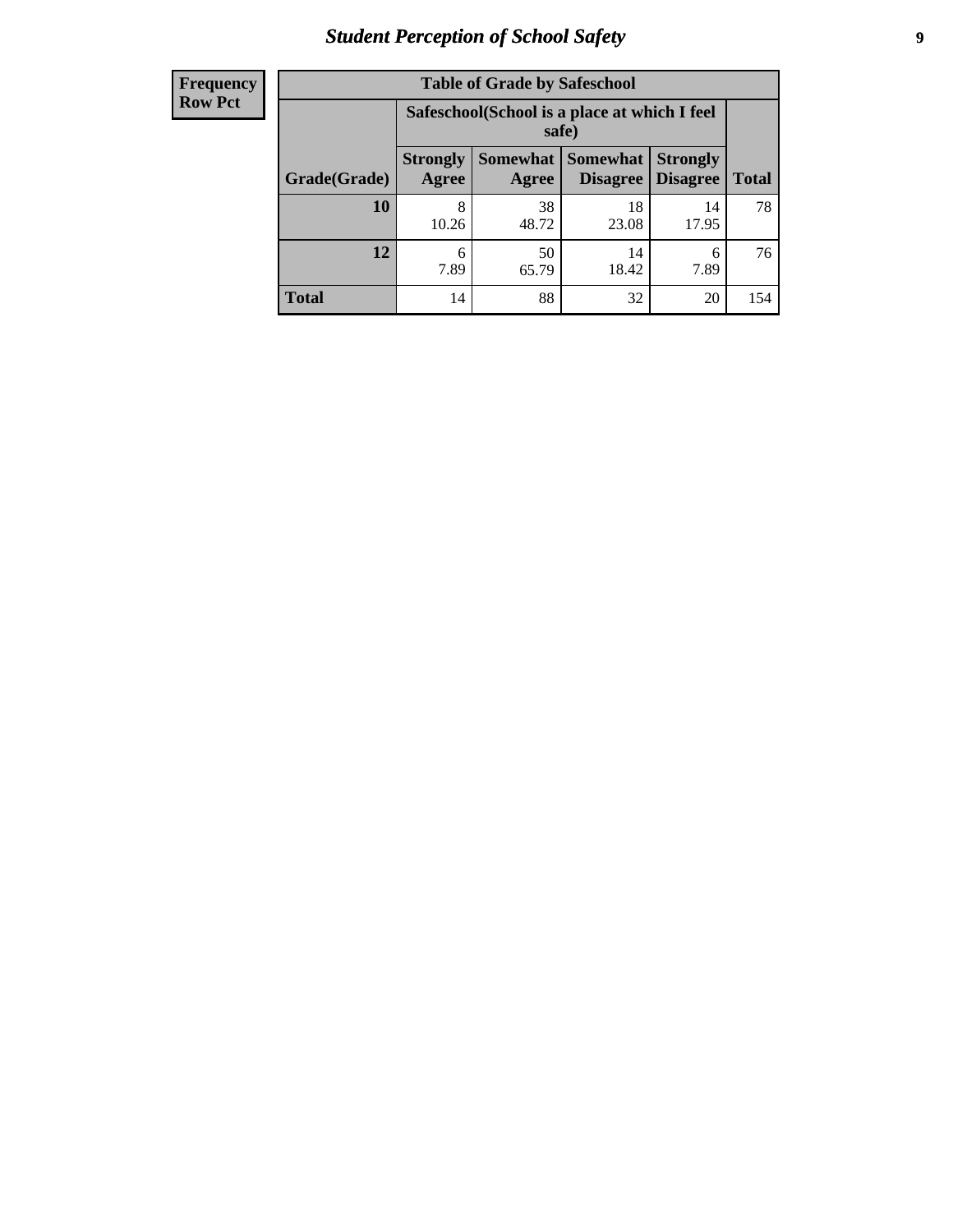### *Students Who Have Been Bullied* **10**

### **Frequency Row Pct**

| <b>Table of Grade by Bullied</b> |                  |                                                                               |                              |                   |                        |                               |                   |              |
|----------------------------------|------------------|-------------------------------------------------------------------------------|------------------------------|-------------------|------------------------|-------------------------------|-------------------|--------------|
|                                  |                  | <b>Bullied</b> (I have been bullied by other<br>students in the past 30 days) |                              |                   |                        |                               |                   |              |
| Grade(Grade)                     | 0<br><b>Days</b> | 1 or<br>days                                                                  | 3 <sub>to</sub><br>5<br>days | 6 to<br>9<br>days | 10<br>to<br>19<br>days | <b>20</b><br>to<br>29<br>days | All<br>30<br>days | <b>Total</b> |
| 10                               | 71<br>91.03      | 3<br>3.85                                                                     | 1.28                         | 1.28              | 2<br>2.56              | $\theta$<br>0.00              | 0<br>0.00         | 78           |
| 12                               | 67<br>88.16      | 1.32                                                                          | 3<br>3.95                    | 1.32              | $\Omega$<br>0.00       | 1.32                          | 3<br>3.95         | 76           |
| <b>Total</b>                     | 138              | 4                                                                             | 4                            | $\overline{2}$    | 2                      |                               | 3                 | 154          |

 $\blacksquare$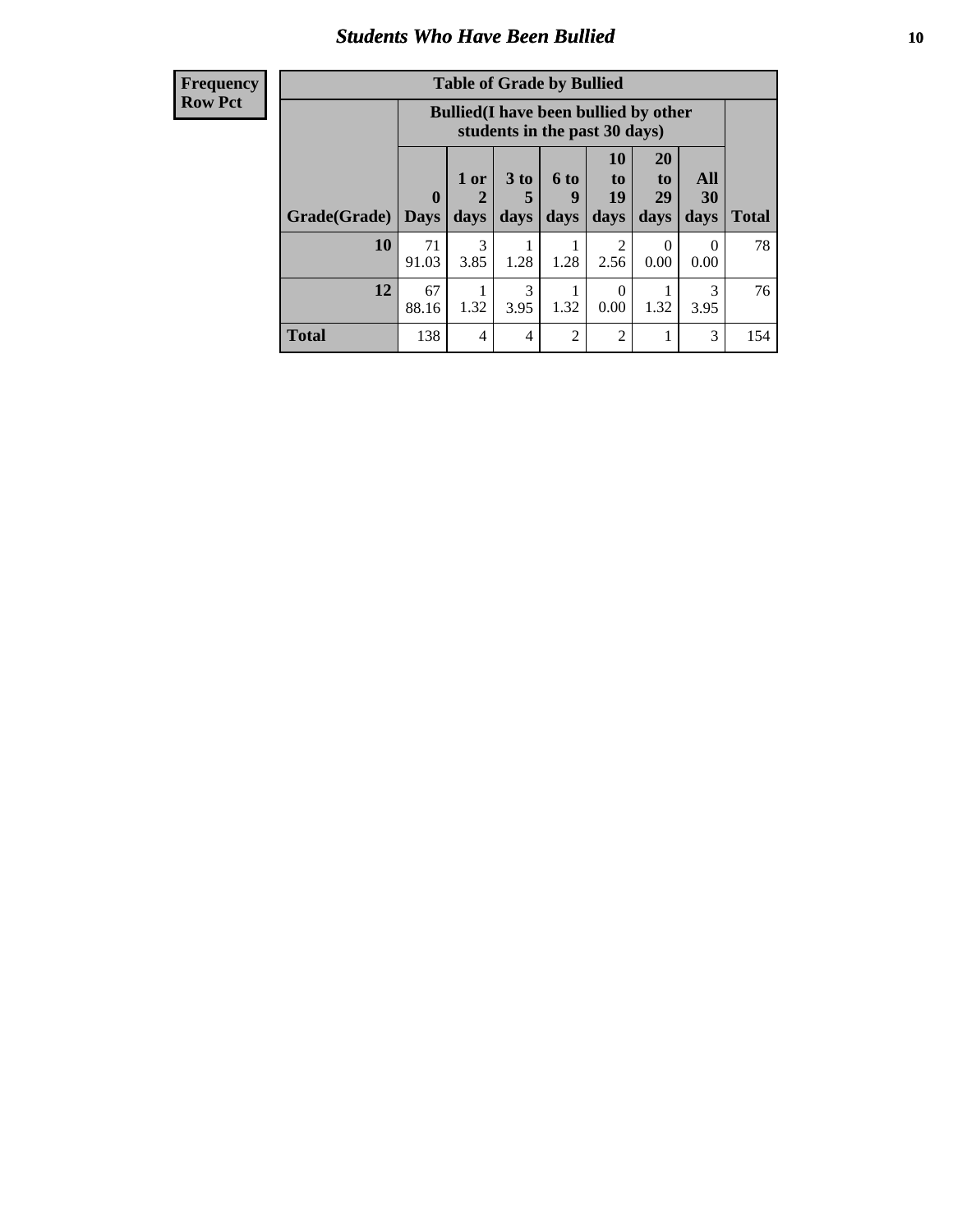### *School Climate* **11**

| <b>Frequency</b> | <b>Table of SchoolClimate1 by Grade</b> |                    |             |              |  |  |
|------------------|-----------------------------------------|--------------------|-------------|--------------|--|--|
| <b>Col Pct</b>   | SchoolClimate1(I<br>like school)        | Grade(Grade)<br>10 | 12          | <b>Total</b> |  |  |
|                  | <b>Strongly Agree</b>                   | 11<br>14.10        | 14<br>18.42 | 25           |  |  |
|                  | <b>Somewhat Agree</b>                   | 56<br>71.79        | 38<br>50.00 | 94           |  |  |
|                  | <b>Somewhat Disagree</b>                | 8.97               | 14<br>18.42 | 21           |  |  |
|                  | <b>Strongly Disagree</b>                | 4<br>5.13          | 10<br>13.16 | 14           |  |  |
|                  | <b>Total</b>                            | 78                 | 76          | 154          |  |  |

| <b>Table of SchoolClimate2 by Grade</b>           |                    |                        |              |  |  |
|---------------------------------------------------|--------------------|------------------------|--------------|--|--|
| SchoolClimate2(I<br>feel successful at<br>school) | Grade(Grade)<br>10 | 12                     | <b>Total</b> |  |  |
| <b>Strongly Agree</b>                             | 26<br>33.33        | 21<br>27.63            | 47           |  |  |
| <b>Somewhat Agree</b>                             | 46<br>58.97        | 49<br>64.47            | 95           |  |  |
| <b>Somewhat Disagree</b>                          | 5<br>6.41          | $\mathfrak{D}$<br>2.63 | 7            |  |  |
| <b>Strongly Disagree</b>                          | 1.28               | 4<br>5.26              | 5            |  |  |
| Total                                             | 78                 | 76                     | 154          |  |  |

| Frequency      | <b>Table of SchoolClimate3 by Grade</b>                                      |             |                    |              |
|----------------|------------------------------------------------------------------------------|-------------|--------------------|--------------|
| <b>Col Pct</b> | <b>SchoolClimate3(My</b><br>school has high<br>standards for<br>achievement) | <b>10</b>   | Grade(Grade)<br>12 | <b>Total</b> |
|                |                                                                              |             |                    |              |
|                | <b>Strongly Agree</b>                                                        | 17<br>21.79 | 7<br>9.21          | 24           |
|                | <b>Somewhat Agree</b>                                                        | 37<br>47.44 | 43<br>56.58        | 80           |
|                | <b>Somewhat Disagree</b>                                                     | 15<br>19.23 | 20<br>26.32        | 35           |
|                | <b>Strongly Disagree</b>                                                     | 9<br>11.54  | 6<br>7.89          | 15           |
|                | Total                                                                        | 78          | 76                 | 154          |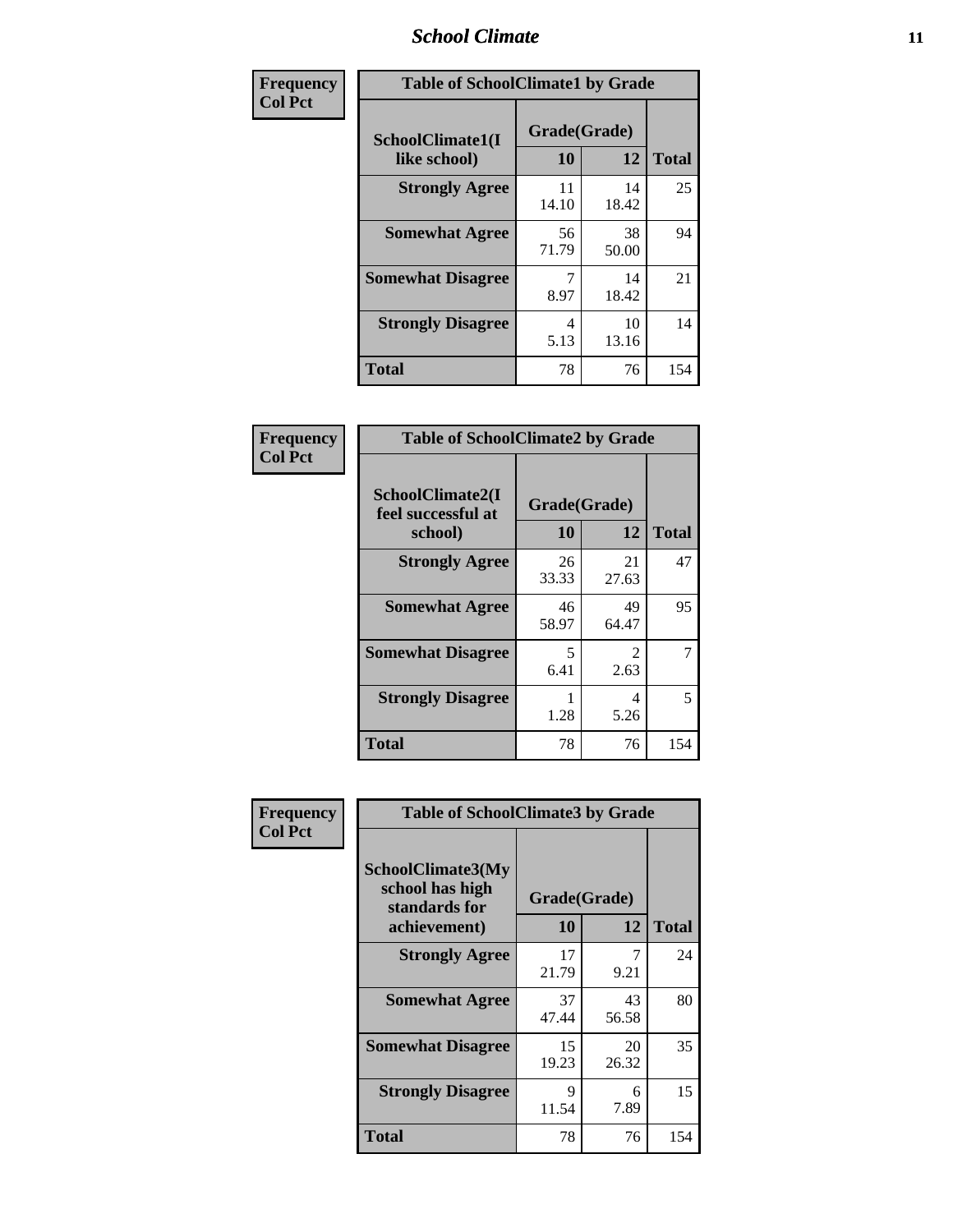### *School Climate* **12**

| Frequency      | <b>Table of SchoolClimate4 by Grade</b>                       |                    |             |              |
|----------------|---------------------------------------------------------------|--------------------|-------------|--------------|
| <b>Col Pct</b> | SchoolClimate4(My<br>school sets clear<br>rules for behavior) | Grade(Grade)<br>10 | 12          | <b>Total</b> |
|                | <b>Strongly Agree</b>                                         | 29<br>37.18        | 30<br>39.47 | 59           |
|                | <b>Somewhat Agree</b>                                         | 39<br>50.00        | 27<br>35.53 | 66           |
|                | <b>Somewhat Disagree</b>                                      | 7<br>8.97          | 14<br>18.42 | 21           |
|                | <b>Strongly Disagree</b>                                      | 3<br>3.85          | 5<br>6.58   | 8            |
|                | <b>Total</b>                                                  | 78                 | 76          | 154          |

| <b>Table of SchoolClimate5 by Grade</b>                   |              |             |              |  |
|-----------------------------------------------------------|--------------|-------------|--------------|--|
| SchoolClimate5(I<br>know what to do in<br>an emergency at | Grade(Grade) |             |              |  |
| school)                                                   | 10           | 12          | <b>Total</b> |  |
| <b>Strongly Agree</b>                                     | 49<br>62.82  | 45<br>59.21 | 94           |  |
| <b>Somewhat Agree</b>                                     | 25<br>32.05  | 21<br>27.63 | 46           |  |
| <b>Somewhat Disagree</b>                                  | 2<br>2.56    | 7<br>9.21   | 9            |  |
| <b>Strongly Disagree</b>                                  | 2<br>2.56    | 3<br>3.95   | 5            |  |
| Total                                                     | 78           | 76          | 154          |  |

| Frequency      | <b>Table of SchoolClimate6 by Grade</b>                  |                    |             |              |  |
|----------------|----------------------------------------------------------|--------------------|-------------|--------------|--|
| <b>Col Pct</b> | <b>SchoolClimate6(Teachers</b><br>treat me with respect) | Grade(Grade)<br>10 | 12          | <b>Total</b> |  |
|                | <b>Strongly Agree</b>                                    | 15<br>19.23        | 16<br>21.05 | 31           |  |
|                | <b>Somewhat Agree</b>                                    | 43<br>55.13        | 47<br>61.84 | 90           |  |
|                | <b>Somewhat Disagree</b>                                 | 11<br>14.10        | 10<br>13.16 | 21           |  |
|                | <b>Strongly Disagree</b>                                 | 9<br>11.54         | 3<br>3.95   | 12           |  |
|                | <b>Total</b>                                             | 78                 | 76          | 154          |  |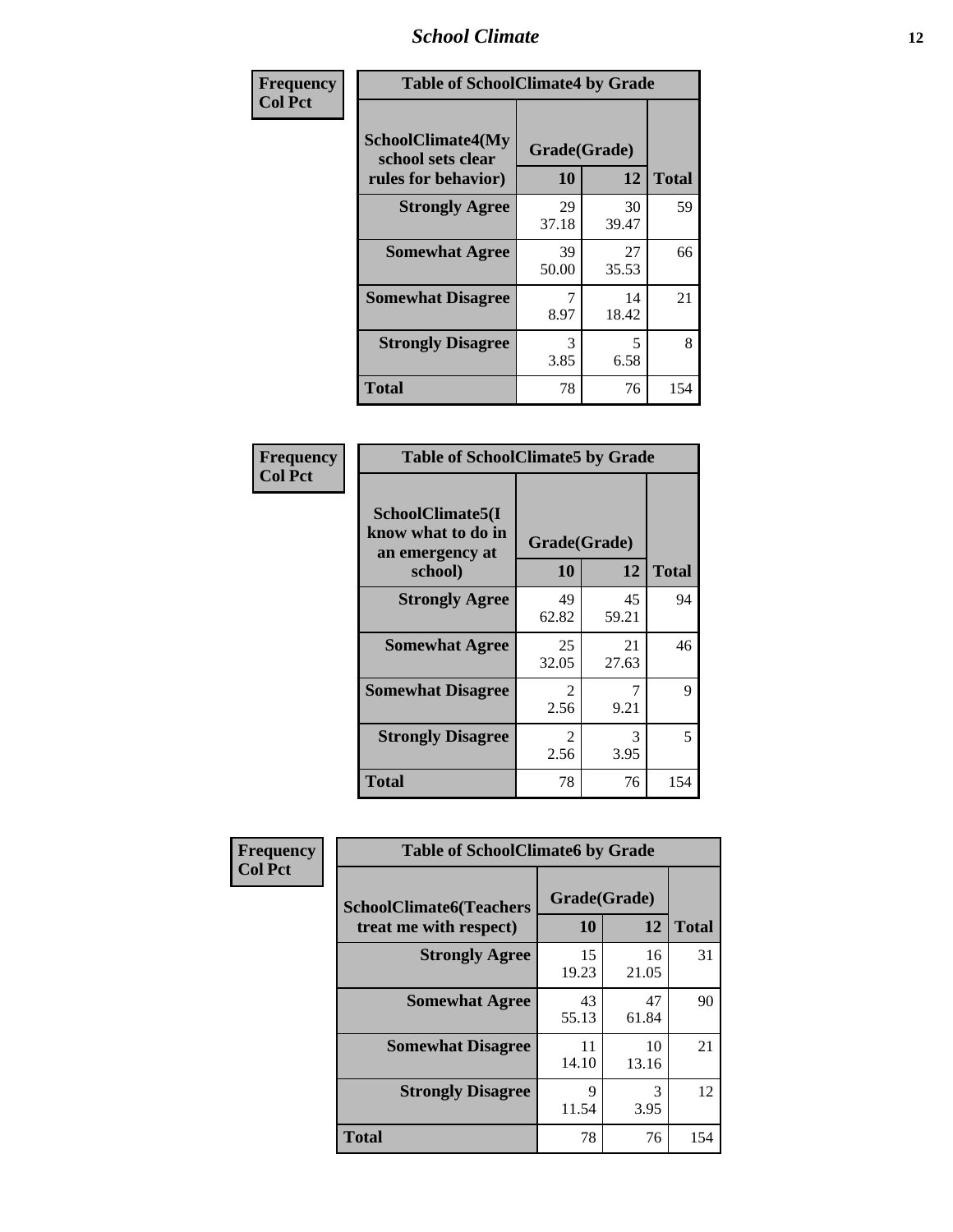### *School Climate* **13**

| Frequency      | <b>Table of SchoolClimate7 by Grade</b>                                       |                    |                        |              |
|----------------|-------------------------------------------------------------------------------|--------------------|------------------------|--------------|
| <b>Col Pct</b> | <b>SchoolClimate7(Behaviors</b><br>in my class allow the<br>teacher to teach) | Grade(Grade)<br>10 | 12                     | <b>Total</b> |
|                | <b>Strongly Agree</b>                                                         | 10<br>12.82        | $\overline{7}$<br>9.21 | 17           |
|                | <b>Somewhat Agree</b>                                                         | 33<br>42.31        | 44<br>57.89            | 77           |
|                | <b>Somewhat Disagree</b>                                                      | 24<br>30.77        | 19<br>25.00            | 43           |
|                | <b>Strongly Disagree</b>                                                      | 11<br>14.10        | 6<br>7.89              | 17           |
|                | <b>Total</b>                                                                  | 78                 | 76                     | 154          |

| Frequency      | <b>Table of SchoolClimate8 by Grade</b>                                 |              |             |              |
|----------------|-------------------------------------------------------------------------|--------------|-------------|--------------|
| <b>Col Pct</b> | <b>SchoolClimate8(Students</b><br>are frequently<br>recognized for good | Grade(Grade) |             |              |
|                | behavior)                                                               | 10           | 12          | <b>Total</b> |
|                | <b>Strongly Agree</b>                                                   | 13<br>16.67  | 12<br>15.79 | 25           |
|                | <b>Somewhat Agree</b>                                                   | 36<br>46.15  | 26<br>34.21 | 62           |
|                | <b>Somewhat Disagree</b>                                                | 19<br>24.36  | 27<br>35.53 | 46           |
|                | <b>Strongly Disagree</b>                                                | 10<br>12.82  | 11<br>14.47 | 21           |
|                | <b>Total</b>                                                            | 78           | 76          | 154          |

| Frequency      | <b>Table of SchoolClimate9 by Grade</b>                                           |                    |             |              |
|----------------|-----------------------------------------------------------------------------------|--------------------|-------------|--------------|
| <b>Col Pct</b> | SchoolClimate9(School<br>counselor would be<br>helpful if I needed<br>assistance) | Grade(Grade)<br>10 | 12          | <b>Total</b> |
|                | <b>Strongly Agree</b>                                                             | 35<br>44.87        | 52<br>68.42 | 87           |
|                | <b>Somewhat Agree</b>                                                             | 36<br>46.15        | 16<br>21.05 | 52           |
|                | <b>Somewhat Disagree</b>                                                          | 3<br>3.85          | 3<br>3.95   | 6            |
|                | <b>Strongly Disagree</b>                                                          | 4<br>5.13          | 5<br>6.58   | 9            |
|                | <b>Total</b>                                                                      | 78                 | 76          | 154          |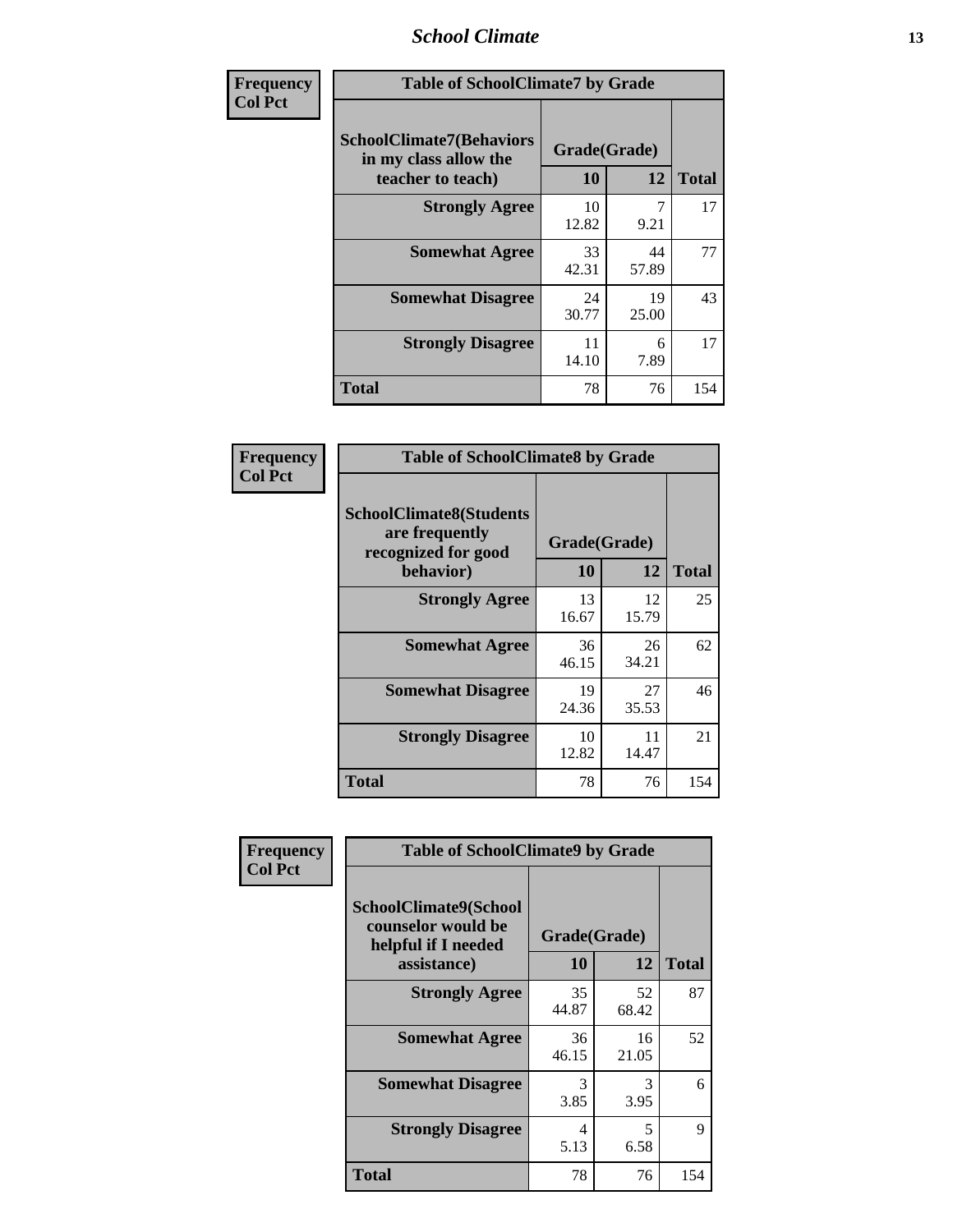### *Reasons for Dropping Out* **14**

| Frequency      | <b>Table of Dropoutreason by Grade</b>                                   |                    |             |              |
|----------------|--------------------------------------------------------------------------|--------------------|-------------|--------------|
| <b>Col Pct</b> | Dropoutreason(If<br>I dropped out the<br>reason would<br>most likely be) | Grade(Grade)<br>10 | 12          | <b>Total</b> |
|                | <b>Won't Drop out</b>                                                    | 48<br>61.54        | 45<br>59.21 | 93           |
|                | <b>Bored</b>                                                             | 7<br>8.97          | 9.21        | 14           |
|                | <b>Family Reasons</b>                                                    | 8<br>10.26         | 7<br>9.21   | 15           |
|                | <b>Being Bullied</b>                                                     | 2<br>2.56          | 1.32        | 3            |
|                | <b>Other</b>                                                             | 13<br>16.67        | 16<br>21.05 | 29           |
|                | <b>Total</b>                                                             | 78                 | 76          | 154          |

| Frequency      | <b>Table of Dropout by Grade</b>                                       |                    |             |              |  |
|----------------|------------------------------------------------------------------------|--------------------|-------------|--------------|--|
| <b>Col Pct</b> | Dropout(I<br>have<br>thought<br>about<br>dropping<br>out of<br>school) | Grade(Grade)<br>10 | 12          | <b>Total</b> |  |
|                | Yes                                                                    | 18<br>23.08        | 25<br>32.89 | 43           |  |
|                | N <sub>0</sub>                                                         | 60<br>76.92        | 51<br>67.11 | 111          |  |
|                | <b>Total</b>                                                           | 78                 | 76          | 154          |  |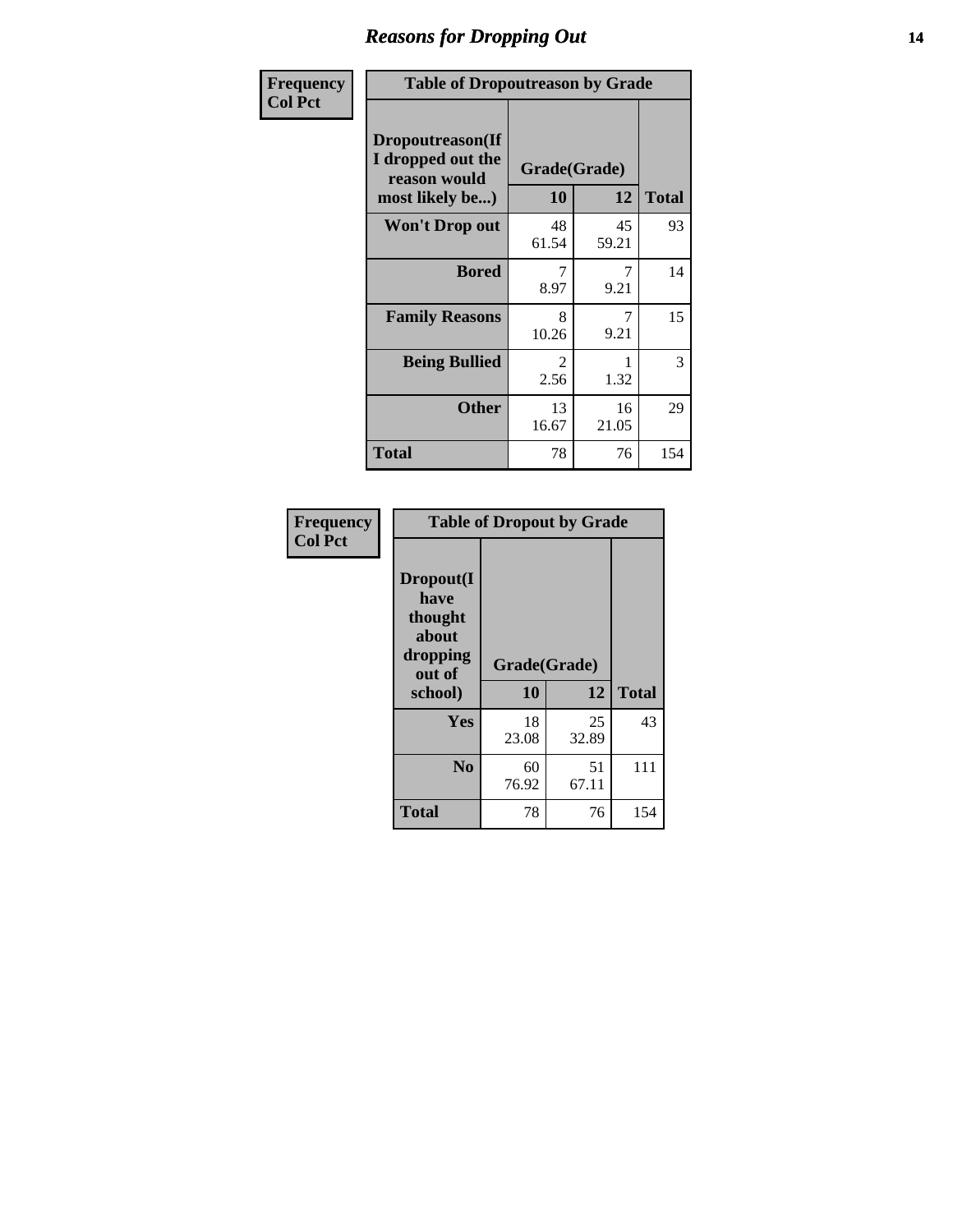*School Safety* **15**

| Frequency      |                                                                                                   | <b>Table of Gangself by Grade</b> |             |              |
|----------------|---------------------------------------------------------------------------------------------------|-----------------------------------|-------------|--------------|
| <b>Col Pct</b> | Gangself(I<br>have<br>participated<br>in illegal<br>gang<br>activities in<br>the past 30<br>days) | Grade(Grade)<br>10                | 12          | <b>Total</b> |
|                | Yes                                                                                               | 10<br>12.82                       | 5<br>6.58   | 15           |
|                | N <sub>0</sub>                                                                                    | 68<br>87.18                       | 71<br>93.42 | 139          |
|                | Total                                                                                             | 78                                | 76          | 154          |

| Frequency<br><b>Col Pct</b> | <b>Table of Gangpeers by Grade</b>                                                                                     |                    |             |              |
|-----------------------------|------------------------------------------------------------------------------------------------------------------------|--------------------|-------------|--------------|
|                             | Gangpeers(I<br>have friends<br>who have<br>participated<br>in illegal<br>gang<br>activities in<br>the past 30<br>days) | Grade(Grade)<br>10 | 12          | <b>Total</b> |
|                             | <b>Yes</b>                                                                                                             | 26<br>33.33        | 16<br>21.05 | 42           |
|                             | N <sub>0</sub>                                                                                                         | 52<br>66.67        | 60<br>78.95 | 112          |
|                             | <b>Total</b>                                                                                                           | 78                 | 76          | 154          |

| Frequency      | <b>Table of Pickedon by Grade</b>                                   |              |             |              |
|----------------|---------------------------------------------------------------------|--------------|-------------|--------------|
| <b>Col Pct</b> | <b>Pickedon</b> (I have<br>been picked on or<br>teased at school in | Grade(Grade) |             |              |
|                | the past 30 days)                                                   | 10           | 12          | <b>Total</b> |
|                | <b>Strongly Agree</b>                                               | 12<br>15.38  | 10<br>13.16 | 22           |
|                | <b>Somewhat Agree</b>                                               | 8.97         | Q<br>11.84  | 16           |
|                | <b>Somewhat Disagree</b>                                            | 5<br>6.41    | 10<br>13.16 | 15           |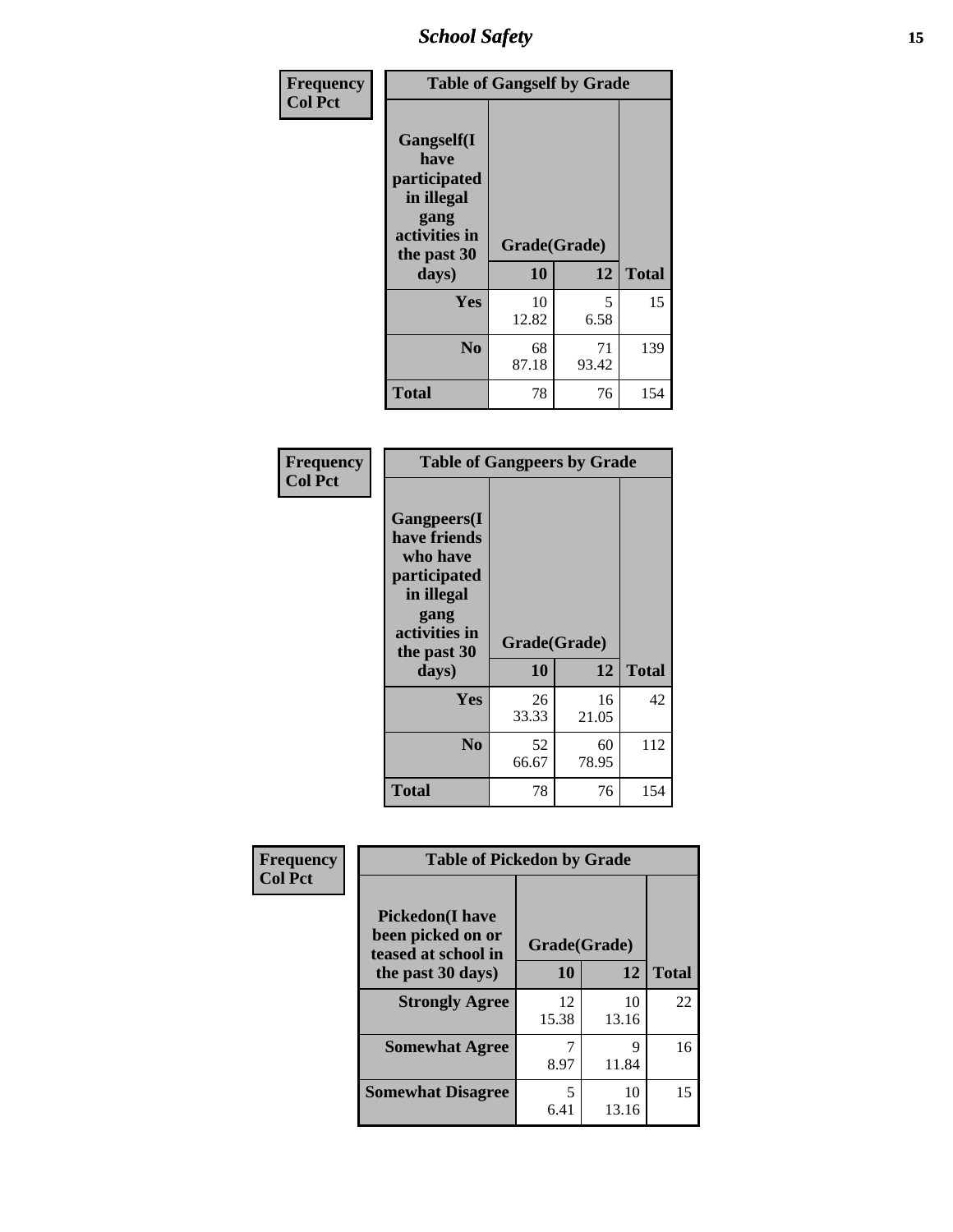*School Safety* **16**

| <b>Frequency</b> | <b>Table of Pickedon by Grade</b>                                                        |                    |             |              |
|------------------|------------------------------------------------------------------------------------------|--------------------|-------------|--------------|
| <b>Col Pct</b>   | <b>Pickedon</b> (I have<br>been picked on or<br>teased at school in<br>the past 30 days) | Grade(Grade)<br>10 | 12          | <b>Total</b> |
|                  | <b>Strongly Disagree</b>                                                                 | 54<br>69.23        | 47<br>61.84 | 101          |
|                  | <b>Total</b>                                                                             | 78                 | 76          | 154          |

| Frequency      | <b>Table of Safeschool by Grade</b>                      |                    |              |     |  |  |  |
|----------------|----------------------------------------------------------|--------------------|--------------|-----|--|--|--|
| <b>Col Pct</b> | Safeschool(School<br>is a place at which I<br>feel safe) | Grade(Grade)<br>10 | <b>Total</b> |     |  |  |  |
|                | <b>Strongly Agree</b>                                    | 8<br>10.26         | 6<br>7.89    | 14  |  |  |  |
|                | <b>Somewhat Agree</b>                                    | 38<br>48.72        | 50<br>65.79  | 88  |  |  |  |
|                | <b>Somewhat Disagree</b>                                 | 18<br>23.08        | 14<br>18.42  | 32  |  |  |  |
|                | <b>Strongly Disagree</b>                                 | 14<br>17.95        | 6<br>7.89    | 20  |  |  |  |
|                | <b>Total</b>                                             | 78                 | 76           | 154 |  |  |  |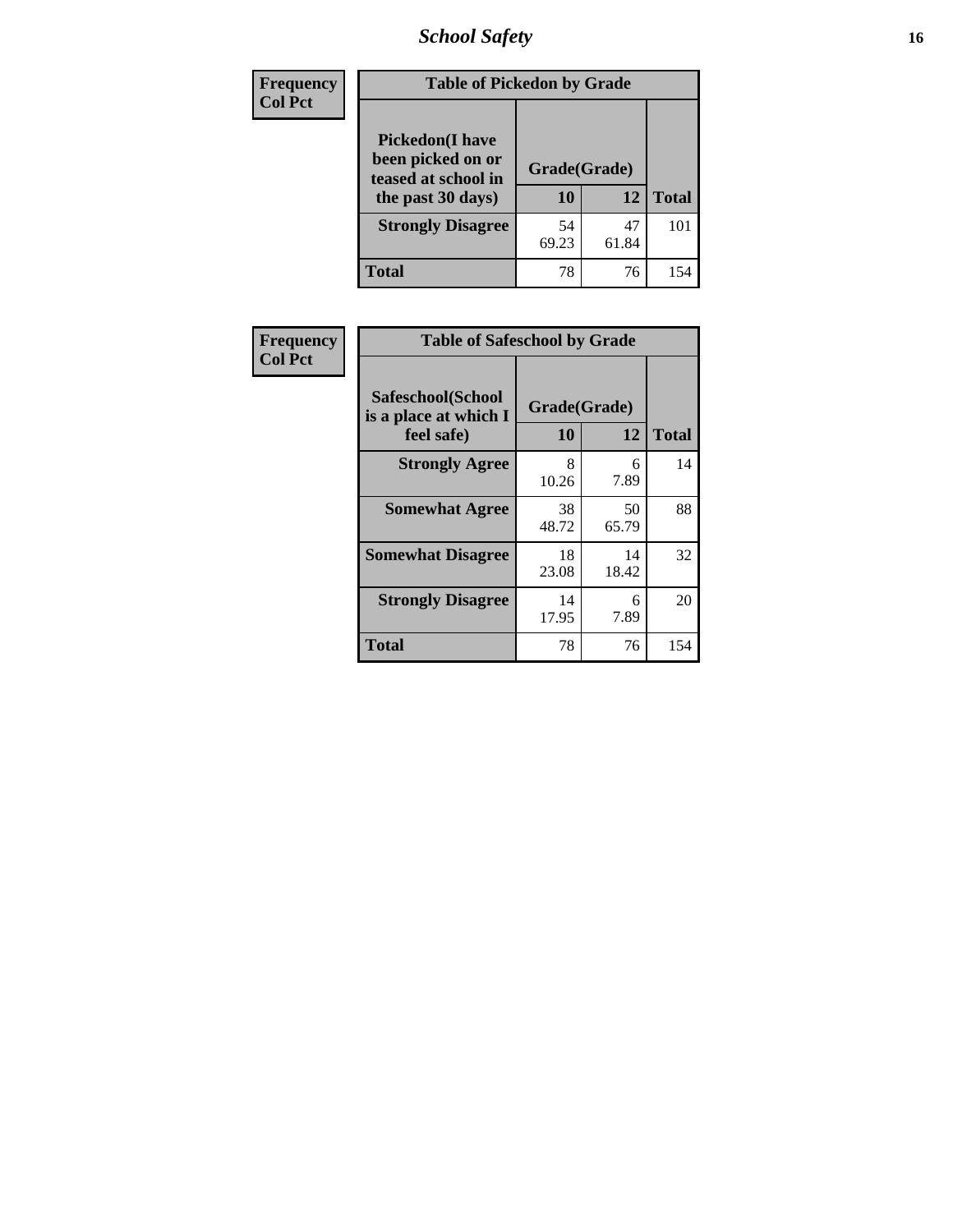*School Safety* **17**

**Frequency Row Pct**

| <b>Table of Grade by Bullied</b> |                             |                                                                               |                       |                          |                        |                               |                          |              |  |  |  |
|----------------------------------|-----------------------------|-------------------------------------------------------------------------------|-----------------------|--------------------------|------------------------|-------------------------------|--------------------------|--------------|--|--|--|
|                                  |                             | <b>Bullied</b> (I have been bullied by other<br>students in the past 30 days) |                       |                          |                        |                               |                          |              |  |  |  |
| Grade(Grade)                     | $\mathbf{0}$<br><b>Days</b> | 1 or<br>$\overline{2}$<br>days                                                | 3 to<br>days          | <b>6 to</b><br>9<br>days | 10<br>to<br>19<br>days | <b>20</b><br>to<br>29<br>days | All<br><b>30</b><br>days | <b>Total</b> |  |  |  |
| 10                               | 71<br>91.03                 | 3<br>3.85                                                                     | 1.28                  | 1.28                     | 2<br>2.56              | $\theta$<br>0.00              | $\Omega$<br>0.00         | 78           |  |  |  |
| 12                               | 67<br>88.16                 | 1.32                                                                          | $\mathcal{R}$<br>3.95 | 1.32                     | 0<br>0.00              | 1.32                          | 3<br>3.95                | 76           |  |  |  |
| <b>Total</b>                     | 138                         | 4                                                                             | 4                     | $\overline{2}$           | $\overline{2}$         |                               | 3                        | 154          |  |  |  |

**Frequency Row Pct**

| <b>Table of Grade by Bulliedothers</b> |             |                                                                         |                              |                   |                                  |                               |                           |              |  |  |
|----------------------------------------|-------------|-------------------------------------------------------------------------|------------------------------|-------------------|----------------------------------|-------------------------------|---------------------------|--------------|--|--|
|                                        |             | <b>Bulliedothers</b> (I bullied others in the past<br>$30 \text{ days}$ |                              |                   |                                  |                               |                           |              |  |  |
| Grade(Grade)   Days                    | $\bf{0}$    | $1$ or<br>days                                                          | 3 <sub>to</sub><br>5<br>days | 6 to<br>9<br>days | 10<br>$\mathbf{t}$<br>19<br>days | <b>20</b><br>to<br>29<br>days | All<br>30<br>days         | <b>Total</b> |  |  |
| <b>10</b>                              | 70<br>89.74 | 3<br>3.85                                                               | 1.28                         | 1.28              | 1.28                             | 2<br>2.56                     | $\mathbf{\Omega}$<br>0.00 | 78           |  |  |
| 12                                     | 71<br>93.42 | 1.32                                                                    | $\Omega$<br>0.00             | 0<br>0.00         | 0<br>0.00                        | 1.32                          | 3<br>3.95                 | 76           |  |  |
| <b>Total</b>                           | 141         | 4                                                                       | 1                            |                   |                                  | 3                             | 3                         | 154          |  |  |

| Frequency      | <b>Table of Grade by Weaponschool</b> |                                                                        |                   |                               |                        |              |  |  |  |  |
|----------------|---------------------------------------|------------------------------------------------------------------------|-------------------|-------------------------------|------------------------|--------------|--|--|--|--|
| <b>Row Pct</b> |                                       | <b>Weaponschool</b> (I<br>brought a weapon to<br>school in the past 30 |                   |                               |                        |              |  |  |  |  |
|                | Grade(Grade)                          | $\bf{0}$<br><b>Days</b>                                                | 1 or<br>2<br>days | <b>10</b><br>to<br>19<br>days | 20<br>to<br>29<br>days | <b>Total</b> |  |  |  |  |
|                | 10                                    | 76<br>97.44                                                            | 1.28              | $\Omega$<br>0.00              | 1.28                   | 78           |  |  |  |  |
|                | 12                                    | 75<br>98.68                                                            | 0<br>0.00         | 1.32                          | $\Omega$<br>0.00       | 76           |  |  |  |  |
|                | <b>Total</b>                          | 151                                                                    |                   | 1                             | 1                      | 154          |  |  |  |  |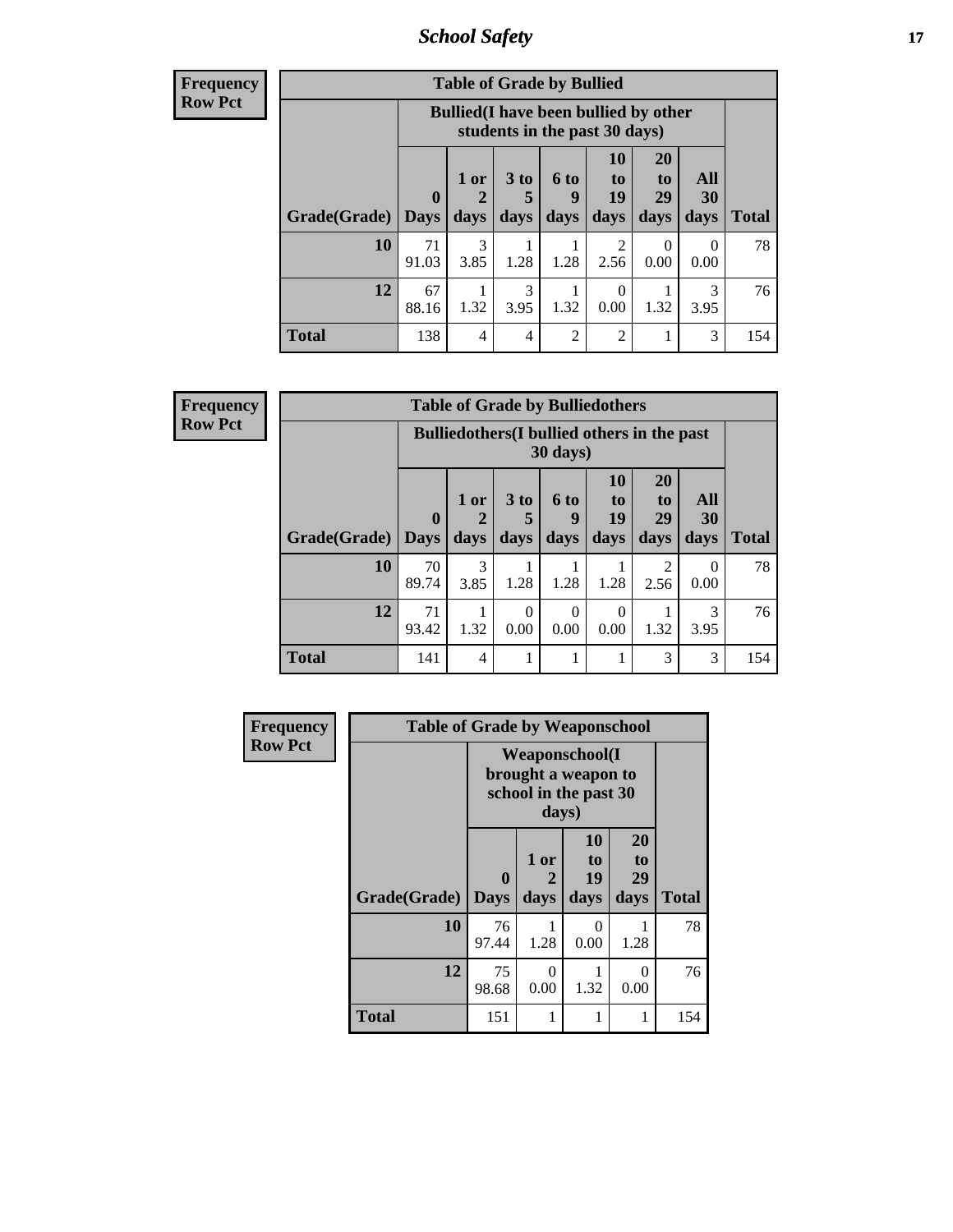*School Safety* **18**

| <b>Frequency</b> | <b>Table of Grade by Absentunsafe</b> |                  |                                                                                              |                              |                        |              |  |  |  |
|------------------|---------------------------------------|------------------|----------------------------------------------------------------------------------------------|------------------------------|------------------------|--------------|--|--|--|
| <b>Row Pct</b>   |                                       |                  | <b>Absentunsafe(I have</b><br>missed school because I<br>felt unsafe in the past<br>30 days) |                              |                        |              |  |  |  |
|                  | Grade(Grade)                          | 0<br><b>Days</b> | 1 or<br>2<br>days                                                                            | 3 <sub>to</sub><br>5<br>days | 20<br>to<br>29<br>days | <b>Total</b> |  |  |  |
|                  | 10                                    | 77<br>98.72      | 0<br>0.00                                                                                    | 0<br>0.00                    | 1.28                   | 78           |  |  |  |
|                  | 12                                    | 71<br>93.42      | 3<br>3.95                                                                                    | 1.32                         | 1.32                   | 76           |  |  |  |
|                  | <b>Total</b>                          | 148              | 3                                                                                            | 1                            | $\overline{2}$         | 154          |  |  |  |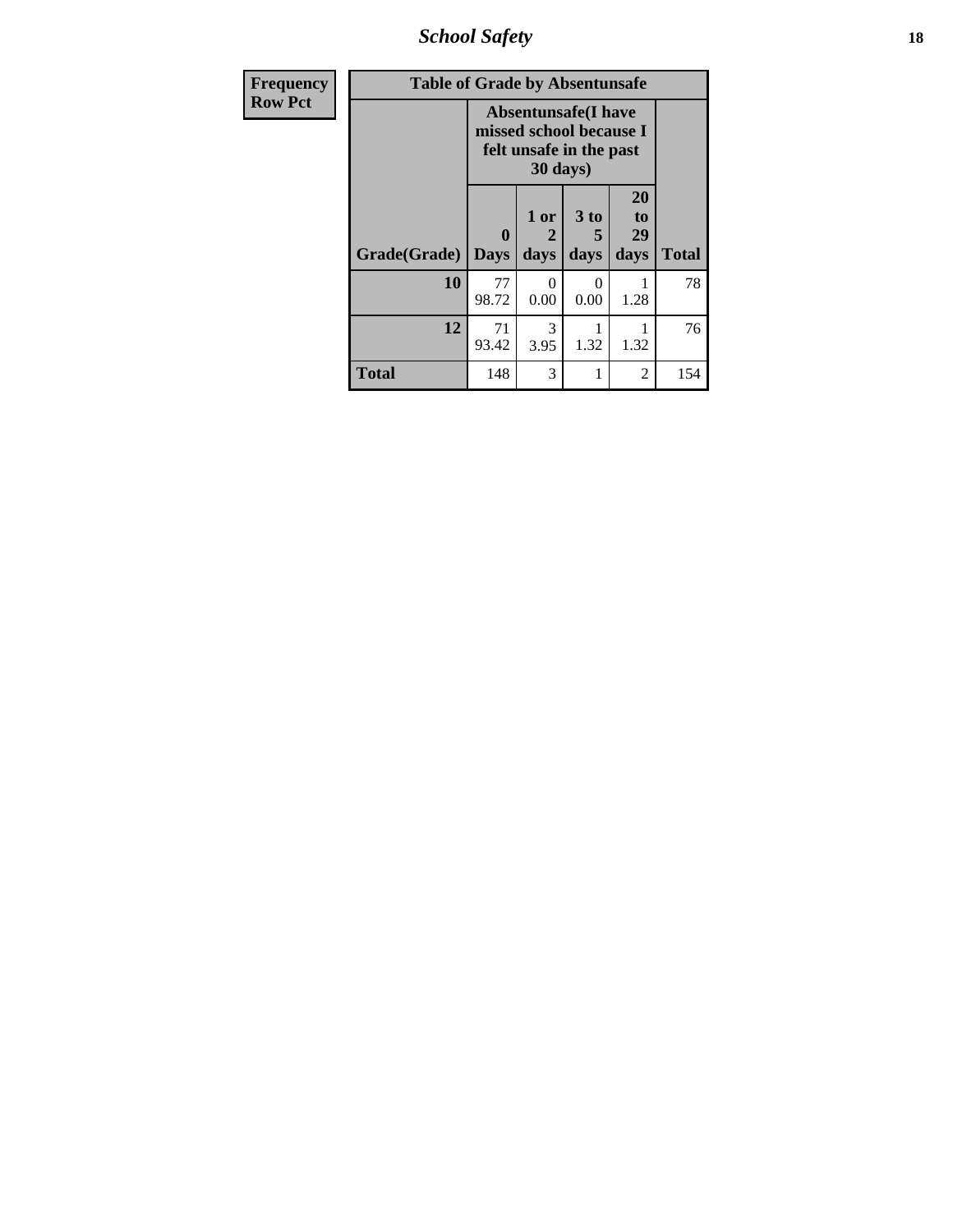# *Drug Use During Last 30 Days* **19**

#### **Frequency Row Pct**

| <b>Table of Grade by Alcohol</b> |                          |                                     |                 |                        |                        |                        |                     |              |  |  |
|----------------------------------|--------------------------|-------------------------------------|-----------------|------------------------|------------------------|------------------------|---------------------|--------------|--|--|
|                                  |                          | Alcohol (Alcohol use, past 30 days) |                 |                        |                        |                        |                     |              |  |  |
| Grade(Grade)                     | <b>Did</b><br>not<br>use | $1 - 2$<br>days                     | $3 - 5$<br>days | $6-9$<br>days          | $10-19$<br>days        | 20-29<br>days          | <b>Every</b><br>day | <b>Total</b> |  |  |
| 10                               | 64<br>82.05              | 5<br>6.41                           | 1.28            | 1.28                   | $\mathfrak{D}$<br>2.56 | $\mathfrak{D}$<br>2.56 | 3<br>3.85           | 78           |  |  |
| 12                               | 53<br>69.74              | 5<br>6.58                           | 8<br>10.53      | $\overline{2}$<br>2.63 | 4<br>5.26              | 1.32                   | 3<br>3.95           | 76           |  |  |
| <b>Total</b>                     | 117                      | 10                                  | 9               | 3                      | 6                      | 3                      | 6                   | 154          |  |  |

#### **Frequency Row Pct**

| <b>Table of Grade by Cigarettes</b> |                                                                                                                                                   |                                                         |           |                |                |           |              |     |  |  |
|-------------------------------------|---------------------------------------------------------------------------------------------------------------------------------------------------|---------------------------------------------------------|-----------|----------------|----------------|-----------|--------------|-----|--|--|
|                                     |                                                                                                                                                   | <b>Cigarettes(Smoking tobacco use,</b><br>past 30 days) |           |                |                |           |              |     |  |  |
| Grade(Grade)                        | <b>Did</b><br>$10-19$<br>$6-9$<br>20-29<br>$3 - 5$<br>$1 - 2$<br><b>Every</b><br>not<br>days<br>days<br>days<br>days<br>day<br>days<br><b>use</b> |                                                         |           |                |                |           | <b>Total</b> |     |  |  |
| 10                                  | 66<br>84.62                                                                                                                                       | 3<br>3.85                                               | 1.28      | 1.28           | 1.28           | 1.28      | 5<br>6.41    | 78  |  |  |
| 12                                  | 62<br>81.58                                                                                                                                       | 6<br>7.89                                               | 3<br>3.95 | 1.32           | 1.32           | 0<br>0.00 | 3<br>3.95    | 76  |  |  |
| <b>Total</b>                        | 128                                                                                                                                               | 9                                                       | 4         | $\overline{2}$ | $\overline{2}$ |           | 8            | 154 |  |  |

| Frequency      | <b>Table of Grade by Smokeless</b> |                                                            |                        |                     |              |  |  |  |  |  |
|----------------|------------------------------------|------------------------------------------------------------|------------------------|---------------------|--------------|--|--|--|--|--|
| <b>Row Pct</b> |                                    | <b>Smokeless</b> (Chewing<br>tobacco use,<br>past 30 days) |                        |                     |              |  |  |  |  |  |
|                | Grade(Grade)                       | <b>Did</b><br>not<br><b>use</b>                            | $1-2$<br>days          | <b>Every</b><br>day | <b>Total</b> |  |  |  |  |  |
|                | 10                                 | 75<br>96.15                                                | $\overline{2}$<br>2.56 | 1.28                | 78           |  |  |  |  |  |
|                | 12                                 | 75<br>98.68                                                | 1.32                   | 0<br>0.00           | 76           |  |  |  |  |  |
|                | <b>Total</b>                       | 150                                                        | 3                      | 1                   | 154          |  |  |  |  |  |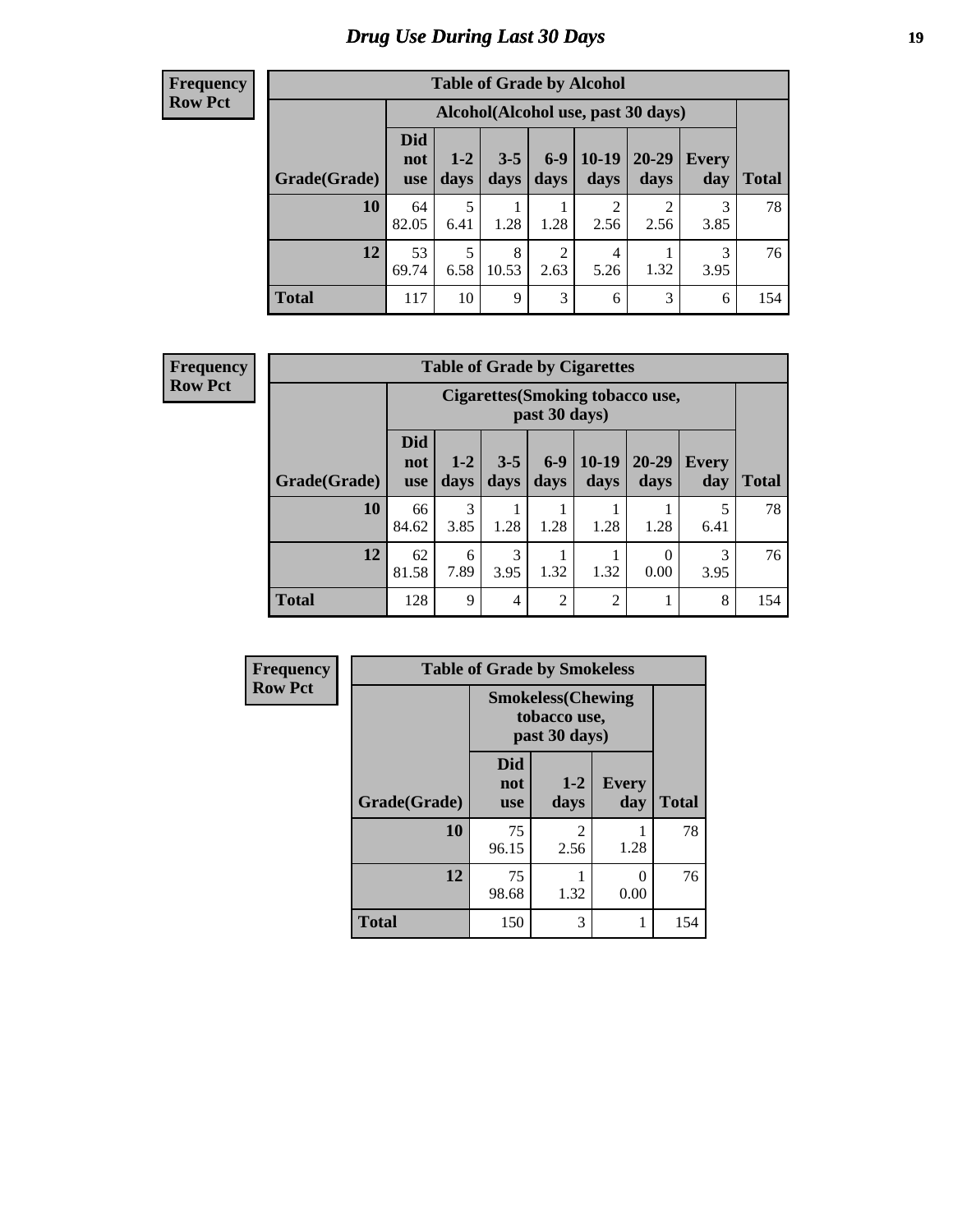#### **Frequency Row Pct**

| <b>Table of Grade by Marijuana</b>                                                                                                                           |             |                                         |           |           |           |                |                        |     |  |  |
|--------------------------------------------------------------------------------------------------------------------------------------------------------------|-------------|-----------------------------------------|-----------|-----------|-----------|----------------|------------------------|-----|--|--|
|                                                                                                                                                              |             | Marijuana (Marijuana use, past 30 days) |           |           |           |                |                        |     |  |  |
| Did<br>$6-9$<br>$10-19$<br>20-29<br>$3 - 5$<br>$1 - 2$<br>Every<br>not<br>days<br>Grade(Grade)<br>days<br>days<br>days<br>day<br>Total<br>days<br><b>use</b> |             |                                         |           |           |           |                |                        |     |  |  |
| 10                                                                                                                                                           | 71<br>91.03 | 4<br>5.13                               | 0<br>0.00 | 1.28      | 0.00      | 1.28           | 1.28                   | 78  |  |  |
| 12                                                                                                                                                           | 64<br>84.21 | 1.32                                    | 4<br>5.26 | 2<br>2.63 | 2<br>2.63 | 1.32           | $\overline{2}$<br>2.63 | 76  |  |  |
| <b>Total</b>                                                                                                                                                 | 135         | 5                                       | 4         | 3         | 2         | $\overline{2}$ | 3                      | 154 |  |  |

| Frequency      | <b>Table of Grade by Cocaine</b> |                                               |                      |              |
|----------------|----------------------------------|-----------------------------------------------|----------------------|--------------|
| <b>Row Pct</b> |                                  | <b>Cocaine</b> (Cocaine<br>use, past 30 days) |                      |              |
|                | Grade(Grade)                     | Did not<br><b>use</b>                         | <b>Every</b><br>day  | <b>Total</b> |
|                | 10                               | 77<br>98.72                                   | 1.28                 | 78           |
|                | 12                               | 76<br>100.00                                  | $\mathbf{0}$<br>0.00 | 76           |
|                | Total                            | 153                                           | 1                    | 154          |

| Frequency      | <b>Table of Grade by Inhalants</b> |                                                  |                   |                     |              |  |  |  |  |  |  |
|----------------|------------------------------------|--------------------------------------------------|-------------------|---------------------|--------------|--|--|--|--|--|--|
| <b>Row Pct</b> |                                    | <b>Inhalants</b> (Inhalant<br>use, past 30 days) |                   |                     |              |  |  |  |  |  |  |
|                | Grade(Grade)                       | <b>Did</b><br>not<br><b>use</b>                  | $20 - 29$<br>days | <b>Every</b><br>day | <b>Total</b> |  |  |  |  |  |  |
|                | 10                                 | 76<br>97.44                                      | 1.28              | 1.28                | 78           |  |  |  |  |  |  |
|                | 12                                 | 76<br>100.00                                     | 0<br>0.00         | 0<br>0.00           | 76           |  |  |  |  |  |  |
|                | <b>Total</b>                       | 152                                              |                   | 1                   | 154          |  |  |  |  |  |  |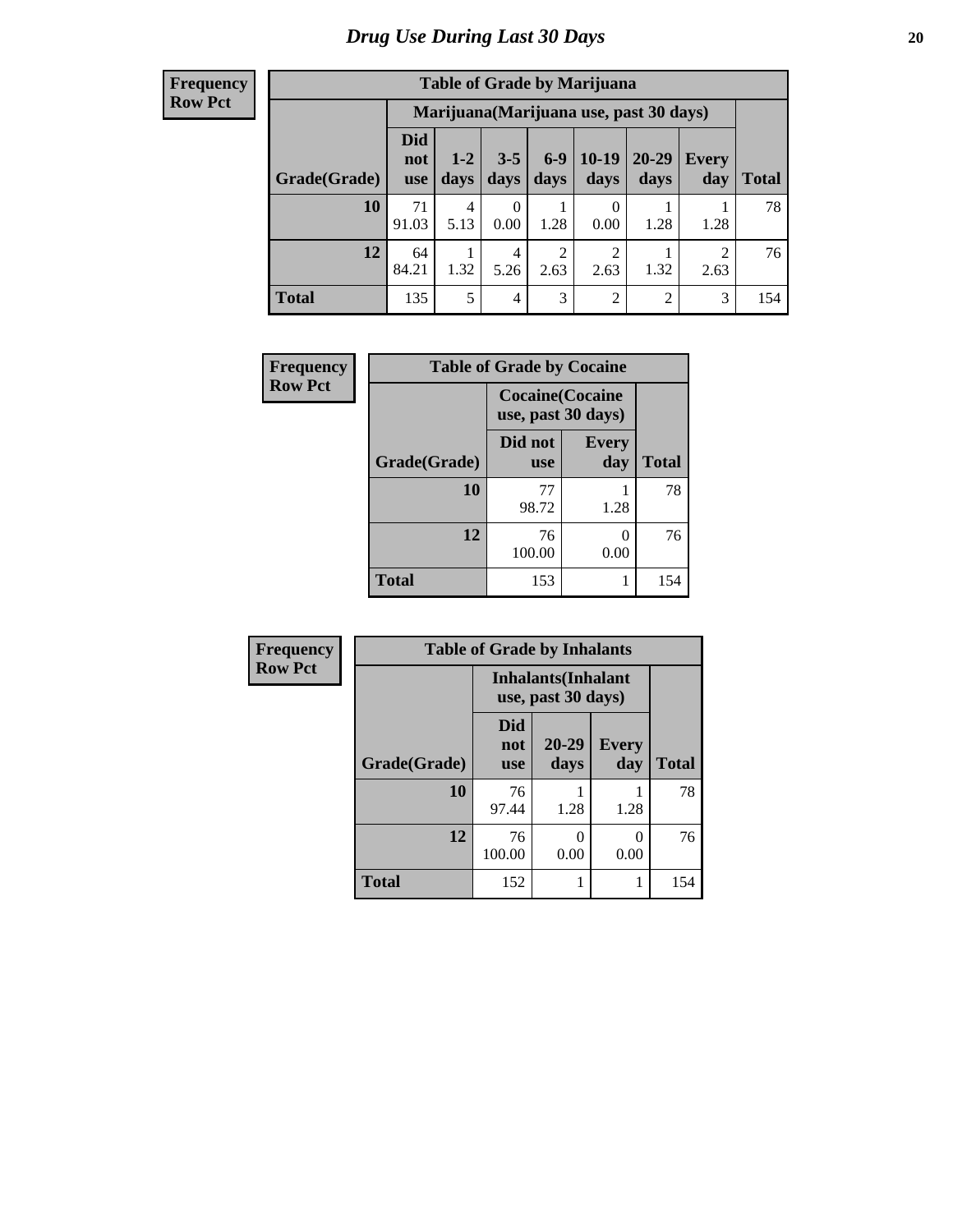| <b>Frequency</b> | <b>Table of Grade by Steroids</b> |                                         |                   |                     |              |  |
|------------------|-----------------------------------|-----------------------------------------|-------------------|---------------------|--------------|--|
| <b>Row Pct</b>   |                                   | Steroids (Steroid use,<br>past 30 days) |                   |                     |              |  |
|                  | Grade(Grade)                      | <b>Did</b><br>not<br><b>use</b>         | $20 - 29$<br>days | <b>Every</b><br>day | <b>Total</b> |  |
|                  | 10                                | 76<br>97.44                             | 1.28              | 1.28                | 78           |  |
|                  | 12                                | 76<br>100.00                            | 0.00              | 0.00                | 76           |  |
|                  | <b>Total</b>                      | 152                                     |                   |                     | 154          |  |

| Frequency      | <b>Table of Grade by Ecstasy</b> |                                               |                      |                     |              |
|----------------|----------------------------------|-----------------------------------------------|----------------------|---------------------|--------------|
| <b>Row Pct</b> |                                  | <b>Ecstasy</b> (Ecstasy<br>use, past 30 days) |                      |                     |              |
|                | Grade(Grade)                     | <b>Did</b><br>not<br><b>use</b>               | 20-29<br>days        | <b>Every</b><br>day | <b>Total</b> |
|                | 10                               | 77<br>98.72                                   | $\mathbf{0}$<br>0.00 | 1.28                | 78           |
|                | 12                               | 75<br>98.68                                   | 1.32                 | ∩<br>0.00           | 76           |
|                | <b>Total</b>                     | 152                                           | 1                    | 1                   | 154          |

| Frequency      | <b>Table of Grade by Meth</b> |                                 |               |                   |                     |              |
|----------------|-------------------------------|---------------------------------|---------------|-------------------|---------------------|--------------|
| <b>Row Pct</b> |                               | Meth(Methamphetamine use,       |               |                   |                     |              |
|                | Grade(Grade)                  | <b>Did</b><br>not<br><b>use</b> | $1-2$<br>days | $20 - 29$<br>days | <b>Every</b><br>day | <b>Total</b> |
|                | 10                            | 76<br>97.44                     | 1.28          | 0.00              | 1.28                | 78           |
|                | 12                            | 75<br>98.68                     | 0<br>0.00     | 1.32              | 0.00                | 76           |
|                | <b>Total</b>                  | 151                             |               |                   |                     | 154          |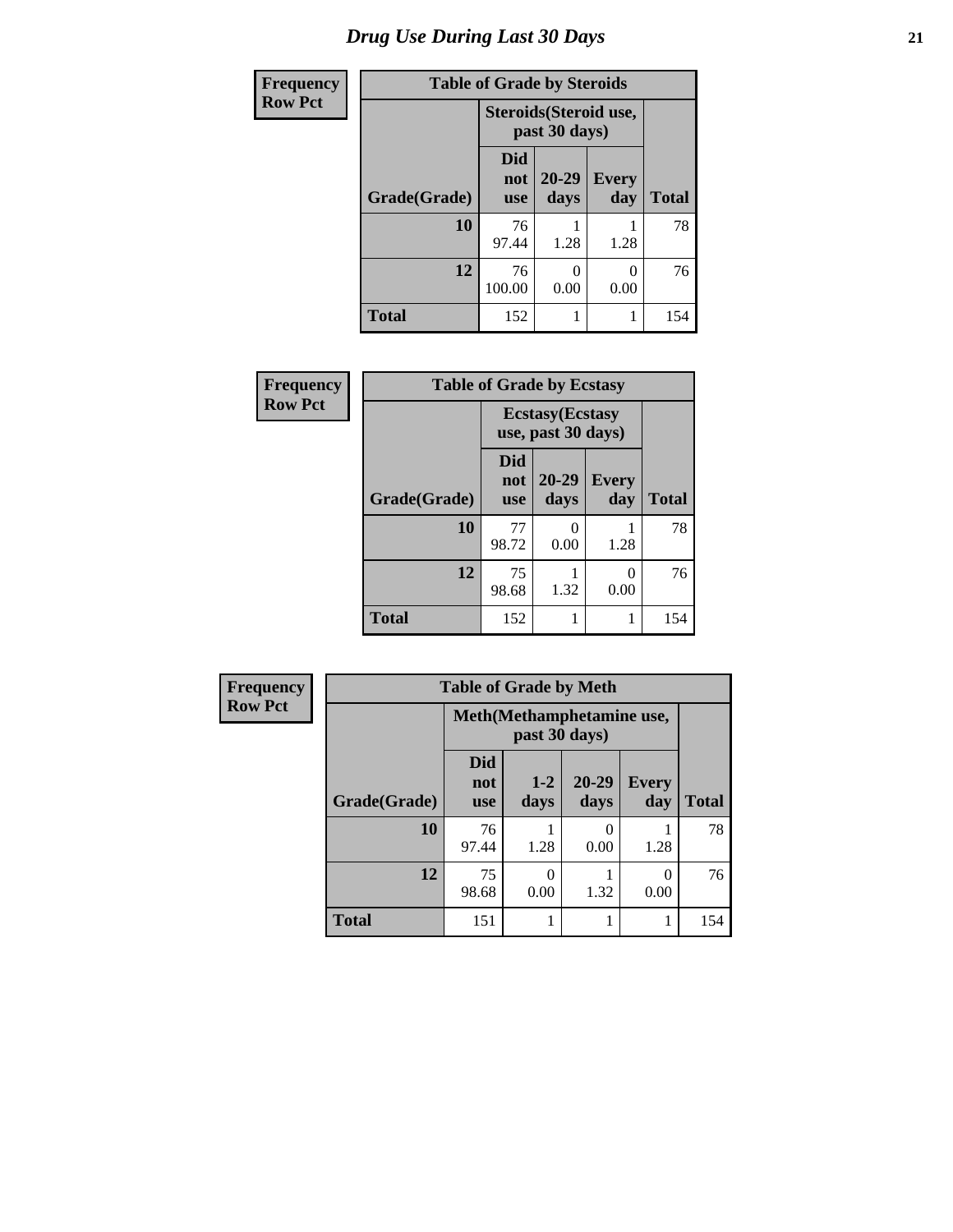# *Drug Use During Last 30 Days* **22**

| <b>Frequency</b> | <b>Table of Grade by Hallucinogens</b> |                       |                                                   |                     |              |  |  |
|------------------|----------------------------------------|-----------------------|---------------------------------------------------|---------------------|--------------|--|--|
| <b>Row Pct</b>   |                                        |                       | Hallucinogens (Hallucinogen<br>use, past 30 days) |                     |              |  |  |
|                  | Grade(Grade)                           | Did not<br><b>use</b> | $10-19$<br>days                                   | <b>Every</b><br>day | <b>Total</b> |  |  |
|                  | 10                                     | 77<br>98.72           | 0.00                                              | 1.28                | 78           |  |  |
|                  | 12                                     | 75<br>98.68           | 1.32                                              | 0.00                | 76           |  |  |
|                  | <b>Total</b>                           | 152                   |                                                   |                     | 154          |  |  |

| <b>Frequency</b> |              | <b>Table of Grade by Prescription</b> |                             |                 |                     |              |  |  |
|------------------|--------------|---------------------------------------|-----------------------------|-----------------|---------------------|--------------|--|--|
| <b>Row Pct</b>   |              | <b>Prescription</b> (Prescription     | drugs not prescribed to me, |                 |                     |              |  |  |
|                  | Grade(Grade) | <b>Did</b><br>not<br><b>use</b>       | $1 - 2$<br>days             | $6 - 9$<br>days | <b>Every</b><br>day | <b>Total</b> |  |  |
|                  | 10           | 74<br>94.87                           | $\overline{c}$<br>2.56      | 1.28            | 1.28                | 78           |  |  |
|                  | 12           | 73<br>96.05                           | $\overline{c}$<br>2.63      | 0.00            | 1.32                | 76           |  |  |
|                  | <b>Total</b> | 147                                   | 4                           |                 | $\overline{2}$      | 154          |  |  |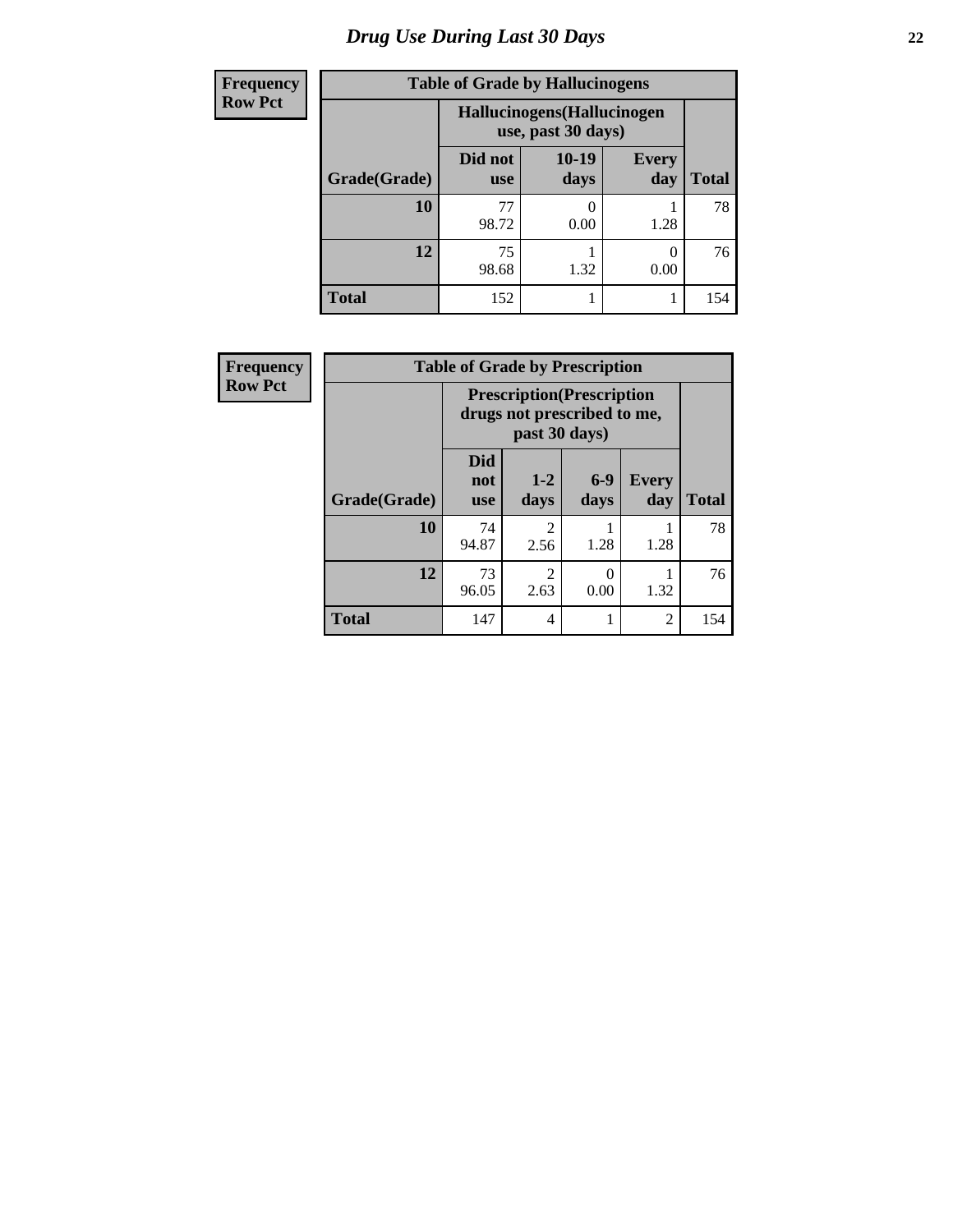| Frequency      | <b>Table of Alcoholease by Grade</b>              |                    |             |              |  |
|----------------|---------------------------------------------------|--------------------|-------------|--------------|--|
| <b>Col Pct</b> | <b>Alcoholease</b> (It is<br>easy to get alcohol) | Grade(Grade)<br>10 | 12          | <b>Total</b> |  |
|                | <b>Strongly Agree</b>                             | 18<br>23.08        | 30<br>39.47 | 48           |  |
|                | <b>Somewhat Agree</b>                             | 25<br>32.05        | 20<br>26.32 | 45           |  |
|                | <b>Somewhat Disagree</b>                          | 9<br>11.54         | 14<br>18.42 | 23           |  |
|                | <b>Strongly Disagree</b>                          | 26<br>33.33        | 12<br>15.79 | 38           |  |
|                | <b>Total</b>                                      | 78                 | 76          | 154          |  |

| Frequency      | <b>Table of Cigarettesease by Grade</b>                  |                    |             |              |
|----------------|----------------------------------------------------------|--------------------|-------------|--------------|
| <b>Col Pct</b> | Cigarettesease (It is<br>easy to get smoking<br>tobacco) | Grade(Grade)<br>10 | 12          | <b>Total</b> |
|                | <b>Strongly Agree</b>                                    | 18<br>23.08        | 37<br>48.68 | 55           |
|                | <b>Somewhat Agree</b>                                    | 22<br>28.21        | 14<br>18.42 | 36           |
|                | <b>Somewhat Disagree</b>                                 | 11<br>14.10        | 6<br>7.89   | 17           |
|                | <b>Strongly Disagree</b>                                 | 27<br>34.62        | 19<br>25.00 | 46           |
|                | Total                                                    | 78                 | 76          | 154          |

| Frequency      | <b>Table of Smokelessease by Grade</b>                         |                    |             |              |
|----------------|----------------------------------------------------------------|--------------------|-------------|--------------|
| <b>Col Pct</b> | <b>Smokelessease</b> (It is<br>easy to get chewing<br>tobacco) | Grade(Grade)<br>10 | 12          | <b>Total</b> |
|                | <b>Strongly Agree</b>                                          | 13<br>16.67        | 29<br>38.16 | 42           |
|                | <b>Somewhat Agree</b>                                          | 16<br>20.51        | 12<br>15.79 | 28           |
|                | <b>Somewhat Disagree</b>                                       | 9<br>11.54         | 9.21        | 16           |
|                | <b>Strongly Disagree</b>                                       | 40<br>51.28        | 28<br>36.84 | 68           |
|                | Total                                                          | 78                 | 76          | 154          |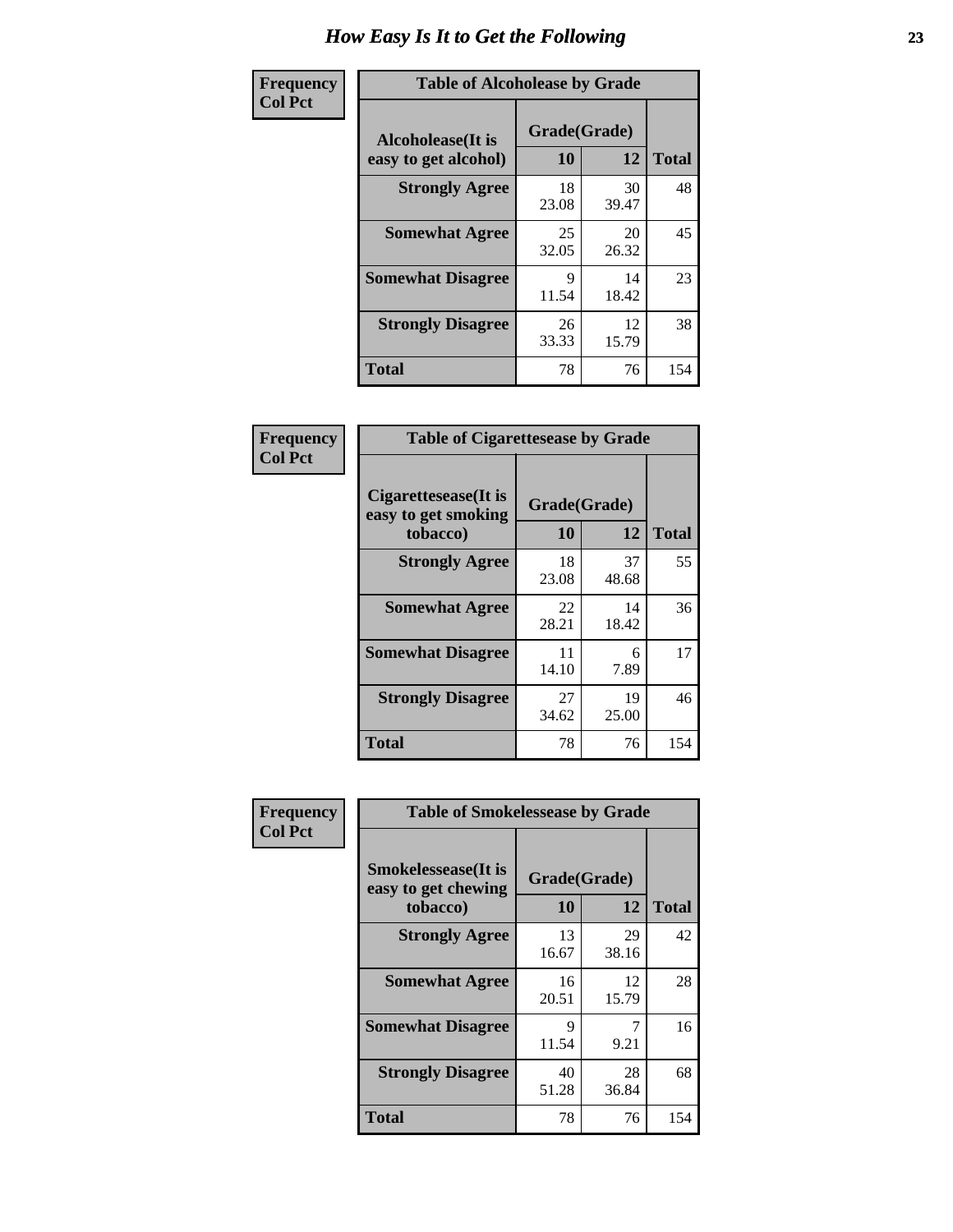| Frequency      | <b>Table of Marijuanaease by Grade</b>           |                    |             |              |
|----------------|--------------------------------------------------|--------------------|-------------|--------------|
| <b>Col Pct</b> | Marijuanaease(It is<br>easy to get<br>marijuana) | Grade(Grade)<br>10 | 12          | <b>Total</b> |
|                | <b>Strongly Agree</b>                            | 18<br>23.08        | 31<br>40.79 | 49           |
|                | <b>Somewhat Agree</b>                            | 17<br>21.79        | 15<br>19.74 | 32           |
|                | <b>Somewhat Disagree</b>                         | 11<br>14.10        | 9<br>11.84  | 20           |
|                | <b>Strongly Disagree</b>                         | 32<br>41.03        | 21<br>27.63 | 53           |
|                | <b>Total</b>                                     | 78                 | 76          | 154          |

| <b>Table of Cocaineease by Grade</b>              |                    |              |     |  |  |  |
|---------------------------------------------------|--------------------|--------------|-----|--|--|--|
| <b>Cocaineease</b> (It is<br>easy to get cocaine) | Grade(Grade)<br>10 | <b>Total</b> |     |  |  |  |
|                                                   |                    | 12           |     |  |  |  |
| <b>Strongly Agree</b>                             | 8<br>10.26         | 15<br>19.74  | 23  |  |  |  |
| <b>Somewhat Agree</b>                             | 11<br>14.10        | 12<br>15.79  | 23  |  |  |  |
| <b>Somewhat Disagree</b>                          | 13<br>16.67        | 9.21         | 20  |  |  |  |
| <b>Strongly Disagree</b>                          | 46<br>58.97        | 42<br>55.26  | 88  |  |  |  |
| <b>Total</b>                                      | 78                 | 76           | 154 |  |  |  |

| Frequency      | <b>Table of Inhalantsease by Grade</b>                   |                    |             |              |  |
|----------------|----------------------------------------------------------|--------------------|-------------|--------------|--|
| <b>Col Pct</b> | <b>Inhalantsease</b> (It is<br>easy to get<br>inhalants) | Grade(Grade)<br>10 | 12          | <b>Total</b> |  |
|                | <b>Strongly Agree</b>                                    | 12<br>15.38        | 20<br>26.32 | 32           |  |
|                | <b>Somewhat Agree</b>                                    | 13<br>16.67        | 9<br>11.84  | 22           |  |
|                | <b>Somewhat Disagree</b>                                 | 8<br>10.26         | 6<br>7.89   | 14           |  |
|                | <b>Strongly Disagree</b>                                 | 45<br>57.69        | 41<br>53.95 | 86           |  |
|                | <b>Total</b>                                             | 78                 | 76          | 154          |  |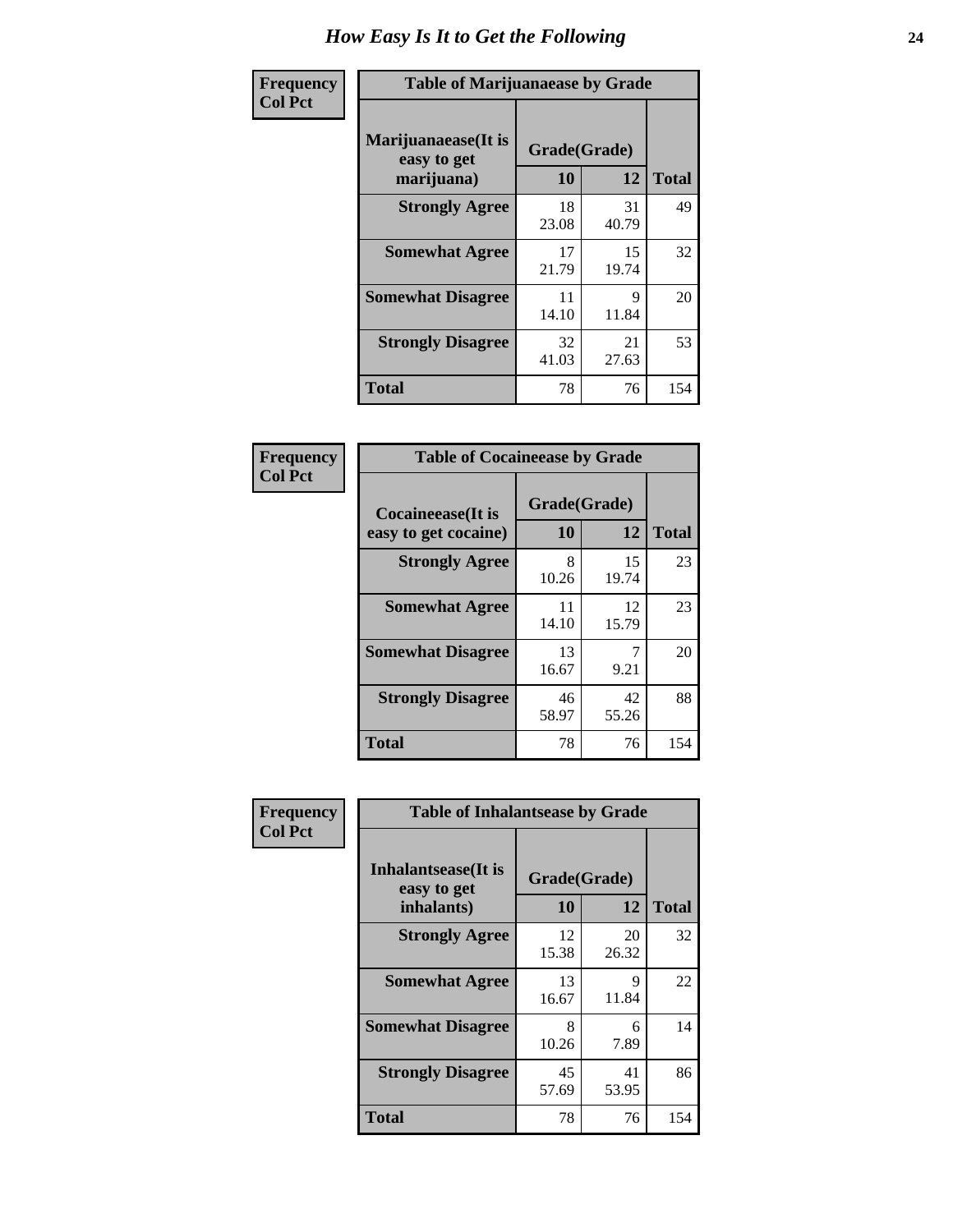| Frequency      | <b>Table of Steroidsease by Grade</b>               |                          |             |              |  |
|----------------|-----------------------------------------------------|--------------------------|-------------|--------------|--|
| <b>Col Pct</b> | <b>Steroidsease</b> (It is<br>easy to get steroids) | Grade(Grade)<br>10<br>12 |             | <b>Total</b> |  |
|                | <b>Strongly Agree</b>                               | 10<br>12.82              | 14<br>18.42 | 24           |  |
|                | <b>Somewhat Agree</b>                               | 12<br>15.38              | 9<br>11.84  | 21           |  |
|                | <b>Somewhat Disagree</b>                            | 13<br>16.67              | 13<br>17.11 | 26           |  |
|                | <b>Strongly Disagree</b>                            | 43<br>55.13              | 40<br>52.63 | 83           |  |
|                | <b>Total</b>                                        | 78                       | 76          | 154          |  |

| Frequency      | <b>Table of Ecstasyease by Grade</b>              |                    |             |              |
|----------------|---------------------------------------------------|--------------------|-------------|--------------|
| <b>Col Pct</b> | <b>Ecstasyease</b> (It is<br>easy to get ecstasy) | Grade(Grade)<br>10 | 12          | <b>Total</b> |
|                | <b>Strongly Agree</b>                             | 7<br>8.97          | 18<br>23.68 | 25           |
|                | <b>Somewhat Agree</b>                             | 9<br>11.54         | 9.21        | 16           |
|                | <b>Somewhat Disagree</b>                          | 11<br>14.10        | 6<br>7.89   | 17           |
|                | <b>Strongly Disagree</b>                          | 51<br>65.38        | 45<br>59.21 | 96           |
|                | Total                                             | 78                 | 76          | 154          |

| Frequency      | <b>Table of Methease by Grade</b>                          |                    |             |              |
|----------------|------------------------------------------------------------|--------------------|-------------|--------------|
| <b>Col Pct</b> | <b>Methease</b> (It is easy<br>to get<br>methamphetamines) | Grade(Grade)<br>10 | 12          | <b>Total</b> |
|                | <b>Strongly Agree</b>                                      | 8.97               | 17<br>22.37 | 24           |
|                | <b>Somewhat Agree</b>                                      | 10<br>12.82        | 7<br>9.21   | 17           |
|                | <b>Somewhat Disagree</b>                                   | 9<br>11.54         | 7<br>9.21   | 16           |
|                | <b>Strongly Disagree</b>                                   | 52<br>66.67        | 45<br>59.21 | 97           |
|                | <b>Total</b>                                               | 78                 | 76          | 154          |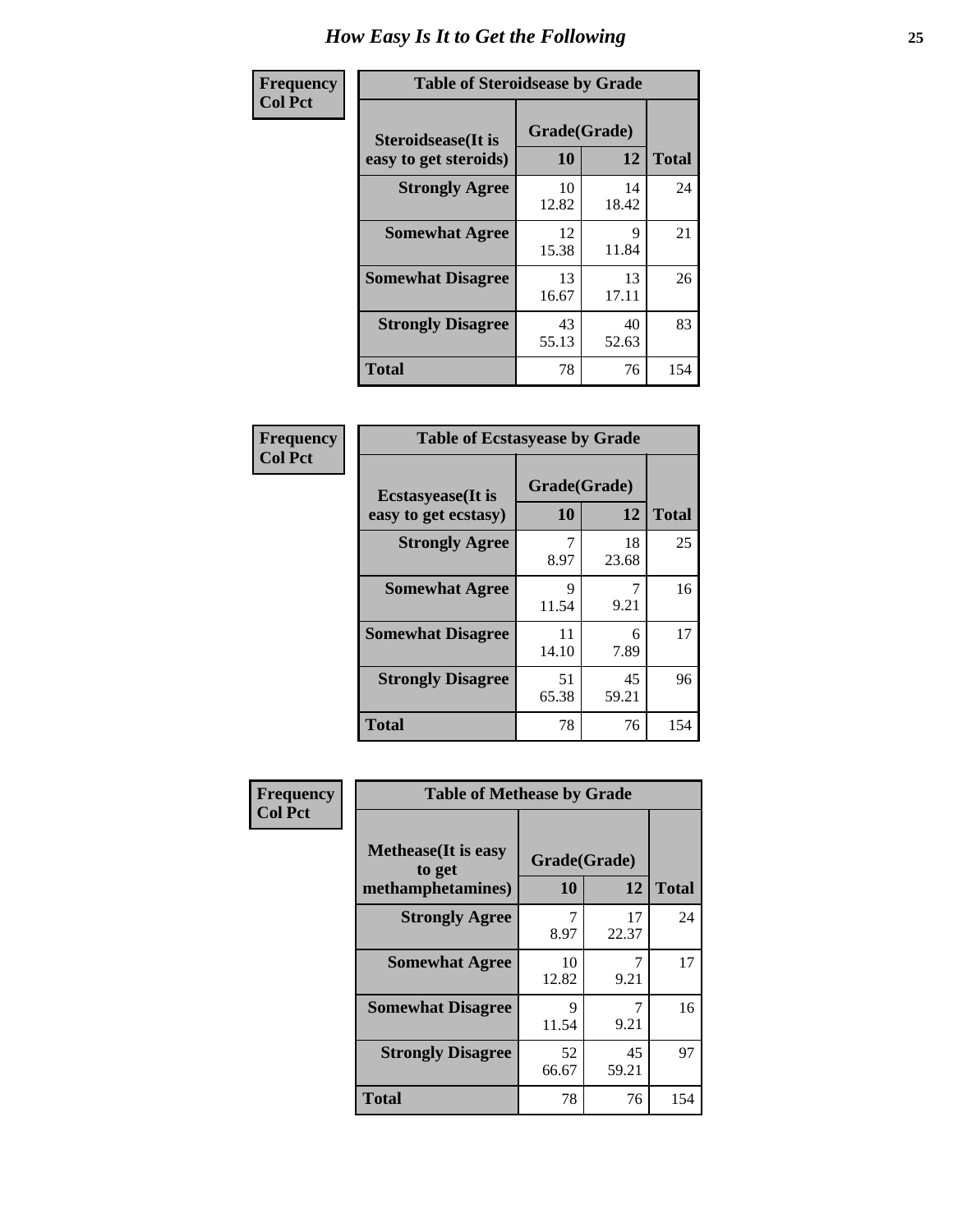| <b>Frequency</b> | <b>Table of Hallucinogensease by Grade</b>               |                    |             |              |  |  |  |
|------------------|----------------------------------------------------------|--------------------|-------------|--------------|--|--|--|
| <b>Col Pct</b>   | Hallucinogensease(It<br>is easy to get<br>hallucinogens) | Grade(Grade)<br>10 | 12          | <b>Total</b> |  |  |  |
|                  | <b>Strongly Agree</b>                                    | 5<br>6.41          | 14<br>18.42 | 19           |  |  |  |
|                  | <b>Somewhat Agree</b>                                    | 10<br>12.82        | 9.21        | 17           |  |  |  |
|                  | <b>Somewhat Disagree</b>                                 | 12<br>15.38        | 9<br>11.84  | 21           |  |  |  |
|                  | <b>Strongly Disagree</b>                                 | 51<br>65.38        | 46<br>60.53 | 97           |  |  |  |
|                  | <b>Total</b>                                             | 78                 | 76          | 154          |  |  |  |

| <b>Table of Prescriptionease by Grade</b>                                                |              |             |              |  |  |  |
|------------------------------------------------------------------------------------------|--------------|-------------|--------------|--|--|--|
| <b>Prescriptionease</b> (It<br>is easy to get<br>prescription drugs<br>not prescribed to | Grade(Grade) |             |              |  |  |  |
| me)                                                                                      | 10           | 12          | <b>Total</b> |  |  |  |
| <b>Strongly Agree</b>                                                                    | 19<br>24.36  | 26<br>34.21 | 45           |  |  |  |
| <b>Somewhat Agree</b>                                                                    | 16<br>20.51  | 13<br>17.11 | 29           |  |  |  |
| <b>Somewhat Disagree</b>                                                                 | 5<br>6.41    | 9.21        | 12           |  |  |  |
| <b>Strongly Disagree</b>                                                                 | 38<br>48.72  | 30<br>39.47 | 68           |  |  |  |
| Total                                                                                    | 78           | 76          | 154          |  |  |  |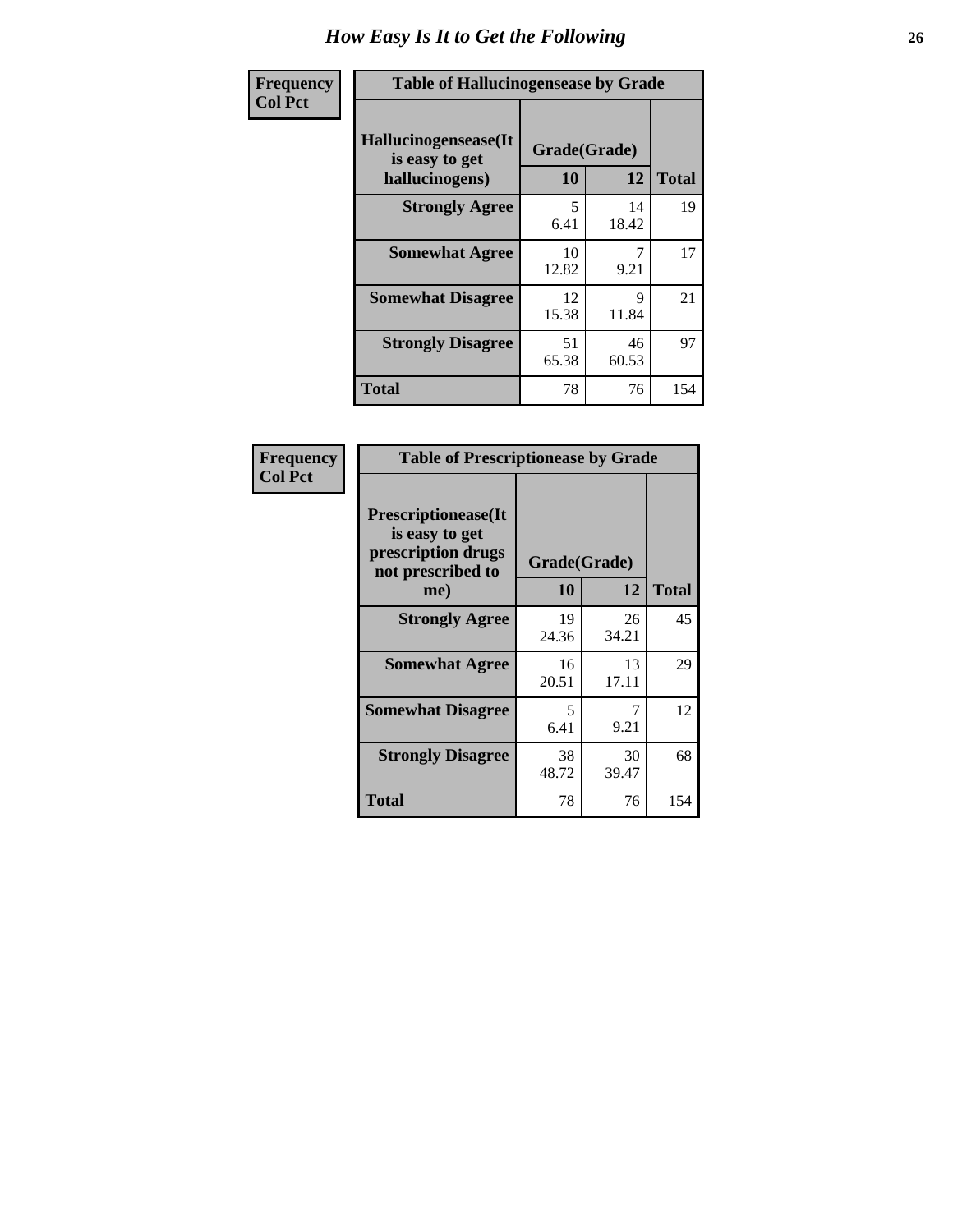### *Age at Onset of Use* **27** *Results for "Age at Onset of Use" questions exclude students who said they did not use that substance*

| Frequency      |              |                        |                                                  |                |                                 |                |           | <b>Table of Grade by Alcoholinit</b> |           |            |            |                                |              |
|----------------|--------------|------------------------|--------------------------------------------------|----------------|---------------------------------|----------------|-----------|--------------------------------------|-----------|------------|------------|--------------------------------|--------------|
| <b>Row Pct</b> |              |                        | Alcoholinit (I started using alcohol when I was) |                |                                 |                |           |                                      |           |            |            |                                |              |
|                | Grade(Grade) | <b>8 or</b><br>younger | 9                                                | 10             | 11                              | 12             | 13        | 14                                   | 15        | 16         | 17         | <b>18 or</b><br>$\Omega$ older | <b>Total</b> |
|                | 10           | 16.13                  | 3.23                                             | 3.23           | $\overline{0}$<br>$0.00\degree$ | 3.23           |           | 9<br>$9.68$   29.03                  | 22.58     | 3.23       | 2<br>6.45  | 3.23                           | 31           |
|                | 12           | 4<br>9.52              | $\Omega$<br>0.00                                 | 2.38           | 2<br>4.76                       | 2<br>4.76      | 2<br>4.76 | 10<br>23.81                          | 3<br>7.14 | 9<br>21.43 | 6<br>14.29 | 3<br>7.14                      | 42           |
|                | <b>Total</b> | 9                      | л.                                               | $\overline{2}$ | 2                               | $\mathfrak{Z}$ | 5         | 19                                   | 10        | 10         | 8          | 4                              | 73           |
|                |              |                        |                                                  |                |                                 |                |           | <b>Frequency Missing = 81</b>        |           |            |            |                                |              |

**Frequency Row Pct**

|                        | <b>Table of Grade by Cigarettesinit</b> |                                                      |                  |                           |            |            |            |                  |                  |                       |              |
|------------------------|-----------------------------------------|------------------------------------------------------|------------------|---------------------------|------------|------------|------------|------------------|------------------|-----------------------|--------------|
|                        |                                         | Cigarettesinit(I started smoking tobacco when I was) |                  |                           |            |            |            |                  |                  |                       |              |
| Grade(Grade)   younger | 8 or                                    | 9                                                    | 10               | 12                        | 13         | 14         | 15         | <b>16</b>        | 17               | <b>18 or</b><br>older | <b>Total</b> |
| 10                     | $\overline{4}$<br>21.05                 | 5.26                                                 | 5.26             | $\theta$<br>0.00          | 2<br>10.53 | 6<br>31.58 | 26.32      | $\Omega$<br>0.00 | $\Omega$<br>0.00 | $\Omega$<br>0.00      | 19           |
| 12                     | $\Omega$<br>0.00                        | $\Omega$<br>0.00                                     | $\Omega$<br>0.00 | 2<br>11.11                | 5.56       | 4<br>22.22 | 4<br>22.22 | 3<br>16.67       | 5.56             | 3<br>16.67            | 18           |
| <b>Total</b>           | $\overline{4}$                          |                                                      |                  | 2                         | 3          | 10         | 9          | 3                |                  | 3                     | 37           |
|                        |                                         |                                                      |                  | Frequency Missing $= 117$ |            |            |            |                  |                  |                       |              |

| <b>Frequency</b> |              | <b>Table of Grade by Smokelessinit</b>                         |           |                           |       |           |                |
|------------------|--------------|----------------------------------------------------------------|-----------|---------------------------|-------|-----------|----------------|
| <b>Row Pct</b>   |              | <b>Smokelessinit (I started chewing</b><br>tobacco when I was) |           |                           |       |           |                |
|                  | Grade(Grade) | 8 or<br>younger                                                | <b>10</b> | 13                        | 14    | <b>15</b> | <b>Total</b>   |
|                  | 10           | 0<br>0.00                                                      | 0.00      | 33.33                     | 33.33 | 33.33     | 3              |
|                  | 12           | 50.00                                                          | 50.00     | $\mathbf{\Omega}$<br>0.00 | 0.00  | 0.00      | $\mathfrak{D}$ |
|                  | <b>Total</b> |                                                                |           |                           |       |           | 5              |
|                  |              | <b>Frequency Missing <math>= 149</math></b>                    |           |                           |       |           |                |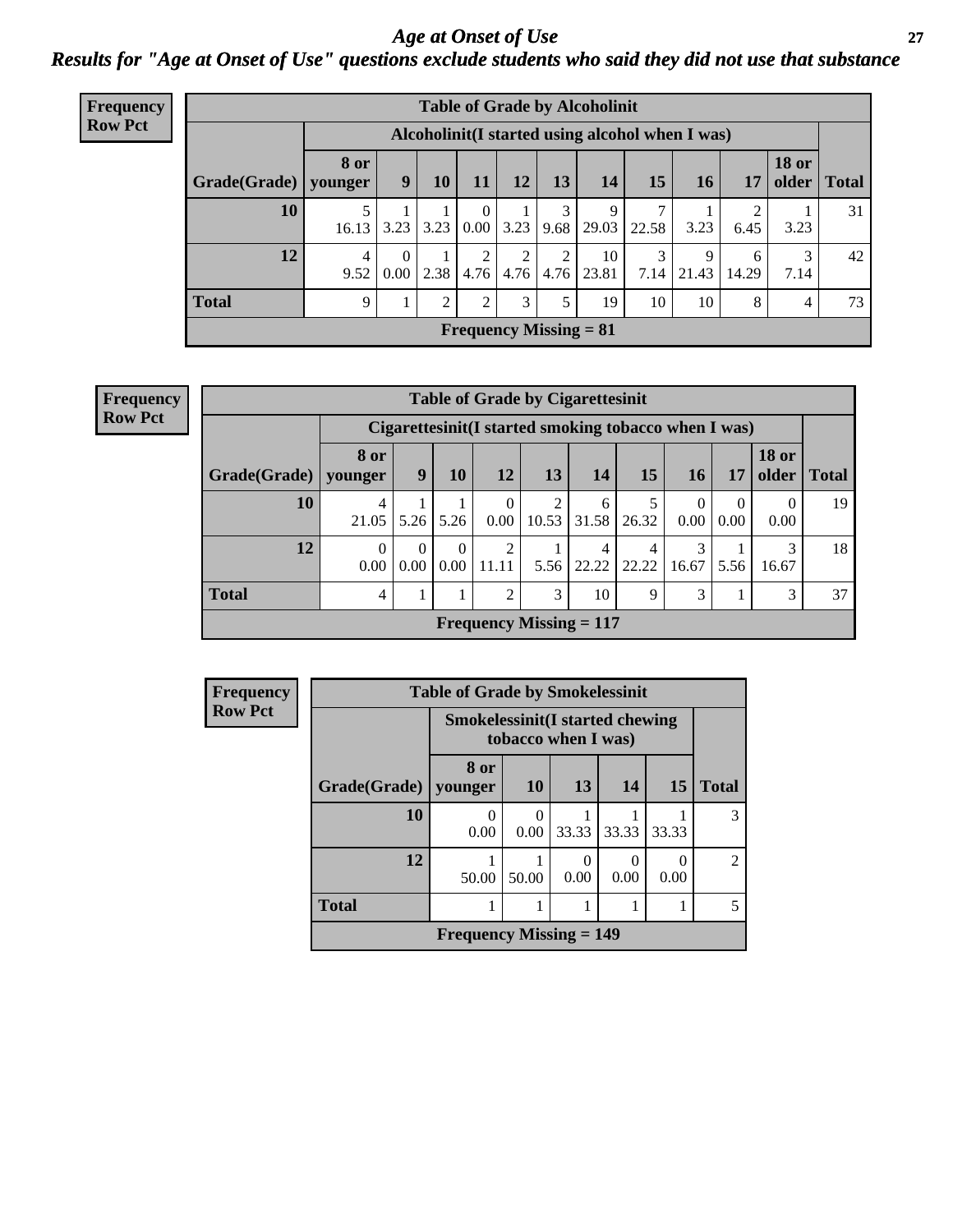### *Age at Onset of Use* **28**

*Results for "Age at Onset of Use" questions exclude students who said they did not use that substance*

| <b>Frequency</b> | <b>Table of Grade by Marijuanainit</b>               |                         |      |                             |                              |                         |                         |            |                  |                       |              |
|------------------|------------------------------------------------------|-------------------------|------|-----------------------------|------------------------------|-------------------------|-------------------------|------------|------------------|-----------------------|--------------|
| <b>Row Pct</b>   | Marijuanainit (I started using marijuana when I was) |                         |      |                             |                              |                         |                         |            |                  |                       |              |
|                  | Grade(Grade)                                         | 9                       | 11   | <b>12</b>                   | 13                           | 14                      | 15                      | 16         | <b>17</b>        | <b>18 or</b><br>older | <b>Total</b> |
|                  | 10                                                   | $\mathfrak{D}$<br>14.29 | 7.14 | 14.29                       | 3<br>21.43                   | $\mathfrak{D}$<br>14.29 | $\overline{2}$<br>14.29 | 7.14       | $\theta$<br>0.00 | 7.14                  | 14           |
|                  | 12                                                   | 5.26                    | 0    | 2<br>$0.00 \mid 10.53 \mid$ | 3<br>$15.79$   15.79   15.79 | 3                       | 3                       | 4<br>21.05 | 2<br>10.53       | 5.26                  | 19           |
|                  | <b>Total</b>                                         | 3                       |      | $\overline{4}$              | 6                            | 5                       | 5                       | 5          | 2                | 2                     | 33           |
|                  | <b>Frequency Missing = 121</b>                       |                         |      |                             |                              |                         |                         |            |                  |                       |              |

### *For Grade \* Cocaineinit all data are missing since all the levels of variable Cocaineinit are missing.*

| Frequency      | <b>Table of Grade by Inhalantsinit</b> |                                                                     |              |  |  |  |  |
|----------------|----------------------------------------|---------------------------------------------------------------------|--------------|--|--|--|--|
| <b>Row Pct</b> |                                        | Inhalantsinit(I<br>started using<br><i>inhalants</i><br>when I was) |              |  |  |  |  |
|                | Grade(Grade)                           | 15                                                                  | <b>Total</b> |  |  |  |  |
|                | 10                                     | 100.00                                                              |              |  |  |  |  |
|                | 12                                     |                                                                     | $\Omega$     |  |  |  |  |
|                | <b>Total</b>                           |                                                                     |              |  |  |  |  |
|                |                                        | Frequency Missing $= 153$                                           |              |  |  |  |  |

### *For Grade \* Steroidsinit all data are missing since all the levels of variable Steroidsinit are missing.*

| <b>Frequency</b> | <b>Table of Grade by Ecstasyinit</b> |                                                          |       |                |  |  |
|------------------|--------------------------------------|----------------------------------------------------------|-------|----------------|--|--|
| <b>Row Pct</b>   |                                      | Ecstasyinit(I<br>started using<br>ecstasy when<br>I was) |       |                |  |  |
|                  | Grade(Grade)                         | 15                                                       | 16    | <b>Total</b>   |  |  |
|                  | 10                                   | 0                                                        | 0     | 0              |  |  |
|                  |                                      |                                                          |       |                |  |  |
|                  | 12                                   | 50.00                                                    | 50.00 | 2              |  |  |
|                  | <b>Total</b>                         |                                                          |       | $\overline{2}$ |  |  |
|                  | Frequency Missing $= 152$            |                                                          |       |                |  |  |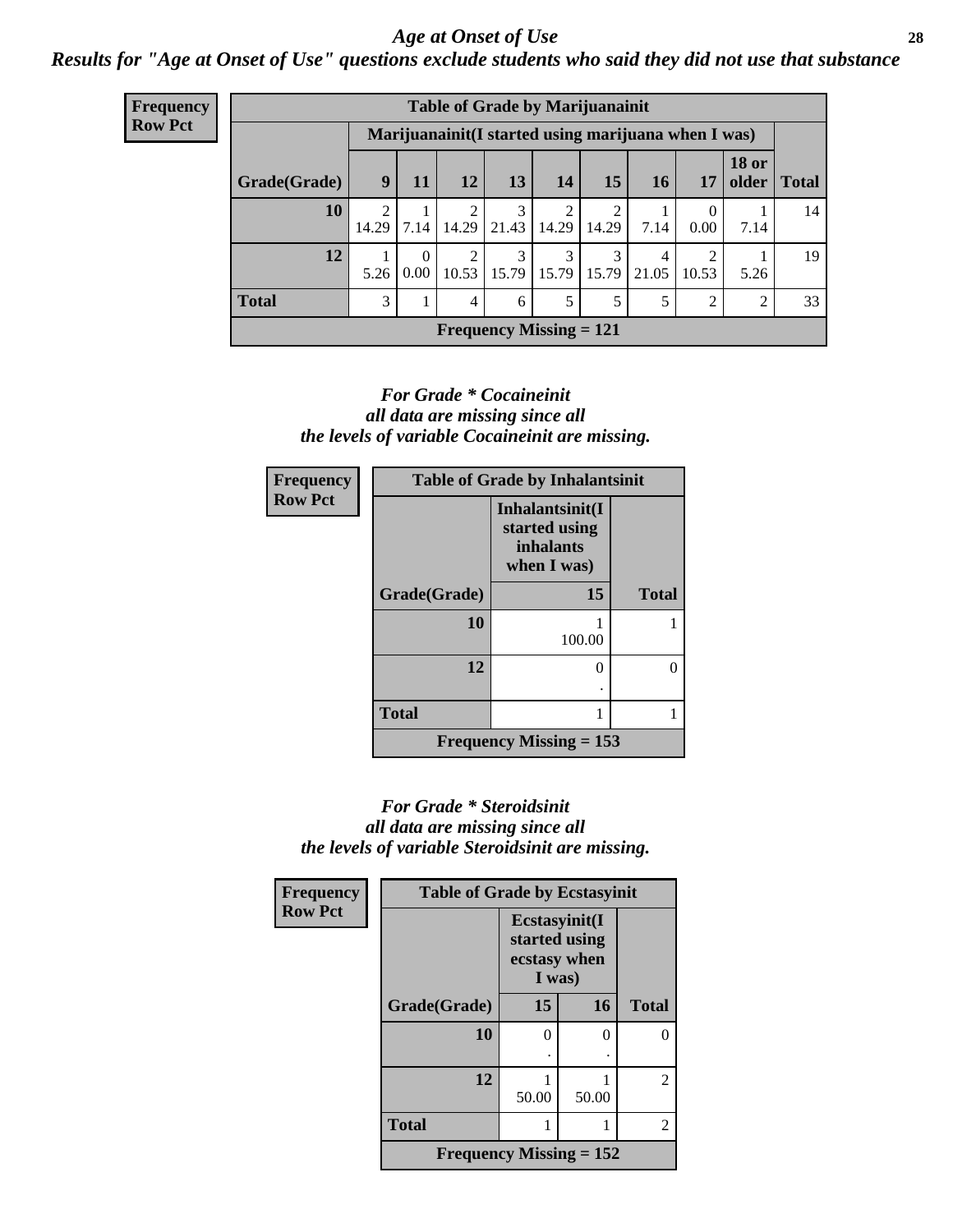### *Age at Onset of Use* **29**

*Results for "Age at Onset of Use" questions exclude students who said they did not use that substance*

| <b>Frequency</b> | <b>Table of Grade by Methinit</b> |                                                                       |                |  |  |  |  |
|------------------|-----------------------------------|-----------------------------------------------------------------------|----------------|--|--|--|--|
| <b>Row Pct</b>   |                                   | <b>Methinit(I started</b><br>using<br>methamphetamines<br>when I was) |                |  |  |  |  |
|                  | Grade(Grade)                      | 14                                                                    | <b>Total</b>   |  |  |  |  |
|                  | 10                                | 100.00                                                                |                |  |  |  |  |
|                  | 12                                | 100.00                                                                |                |  |  |  |  |
|                  | <b>Total</b>                      | $\overline{c}$                                                        | $\overline{2}$ |  |  |  |  |
|                  |                                   | Frequency Missing $= 152$                                             |                |  |  |  |  |

| <b>Frequency</b> |              | <b>Table of Grade by Hallucinogensinit</b>                           |              |
|------------------|--------------|----------------------------------------------------------------------|--------------|
| <b>Row Pct</b>   |              | Hallucinogensinit(I<br>started using<br>hallucinogens<br>when I was) |              |
|                  | Grade(Grade) | 14                                                                   | <b>Total</b> |
|                  | 10           | 0                                                                    | 0            |
|                  | 12           | 100.00                                                               |              |
|                  | <b>Total</b> |                                                                      |              |
|                  |              | <b>Frequency Missing = 153</b>                                       |              |

| <b>Frequency</b> |              | <b>Table of Grade by Prescriptioninit</b>                                                          |                  |                        |                           |                |                         |              |
|------------------|--------------|----------------------------------------------------------------------------------------------------|------------------|------------------------|---------------------------|----------------|-------------------------|--------------|
| <b>Row Pct</b>   |              | <b>Prescriptioninit (I started using</b><br>prescription drugs not prescribed to<br>me when I was) |                  |                        |                           |                |                         |              |
|                  | Grade(Grade) | 9                                                                                                  | 13               | 14                     | 15                        | 16             | 17                      | <b>Total</b> |
|                  | 10           | 33.33                                                                                              | $\Omega$<br>0.00 | $\Omega$<br>0.00       | 33.33                     | 33.33          | 0.00                    | 3            |
|                  | 12           | 0<br>0.00                                                                                          | 12.50            | $\mathcal{R}$<br>37.50 | 12.50                     | 12.50          | $\mathfrak{D}$<br>25.00 | 8            |
|                  | <b>Total</b> |                                                                                                    |                  | 3                      | $\mathfrak{D}$            | $\overline{2}$ | $\overline{2}$          | 11           |
|                  |              |                                                                                                    |                  |                        | Frequency Missing $= 143$ |                |                         |              |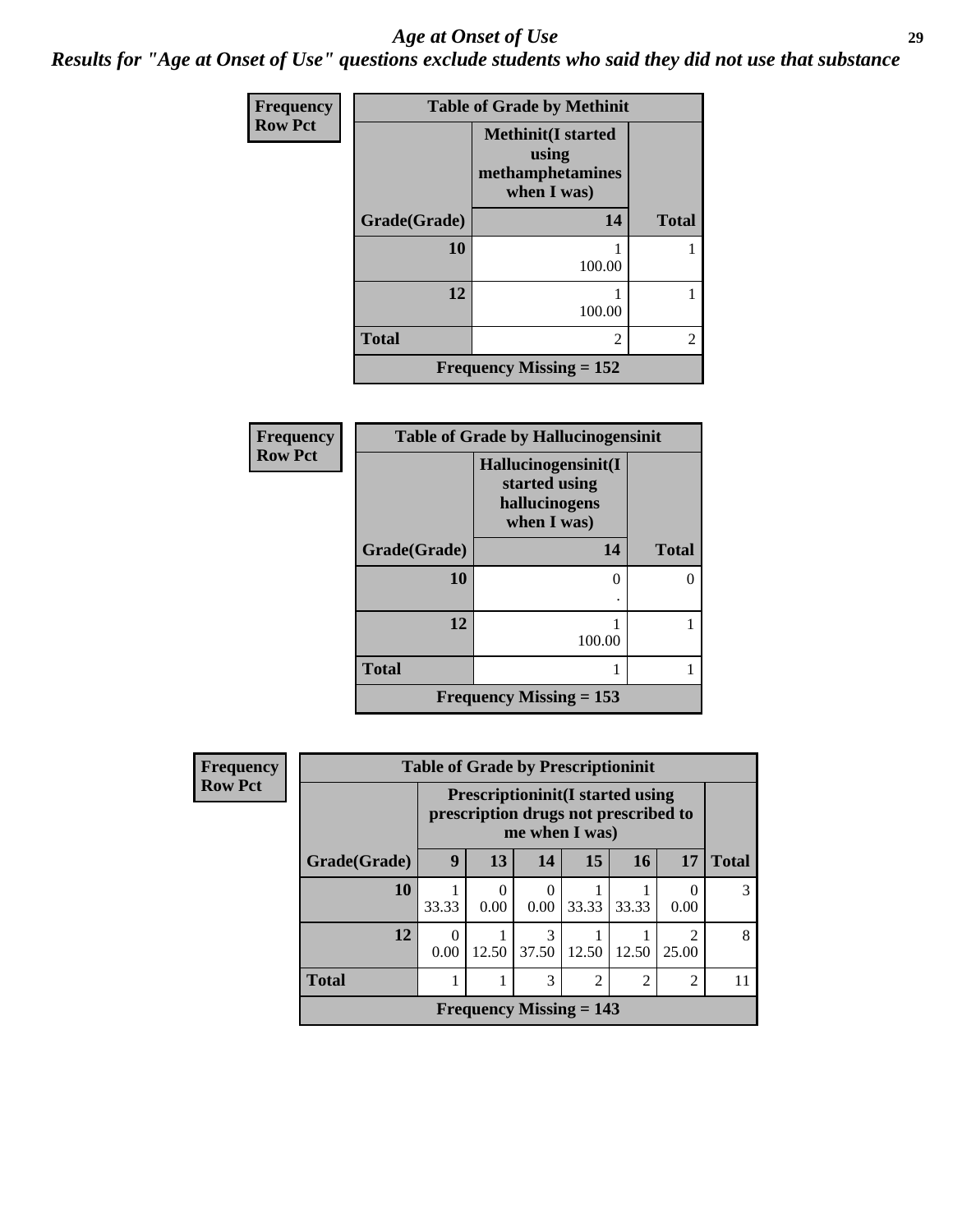| Frequency      | <b>Table of Alcoholharm by Grade</b>          |                    |             |              |
|----------------|-----------------------------------------------|--------------------|-------------|--------------|
| <b>Col Pct</b> | Alcoholharm(I<br>think alcohol is<br>harmful) | Grade(Grade)<br>10 | 12          | <b>Total</b> |
|                | <b>Strongly Agree</b>                         | 43<br>55.13        | 41<br>53.95 | 84           |
|                | <b>Somewhat Agree</b>                         | 16<br>20.51        | 13<br>17.11 | 29           |
|                | <b>Somewhat Disagree</b>                      | 10<br>12.82        | 13<br>17.11 | 23           |
|                | <b>Strongly Disagree</b>                      | 9<br>11.54         | 9<br>11.84  | 18           |
|                | <b>Total</b>                                  | 78                 | 76          | 154          |

| <b>Table of Cigarettesharm by Grade</b>                  |                    |             |              |  |  |
|----------------------------------------------------------|--------------------|-------------|--------------|--|--|
| Cigarettesharm(I<br>think smoking<br>tobacco is harmful) | Grade(Grade)<br>10 | 12          | <b>Total</b> |  |  |
| <b>Strongly Agree</b>                                    | 58<br>74.36        | 59<br>77.63 | 117          |  |  |
| <b>Somewhat Agree</b>                                    | 10<br>12.82        | 6<br>7.89   | 16           |  |  |
| <b>Somewhat Disagree</b>                                 | 5<br>6.41          | 3<br>3.95   | 8            |  |  |
| <b>Strongly Disagree</b>                                 | 5<br>6.41          | 8<br>10.53  | 13           |  |  |
| <b>Total</b>                                             | 78                 | 76          | 154          |  |  |

| Frequency      | <b>Table of Smokelessharm by Grade</b>                  |                    |                        |              |
|----------------|---------------------------------------------------------|--------------------|------------------------|--------------|
| <b>Col Pct</b> | Smokelessharm(I<br>think chewing<br>tobacco is harmful) | Grade(Grade)<br>10 | 12                     | <b>Total</b> |
|                | <b>Strongly Agree</b>                                   | 61<br>78.21        | 62<br>81.58            | 123          |
|                | <b>Somewhat Agree</b>                                   | 8.97               | 4<br>5.26              | 11           |
|                | <b>Somewhat Disagree</b>                                | 4<br>5.13          | $\mathfrak{D}$<br>2.63 | 6            |
|                | <b>Strongly Disagree</b>                                | 6<br>7.69          | 8<br>10.53             | 14           |
|                | <b>Total</b>                                            | 78                 | 76                     | 154          |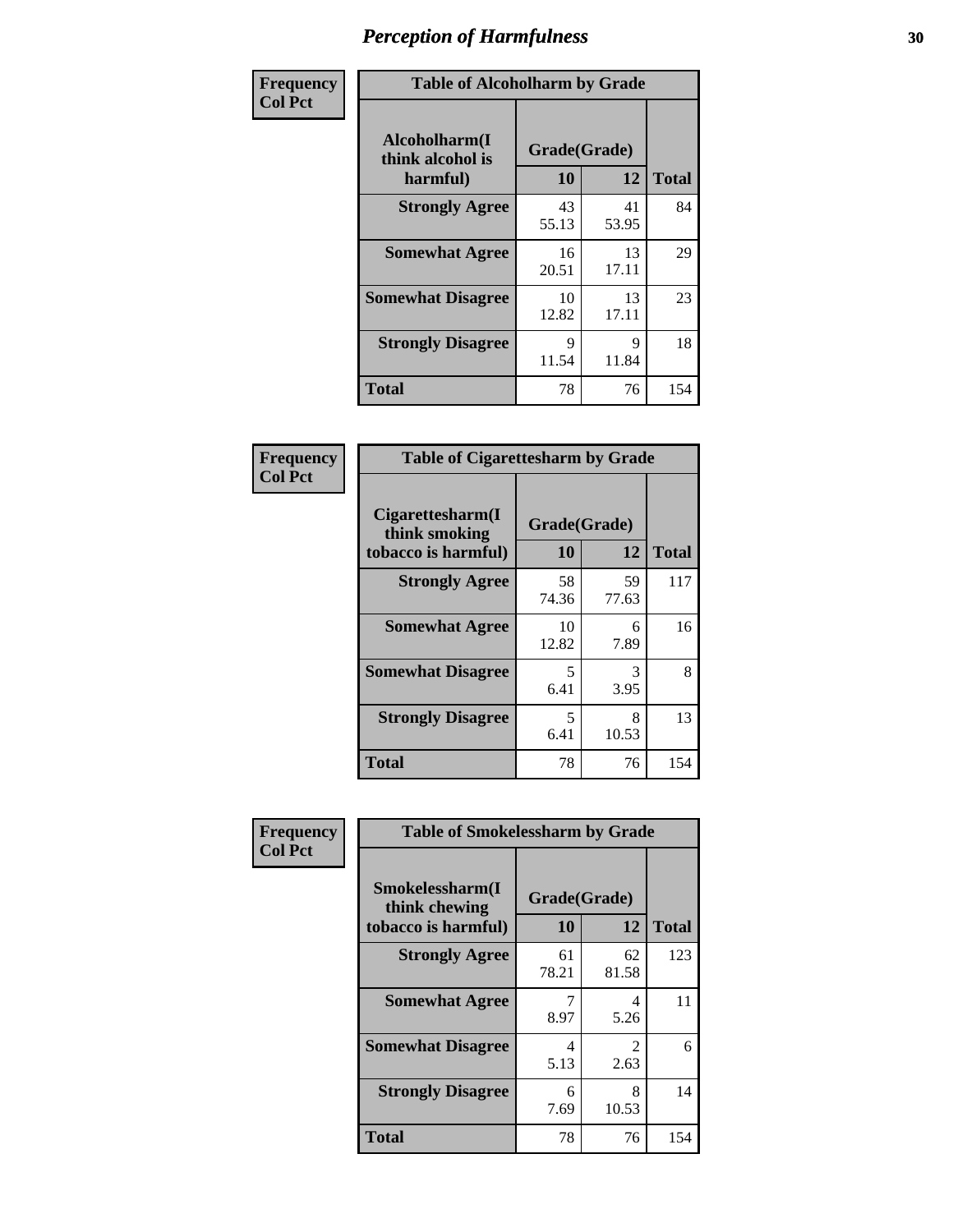| Frequency      | <b>Table of Marijuanaharm by Grade</b>            |                    |             |              |
|----------------|---------------------------------------------------|--------------------|-------------|--------------|
| <b>Col Pct</b> | Marijuanaharm(I<br>think marijuana is<br>harmful) | Grade(Grade)<br>10 | 12          | <b>Total</b> |
|                | <b>Strongly Agree</b>                             | 55<br>70.51        | 41<br>53.95 | 96           |
|                | <b>Somewhat Agree</b>                             | 8<br>10.26         | 10<br>13.16 | 18           |
|                | <b>Somewhat Disagree</b>                          | 4<br>5.13          | 9.21        | 11           |
|                | <b>Strongly Disagree</b>                          | 11<br>14.10        | 18<br>23.68 | 29           |
|                | <b>Total</b>                                      | 78                 | 76          | 154          |

| <b>Table of Cocaineharm by Grade</b>          |                    |             |              |  |  |
|-----------------------------------------------|--------------------|-------------|--------------|--|--|
| Cocaineharm(I<br>think cocaine is<br>harmful) | Grade(Grade)<br>10 | 12          | <b>Total</b> |  |  |
| <b>Strongly Agree</b>                         | 67<br>85.90        | 66<br>86.84 | 133          |  |  |
| <b>Somewhat Agree</b>                         | 3<br>3.85          | 2<br>2.63   | 5            |  |  |
| <b>Somewhat Disagree</b>                      | 1<br>1.28          | 0<br>0.00   | 1            |  |  |
| <b>Strongly Disagree</b>                      | 7<br>8.97          | 8<br>10.53  | 15           |  |  |
| <b>Total</b>                                  | 78                 | 76          | 154          |  |  |

| Frequency      | <b>Table of Inhalantsharm by Grade</b>             |                    |             |              |
|----------------|----------------------------------------------------|--------------------|-------------|--------------|
| <b>Col Pct</b> | Inhalantsharm(I<br>think inhalants are<br>harmful) | Grade(Grade)<br>10 | 12          | <b>Total</b> |
|                | <b>Strongly Agree</b>                              | 68<br>87.18        | 65<br>85.53 | 133          |
|                | <b>Somewhat Agree</b>                              | 2<br>2.56          | 3<br>3.95   | 5            |
|                | <b>Somewhat Disagree</b>                           | 1.28               | 0<br>0.00   |              |
|                | <b>Strongly Disagree</b>                           | 8.97               | 8<br>10.53  | 15           |
|                | <b>Total</b>                                       | 78                 | 76          | 154          |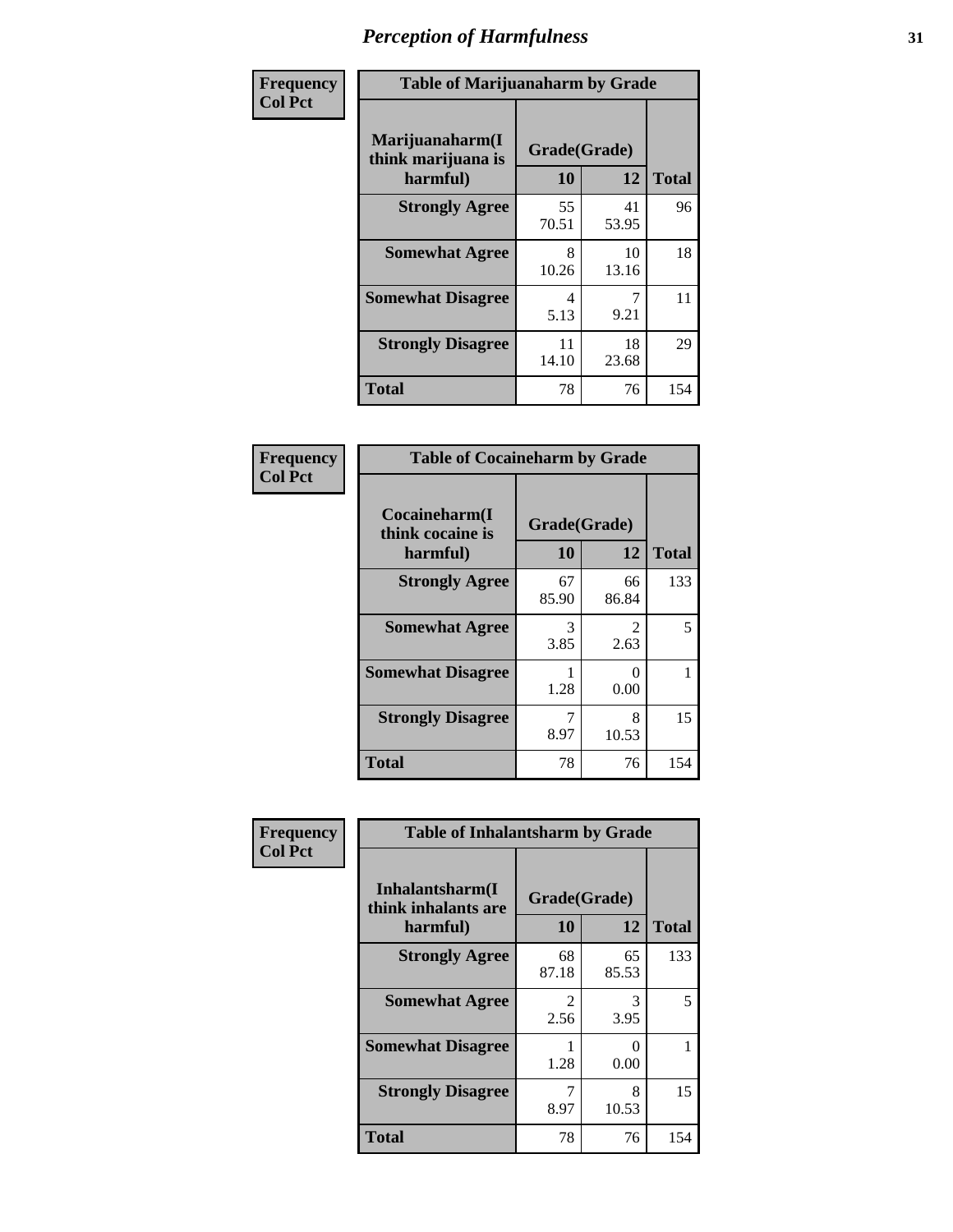| Frequency      | <b>Table of Steroidsharm by Grade</b>            |                    |             |              |
|----------------|--------------------------------------------------|--------------------|-------------|--------------|
| <b>Col Pct</b> | Steroidsharm(I<br>think steroids are<br>harmful) | Grade(Grade)<br>10 | 12          | <b>Total</b> |
|                | <b>Strongly Agree</b>                            | 61<br>78.21        | 60<br>78.95 | 121          |
|                | <b>Somewhat Agree</b>                            | 9<br>11.54         | 6<br>7.89   | 15           |
|                | <b>Somewhat Disagree</b>                         | 1.28               | 1.32        | 2            |
|                | <b>Strongly Disagree</b>                         | 8.97               | 9<br>11.84  | 16           |
|                | <b>Total</b>                                     | 78                 | 76          | 154          |

| <b>Table of Ecstasyharm by Grade</b>          |                    |             |              |  |  |
|-----------------------------------------------|--------------------|-------------|--------------|--|--|
| Ecstasyharm(I<br>think ecstasy is<br>harmful) | Grade(Grade)<br>10 | 12          | <b>Total</b> |  |  |
| <b>Strongly Agree</b>                         | 66<br>84.62        | 64<br>84.21 | 130          |  |  |
| <b>Somewhat Agree</b>                         | 3<br>3.85          | 3<br>3.95   | 6            |  |  |
| <b>Somewhat Disagree</b>                      | 1.28               | 0<br>0.00   | 1            |  |  |
| <b>Strongly Disagree</b>                      | 8<br>10.26         | 9<br>11.84  | 17           |  |  |
| <b>Total</b>                                  | 78                 | 76          | 154          |  |  |

| Frequency      | <b>Table of Methharm by Grade</b>            |              |                                  |              |  |
|----------------|----------------------------------------------|--------------|----------------------------------|--------------|--|
| <b>Col Pct</b> | <b>Methharm</b> (I think<br>methamphetamines | Grade(Grade) |                                  |              |  |
|                | are harmful)                                 | 10           | 12                               | <b>Total</b> |  |
|                | <b>Strongly Agree</b>                        | 66<br>84.62  | 66<br>86.84                      | 132          |  |
|                | <b>Somewhat Agree</b>                        | 4<br>5.13    | $\overline{\mathcal{L}}$<br>2.63 | 6            |  |
|                | <b>Strongly Disagree</b>                     | 8<br>10.26   | 8<br>10.53                       | 16           |  |
|                | <b>Total</b>                                 | 78           | 76                               | 154          |  |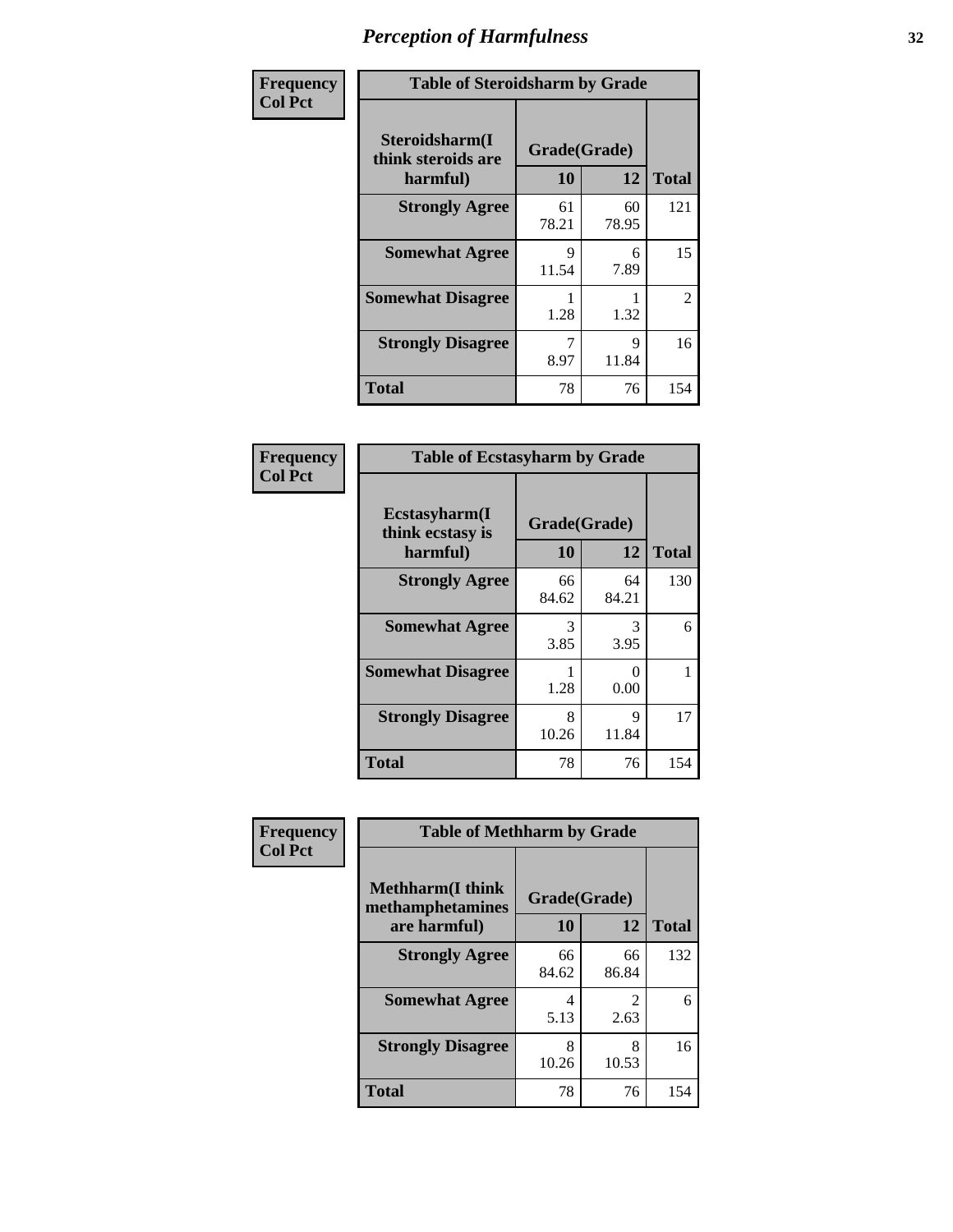| Frequency      | <b>Table of Hallucinogensharm by Grade</b>                 |                    |                       |                |
|----------------|------------------------------------------------------------|--------------------|-----------------------|----------------|
| <b>Col Pct</b> | Hallucinogensharm(I<br>think hallucinogens<br>are harmful) | Grade(Grade)<br>10 | 12                    | <b>Total</b>   |
|                | <b>Strongly Agree</b>                                      | 66<br>84.62        | 65<br>85.53           | 131            |
|                | <b>Somewhat Agree</b>                                      | 3<br>3.85          | $\mathcal{L}$<br>2.63 | 5              |
|                | <b>Somewhat Disagree</b>                                   | 1.28               | 1.32                  | $\overline{2}$ |
|                | <b>Strongly Disagree</b>                                   | 8<br>10.26         | 8<br>10.53            | 16             |
|                | <b>Total</b>                                               | 78                 | 76                    | 154            |

| <b>Table of Prescriptionharm by Grade</b>                                                 |                       |                        |              |  |
|-------------------------------------------------------------------------------------------|-----------------------|------------------------|--------------|--|
| Prescriptionharm(I<br>think prescription<br>drugs not<br>prescribed to me<br>are harmful) | Grade(Grade)<br>10    | 12                     | <b>Total</b> |  |
| <b>Strongly Agree</b>                                                                     | 58<br>74.36           | 58<br>76.32            | 116          |  |
| <b>Somewhat Agree</b>                                                                     | 8<br>10.26            | 9.21                   | 15           |  |
| <b>Somewhat Disagree</b>                                                                  | $\mathcal{L}$<br>2.56 | $\mathfrak{D}$<br>2.63 | 4            |  |
| <b>Strongly Disagree</b>                                                                  | 10<br>12.82           | 9<br>11.84             | 19           |  |
| <b>Total</b>                                                                              | 78                    | 76                     | 154          |  |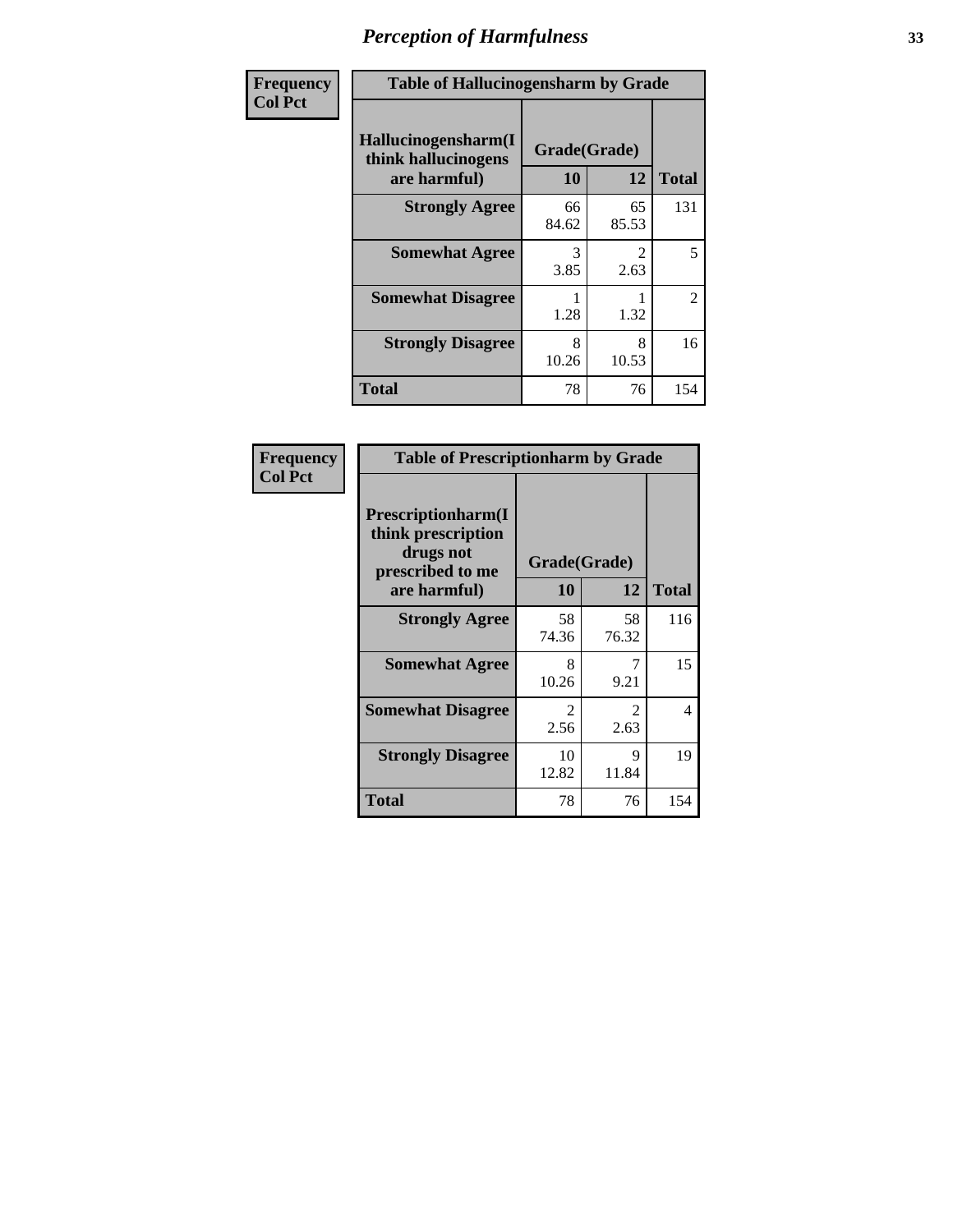# *Disapproval by Adults* **34**

| Frequency      | <b>Table of Alcoholadult by Grade</b>                                 |                    |             |              |
|----------------|-----------------------------------------------------------------------|--------------------|-------------|--------------|
| <b>Col Pct</b> | <b>Alcoholadult</b> (Adults<br>would disapprove if<br>I used alcohol) | Grade(Grade)<br>10 | 12          | <b>Total</b> |
|                | <b>Strongly Agree</b>                                                 | 44<br>56.41        | 37<br>48.68 | 81           |
|                | <b>Somewhat Agree</b>                                                 | 17<br>21.79        | 20<br>26.32 | 37           |
|                | <b>Somewhat Disagree</b>                                              | 12<br>15.38        | 9<br>11.84  | 21           |
|                | <b>Strongly Disagree</b>                                              | 5<br>6.41          | 10<br>13.16 | 15           |
|                | <b>Total</b>                                                          | 78                 | 76          | 154          |

| <b>Table of Tobaccoadult by Grade</b>                                 |                    |              |     |  |  |  |
|-----------------------------------------------------------------------|--------------------|--------------|-----|--|--|--|
| <b>Tobaccoadult</b> (Adults<br>would disapprove if<br>I used tobacco) | Grade(Grade)<br>10 | <b>Total</b> |     |  |  |  |
| <b>Strongly Agree</b>                                                 | 56<br>71.79        | 47<br>61.84  | 103 |  |  |  |
| <b>Somewhat Agree</b>                                                 | 5<br>6.41          | 15<br>19.74  | 20  |  |  |  |
| <b>Somewhat Disagree</b>                                              | 8.97               | 5<br>6.58    | 12  |  |  |  |
| <b>Strongly Disagree</b>                                              | 10<br>12.82        | 9<br>11.84   | 19  |  |  |  |
| <b>Total</b>                                                          | 78                 | 76           | 154 |  |  |  |

| Frequency<br><b>Col Pct</b> | <b>Table of Marijuanaadult by Grade</b>                           |                    |             |              |
|-----------------------------|-------------------------------------------------------------------|--------------------|-------------|--------------|
|                             | Marijuanaadult(Adults<br>would disapprove if I<br>used marijuana) | Grade(Grade)<br>10 | 12          | <b>Total</b> |
|                             | <b>Strongly Agree</b>                                             | 61<br>78.21        | 53<br>69.74 | 114          |
|                             | <b>Somewhat Agree</b>                                             | 4<br>5.13          | 6<br>7.89   | 10           |
|                             | <b>Somewhat Disagree</b>                                          | 4<br>5.13          | 7<br>9.21   | 11           |
|                             | <b>Strongly Disagree</b>                                          | 9<br>11.54         | 10<br>13.16 | 19           |
|                             | <b>Total</b>                                                      | 78                 | 76          | 154          |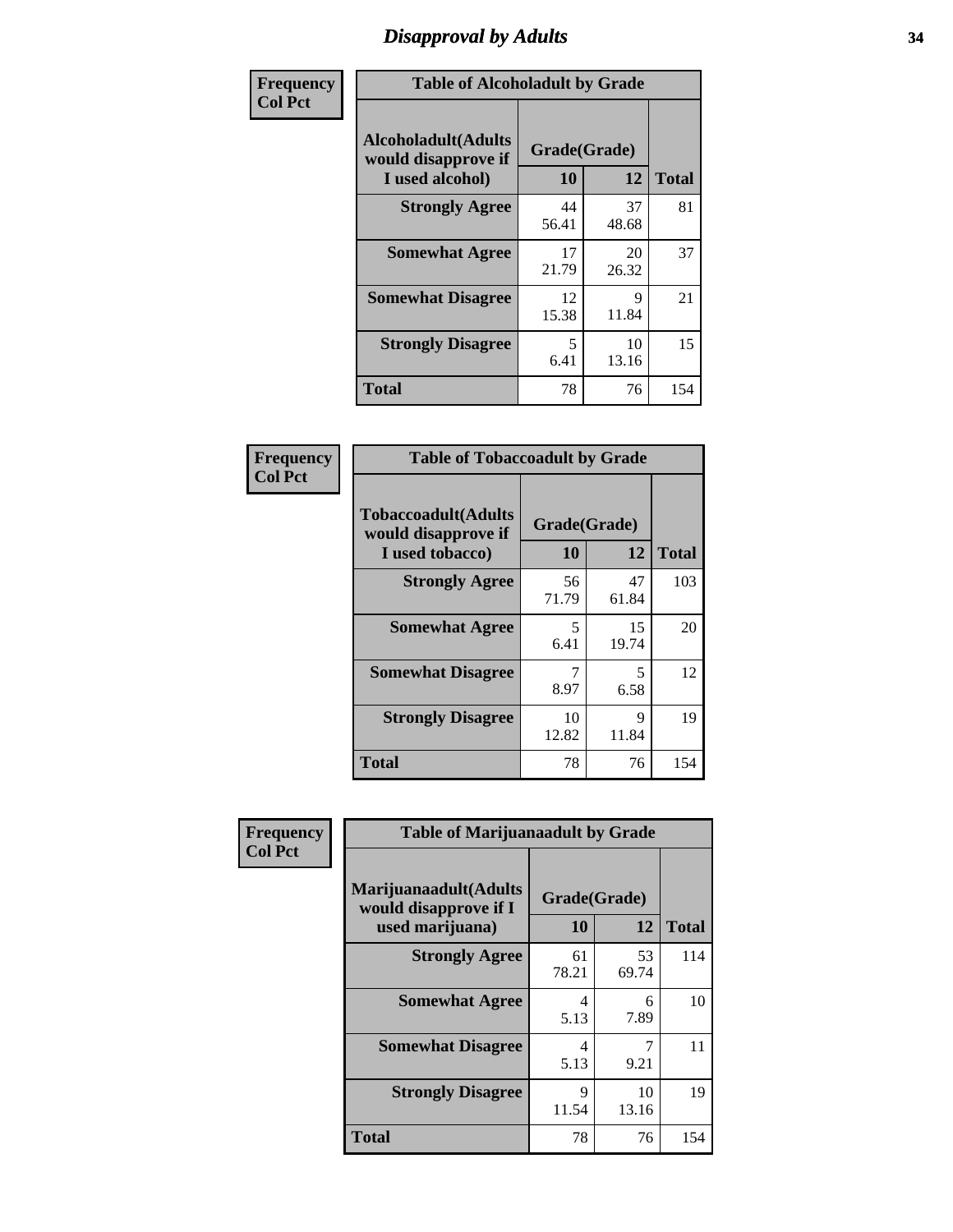# *Disapproval by Adults* **35**

| <b>Frequency</b> | <b>Table of Otherdrugadult by Grade</b>                                     |                                     |             |              |
|------------------|-----------------------------------------------------------------------------|-------------------------------------|-------------|--------------|
| <b>Col Pct</b>   | <b>Otherdrugadult</b> (Adults<br>would disapprove if I<br>used other drugs) | Grade(Grade)<br>10                  | 12          | <b>Total</b> |
|                  | <b>Strongly Agree</b>                                                       | 66<br>84.62                         | 62<br>81.58 | 128          |
|                  | <b>Somewhat Agree</b>                                                       | $\mathcal{D}$<br>2.56               | 1.32        | 3            |
|                  | <b>Somewhat Disagree</b>                                                    | $\mathcal{D}_{\mathcal{L}}$<br>2.56 | 1.32        | 3            |
|                  | <b>Strongly Disagree</b>                                                    | 8<br>10.26                          | 12<br>15.79 | 20           |
|                  | <b>Total</b>                                                                | 78                                  | 76          | 154          |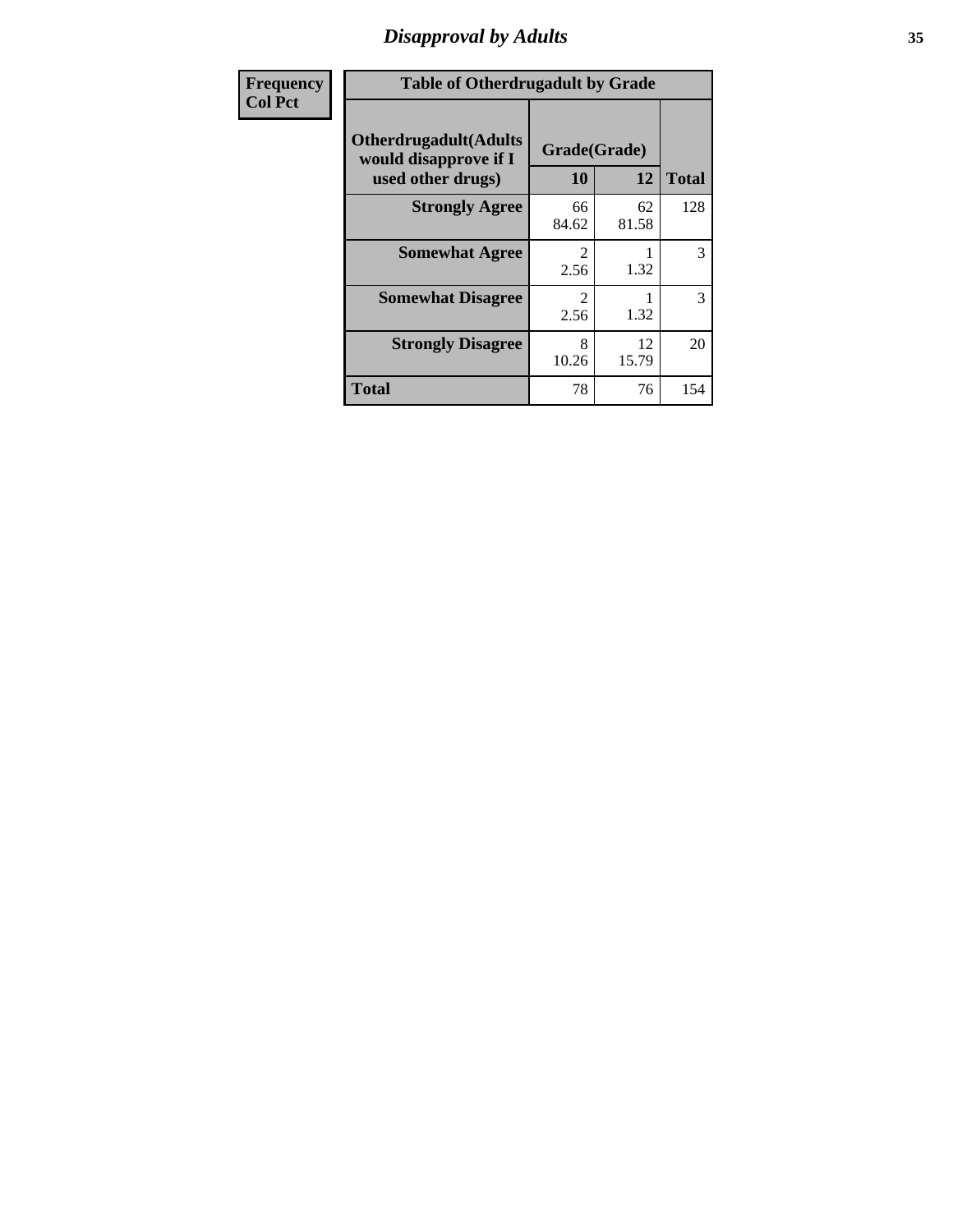# *Disapproval by Peers* **36**

| Frequency      | <b>Table of Alcoholpeer by Grade</b>                    |              |             |              |
|----------------|---------------------------------------------------------|--------------|-------------|--------------|
| <b>Col Pct</b> | Alcoholpeer(My<br>friends would<br>disapprove if I used | Grade(Grade) |             |              |
|                | alcohol)                                                | 10           | 12          | <b>Total</b> |
|                | <b>Strongly Agree</b>                                   | 13<br>16.67  | 10<br>13.16 | 23           |
|                | <b>Somewhat Agree</b>                                   | 21<br>26.92  | 20<br>26.32 | 41           |
|                | <b>Somewhat Disagree</b>                                | 18<br>23.08  | 24<br>31.58 | 42           |
|                | <b>Strongly Disagree</b>                                | 26<br>33.33  | 22<br>28.95 | 48           |
|                | Total                                                   | 78           | 76          | 154          |

| Frequency      | <b>Table of Tobaccopeer by Grade</b>                    |              |             |              |
|----------------|---------------------------------------------------------|--------------|-------------|--------------|
| <b>Col Pct</b> | Tobaccopeer(My<br>friends would<br>disapprove if I used | Grade(Grade) |             |              |
|                | tobacco)                                                | 10           | 12          | <b>Total</b> |
|                | <b>Strongly Agree</b>                                   | 30<br>38.46  | 26<br>34.21 | 56           |
|                | <b>Somewhat Agree</b>                                   | 18<br>23.08  | 16<br>21.05 | 34           |
|                | <b>Somewhat Disagree</b>                                | 16<br>20.51  | 14<br>18.42 | 30           |
|                | <b>Strongly Disagree</b>                                | 14<br>17.95  | 20<br>26.32 | 34           |
|                | Total                                                   | 78           | 76          | 154          |

| Frequency      | <b>Table of Marijuanapeer by Grade</b>                    |              |             |              |
|----------------|-----------------------------------------------------------|--------------|-------------|--------------|
| <b>Col Pct</b> | Marijuanapeer(My<br>friends would<br>disapprove if I used | Grade(Grade) |             |              |
|                | marijuana)                                                | 10           | 12          | <b>Total</b> |
|                | <b>Strongly Agree</b>                                     | 28<br>35.90  | 22<br>28.95 | 50           |
|                | <b>Somewhat Agree</b>                                     | 18<br>23.08  | 18<br>23.68 | 36           |
|                | <b>Somewhat Disagree</b>                                  | 18<br>23.08  | 14<br>18.42 | 32           |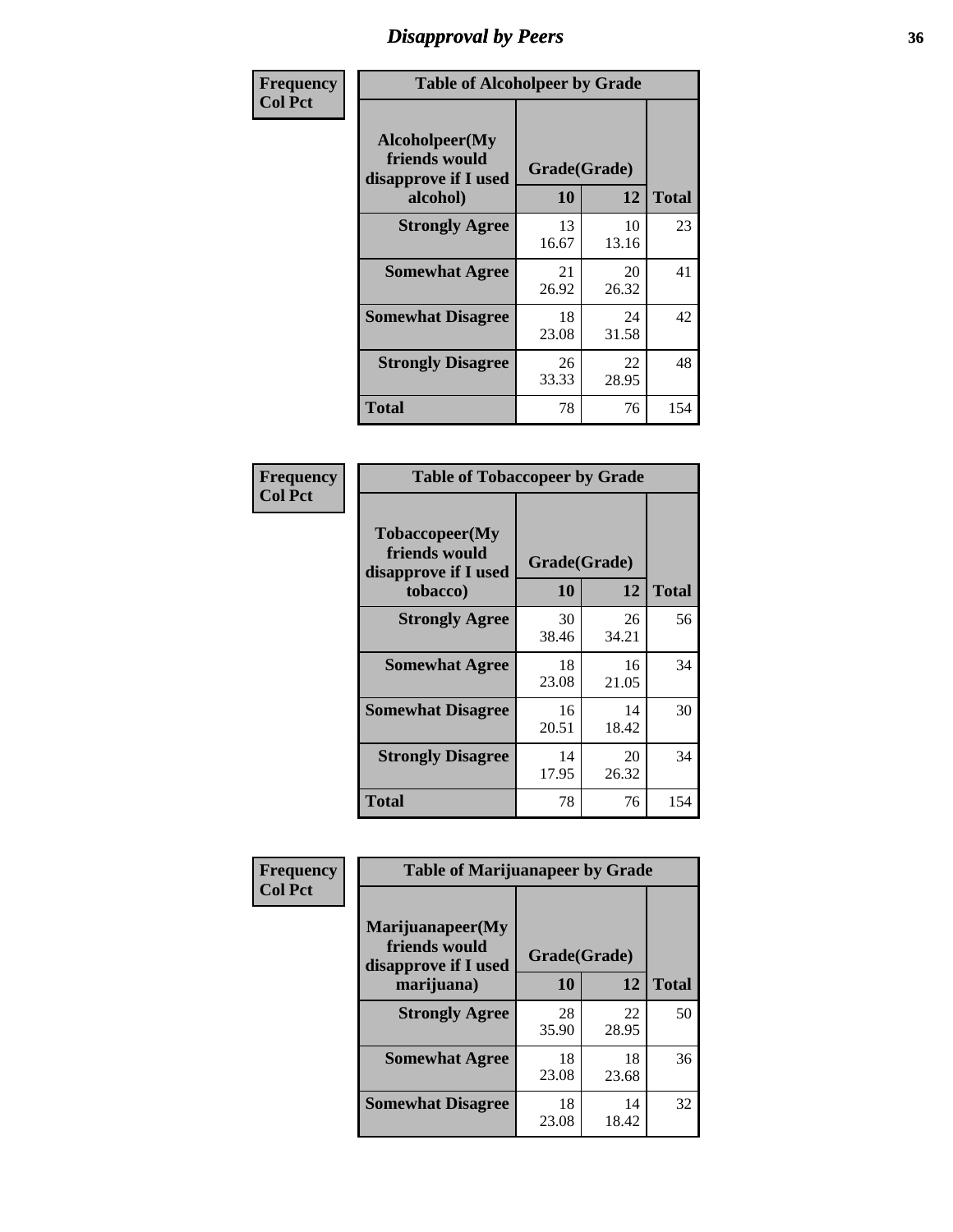# *Disapproval by Peers* **37**

| <b>Frequency</b> | <b>Table of Marijuanapeer by Grade</b>                                  |                    |             |              |  |
|------------------|-------------------------------------------------------------------------|--------------------|-------------|--------------|--|
| <b>Col Pct</b>   | Marijuanapeer(My<br>friends would<br>disapprove if I used<br>marijuana) | Grade(Grade)<br>10 | 12          | <b>Total</b> |  |
|                  | <b>Strongly Disagree</b>                                                | 14<br>17.95        | 22<br>28.95 | 36           |  |
|                  | <b>Total</b>                                                            | 78                 | 76          | 154          |  |

| <b>Frequency</b> | <b>Table of Otherdrugpeer by Grade</b>                                    |             |                    |              |
|------------------|---------------------------------------------------------------------------|-------------|--------------------|--------------|
| <b>Col Pct</b>   | Otherdrugpeer(My<br>friends would<br>disapprove if I used<br>other drugs) | <b>10</b>   | Grade(Grade)<br>12 | <b>Total</b> |
|                  | <b>Strongly Agree</b>                                                     | 40<br>51.28 | 46<br>60.53        | 86           |
|                  | <b>Somewhat Agree</b>                                                     | 18<br>23.08 | 13<br>17.11        | 31           |
|                  | <b>Somewhat Disagree</b>                                                  | 9<br>11.54  | 5<br>6.58          | 14           |
|                  | <b>Strongly Disagree</b>                                                  | 11<br>14.10 | 12<br>15.79        | 23           |
|                  | <b>Total</b>                                                              | 78          | 76                 | 154          |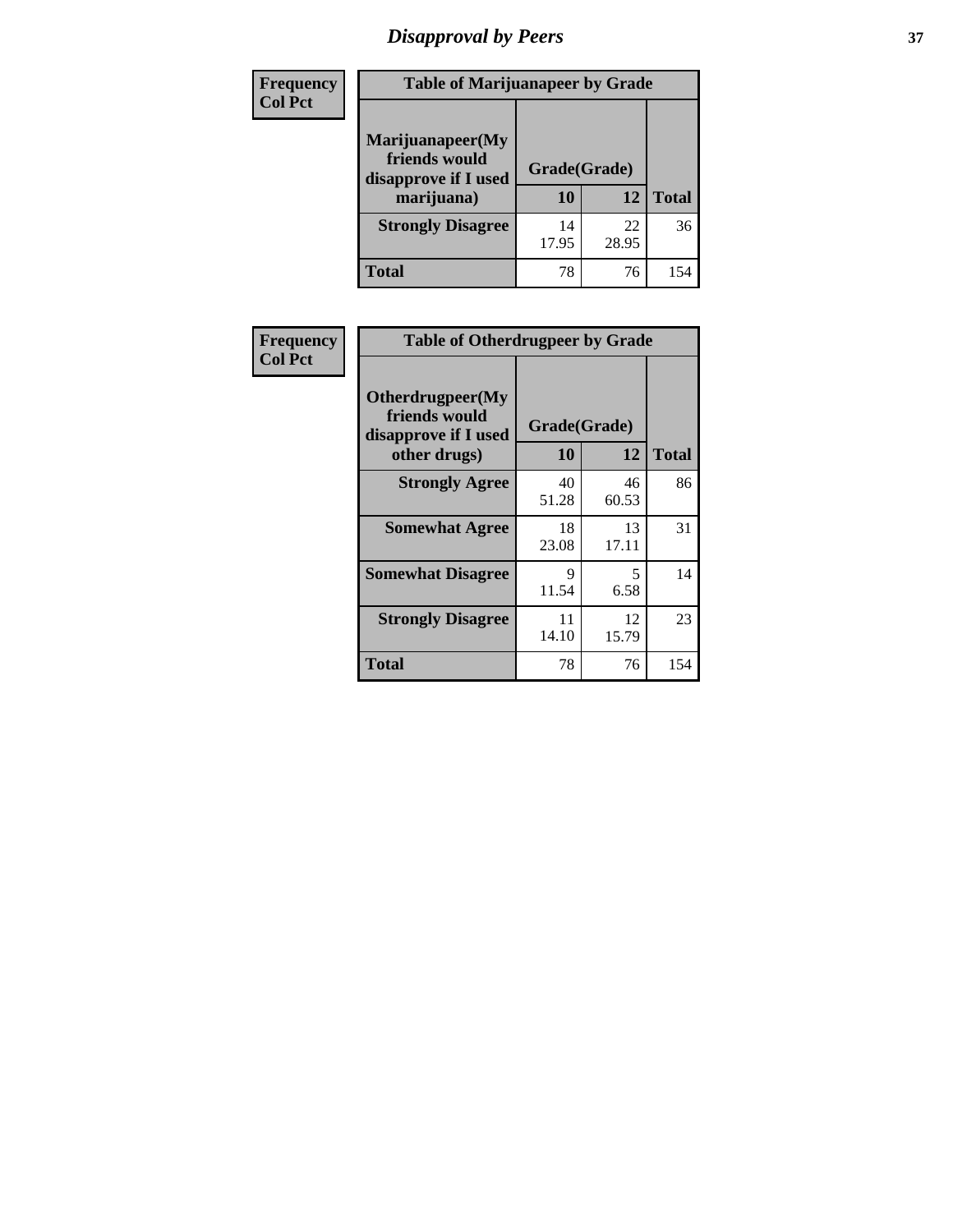| Frequency      | <b>Table of Alcohollocation1 by Grade</b> |             |              |              |  |
|----------------|-------------------------------------------|-------------|--------------|--------------|--|
| <b>Col Pct</b> | <b>Alcohollocation1(Places</b>            |             | Grade(Grade) |              |  |
|                | <b>Friends Use Alcohol)</b>               | 10          | 12           | <b>Total</b> |  |
|                |                                           | 56<br>71.79 | 55<br>72.37  | 111          |  |
|                | Do Not Use                                | 22<br>28.21 | 21<br>27.63  | 43           |  |
|                | <b>Total</b>                              | 78          | 76           | 154          |  |

| Frequency      | <b>Table of Alcohollocation2 by Grade</b>                     |                    |             |              |  |
|----------------|---------------------------------------------------------------|--------------------|-------------|--------------|--|
| <b>Col Pct</b> | <b>Alcohollocation2(Places</b><br><b>Friends Use Alcohol)</b> | Grade(Grade)<br>10 | 12          | <b>Total</b> |  |
|                |                                                               | 37<br>47.44        | 39<br>51.32 | 76           |  |
|                | Home                                                          | 41<br>52.56        | 37<br>48.68 | 78           |  |
|                | <b>Total</b>                                                  | 78                 | 76          | 154          |  |

| Frequency<br><b>Col Pct</b> | <b>Table of Alcohollocation 3 by Grade</b> |              |             |              |
|-----------------------------|--------------------------------------------|--------------|-------------|--------------|
|                             | <b>Alcohollocation3(Places</b>             | Grade(Grade) |             |              |
|                             | <b>Friends Use Alcohol)</b>                | 10           | 12          | <b>Total</b> |
|                             |                                            | 60<br>76.92  | 61<br>80.26 | 121          |
|                             | <b>School</b>                              | 18<br>23.08  | 15<br>19.74 | 33           |
|                             | <b>Total</b>                               | 78           | 76          | 154          |

| <b>Frequency</b> | <b>Table of Alcohollocation4 by Grade</b> |              |             |              |  |
|------------------|-------------------------------------------|--------------|-------------|--------------|--|
| <b>Col Pct</b>   | <b>Alcohollocation4(Places</b>            | Grade(Grade) |             |              |  |
|                  | <b>Friends Use Alcohol)</b>               | 10           | 12          | <b>Total</b> |  |
|                  |                                           | 64<br>82.05  | 60<br>78.95 | 124          |  |
|                  | Car                                       | 14<br>17.95  | 16<br>21.05 | 30           |  |
|                  | <b>Total</b>                              | 78           | 76          | 154          |  |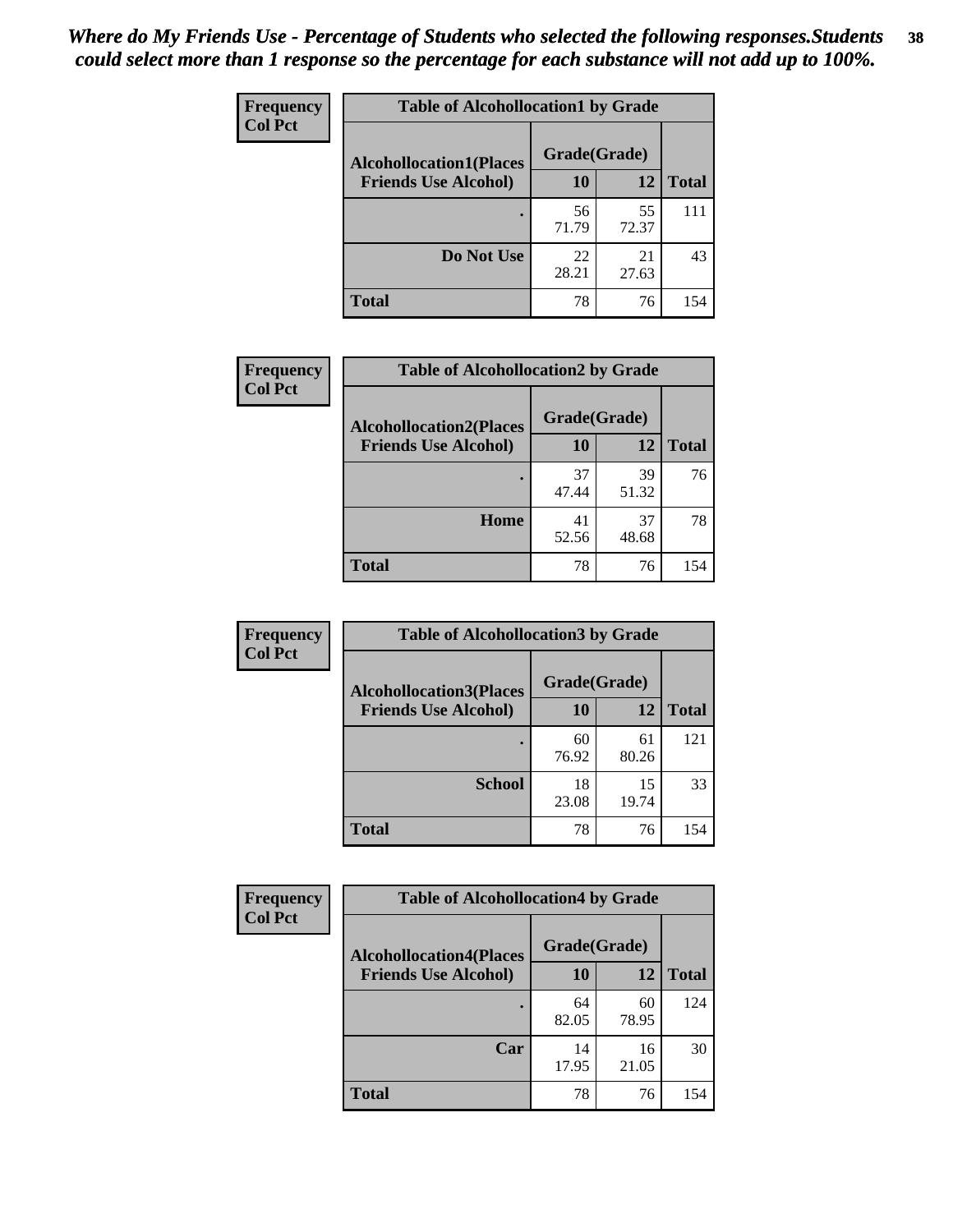| Frequency<br><b>Col Pct</b> | <b>Table of Alcohollocation5 by Grade</b> |              |             |              |  |
|-----------------------------|-------------------------------------------|--------------|-------------|--------------|--|
|                             | <b>Alcohollocation5(Places</b>            | Grade(Grade) |             |              |  |
|                             | <b>Friends Use Alcohol)</b>               | 10           | 12          | <b>Total</b> |  |
|                             |                                           | 38<br>48.72  | 29<br>38.16 | 67           |  |
|                             | <b>Friend's House</b>                     | 40<br>51.28  | 47<br>61.84 | 87           |  |
|                             | <b>Total</b>                              | 78           | 76          | 154          |  |

| <b>Frequency</b> | <b>Table of Alcohollocation6 by Grade</b> |              |             |              |
|------------------|-------------------------------------------|--------------|-------------|--------------|
| <b>Col Pct</b>   | <b>Alcohollocation6(Places</b>            | Grade(Grade) |             |              |
|                  | <b>Friends Use Alcohol)</b>               | 10           | 12          | <b>Total</b> |
|                  |                                           | 59<br>75.64  | 47<br>61.84 | 106          |
|                  | <b>Other</b>                              | 19<br>24.36  | 29<br>38.16 | 48           |
|                  | <b>Total</b>                              | 78           | 76          | 154          |

| <b>Frequency</b> | <b>Table of Tobaccolocation1 by Grade</b> |              |             |              |
|------------------|-------------------------------------------|--------------|-------------|--------------|
| <b>Col Pct</b>   | <b>Tobaccolocation1(Places</b>            | Grade(Grade) |             |              |
|                  | <b>Friends Use Tobacco)</b>               | 10           | 12          | <b>Total</b> |
|                  |                                           | 35<br>44.87  | 33<br>43.42 | 68           |
|                  | Do Not Use                                | 43<br>55.13  | 43<br>56.58 | 86           |
|                  | <b>Total</b>                              | 78           | 76          | 154          |

| <b>Frequency</b> | <b>Table of Tobaccolocation2 by Grade</b> |              |             |              |  |
|------------------|-------------------------------------------|--------------|-------------|--------------|--|
| <b>Col Pct</b>   | <b>Tobaccolocation2(Places</b>            | Grade(Grade) |             |              |  |
|                  | <b>Friends Use Tobacco)</b>               | 10           | 12          | <b>Total</b> |  |
|                  |                                           | 49<br>62.82  | 44<br>57.89 | 93           |  |
|                  | Home                                      | 29<br>37.18  | 32<br>42.11 | 61           |  |
|                  | <b>Total</b>                              | 78           | 76          | 154          |  |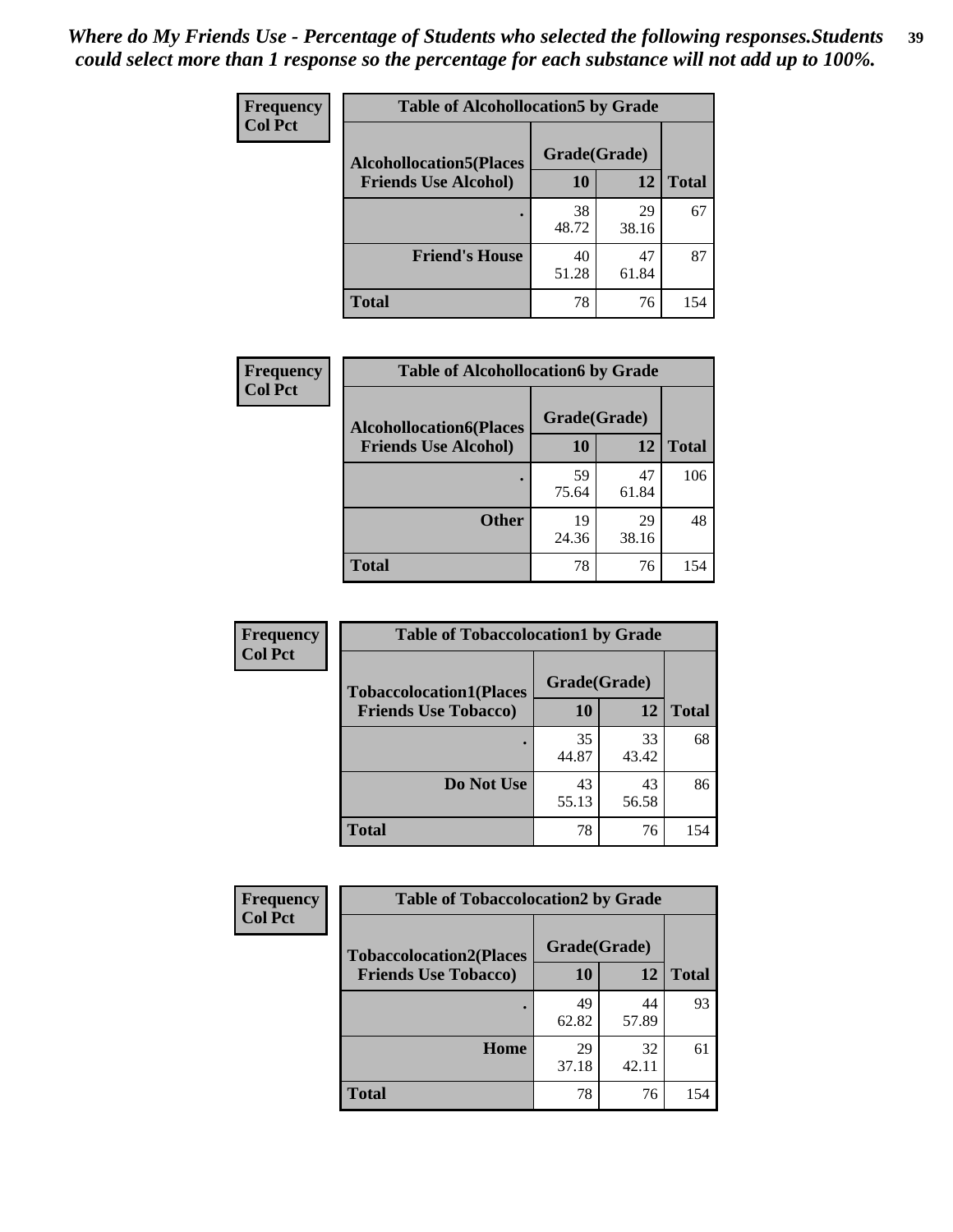| Frequency      | <b>Table of Tobaccolocation 3 by Grade</b> |              |             |              |  |
|----------------|--------------------------------------------|--------------|-------------|--------------|--|
| <b>Col Pct</b> | <b>Tobaccolocation3(Places</b>             | Grade(Grade) |             |              |  |
|                | <b>Friends Use Tobacco)</b>                | 10           | <b>12</b>   | <b>Total</b> |  |
|                |                                            | 63<br>80.77  | 58<br>76.32 | 121          |  |
|                | <b>School</b>                              | 15<br>19.23  | 18<br>23.68 | 33           |  |
|                | <b>Total</b>                               | 78           | 76          | 154          |  |

| <b>Frequency</b> | <b>Table of Tobaccolocation4 by Grade</b> |              |             |              |
|------------------|-------------------------------------------|--------------|-------------|--------------|
| <b>Col Pct</b>   | <b>Tobaccolocation4(Places</b>            | Grade(Grade) |             |              |
|                  | <b>Friends Use Tobacco)</b>               | 10           | 12          | <b>Total</b> |
|                  |                                           | 59<br>75.64  | 49<br>64.47 | 108          |
|                  | Car                                       | 19<br>24.36  | 27<br>35.53 | 46           |
|                  | <b>Total</b>                              | 78           | 76          | 154          |

| Frequency      | <b>Table of Tobaccolocation5 by Grade</b> |              |             |              |
|----------------|-------------------------------------------|--------------|-------------|--------------|
| <b>Col Pct</b> | <b>Tobaccolocation5(Places</b>            | Grade(Grade) |             |              |
|                | <b>Friends Use Tobacco)</b>               | 10           | <b>12</b>   | <b>Total</b> |
|                |                                           | 54<br>69.23  | 46<br>60.53 | 100          |
|                | <b>Friend's House</b>                     | 24<br>30.77  | 30<br>39.47 | 54           |
|                | <b>Total</b>                              | 78           | 76          | 154          |

| <b>Frequency</b> | <b>Table of Tobaccolocation6 by Grade</b> |              |             |              |  |
|------------------|-------------------------------------------|--------------|-------------|--------------|--|
| <b>Col Pct</b>   | <b>Tobaccolocation6(Places</b>            | Grade(Grade) |             |              |  |
|                  | <b>Friends Use Tobacco)</b>               | 10           | 12          | <b>Total</b> |  |
|                  |                                           | 63<br>80.77  | 54<br>71.05 | 117          |  |
|                  | <b>Other</b>                              | 15<br>19.23  | 22<br>28.95 | 37           |  |
|                  | <b>Total</b>                              | 78           | 76          | 154          |  |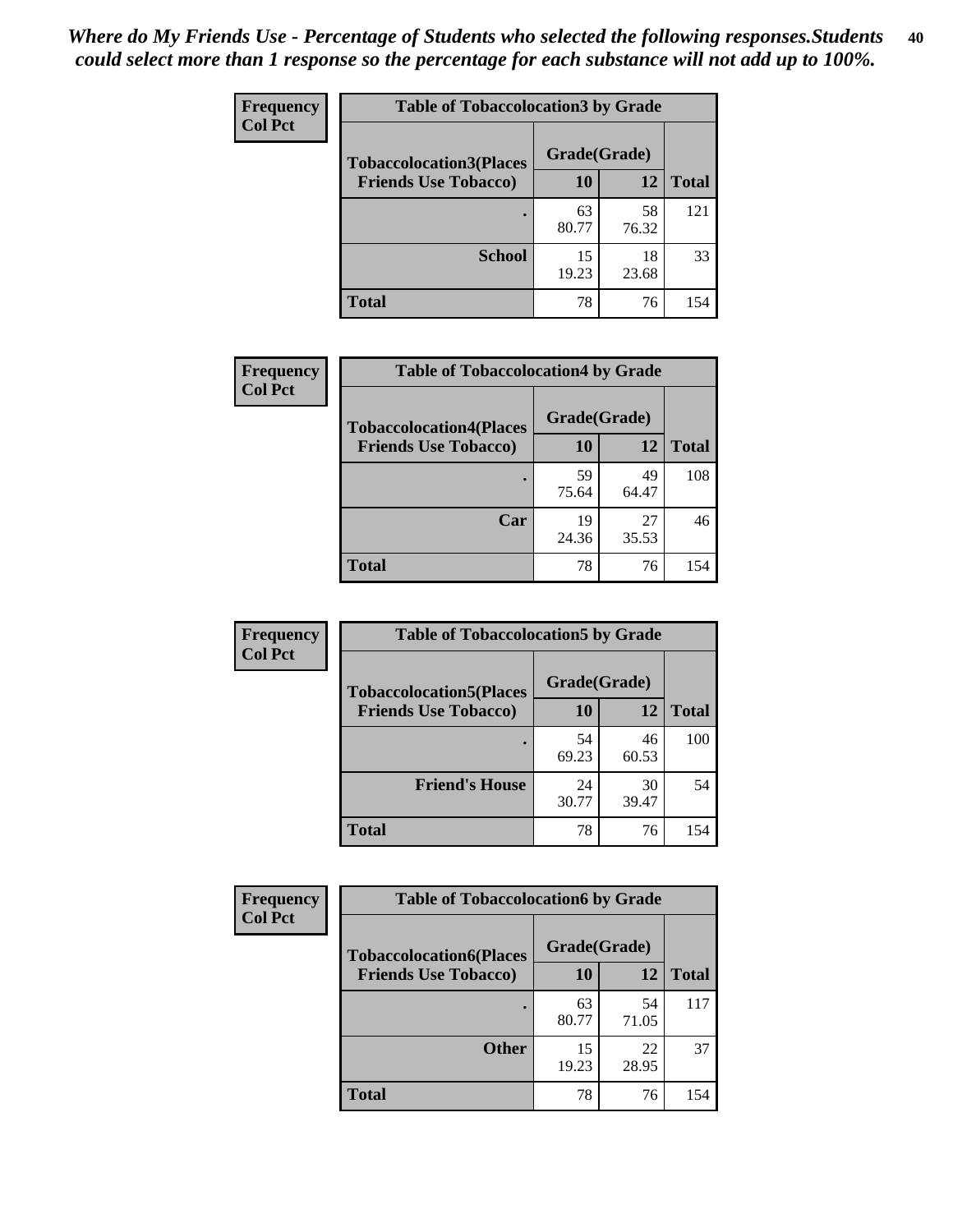| <b>Frequency</b> | <b>Table of Marijuanalocation1 by Grade</b> |              |             |              |
|------------------|---------------------------------------------|--------------|-------------|--------------|
| <b>Col Pct</b>   | <b>Marijuanalocation1(Places</b>            | Grade(Grade) |             |              |
|                  | <b>Friends Use Marijuana</b> )              | <b>10</b>    | 12          | <b>Total</b> |
|                  |                                             | 40<br>51.28  | 39<br>51.32 | 79           |
|                  | Do Not Use                                  | 38<br>48.72  | 37<br>48.68 | 75           |
|                  | <b>Total</b>                                | 78           | 76          | 154          |

| <b>Frequency</b> | <b>Table of Marijuanalocation2 by Grade</b>                        |                    |             |              |
|------------------|--------------------------------------------------------------------|--------------------|-------------|--------------|
| <b>Col Pct</b>   | <b>Marijuanalocation2(Places</b><br><b>Friends Use Marijuana</b> ) | Grade(Grade)<br>10 | 12          | <b>Total</b> |
|                  |                                                                    | 44<br>56.41        | 46<br>60.53 | 90           |
|                  | Home                                                               | 34<br>43.59        | 30<br>39.47 | 64           |
|                  | <b>Total</b>                                                       | 78                 | 76          | 154          |

| Frequency<br><b>Col Pct</b> | <b>Table of Marijuanalocation3 by Grade</b> |              |             |              |
|-----------------------------|---------------------------------------------|--------------|-------------|--------------|
|                             | <b>Marijuanalocation3</b> (Places           | Grade(Grade) |             |              |
|                             | <b>Friends Use Marijuana</b> )              | 10           | 12          | <b>Total</b> |
|                             |                                             | 63<br>80.77  | 65<br>85.53 | 128          |
|                             | <b>School</b>                               | 15<br>19.23  | 11<br>14.47 | 26           |
|                             | <b>Total</b>                                | 78           | 76          | 154          |

| Frequency      | <b>Table of Marijuanalocation4 by Grade</b> |              |             |              |  |
|----------------|---------------------------------------------|--------------|-------------|--------------|--|
| <b>Col Pct</b> | <b>Marijuanalocation4(Places</b>            | Grade(Grade) |             |              |  |
|                | <b>Friends Use Marijuana</b> )              | <b>10</b>    | 12          | <b>Total</b> |  |
|                |                                             | 53<br>67.95  | 56<br>73.68 | 109          |  |
|                | Car                                         | 25<br>32.05  | 20<br>26.32 | 45           |  |
|                | <b>Total</b>                                | 78           | 76          | 154          |  |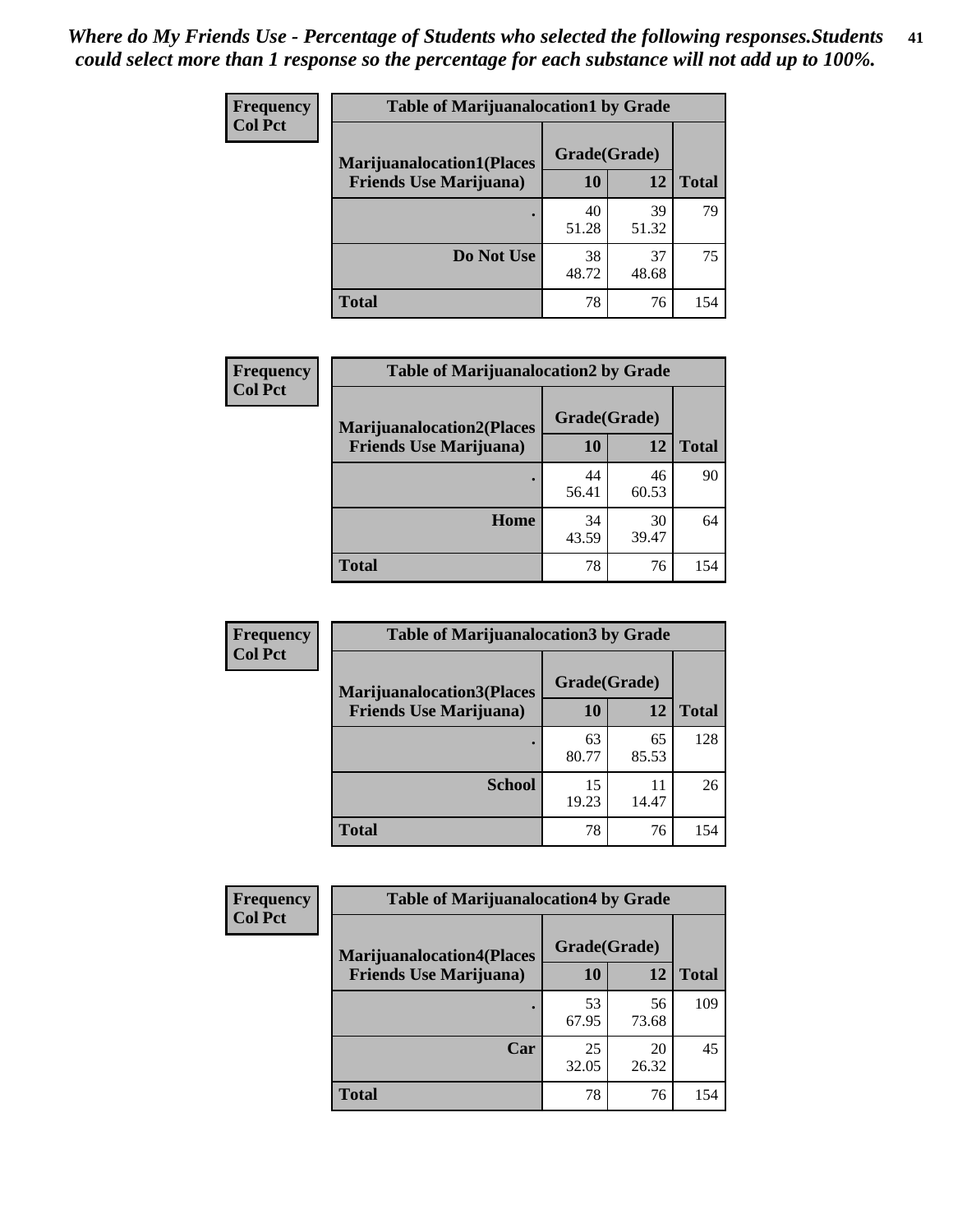| <b>Frequency</b> | <b>Table of Marijuanalocation5 by Grade</b>                         |              |             |              |
|------------------|---------------------------------------------------------------------|--------------|-------------|--------------|
| <b>Col Pct</b>   | <b>Marijuanalocation5(Places)</b><br><b>Friends Use Marijuana</b> ) | Grade(Grade) |             |              |
|                  |                                                                     | 10           | 12          | <b>Total</b> |
|                  |                                                                     | 50<br>64.10  | 43<br>56.58 | 93           |
|                  | <b>Friend's House</b>                                               | 28<br>35.90  | 33<br>43.42 | 61           |
|                  | <b>Total</b>                                                        | 78           | 76          | 154          |

| <b>Frequency</b> | <b>Table of Marijuanalocation6 by Grade</b>                        |                           |             |       |
|------------------|--------------------------------------------------------------------|---------------------------|-------------|-------|
| <b>Col Pct</b>   | <b>Marijuanalocation6(Places</b><br><b>Friends Use Marijuana</b> ) | Grade(Grade)<br><b>10</b> | 12          | Total |
|                  |                                                                    | 65<br>83.33               | 56<br>73.68 | 121   |
|                  | <b>Other</b>                                                       | 13<br>16.67               | 20<br>26.32 | 33    |
|                  | <b>Total</b>                                                       | 78                        | 76          | 154   |

| <b>Frequency</b> | <b>Table of Otherdruglocation1 by Grade</b>                          |              |             |              |
|------------------|----------------------------------------------------------------------|--------------|-------------|--------------|
| <b>Col Pct</b>   | <b>Otherdruglocation1(Places</b><br><b>Friends Use Other Illegal</b> | Grade(Grade) |             |              |
|                  | Drugs)                                                               | 10           | 12          | <b>Total</b> |
|                  |                                                                      | 26<br>33.33  | 13<br>17.11 | 39           |
|                  | Do Not Use                                                           | 52<br>66.67  | 63<br>82.89 | 115          |
|                  | <b>Total</b>                                                         | 78           | 76          | 154          |

| <b>Frequency</b> | <b>Table of Otherdruglocation2 by Grade</b>                          |              |             |              |
|------------------|----------------------------------------------------------------------|--------------|-------------|--------------|
| <b>Col Pct</b>   | <b>Otherdruglocation2(Places</b><br><b>Friends Use Other Illegal</b> | Grade(Grade) |             |              |
|                  | Drugs)                                                               | 10           | 12          | <b>Total</b> |
|                  |                                                                      | 58<br>74.36  | 65<br>85.53 | 123          |
|                  | <b>Home</b>                                                          | 20<br>25.64  | 11<br>14.47 | 31           |
|                  | <b>Total</b>                                                         | 78           | 76          | 154          |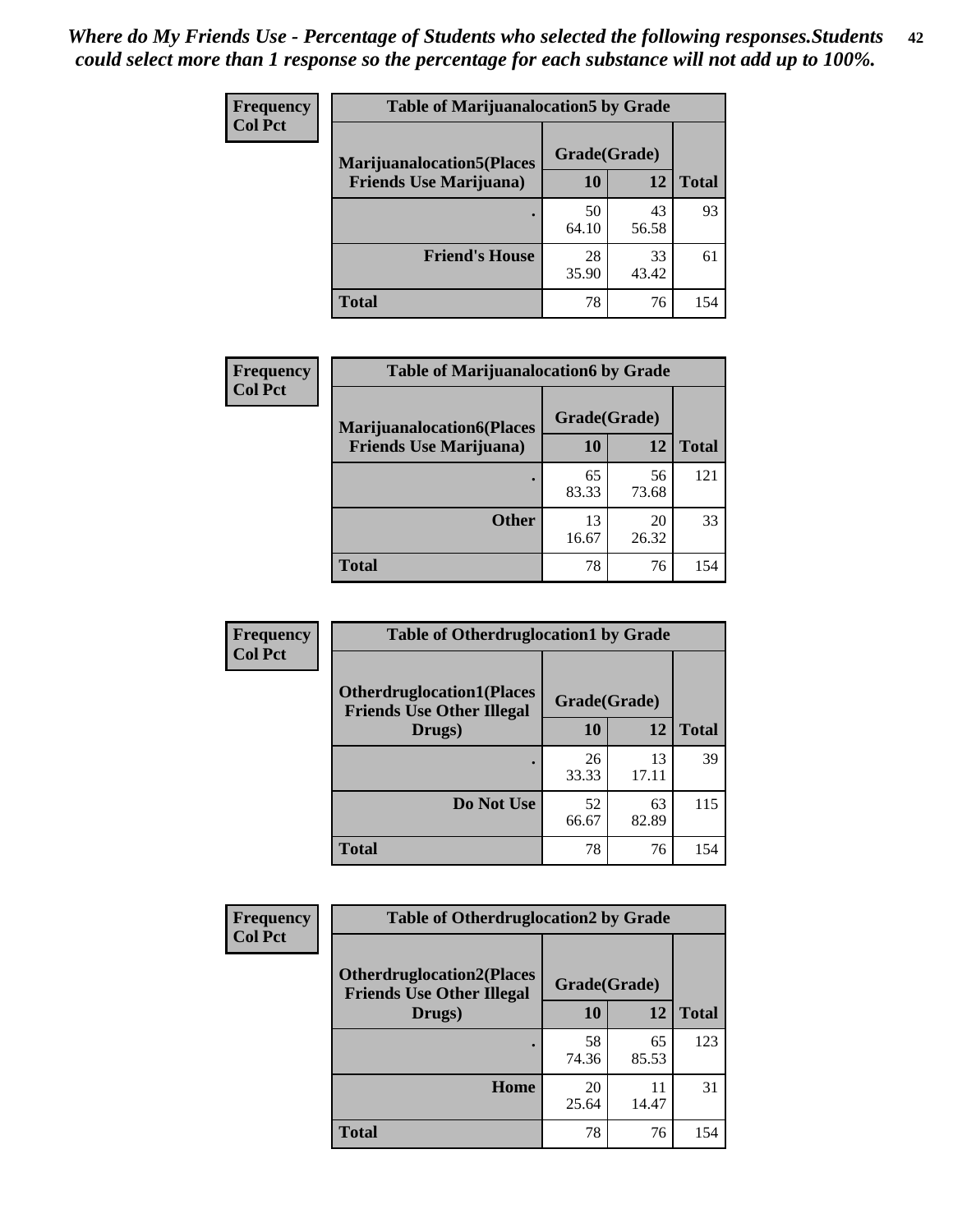| <b>Frequency</b> | <b>Table of Otherdruglocation3 by Grade</b>                          |              |             |              |
|------------------|----------------------------------------------------------------------|--------------|-------------|--------------|
| <b>Col Pct</b>   | <b>Otherdruglocation3(Places</b><br><b>Friends Use Other Illegal</b> | Grade(Grade) |             |              |
|                  | Drugs)                                                               | 10           | 12          | <b>Total</b> |
|                  |                                                                      | 69<br>88.46  | 72<br>94.74 | 141          |
|                  | <b>School</b>                                                        | Q<br>11.54   | 4<br>5.26   | 13           |
|                  | <b>Total</b>                                                         | 78           | 76          | 154          |

| Frequency      | <b>Table of Otherdruglocation4 by Grade</b>                          |              |             |              |  |
|----------------|----------------------------------------------------------------------|--------------|-------------|--------------|--|
| <b>Col Pct</b> | <b>Otherdruglocation4(Places</b><br><b>Friends Use Other Illegal</b> | Grade(Grade) |             |              |  |
|                | Drugs)                                                               | 10           | 12          | <b>Total</b> |  |
|                |                                                                      | 65<br>83.33  | 70<br>92.11 | 135          |  |
|                | Car                                                                  | 13<br>16.67  | 6<br>7.89   | 19           |  |
|                | <b>Total</b>                                                         | 78           | 76          | 154          |  |

| Frequency      | <b>Table of Otherdruglocation5 by Grade</b>                          |              |             |              |
|----------------|----------------------------------------------------------------------|--------------|-------------|--------------|
| <b>Col Pct</b> | <b>Otherdruglocation5(Places</b><br><b>Friends Use Other Illegal</b> | Grade(Grade) |             |              |
|                | Drugs)                                                               | 10           | 12          | <b>Total</b> |
|                |                                                                      | 63<br>80.77  | 64<br>84.21 | 127          |
|                | <b>Friend's House</b>                                                | 15<br>19.23  | 12<br>15.79 | 27           |
|                | <b>Total</b>                                                         | 78           | 76          | 154          |

| Frequency      | <b>Table of Otherdruglocation6 by Grade</b>                          |              |             |              |  |
|----------------|----------------------------------------------------------------------|--------------|-------------|--------------|--|
| <b>Col Pct</b> | <b>Otherdruglocation6(Places</b><br><b>Friends Use Other Illegal</b> | Grade(Grade) |             |              |  |
|                | Drugs)                                                               | 10           | 12          | <b>Total</b> |  |
|                |                                                                      | 66<br>84.62  | 69<br>90.79 | 135          |  |
|                | <b>Other</b>                                                         | 12<br>15.38  | 9.21        | 19           |  |
|                | <b>Total</b>                                                         | 78           | 76          | 154          |  |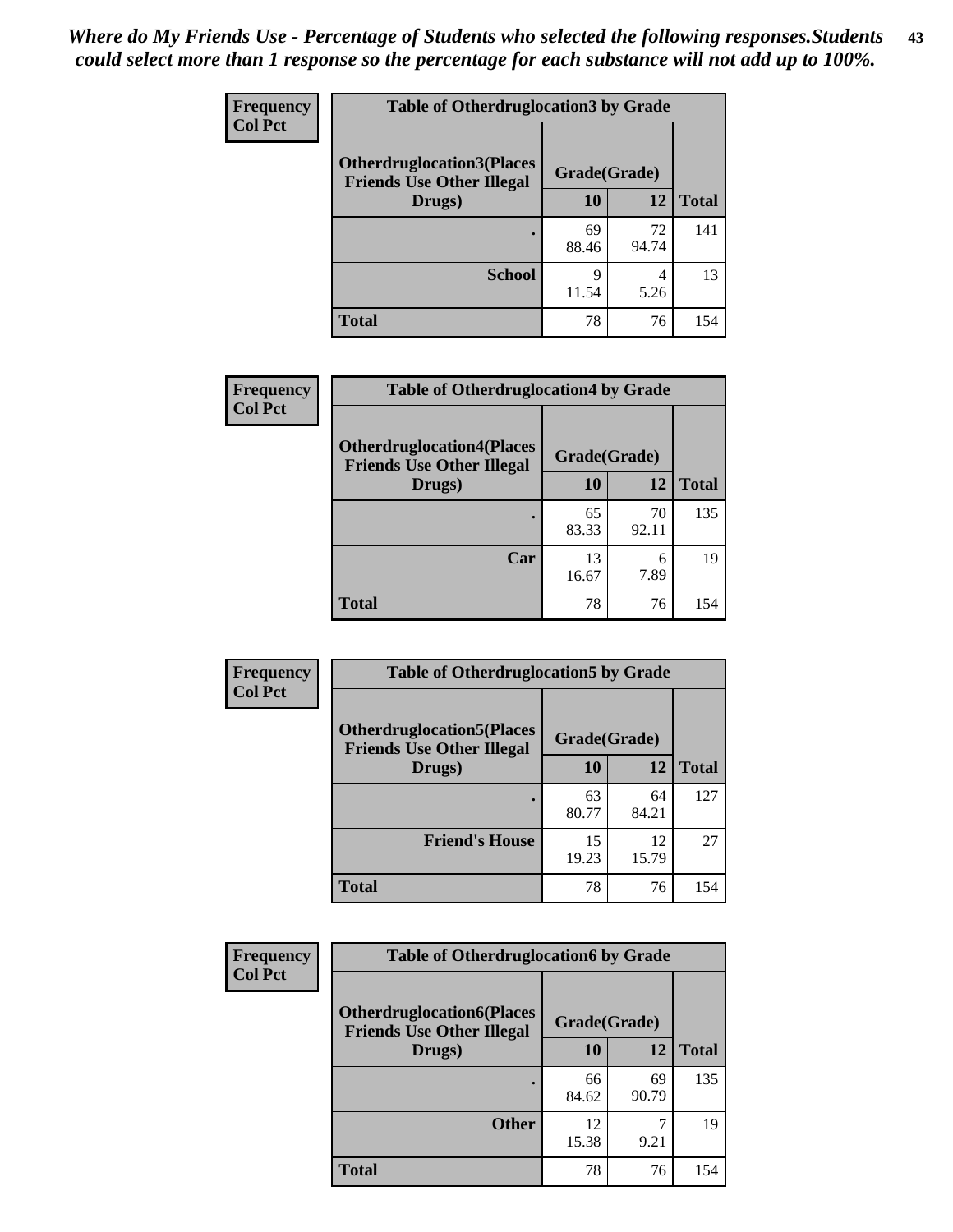| Frequency      | <b>Table of Alcoholtime1 by Grade</b>           |              |             |              |
|----------------|-------------------------------------------------|--------------|-------------|--------------|
| <b>Col Pct</b> | <b>Alcoholtime1(Times</b><br><b>Friends Use</b> | Grade(Grade) |             |              |
|                | Alcohol)                                        | 10           | 12          | <b>Total</b> |
|                |                                                 | 56<br>71.79  | 58<br>76.32 | 114          |
|                | Do Not Use                                      | 22<br>28.21  | 18<br>23.68 | 40           |
|                | <b>Total</b>                                    | 78           | 76          | 154          |

| Frequency      | <b>Table of Alcoholtime2 by Grade</b>           |              |             |              |
|----------------|-------------------------------------------------|--------------|-------------|--------------|
| <b>Col Pct</b> | <b>Alcoholtime2(Times</b><br><b>Friends Use</b> | Grade(Grade) |             |              |
|                | Alcohol)                                        | 10           | 12          | <b>Total</b> |
|                |                                                 | 63<br>80.77  | 65<br>85.53 | 128          |
|                | <b>On Way to School</b>                         | 15<br>19.23  | 11<br>14.47 | 26           |
|                | <b>Total</b>                                    | 78           | 76          | 154          |

| Frequency<br><b>Col Pct</b> | <b>Table of Alcoholtime3 by Grade</b>           |              |             |              |  |
|-----------------------------|-------------------------------------------------|--------------|-------------|--------------|--|
|                             | <b>Alcoholtime3(Times</b><br><b>Friends Use</b> | Grade(Grade) |             |              |  |
|                             | Alcohol)                                        | 10           | 12          | <b>Total</b> |  |
|                             |                                                 | 69<br>88.46  | 65<br>85.53 | 134          |  |
|                             | <b>During School</b>                            | 9<br>11.54   | 11<br>14.47 | 20           |  |
|                             | Total                                           | 78           | 76          | 154          |  |

| <b>Frequency</b> | <b>Table of Alcoholtime4 by Grade</b> |              |             |              |  |
|------------------|---------------------------------------|--------------|-------------|--------------|--|
| <b>Col Pct</b>   | <b>Alcoholtime4(Times</b>             | Grade(Grade) |             |              |  |
|                  | <b>Friends Use Alcohol)</b>           | 10           | 12          | <b>Total</b> |  |
|                  | ٠                                     | 65<br>83.33  | 69<br>90.79 | 134          |  |
|                  | <b>On Way Home From School</b>        | 13<br>16.67  | 9.21        | 20           |  |
|                  | <b>Total</b>                          | 78           | 76          | 154          |  |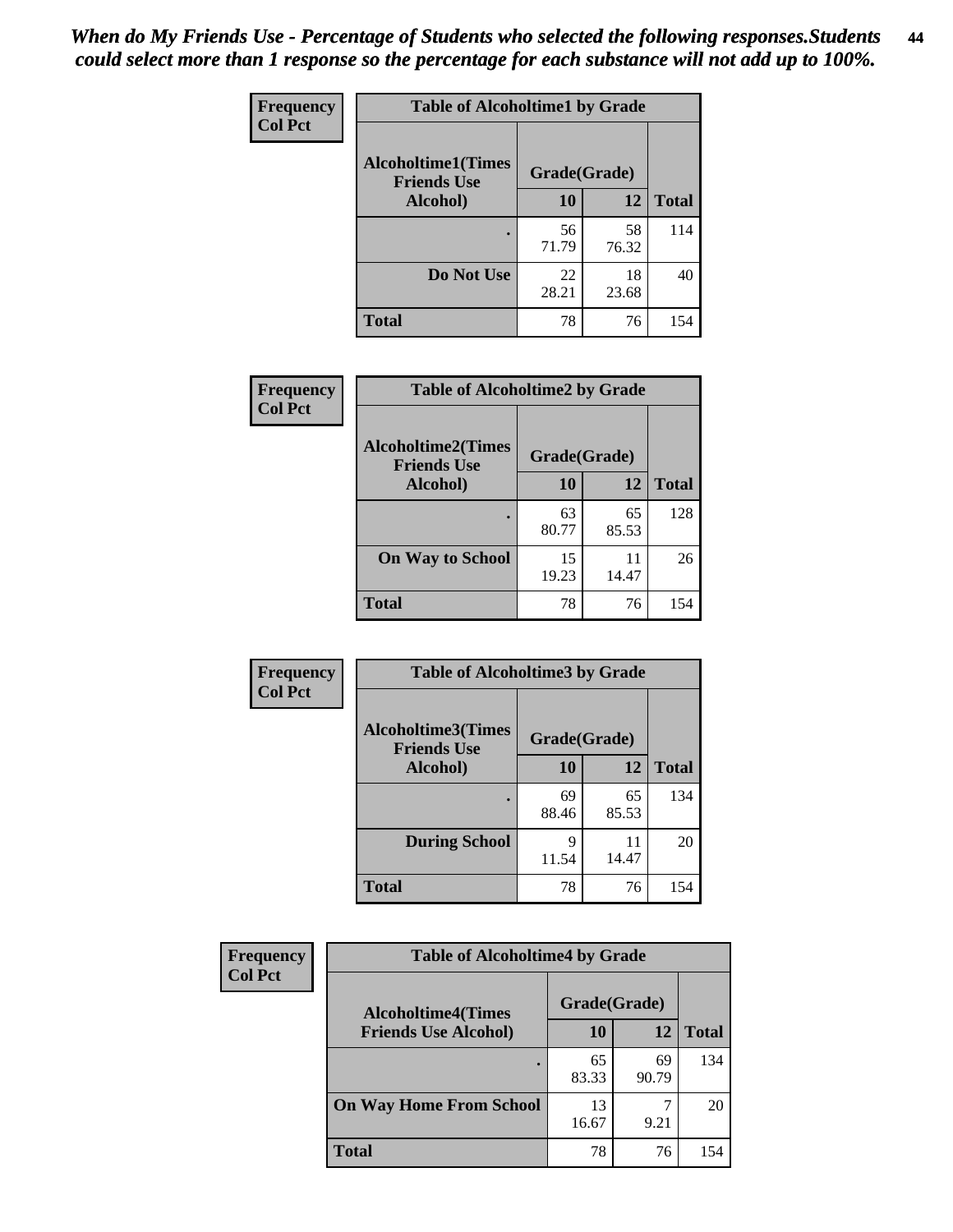*When do My Friends Use - Percentage of Students who selected the following responses.Students could select more than 1 response so the percentage for each substance will not add up to 100%.* **45**

| Frequency      | <b>Table of Alcoholtime5 by Grade</b>           |              |             |              |
|----------------|-------------------------------------------------|--------------|-------------|--------------|
| <b>Col Pct</b> | <b>Alcoholtime5(Times</b><br><b>Friends Use</b> | Grade(Grade) |             |              |
|                | Alcohol)                                        | 10           | 12          | <b>Total</b> |
|                |                                                 | 53<br>67.95  | 53<br>69.74 | 106          |
|                | Weeknights                                      | 25<br>32.05  | 23<br>30.26 | 48           |
|                | <b>Total</b>                                    | 78           | 76          | 154          |

| <b>Frequency</b> | <b>Table of Alcoholtime6 by Grade</b>           |              |             |              |  |
|------------------|-------------------------------------------------|--------------|-------------|--------------|--|
| <b>Col Pct</b>   | <b>Alcoholtime6(Times</b><br><b>Friends Use</b> | Grade(Grade) |             |              |  |
|                  | Alcohol)                                        | 10           | 12          | <b>Total</b> |  |
|                  |                                                 | 24<br>30.77  | 12<br>15.79 | 36           |  |
|                  | Weekends                                        | 54<br>69.23  | 64<br>84.21 | 118          |  |
|                  | <b>Total</b>                                    | 78           | 76          | 154          |  |

| Frequency      | <b>Table of Tobaccotime1 by Grade</b>           |              |             |              |
|----------------|-------------------------------------------------|--------------|-------------|--------------|
| <b>Col Pct</b> | <b>Tobaccotime1(Times</b><br><b>Friends Use</b> | Grade(Grade) |             |              |
|                | <b>Tobacco</b> )                                | 10           | 12          | <b>Total</b> |
|                | $\bullet$                                       | 37<br>47.44  | 35<br>46.05 | 72           |
|                | Do Not Use                                      | 41<br>52.56  | 41<br>53.95 | 82           |
|                | <b>Total</b>                                    | 78           | 76          | 154          |

| <b>Frequency</b> | <b>Table of Tobaccotime2 by Grade</b>           |              |             |              |
|------------------|-------------------------------------------------|--------------|-------------|--------------|
| <b>Col Pct</b>   | <b>Tobaccotime2(Times</b><br><b>Friends Use</b> | Grade(Grade) |             |              |
|                  | <b>Tobacco</b> )                                | <b>10</b>    | 12          | <b>Total</b> |
|                  |                                                 | 59<br>75.64  | 51<br>67.11 | 110          |
|                  | <b>On Way to School</b>                         | 19<br>24.36  | 25<br>32.89 | 44           |
|                  | <b>Total</b>                                    | 78           | 76          | 154          |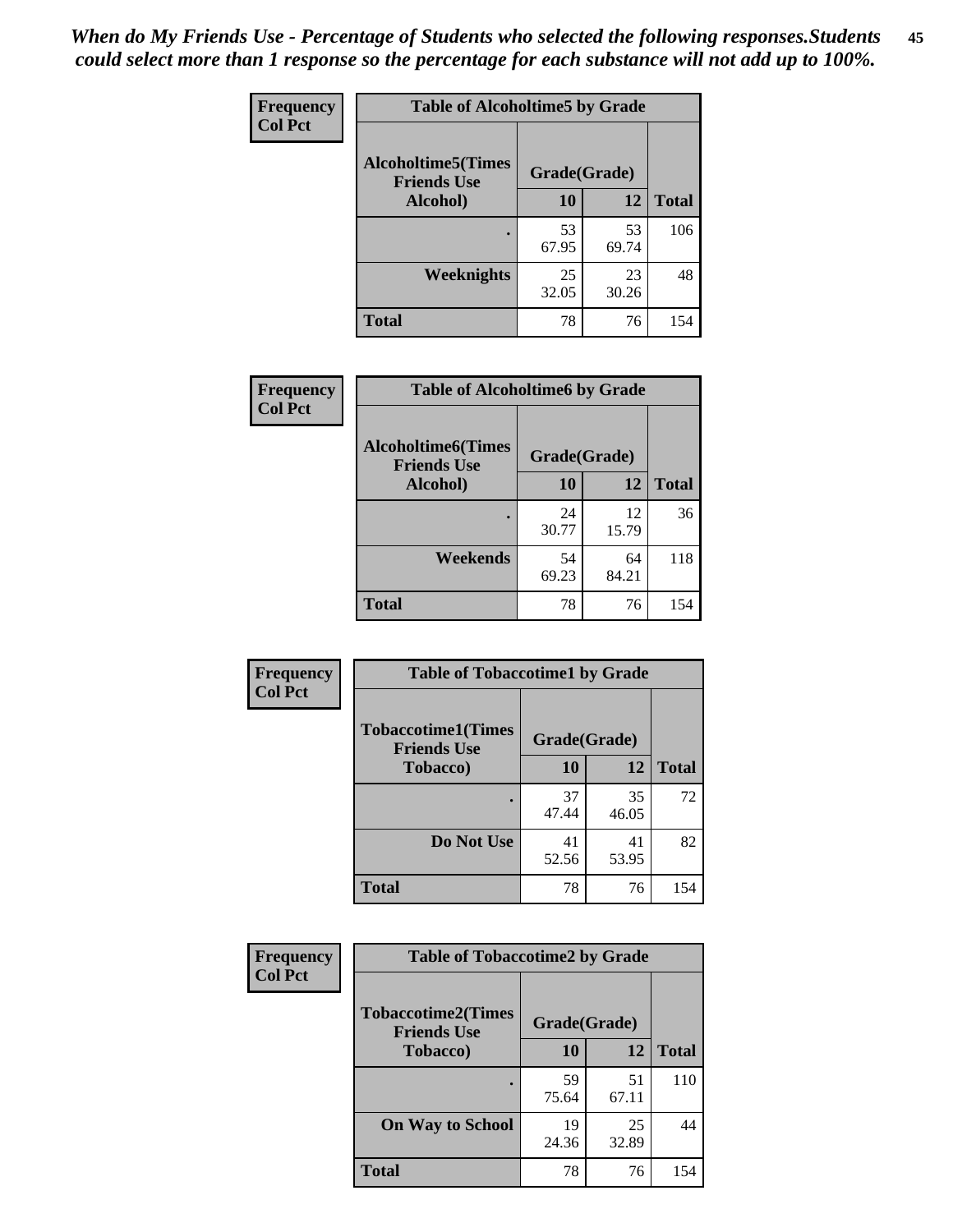| Frequency      | <b>Table of Tobaccotime3 by Grade</b>           |              |             |              |
|----------------|-------------------------------------------------|--------------|-------------|--------------|
| <b>Col Pct</b> | <b>Tobaccotime3(Times</b><br><b>Friends Use</b> | Grade(Grade) |             |              |
|                | <b>Tobacco</b> )                                | 10           | 12          | <b>Total</b> |
|                | ٠                                               | 63<br>80.77  | 60<br>78.95 | 123          |
|                | <b>During School</b>                            | 15<br>19.23  | 16<br>21.05 | 31           |
|                | <b>Total</b>                                    | 78           | 76          | 154          |

| Frequency<br><b>Col Pct</b> | <b>Table of Tobaccotime4 by Grade</b> |              |             |              |  |
|-----------------------------|---------------------------------------|--------------|-------------|--------------|--|
|                             | <b>Tobaccotime4(Times</b>             | Grade(Grade) |             |              |  |
|                             | <b>Friends Use Tobacco)</b>           | 10           | 12          | <b>Total</b> |  |
|                             |                                       | 65<br>83.33  | 69<br>90.79 | 134          |  |
|                             | <b>On Way Home From School</b>        | 13<br>16.67  | 9.21        | 20           |  |
|                             | <b>Total</b>                          | 78           | 76          | 154          |  |

| Frequency      | <b>Table of Tobaccotime5 by Grade</b>           |              |             |              |
|----------------|-------------------------------------------------|--------------|-------------|--------------|
| <b>Col Pct</b> | <b>Tobaccotime5(Times</b><br><b>Friends Use</b> | Grade(Grade) |             |              |
|                | <b>Tobacco</b> )                                | 10           | 12          | <b>Total</b> |
|                |                                                 | 52<br>66.67  | 44<br>57.89 | 96           |
|                | <b>Weeknights</b>                               | 26<br>33.33  | 32<br>42.11 | 58           |
|                | <b>Total</b>                                    | 78           | 76          | 154          |

| Frequency      | <b>Table of Tobaccotime6 by Grade</b>           |              |             |              |
|----------------|-------------------------------------------------|--------------|-------------|--------------|
| <b>Col Pct</b> | <b>Tobaccotime6(Times</b><br><b>Friends Use</b> | Grade(Grade) |             |              |
|                | <b>Tobacco</b> )                                | 10           | 12          | <b>Total</b> |
|                |                                                 | 44<br>56.41  | 40<br>52.63 | 84           |
|                | Weekends                                        | 34<br>43.59  | 36<br>47.37 | 70           |
|                | Total                                           | 78           | 76          | 154          |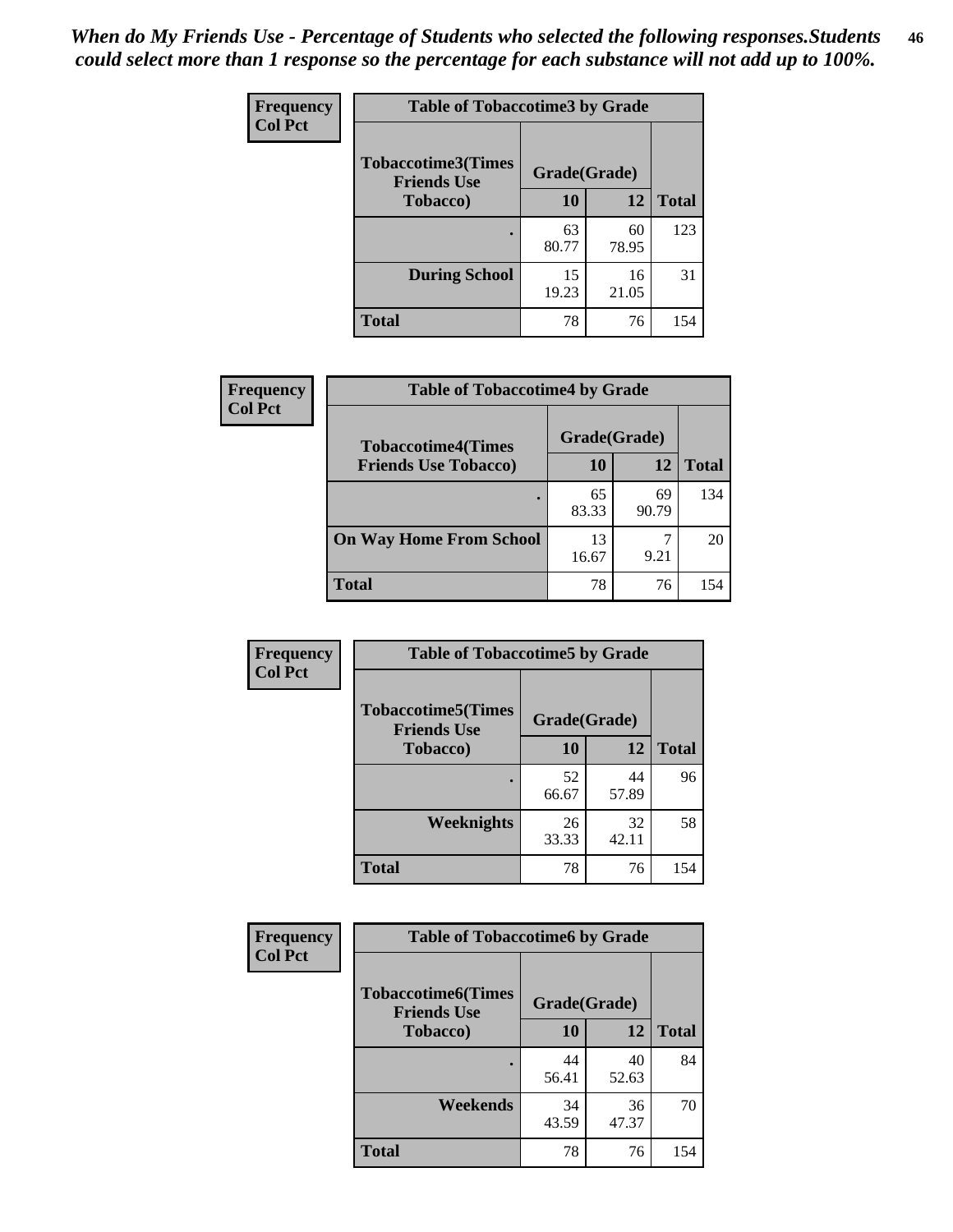| Frequency<br><b>Col Pct</b> | <b>Table of Marijuanatime1 by Grade</b>           |              |             |              |
|-----------------------------|---------------------------------------------------|--------------|-------------|--------------|
|                             | <b>Marijuanatime1(Times</b><br><b>Friends Use</b> | Grade(Grade) |             |              |
|                             | Marijuana)                                        | 10           | 12          | <b>Total</b> |
|                             |                                                   | 41<br>52.56  | 43<br>56.58 | 84           |
|                             | Do Not Use                                        | 37<br>47.44  | 33<br>43.42 | 70           |
|                             | <b>Total</b>                                      | 78           | 76          | 154          |

| Frequency      | <b>Table of Marijuanatime2 by Grade</b>           |              |             |              |  |
|----------------|---------------------------------------------------|--------------|-------------|--------------|--|
| <b>Col Pct</b> | <b>Marijuanatime2(Times</b><br><b>Friends Use</b> | Grade(Grade) |             |              |  |
|                | Marijuana)                                        | 10           | 12          | <b>Total</b> |  |
|                |                                                   | 58<br>74.36  | 61<br>80.26 | 119          |  |
|                | <b>On Way to School</b>                           | 20<br>25.64  | 15<br>19.74 | 35           |  |
|                | <b>Total</b>                                      | 78           | 76          | 154          |  |

| Frequency      | <b>Table of Marijuanatime3 by Grade</b>    |              |             |              |  |
|----------------|--------------------------------------------|--------------|-------------|--------------|--|
| <b>Col Pct</b> | Marijuanatime3(Times<br><b>Friends Use</b> | Grade(Grade) |             |              |  |
|                | Marijuana)                                 | 10           | 12          | <b>Total</b> |  |
|                |                                            | 66<br>84.62  | 71<br>93.42 | 137          |  |
|                | <b>During School</b>                       | 12<br>15.38  | 5<br>6.58   | 17           |  |
|                | <b>Total</b>                               | 78           | 76          | 154          |  |

| <b>Frequency</b> | <b>Table of Marijuanatime4 by Grade</b>                       |              |             |              |
|------------------|---------------------------------------------------------------|--------------|-------------|--------------|
| <b>Col Pct</b>   | <b>Marijuanatime4(Times</b><br><b>Friends Use Marijuana</b> ) | Grade(Grade) |             |              |
|                  |                                                               | 10           | 12          | <b>Total</b> |
|                  |                                                               | 57<br>73.08  | 63<br>82.89 | 120          |
|                  | <b>On Way Home From School</b>                                | 21<br>26.92  | 13<br>17.11 | 34           |
|                  | <b>Total</b>                                                  | 78           | 76          | 154          |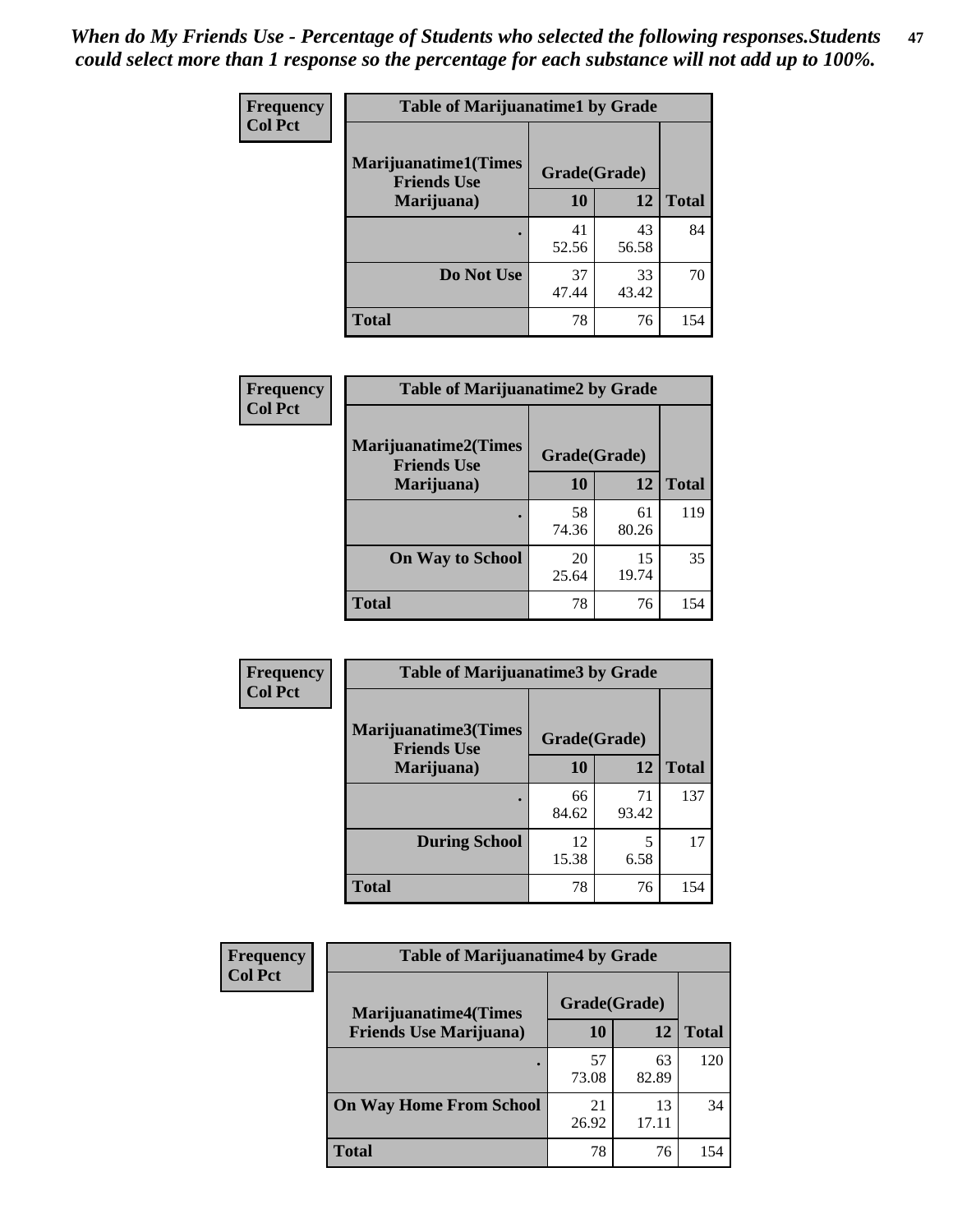| Frequency      | <b>Table of Marijuanatime5 by Grade</b>            |              |             |              |
|----------------|----------------------------------------------------|--------------|-------------|--------------|
| <b>Col Pct</b> | <b>Marijuanatime5</b> (Times<br><b>Friends Use</b> | Grade(Grade) |             |              |
|                | Marijuana)                                         | 10           | 12          | <b>Total</b> |
|                |                                                    | 48<br>61.54  | 45<br>59.21 | 93           |
|                | Weeknights                                         | 30<br>38.46  | 31<br>40.79 | 61           |
|                | <b>Total</b>                                       | 78           | 76          | 154          |

| Frequency      | <b>Table of Marijuanatime6 by Grade</b>            |              |             |              |
|----------------|----------------------------------------------------|--------------|-------------|--------------|
| <b>Col Pct</b> | <b>Marijuanatime6</b> (Times<br><b>Friends Use</b> | Grade(Grade) |             |              |
|                | Marijuana)                                         | 10           | 12          | <b>Total</b> |
|                |                                                    | 40<br>51.28  | 29<br>38.16 | 69           |
|                | Weekends                                           | 38<br>48.72  | 47<br>61.84 | 85           |
|                | <b>Total</b>                                       | 78           | 76          | 154          |

| <b>Frequency</b> | <b>Table of Otherdrugtime1 by Grade</b>                 |              |             |              |
|------------------|---------------------------------------------------------|--------------|-------------|--------------|
| <b>Col Pct</b>   | <b>Otherdrugtime1(Times</b><br><b>Friends Use Other</b> | Grade(Grade) |             |              |
|                  | <b>Illegal Drugs</b> )                                  | 10           | 12          | <b>Total</b> |
|                  |                                                         | 24<br>30.77  | 14<br>18.42 | 38           |
|                  | Do Not Use                                              | 54<br>69.23  | 62<br>81.58 | 116          |
|                  | <b>Total</b>                                            | 78           | 76          | 154          |

| <b>Frequency</b><br><b>Col Pct</b> | <b>Table of Otherdrugtime2 by Grade</b>                 |              |             |              |
|------------------------------------|---------------------------------------------------------|--------------|-------------|--------------|
|                                    | <b>Otherdrugtime2(Times</b><br><b>Friends Use Other</b> | Grade(Grade) |             |              |
|                                    | <b>Illegal Drugs</b> )                                  | 10           | 12          | <b>Total</b> |
|                                    |                                                         | 66<br>84.62  | 72<br>94.74 | 138          |
|                                    | <b>On Way to School</b>                                 | 12<br>15.38  | 4<br>5.26   | 16           |
|                                    | Total                                                   | 78           | 76          | 154          |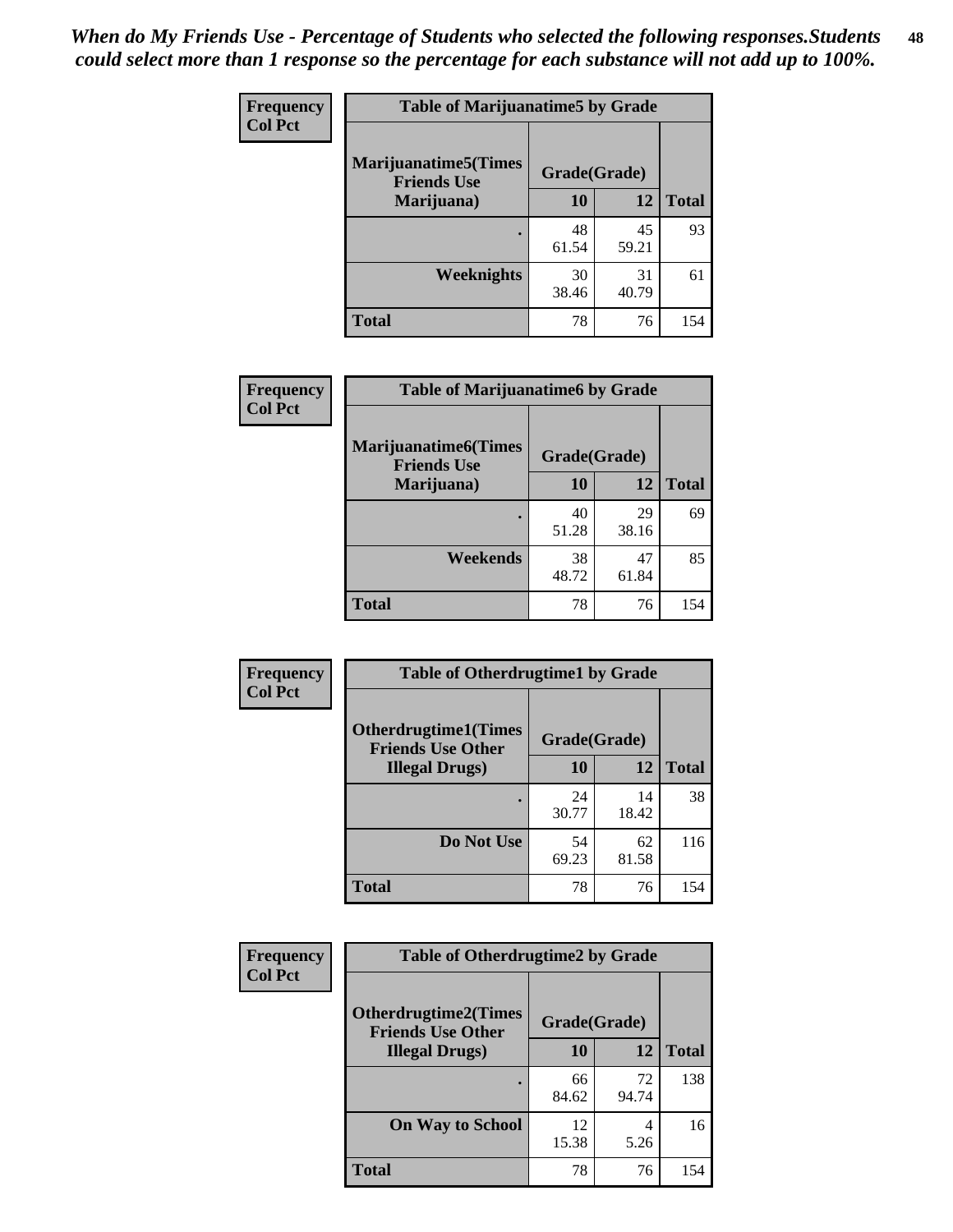| <b>Frequency</b> | <b>Table of Otherdrugtime3 by Grade</b>                          |             |             |              |
|------------------|------------------------------------------------------------------|-------------|-------------|--------------|
| <b>Col Pct</b>   | Otherdrugtime3(Times<br>Grade(Grade)<br><b>Friends Use Other</b> |             |             |              |
|                  | <b>Illegal Drugs</b> )                                           | 10          | 12          | <b>Total</b> |
|                  |                                                                  | 71<br>91.03 | 71<br>93.42 | 142          |
|                  | <b>During School</b>                                             | 8.97        | 5<br>6.58   | 12           |
|                  | Total                                                            | 78          | 76          | 154          |

| Frequency      | <b>Table of Otherdrugtime4 by Grade</b>                         |              |             |              |
|----------------|-----------------------------------------------------------------|--------------|-------------|--------------|
| <b>Col Pct</b> | <b>Otherdrugtime4(Times</b><br><b>Friends Use Other Illegal</b> | Grade(Grade) |             |              |
|                | Drugs)                                                          | 10           | 12          | <b>Total</b> |
|                | ٠                                                               | 66<br>84.62  | 71<br>93.42 | 137          |
|                | <b>On Way Home From School</b>                                  | 12<br>15.38  | 5<br>6.58   | 17           |
|                | <b>Total</b>                                                    | 78           | 76          | 154          |

| <b>Frequency</b> | <b>Table of Otherdrugtime5 by Grade</b>                  |              |             |              |  |  |
|------------------|----------------------------------------------------------|--------------|-------------|--------------|--|--|
| <b>Col Pct</b>   | <b>Otherdrugtime5</b> (Times<br><b>Friends Use Other</b> | Grade(Grade) |             |              |  |  |
|                  | <b>Illegal Drugs</b> )                                   | 10           | 12          | <b>Total</b> |  |  |
|                  |                                                          | 61<br>78.21  | 65<br>85.53 | 126          |  |  |
|                  | <b>Weeknights</b>                                        | 17<br>21.79  | 11<br>14.47 | 28           |  |  |
|                  | Total                                                    | 78           | 76          | 154          |  |  |

| <b>Frequency</b> | <b>Table of Otherdrugtime6 by Grade</b>                 |              |             |              |
|------------------|---------------------------------------------------------|--------------|-------------|--------------|
| <b>Col Pct</b>   | <b>Otherdrugtime6(Times</b><br><b>Friends Use Other</b> | Grade(Grade) |             |              |
|                  | <b>Illegal Drugs</b> )                                  | 10           | 12          | <b>Total</b> |
|                  |                                                         | 53<br>67.95  | 60<br>78.95 | 113          |
|                  | Weekends                                                | 25<br>32.05  | 16<br>21.05 | 41           |
|                  | <b>Total</b>                                            | 78           | 76          | 154          |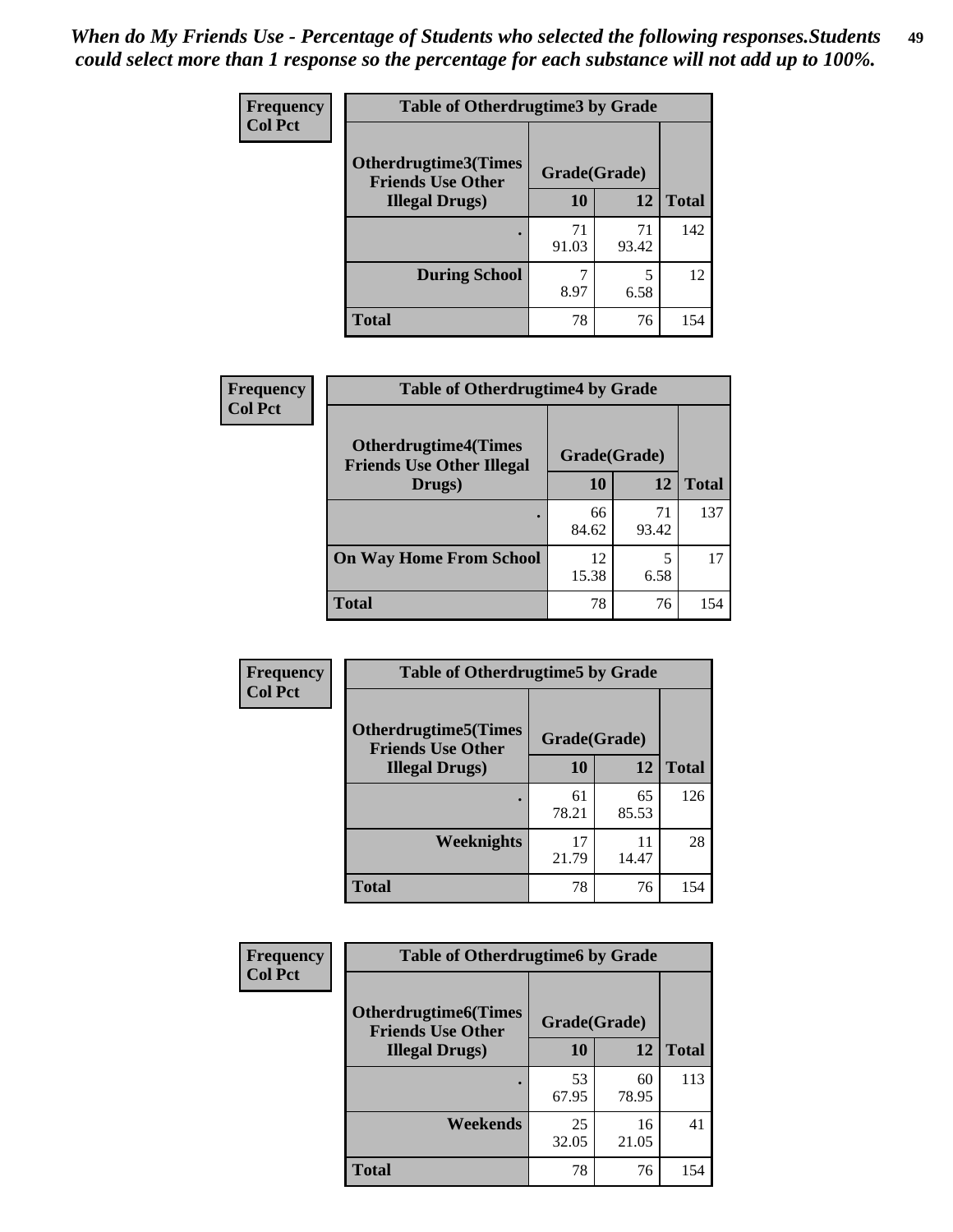| Frequency      | <b>Table of Educationalcohol by Grade</b>                                                                  |              |             |              |  |
|----------------|------------------------------------------------------------------------------------------------------------|--------------|-------------|--------------|--|
| <b>Col Pct</b> | Educationalcohol(I<br>have been taught<br>about alcohol,<br>tobacco,<br>and other drugs<br>within the last | Grade(Grade) |             |              |  |
|                | year at school)                                                                                            | 10           | 12          | <b>Total</b> |  |
|                | <b>Yes</b>                                                                                                 | 56<br>71.79  | 39<br>51.32 | 95           |  |
|                | N <sub>0</sub>                                                                                             | 22<br>28.21  | 37<br>48.68 | 59           |  |
|                | <b>Total</b>                                                                                               | 78           | 76          | 154          |  |

| Frequency      | <b>Table of Eversmoked by Grade</b> |              |             |              |  |  |
|----------------|-------------------------------------|--------------|-------------|--------------|--|--|
| <b>Col Pct</b> | Eversmoked(I<br>have smoked         | Grade(Grade) |             |              |  |  |
|                | a cigarette)                        | 10           | 12          | <b>Total</b> |  |  |
|                | Yes                                 | 36<br>46.15  | 36<br>47.37 | 72           |  |  |
|                | N <sub>0</sub>                      | 42<br>53.85  | 40<br>52.63 | 82           |  |  |
|                | <b>Total</b>                        | 78           | 76          | 154          |  |  |

| Frequency      | <b>Table of Drovedrinking by Grade</b>                                                                              |                    |              |     |
|----------------|---------------------------------------------------------------------------------------------------------------------|--------------------|--------------|-----|
| <b>Col Pct</b> | Drovedrinking(In<br>the past 30 days I<br>have driven a car<br>or other vehicle<br>while I was<br>drinking alcohol) | Grade(Grade)<br>10 | <b>Total</b> |     |
|                | <b>Yes</b>                                                                                                          | 1.28               | 4<br>5.26    | 5   |
|                | N <sub>0</sub>                                                                                                      | 77<br>98.72        | 72<br>94.74  | 149 |
|                | <b>Total</b>                                                                                                        | 78                 | 76           | 154 |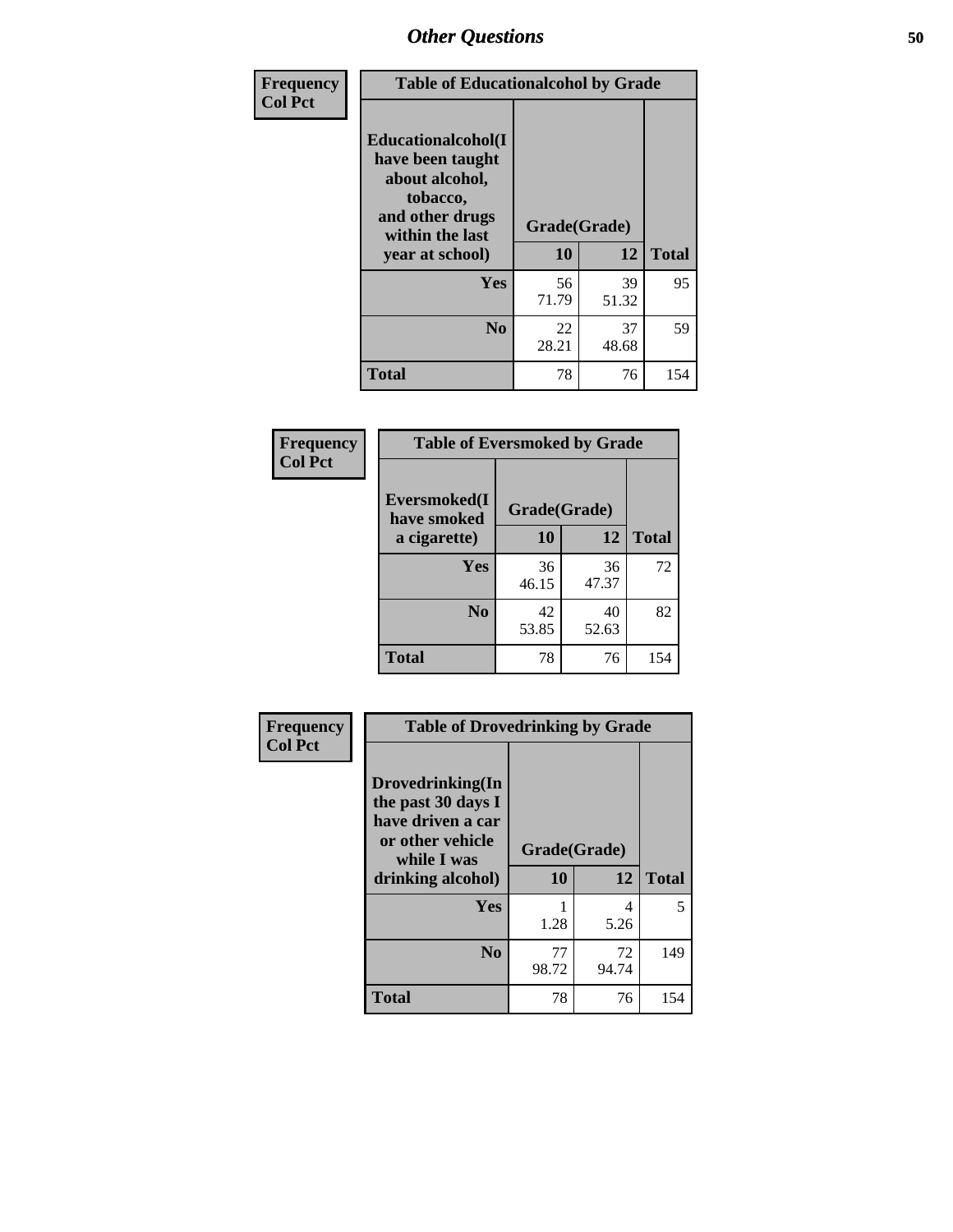| Frequency      | <b>Table of Rodedrinking by Grade</b>                                                                                  |                    |             |              |
|----------------|------------------------------------------------------------------------------------------------------------------------|--------------------|-------------|--------------|
| <b>Col Pct</b> | Rodedrinking(In<br>the past 30 days<br>I have ridden in<br>a car with a<br>driver who had<br>been drinking<br>alcohol) | Grade(Grade)<br>10 | 12          | <b>Total</b> |
|                | <b>Yes</b>                                                                                                             | 21<br>26.92        | 9<br>11.84  | 30           |
|                | N <sub>0</sub>                                                                                                         | 57<br>73.08        | 67<br>88.16 | 124          |
|                | <b>Total</b>                                                                                                           | 78                 | 76          | 154          |

#### **Frequency Col Pct**

| <b>Table of Drugsschool by Grade</b>                                                                                      |              |             |              |  |  |
|---------------------------------------------------------------------------------------------------------------------------|--------------|-------------|--------------|--|--|
| <b>Drugsschool</b> (During<br>the past 12 months,<br>I have been offered,<br>sold,<br>or given illegal<br>drugs on school | Grade(Grade) |             |              |  |  |
| property)                                                                                                                 | 10           | 12          | <b>Total</b> |  |  |
| Yes                                                                                                                       | 11<br>14.10  | 13<br>17.11 | 24           |  |  |
| N <sub>0</sub>                                                                                                            | 67<br>85.90  | 63<br>82.89 | 130          |  |  |
| <b>Total</b>                                                                                                              | 78           | 76          | 154          |  |  |

| Frequency      | <b>Table of Helpbullied by Grade</b>           |              |             |              |  |  |  |
|----------------|------------------------------------------------|--------------|-------------|--------------|--|--|--|
| <b>Col Pct</b> | Helpbullied(I<br>would help<br>someone who was | Grade(Grade) |             |              |  |  |  |
|                | being bullied)                                 | <b>10</b>    | 12          | <b>Total</b> |  |  |  |
|                | <b>Strongly Agree</b>                          | 33<br>42.31  | 35<br>46.05 | 68           |  |  |  |
|                | <b>Somewhat Agree</b>                          | 24<br>30.77  | 33<br>43.42 | 57           |  |  |  |
|                | <b>Somewhat Disagree</b>                       | 14<br>17.95  | 5<br>6.58   | 19           |  |  |  |
|                | <b>Strongly Disagree</b>                       | 8.97         | 3<br>3.95   | 10           |  |  |  |
|                | <b>Total</b>                                   | 78           | 76          | 154          |  |  |  |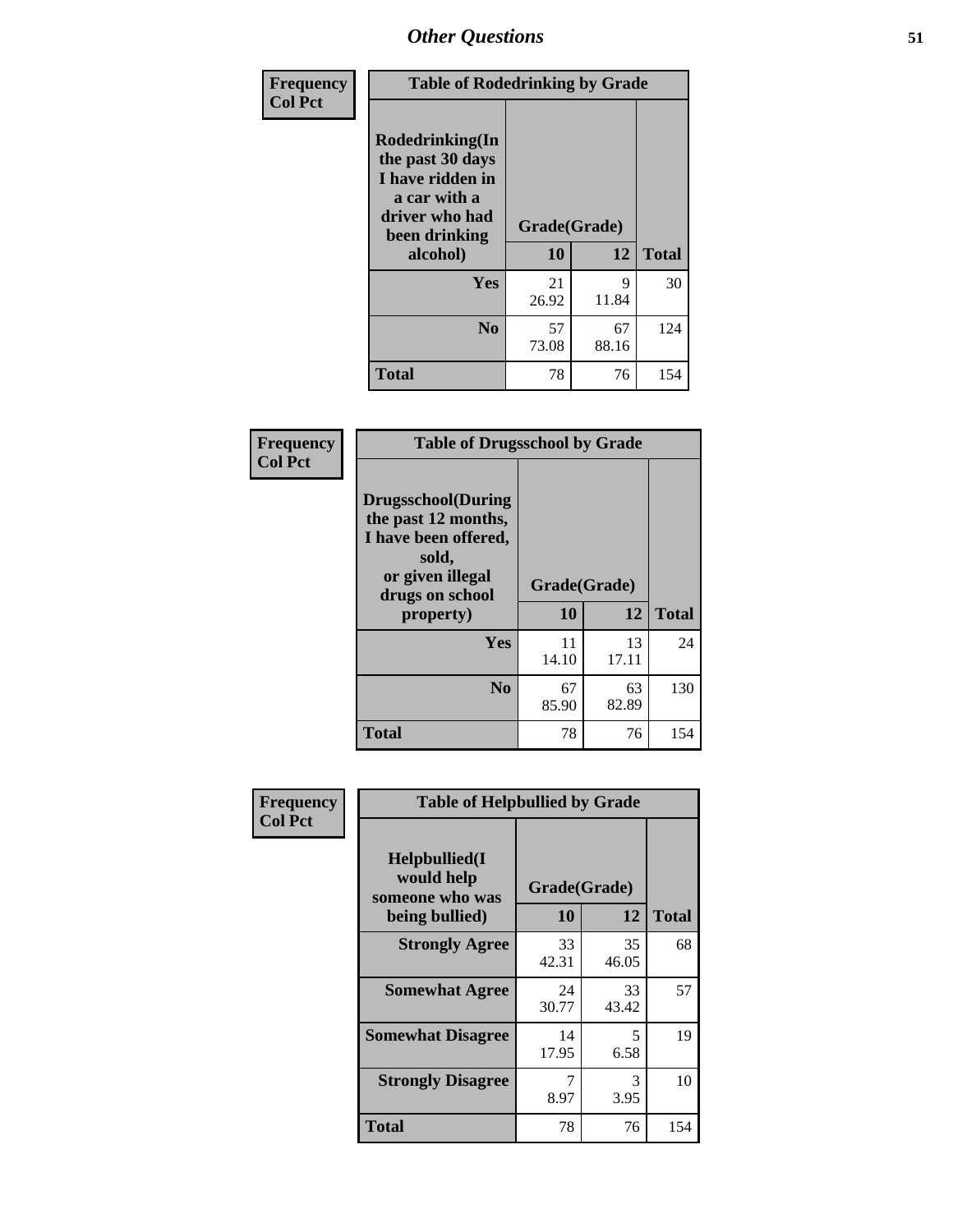| Frequency      | <b>Table of Grade by Bingedrinking</b> |                             |                        |                              |                   |                                                                                        |                               |                   |              |
|----------------|----------------------------------------|-----------------------------|------------------------|------------------------------|-------------------|----------------------------------------------------------------------------------------|-------------------------------|-------------------|--------------|
| <b>Row Pct</b> |                                        |                             |                        |                              | last 30 days)     | Bingedrinking(I have drunk five or more<br>drinks of alcohol at one sitting during the |                               |                   |              |
|                | Grade(Grade)                           | $\mathbf{0}$<br><b>Days</b> | 1 or<br>days           | 3 <sub>to</sub><br>5<br>days | 6 to<br>q<br>days | <b>10</b><br>to<br>19<br>days                                                          | <b>20</b><br>to<br>29<br>days | All<br>30<br>days | <b>Total</b> |
|                | 10                                     | 72<br>92.31                 | $\mathfrak{D}$<br>2.56 | $\Omega$<br>0.00             | 1.28              | $\mathcal{D}_{\mathcal{L}}$<br>2.56                                                    | 1.28                          | $\Omega$<br>0.00  | 78           |
|                | 12                                     | 68<br>89.47                 | 2<br>2.63              | 4<br>5.26                    | $\Omega$<br>0.00  | 1.32                                                                                   | $\Omega$<br>0.00              | 1.32              | 76           |
|                | <b>Total</b>                           | 140                         | 4                      | 4                            |                   | 3                                                                                      |                               |                   | 154          |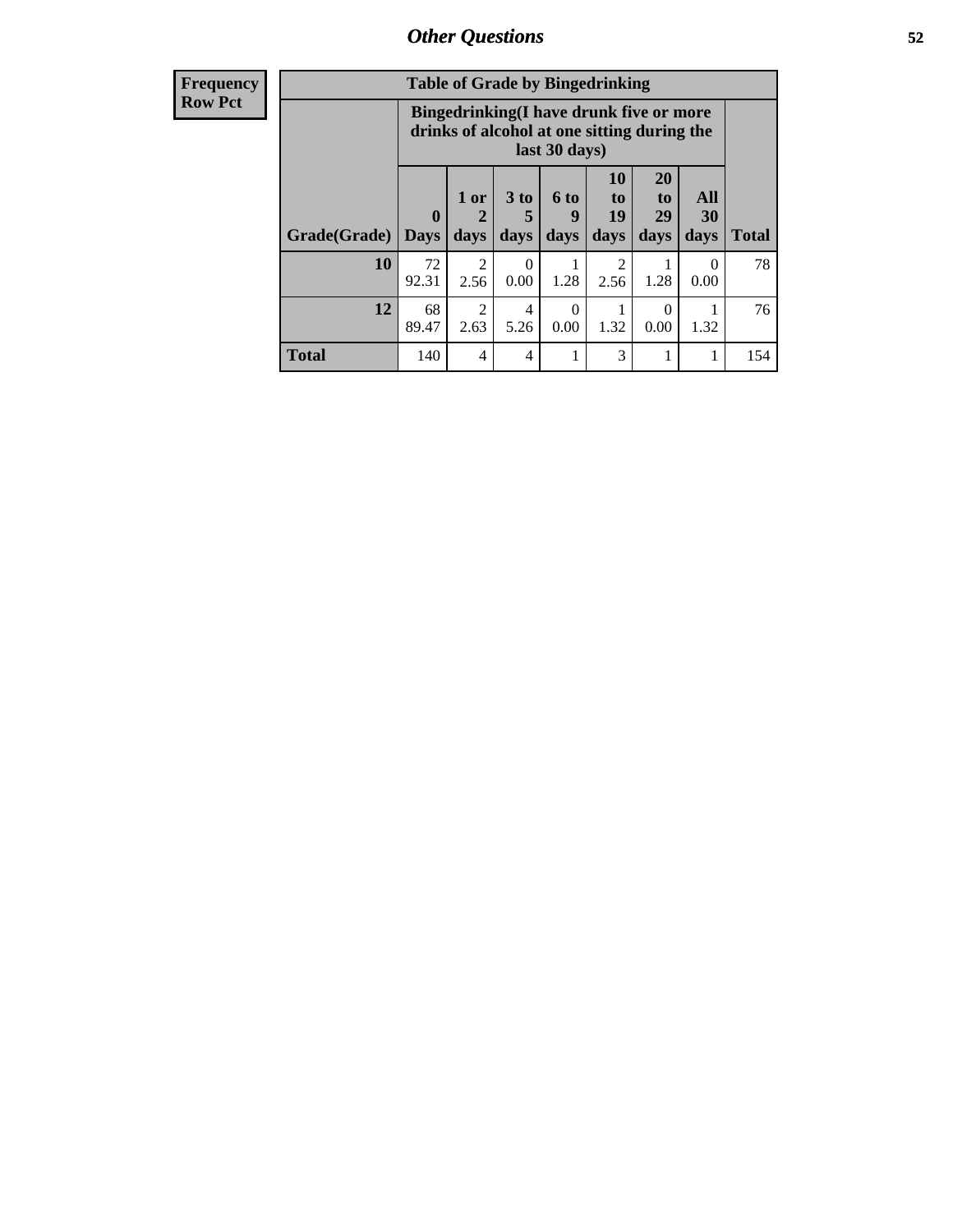## *Nutrition* **53**

| Frequency |
|-----------|
| Row Pct   |

| <b>Table of Grade by Dairy</b> |                          |                                                                 |                             |                                    |              |  |  |
|--------------------------------|--------------------------|-----------------------------------------------------------------|-----------------------------|------------------------------------|--------------|--|--|
|                                |                          | Dairy (I eat at least 3 servings of dairy<br>products each day) |                             |                                    |              |  |  |
| Grade(Grade)                   | <b>Strongly</b><br>Agree | <b>Somewhat</b><br>Agree                                        | <b>Somewhat</b><br>Disagree | <b>Strongly</b><br><b>Disagree</b> | <b>Total</b> |  |  |
| 10                             | 28<br>35.90              | 33<br>42.31                                                     | 11<br>14.10                 | 6<br>7.69                          | 78           |  |  |
| 12                             | 19<br>25.00              | 33<br>43.42                                                     | 12<br>15.79                 | 12<br>15.79                        | 76           |  |  |
| <b>Total</b>                   | 47                       | 66                                                              | 23                          | 18                                 | 154          |  |  |

| <b>Frequency</b> |  |
|------------------|--|
| <b>Row Pct</b>   |  |

| <b>Table of Grade by Fruitveg</b> |                          |                                                                          |                                      |                                    |              |  |
|-----------------------------------|--------------------------|--------------------------------------------------------------------------|--------------------------------------|------------------------------------|--------------|--|
|                                   |                          | Fruitveg(I eat at least 5 servings of fruits<br>and vegetables each day) |                                      |                                    |              |  |
| Grade(Grade)                      | <b>Strongly</b><br>Agree | Agree                                                                    | Somewhat Somewhat<br><b>Disagree</b> | <b>Strongly</b><br><b>Disagree</b> | <b>Total</b> |  |
| 10                                | 17<br>21.79              | 32<br>41.03                                                              | 18<br>23.08                          | 14.10                              | 78           |  |
| 12                                | 16<br>21.05              | 27<br>35.53                                                              | 18<br>23.68                          | 15<br>19.74                        | 76           |  |
| <b>Total</b>                      | 33                       | 59                                                                       | 36                                   | 26                                 | 154          |  |

| <b>Frequency</b> |
|------------------|
| <b>Row Pct</b>   |

| <b>Table of Grade by Cafeteriahealthy</b> |                                                                                                                              |                                                                       |             |             |     |  |  |
|-------------------------------------------|------------------------------------------------------------------------------------------------------------------------------|-----------------------------------------------------------------------|-------------|-------------|-----|--|--|
|                                           |                                                                                                                              | Cafeteriahealthy (School meals in my<br>school cafeteria are healthy) |             |             |     |  |  |
| Grade(Grade)                              | Somewhat   Somewhat  <br><b>Strongly</b><br><b>Strongly</b><br><b>Disagree</b><br>Agree<br>Disagree<br><b>Total</b><br>Agree |                                                                       |             |             |     |  |  |
| 10                                        | 5<br>6.41                                                                                                                    | 29<br>37.18                                                           | 21<br>26.92 | 23<br>29.49 | 78  |  |  |
| 12                                        | 9<br>11.84                                                                                                                   | 25<br>32.89                                                           | 22<br>28.95 | 20<br>26.32 | 76  |  |  |
| <b>Total</b>                              | 14                                                                                                                           | 54                                                                    | 43          | 43          | 154 |  |  |

**Frequency Row Pct**

| <b>Table of Grade by Cafeterianutrition</b> |                                                                                           |              |                     |                                        |              |  |
|---------------------------------------------|-------------------------------------------------------------------------------------------|--------------|---------------------|----------------------------------------|--------------|--|
|                                             | <b>Cafeterianutrition</b> (Facts about nutrition<br>are available in my school cafeteria) |              |                     |                                        |              |  |
| Grade(Grade)                                | <b>Strongly</b><br>Agree                                                                  | <b>Agree</b> | Somewhat   Somewhat | <b>Strongly</b><br>Disagree   Disagree | <b>Total</b> |  |
| 10                                          | 18<br>23.08                                                                               | 32<br>41.03  | 15<br>19.23         | 13<br>16.67                            | 78           |  |
| 12                                          | 23<br>30.26                                                                               | 28<br>36.84  | 12<br>15.79         | 13<br>17.11                            | 76           |  |
| Total                                       | 41                                                                                        | 60           | 27                  | 26                                     | 154          |  |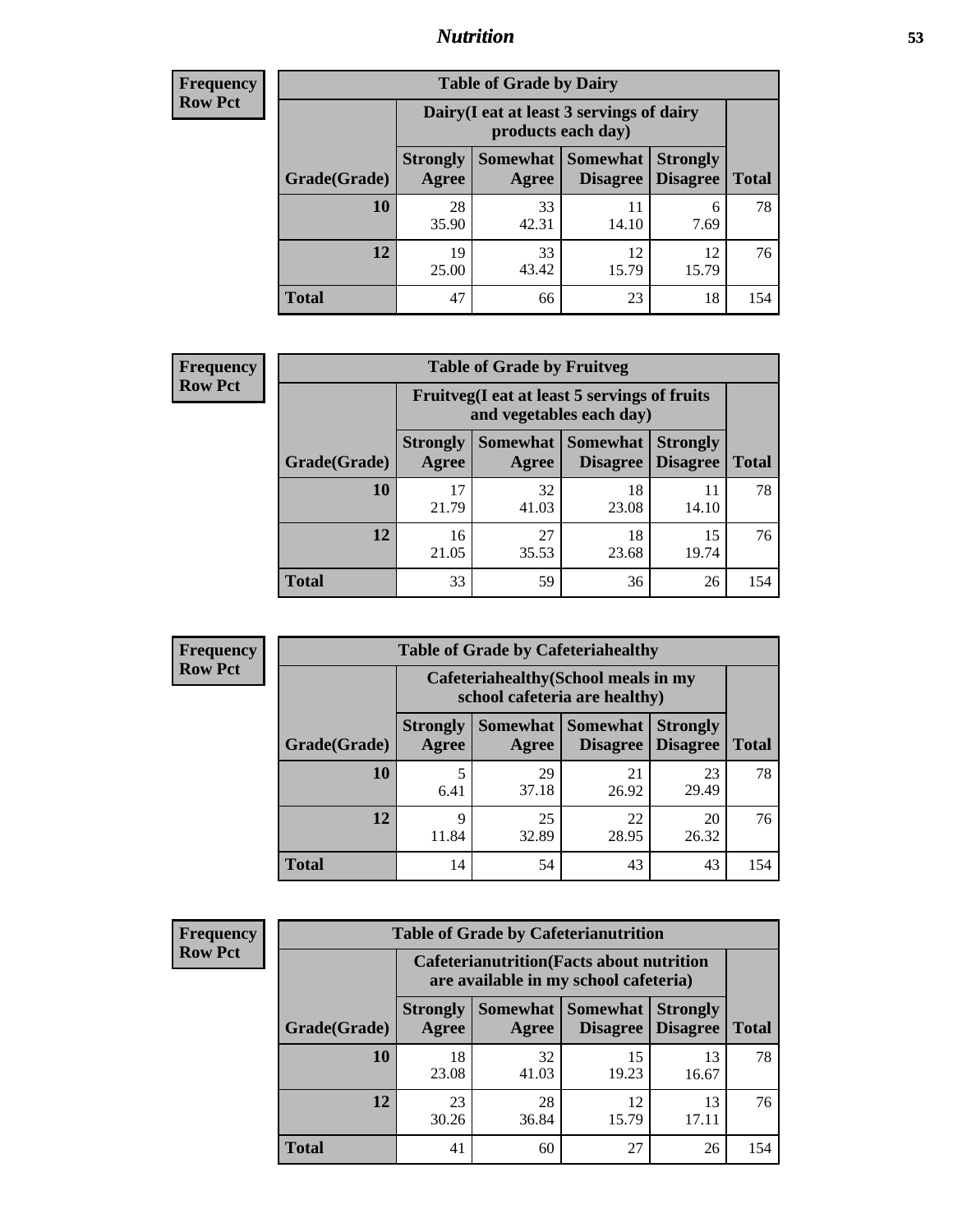## *Nutrition* **54**

| <b>Frequency</b> |
|------------------|
| Row Pct          |

| <b>Table of Grade by Schoollunch</b> |                                                                                                                       |                                                                 |           |             |     |  |  |
|--------------------------------------|-----------------------------------------------------------------------------------------------------------------------|-----------------------------------------------------------------|-----------|-------------|-----|--|--|
|                                      |                                                                                                                       | Schoollunch(I eat school lunch three or<br>more times per week) |           |             |     |  |  |
| Grade(Grade)                         | Somewhat<br>Somewhat  <br><b>Strongly</b><br><b>Strongly</b><br>Disagree   Disagree<br><b>Total</b><br>Agree<br>Agree |                                                                 |           |             |     |  |  |
| 10                                   | 37<br>47.44                                                                                                           | 25<br>32.05                                                     | 8.97      | 9<br>11.54  | 78  |  |  |
| 12                                   | 34<br>44.74                                                                                                           | 22<br>28.95                                                     | ┑<br>9.21 | 13<br>17.11 | 76  |  |  |
| <b>Total</b>                         | 71                                                                                                                    | 47                                                              | 14        | 22          | 154 |  |  |

| <b>Frequency</b> |  |
|------------------|--|
| <b>Row Pct</b>   |  |

| <b>Table of Grade by Foodchoices</b> |                                                                     |             |                                        |                                    |              |  |
|--------------------------------------|---------------------------------------------------------------------|-------------|----------------------------------------|------------------------------------|--------------|--|
|                                      | Foodchoices (I make healthy food choices in<br>my school cafeteria) |             |                                        |                                    |              |  |
| Grade(Grade)                         | <b>Strongly</b><br>Agree                                            | Agree       | <b>Somewhat   Somewhat</b><br>Disagree | <b>Strongly</b><br><b>Disagree</b> | <b>Total</b> |  |
| 10                                   | 19<br>24.36                                                         | 31<br>39.74 | 10<br>12.82                            | 18<br>23.08                        | 78           |  |
| 12                                   | 22<br>28.95                                                         | 27<br>35.53 | 16<br>21.05                            | 11<br>14.47                        | 76           |  |
| <b>Total</b>                         | 41                                                                  | 58          | 26                                     | 29                                 | 154          |  |

| Frequency      | <b>Table of Grade by Wholewheat</b> |                                                                                                             |                   |                             |                                    |              |  |  |  |
|----------------|-------------------------------------|-------------------------------------------------------------------------------------------------------------|-------------------|-----------------------------|------------------------------------|--------------|--|--|--|
| <b>Row Pct</b> |                                     | Wholewheat (There are whole wheat and<br>multigrain breads and cereals available in<br>my school cafeteria) |                   |                             |                                    |              |  |  |  |
|                | Grade(Grade)                        | <b>Strongly</b><br>Agree                                                                                    | Somewhat<br>Agree | Somewhat<br><b>Disagree</b> | <b>Strongly</b><br><b>Disagree</b> | <b>Total</b> |  |  |  |
|                | 10                                  | 17<br>21.79                                                                                                 | 27<br>34.62       | 16<br>20.51                 | 18<br>23.08                        | 78           |  |  |  |
|                | 12                                  | 20<br>26.32                                                                                                 | 28<br>36.84       | 14<br>18.42                 | 14<br>18.42                        | 76           |  |  |  |
|                | <b>Total</b>                        | 37                                                                                                          | 55                | 30                          | 32                                 | 154          |  |  |  |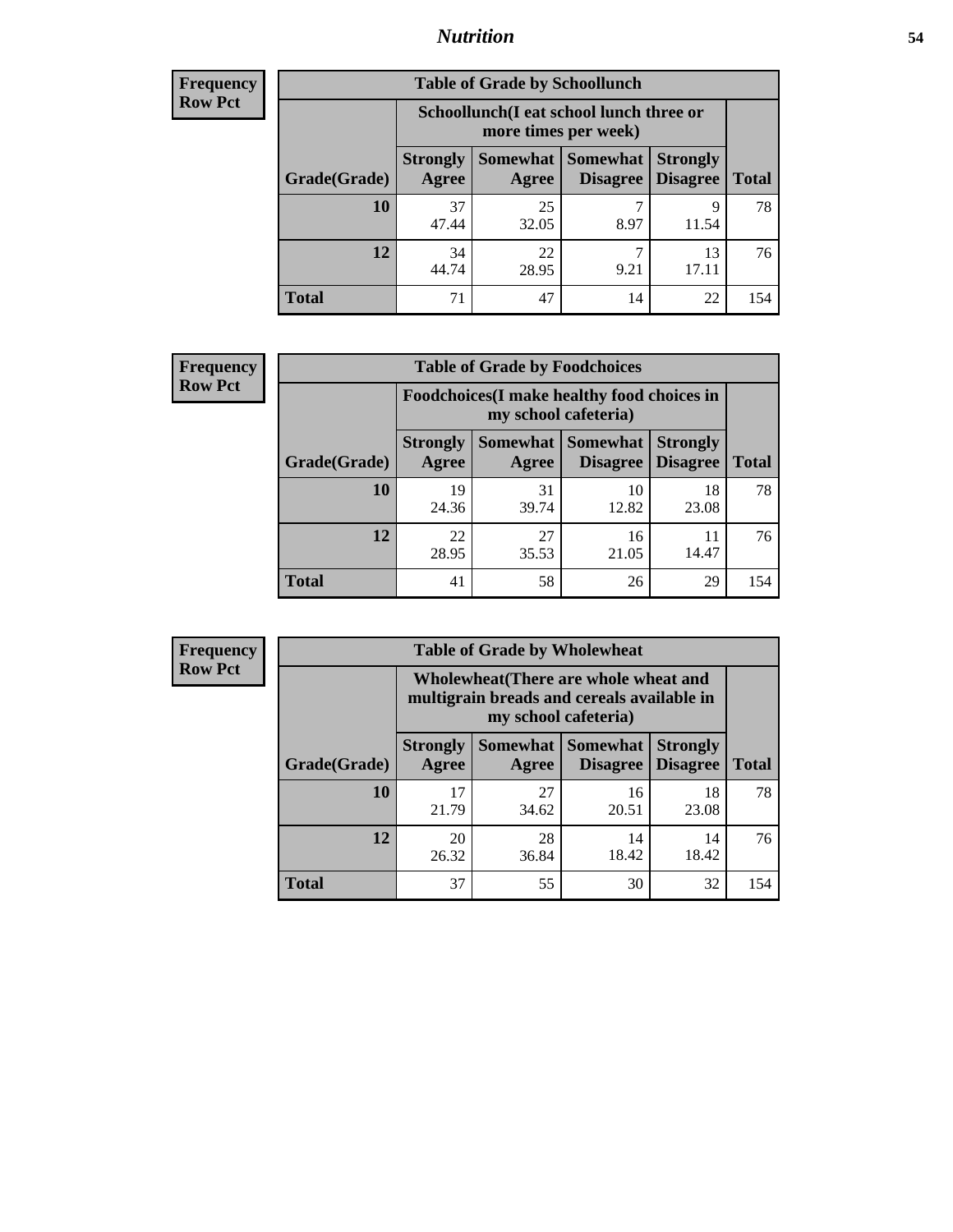## *Nutrition* **55**

**Frequency Row Pct**

| <b>Table of Grade by Healthyvending</b> |                                                                                                                                               |                          |                                    |                                    |              |  |  |
|-----------------------------------------|-----------------------------------------------------------------------------------------------------------------------------------------------|--------------------------|------------------------------------|------------------------------------|--------------|--|--|
|                                         | Healthyvending (If only healthy snacks and<br>beverages were available in the vending<br>machines during the school day,<br>I would buy them) |                          |                                    |                                    |              |  |  |
| Grade(Grade)                            | <b>Strongly</b><br>Agree                                                                                                                      | <b>Somewhat</b><br>Agree | <b>Somewhat</b><br><b>Disagree</b> | <b>Strongly</b><br><b>Disagree</b> | <b>Total</b> |  |  |
| 10                                      | 19<br>24.36                                                                                                                                   | 25<br>32.05              | 15<br>19.23                        | 19<br>24.36                        | 78           |  |  |
| 12                                      | 15<br>19.74                                                                                                                                   | 17<br>22.37              | 22<br>28.95                        | 22<br>28.95                        | 76           |  |  |
| Total                                   | 34                                                                                                                                            | 42                       | 37                                 | 41                                 | 154          |  |  |

**Frequency Row Pct**

| <b>Table of Grade by Schoolbreakfast</b>                                                                                          |                                                                                                                                         |             |             |             |              |  |  |
|-----------------------------------------------------------------------------------------------------------------------------------|-----------------------------------------------------------------------------------------------------------------------------------------|-------------|-------------|-------------|--------------|--|--|
|                                                                                                                                   | Schoolbreakfast (If breakfast were<br>available at school,<br>but outside the cafeteria,<br>I would eat breakfast at school more often) |             |             |             |              |  |  |
| Somewhat   Somewhat<br><b>Strongly</b><br><b>Strongly</b><br><b>Disagree</b><br>Grade(Grade)<br>Agree<br><b>Disagree</b><br>Agree |                                                                                                                                         |             |             |             | <b>Total</b> |  |  |
| 10                                                                                                                                | 29<br>37.18                                                                                                                             | 20<br>25.64 | 11<br>14.10 | 18<br>23.08 | 78           |  |  |
| 12                                                                                                                                | 25<br>32.89                                                                                                                             | 23<br>30.26 | 14<br>18.42 | 14<br>18.42 | 76           |  |  |
| <b>Total</b>                                                                                                                      | 54                                                                                                                                      | 43          | 25          | 32          | 154          |  |  |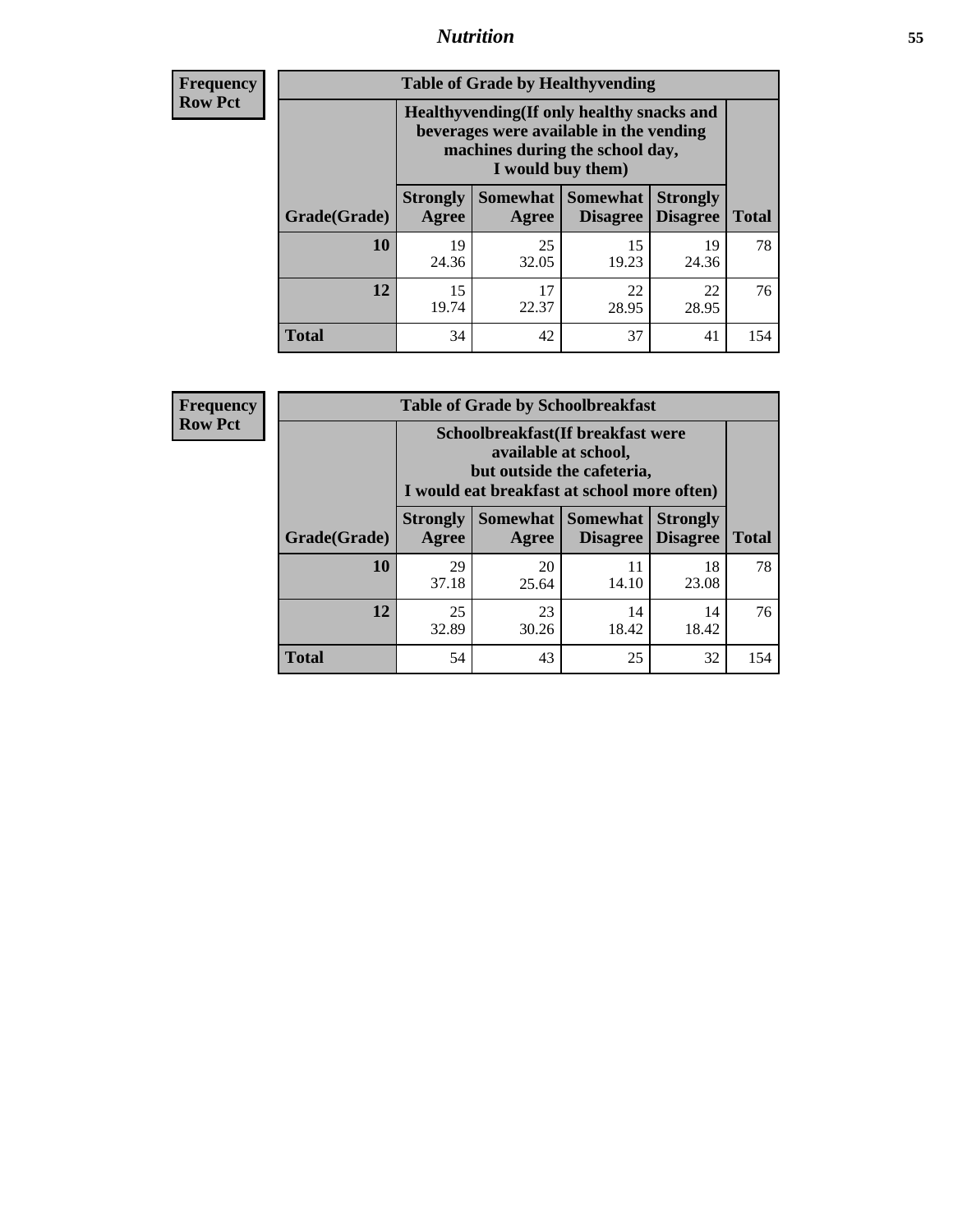| Frequency<br><b>Col Pct</b> | <b>Table of Educationaids by Grade</b>                                                                    |                    |              |     |  |  |
|-----------------------------|-----------------------------------------------------------------------------------------------------------|--------------------|--------------|-----|--|--|
|                             | <b>Educationaids</b> (I<br>have been<br>taught about<br><b>HIV/AIDS</b> at<br>school in the<br>past year) | Grade(Grade)<br>10 | <b>Total</b> |     |  |  |
|                             | Yes                                                                                                       | 59<br>75.64        | 44<br>57.89  | 103 |  |  |
|                             | N <sub>0</sub>                                                                                            | 19<br>24.36        | 32<br>42.11  | 51  |  |  |
|                             | <b>Total</b>                                                                                              | 78                 | 76           | 154 |  |  |

| Frequency      | <b>Table of Educationcharacter by Grade</b>                         |              |             |              |  |  |
|----------------|---------------------------------------------------------------------|--------------|-------------|--------------|--|--|
| <b>Col Pct</b> | <b>Educationcharacter(I)</b><br>have been taught<br>about character | Grade(Grade) |             |              |  |  |
|                | education in the past<br>year at school)                            | 10           | 12          | <b>Total</b> |  |  |
|                | Yes                                                                 | 57<br>73.08  | 44<br>57.89 | 101          |  |  |
|                | N <sub>0</sub>                                                      | 21<br>26.92  | 32<br>42.11 | 53           |  |  |
|                | <b>Total</b>                                                        | 78           | 76          | 154          |  |  |

| Frequency      | <b>Table of Gradcoach1 by Grade</b>              |              |             |              |
|----------------|--------------------------------------------------|--------------|-------------|--------------|
| <b>Col Pct</b> | Gradcoach1(I<br>know who my<br><b>Graduation</b> | Grade(Grade) |             |              |
|                | Coach is)                                        | 10           | 12          | <b>Total</b> |
|                | Yes                                              | 47<br>60.26  | 55<br>72.37 | 102          |
|                | N <sub>0</sub>                                   | 31<br>39.74  | 21<br>27.63 | 52           |
|                | <b>Total</b>                                     | 78           | 76          | 154          |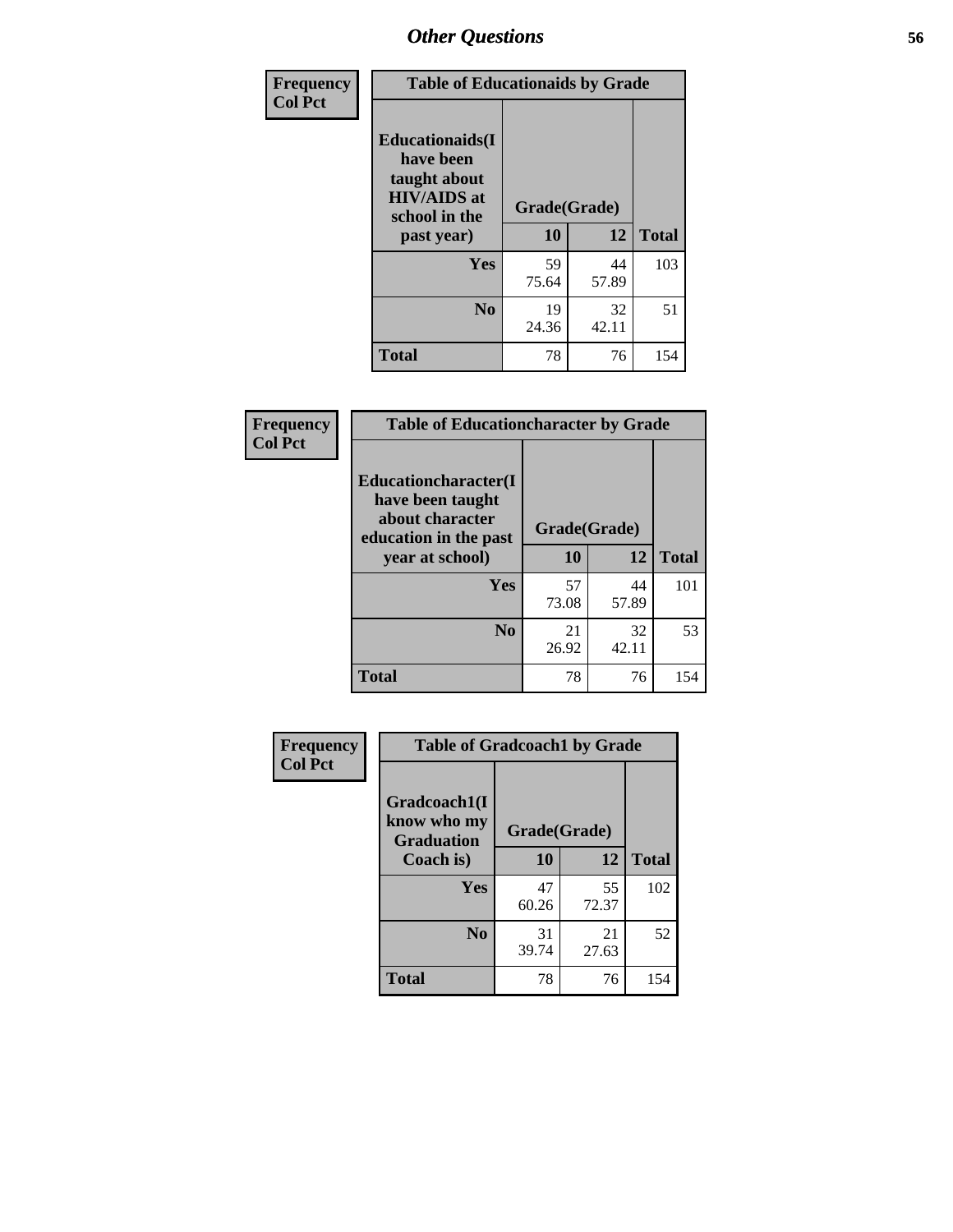| Frequency      | <b>Table of Gradcoach2 by Grade</b>         |              |             |              |
|----------------|---------------------------------------------|--------------|-------------|--------------|
| <b>Col Pct</b> | Gradcoach2(I<br>have                        |              |             |              |
|                | contacted my<br><b>Graduation</b><br>Coach) | Grade(Grade) |             |              |
|                |                                             | 10           | 12          | <b>Total</b> |
|                | Yes                                         | 18<br>23.08  | 44<br>57.89 | 62           |
|                | N <sub>0</sub>                              | 60<br>76.92  | 32<br>42.11 | 92           |
|                | <b>Total</b>                                | 78           | 76          | 154          |

| <b>Frequency</b><br><b>Col Pct</b> | <b>Table of Gradcoach3 by Grade</b>                                         |              |             |              |
|------------------------------------|-----------------------------------------------------------------------------|--------------|-------------|--------------|
|                                    | Gradcoach3(I<br>have received<br>assistance<br>from my<br><b>Graduation</b> | Grade(Grade) |             |              |
|                                    | Coach)                                                                      | 10           | 12          | <b>Total</b> |
|                                    | Yes                                                                         | 10<br>12.82  | 33<br>43.42 | 43           |
|                                    | N <sub>0</sub>                                                              | 32<br>41.03  | 9<br>11.84  | 41           |
|                                    | Don't know                                                                  | 36<br>46.15  | 34<br>44.74 | 70           |
|                                    | <b>Total</b>                                                                | 78           | 76          | 154          |

| Frequency      | <b>Table of Selfharm by Grade</b>                                                                                                                                                      |                    |             |              |
|----------------|----------------------------------------------------------------------------------------------------------------------------------------------------------------------------------------|--------------------|-------------|--------------|
| <b>Col Pct</b> | <b>Selfharm</b> (During<br>the past 12<br>months,<br>I harmed myself<br>on purpose<br><b>Suicideconsider</b><br>During the past<br>12 months,<br>I seriously<br>considered<br>suicide) | Grade(Grade)<br>10 | 12          | <b>Total</b> |
|                | Yes                                                                                                                                                                                    | 12<br>15.38        | 10<br>13.16 | 22           |
|                | N <sub>0</sub>                                                                                                                                                                         | 66<br>84.62        | 66<br>86.84 | 132          |
|                | Total                                                                                                                                                                                  | 78                 | 76          | 154          |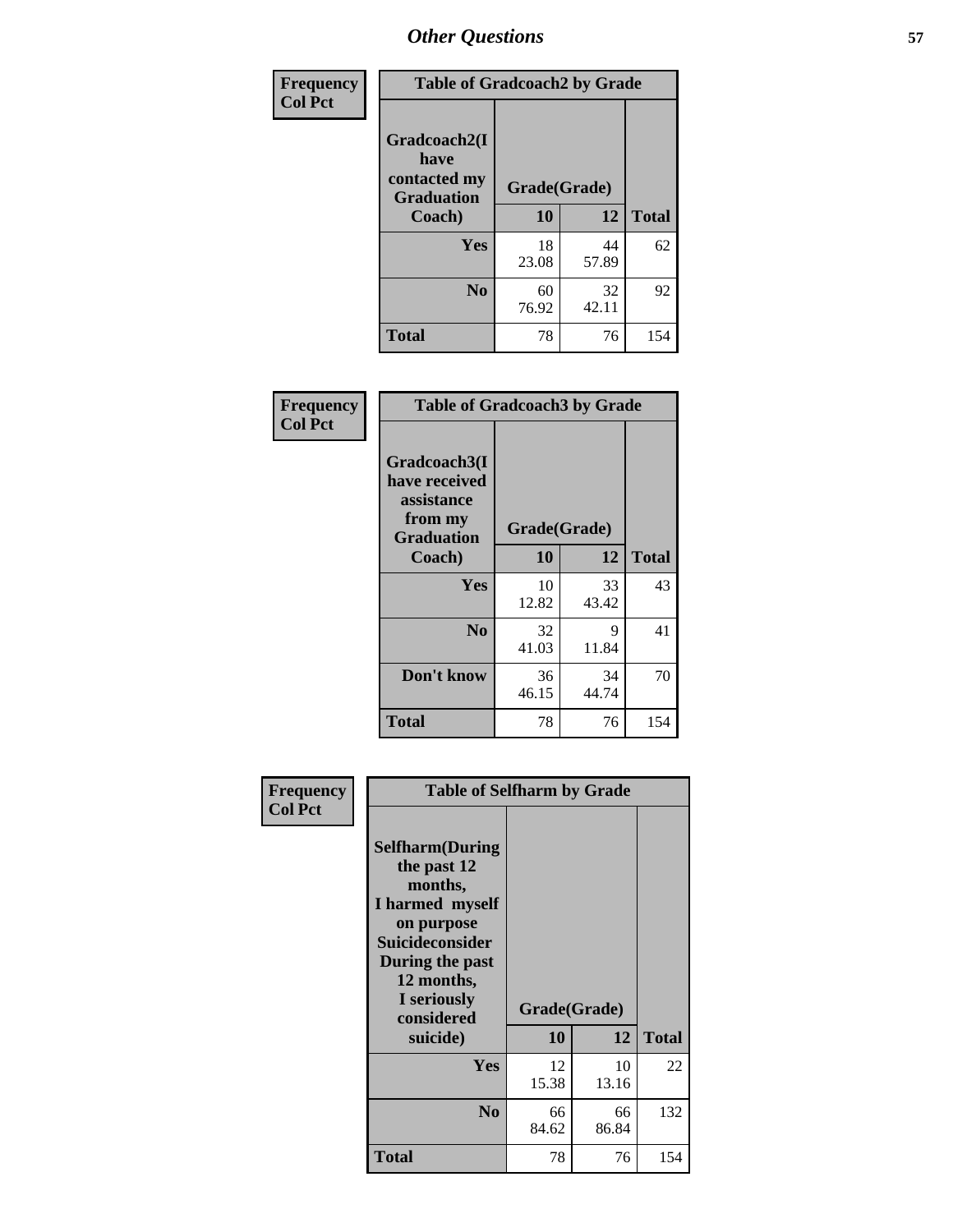| <b>Frequency</b> | <b>Table of Suicideconsider by Grade</b> |              |             |              |  |
|------------------|------------------------------------------|--------------|-------------|--------------|--|
| <b>Col Pct</b>   |                                          | Grade(Grade) |             |              |  |
|                  | Suicideconsider                          | <b>10</b>    | 12          | <b>Total</b> |  |
|                  | <b>Yes</b>                               | q<br>11.54   | 9.21        | 16           |  |
|                  | N <sub>0</sub>                           | 69<br>88.46  | 69<br>90.79 | 138          |  |
|                  | <b>Total</b>                             | 78           | 76          | 154          |  |

| Frequency      | <b>Table of Suicideattempt by Grade</b>              |              |             |              |
|----------------|------------------------------------------------------|--------------|-------------|--------------|
| <b>Col Pct</b> | Suicideattempt(I<br>have attempted<br>suicide in the | Grade(Grade) |             |              |
|                | last year)                                           | 10           | 12          | <b>Total</b> |
|                | Yes                                                  | 5<br>6.41    | 4<br>5.26   | 9            |
|                | N <sub>0</sub>                                       | 73<br>93.59  | 72<br>94.74 | 145          |
|                | <b>Total</b>                                         | 78           | 76          | 154          |

| Frequency      | <b>Table of Instantmessaged by Grade</b>               |              |             |              |
|----------------|--------------------------------------------------------|--------------|-------------|--------------|
| <b>Col Pct</b> | Instantmessaged(I<br>have instant<br>messaged people I | Grade(Grade) |             |              |
|                | do not even know)                                      | 10           | 12          | <b>Total</b> |
|                | Yes                                                    | 27<br>34.62  | 27<br>35.53 | 54           |
|                | N <sub>0</sub>                                         | 51<br>65.38  | 49<br>64.47 | 100          |
|                | <b>Total</b>                                           | 78           | 76          | 154          |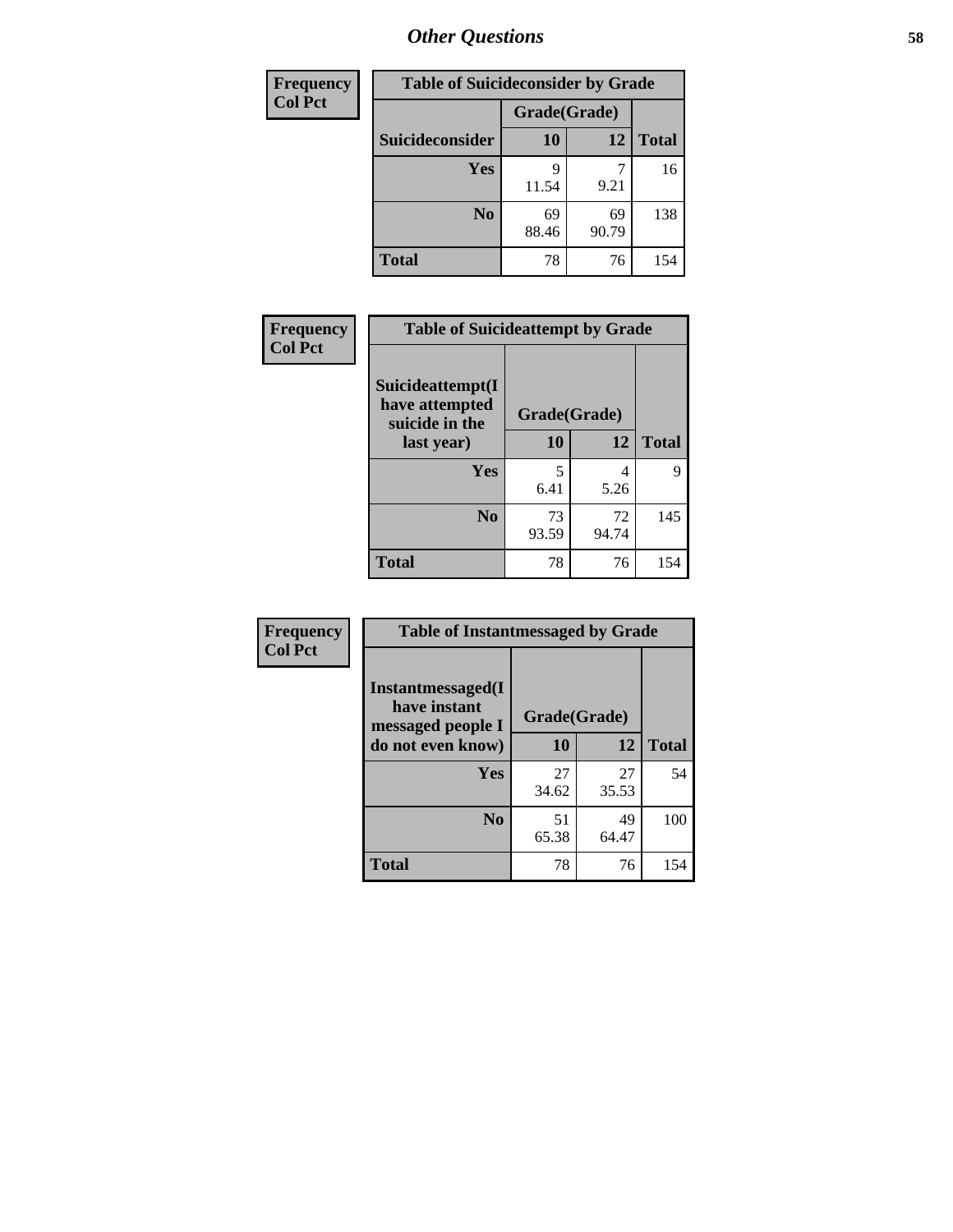| Frequency      | <b>Table of Getsalong by Grade</b>                  |              |                        |              |  |
|----------------|-----------------------------------------------------|--------------|------------------------|--------------|--|
| <b>Col Pct</b> | Getsalong(I get<br>along with other<br>students and | Grade(Grade) |                        |              |  |
|                | adults)                                             | 10           | 12                     | <b>Total</b> |  |
|                | <b>Strongly Agree</b>                               | 30<br>38.46  | 43<br>56.58            | 73           |  |
|                | <b>Somewhat Agree</b>                               | 36<br>46.15  | 26<br>34.21            | 62           |  |
|                | <b>Somewhat Disagree</b>                            | 9<br>11.54   | 5<br>6.58              | 14           |  |
|                | <b>Strongly Disagree</b>                            | 3<br>3.85    | $\mathfrak{D}$<br>2.63 | 5            |  |
|                | <b>Total</b>                                        | 78           | 76                     | 154          |  |

| Frequency      | <b>Table of Safehome by Grade</b> |                    |             |              |  |
|----------------|-----------------------------------|--------------------|-------------|--------------|--|
| <b>Col Pct</b> | Safehome(I feel<br>safe at home)  | Grade(Grade)<br>10 | 12          | <b>Total</b> |  |
|                | <b>Strongly Agree</b>             | 52<br>66.67        | 54<br>71.05 | 106          |  |
|                | <b>Somewhat Agree</b>             | 16<br>20.51        | 18<br>23.68 | 34           |  |
|                | <b>Somewhat Disagree</b>          | 5<br>6.41          | 1.32        | 6            |  |
|                | <b>Strongly Disagree</b>          | 5<br>6.41          | 3<br>3.95   | 8            |  |
|                | <b>Total</b>                      | 78                 | 76          | 154          |  |

| Frequency      | <b>Table of Adulttalk by Grade</b>                                                  |                    |             |              |  |
|----------------|-------------------------------------------------------------------------------------|--------------------|-------------|--------------|--|
| <b>Col Pct</b> | <b>Adulttalk(I</b><br>know an<br>adult at<br>school that<br>I can talk<br>with if I | Grade(Grade)<br>10 | 12          | <b>Total</b> |  |
|                | need help)                                                                          |                    |             |              |  |
|                | <b>Yes</b>                                                                          | 50<br>64.10        | 60<br>78.95 | 110          |  |
|                | N <sub>0</sub>                                                                      | 28<br>35.90        | 16<br>21.05 | 44           |  |
|                | <b>Total</b>                                                                        | 78                 | 76          | 154          |  |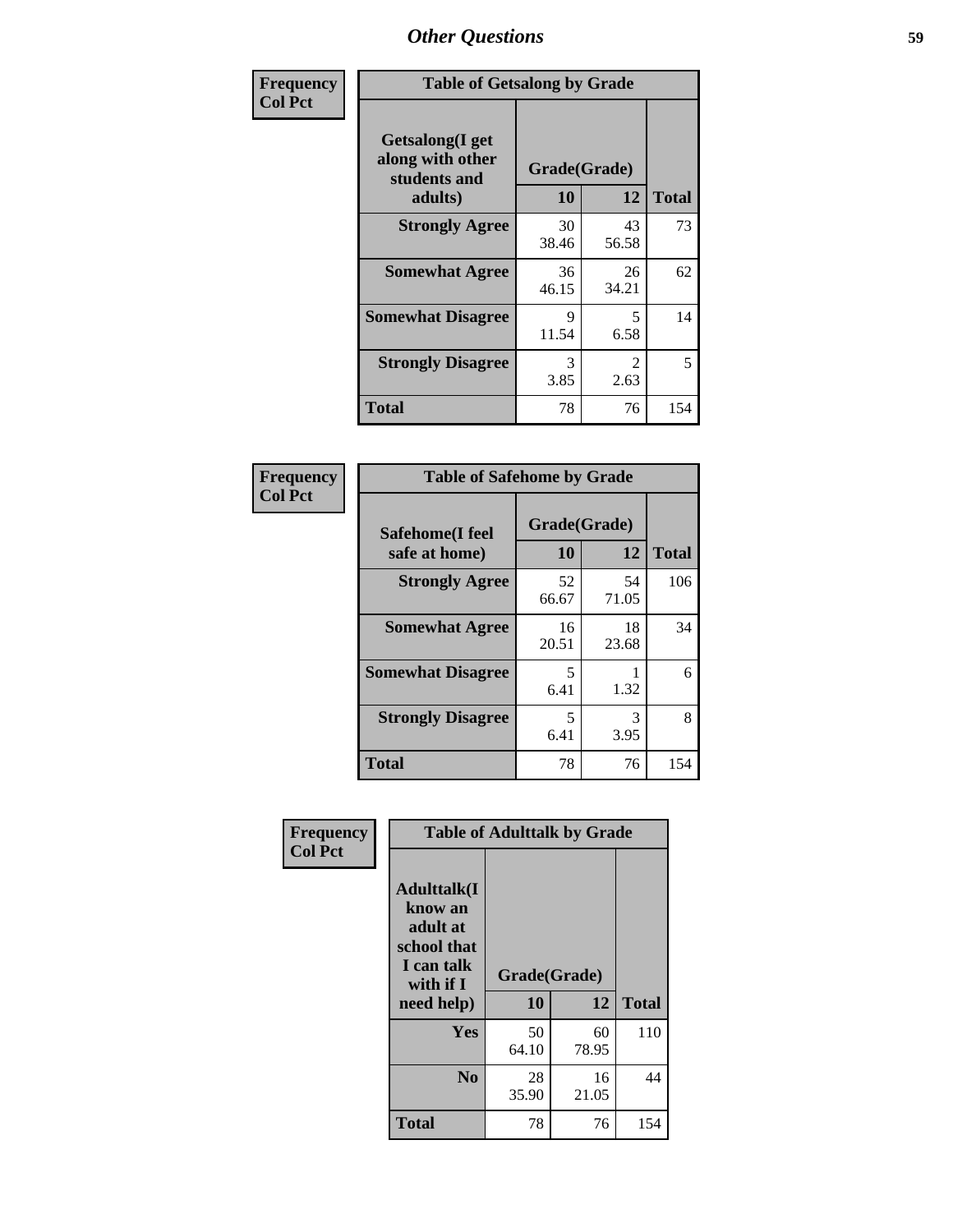**Frequency Row Pct**

| <b>Table of Grade by Tvtime</b> |             |                                                                                         |            |                                                         |             |             |              |
|---------------------------------|-------------|-----------------------------------------------------------------------------------------|------------|---------------------------------------------------------|-------------|-------------|--------------|
|                                 |             | Tytime (On an average school day,<br>how much unsupervised time do I spend watching TV) |            |                                                         |             |             |              |
| Grade(Grade)   None             |             | <b>Less that</b><br>hour/day                                                            |            | $2 - 3$<br>hour/day   hours/day   hours/day   hours/day | $4 - 5$     | $6+$        | <b>Total</b> |
| 10                              | 8.97        | 11<br>14.10                                                                             | 6<br>7.69  | 23<br>29.49                                             | 8.97        | 24<br>30.77 | 78           |
| 12                              | 15<br>19.74 | 9.21                                                                                    | Q<br>11.84 | 24<br>31.58                                             | 10<br>13.16 | 14.47       | 76           |
| <b>Total</b>                    | 22          | 18                                                                                      | 15         | 47                                                      | 17          | 35          | 154          |

**Frequency Row Pct**

| <b>Table of Grade by Computertime</b> |             |                                                                                                                             |             |             |       |            |     |  |
|---------------------------------------|-------------|-----------------------------------------------------------------------------------------------------------------------------|-------------|-------------|-------|------------|-----|--|
|                                       |             | Computertime (On an average school day,<br>how much unsupervised time do I spend on the computer)                           |             |             |       |            |     |  |
| Grade(Grade)                          | None        | <b>Less that</b><br>$4 - 5$<br>$2 - 3$<br>$6+$<br>hour/day   hour/day<br>hours/day   hours/day<br>hours/day<br><b>Total</b> |             |             |       |            |     |  |
| 10                                    | 17<br>21.79 | 18<br>23.08                                                                                                                 | 12<br>15.38 | 13<br>16.67 | 11.54 | Q<br>11.54 | 78  |  |
| 12                                    | 23<br>30.26 | 20<br>17<br>22.37<br>9.21<br>26.32<br>5.26<br>6.58                                                                          |             |             |       |            |     |  |
| <b>Total</b>                          | 40          | 38                                                                                                                          | 29          | 20          | 13    | 14         | 154 |  |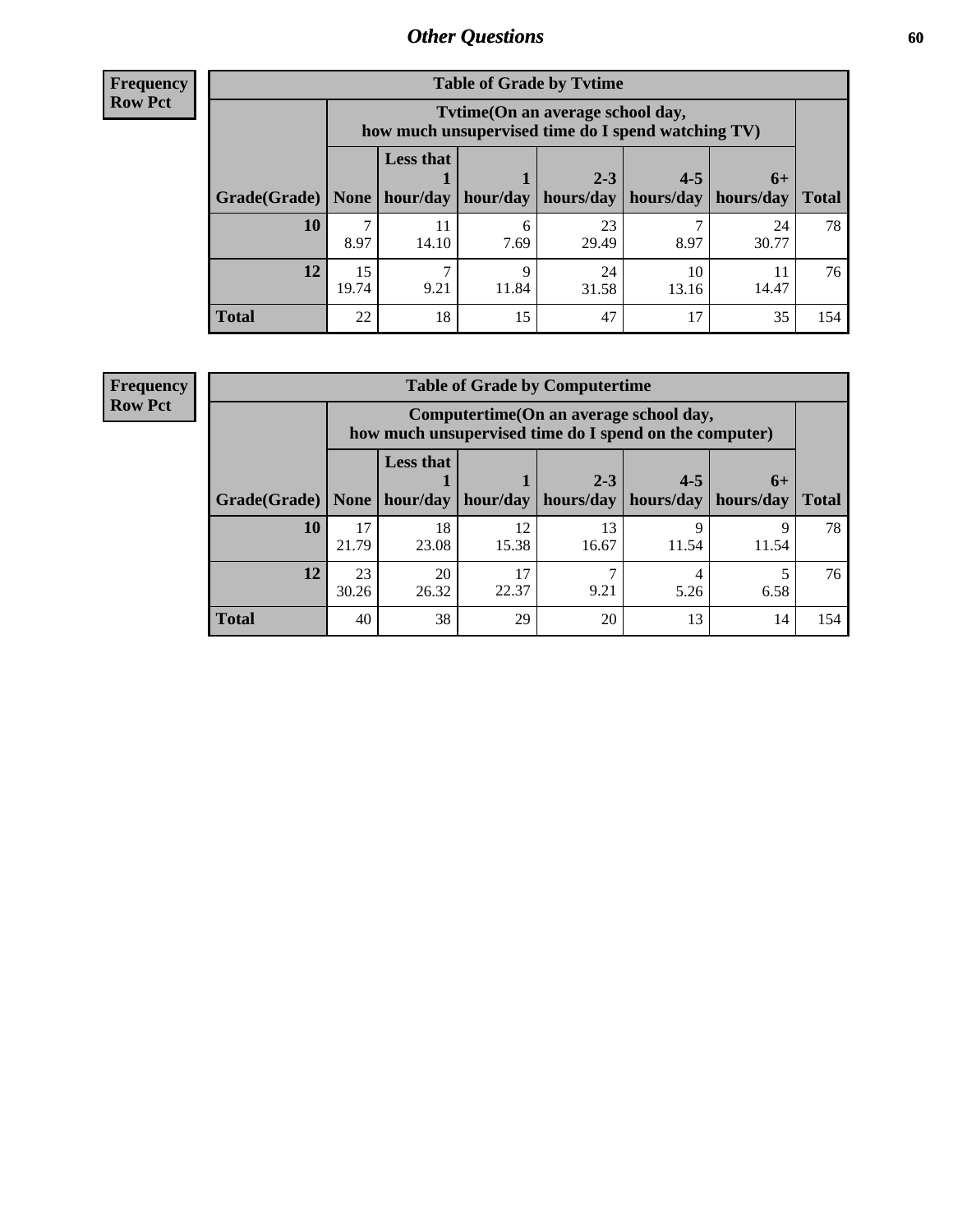### *Questions about Driving Laws* **61** *Driving Questions were asked only of high school students.*

| <b>Frequency</b> |
|------------------|
| <b>Row Pct</b>   |

| <b>Table of Grade by License1</b> |                  |                                                                                                                                           |                |           |               |              |  |  |  |
|-----------------------------------|------------------|-------------------------------------------------------------------------------------------------------------------------------------------|----------------|-----------|---------------|--------------|--|--|--|
|                                   |                  | License1(During the first 6 months of driving<br>with a provisional license,<br>the only passengers who can ride with the<br>driver are:) |                |           |               |              |  |  |  |
| Grade(Grade)                      | <b>Parent or</b> | Family<br><b>Guardian</b>   Members                                                                                                       | <b>Friends</b> | Anyone    | Don't<br>Know | <b>Total</b> |  |  |  |
| 10                                | 31<br>39.74      | 30<br>38.46                                                                                                                               | 4<br>5.13      | 8.97      | 6<br>7.69     | 78           |  |  |  |
| 12                                | 29<br>38.16      | 31<br>40.79                                                                                                                               | 1.32           | 6<br>7.89 | 9<br>11.84    | 76           |  |  |  |
| Total                             | 60               | 61                                                                                                                                        | 5              | 13        | 15            | 154          |  |  |  |

| Frequency      |              | <b>Table of Grade by License2</b>                                                                        |                        |                  |                                                      |                      |              |  |  |
|----------------|--------------|----------------------------------------------------------------------------------------------------------|------------------------|------------------|------------------------------------------------------|----------------------|--------------|--|--|
| <b>Row Pct</b> |              | License2(17 yr old drivers with a<br>provisional driver's license cannot<br>drive between the hours of:) |                        |                  |                                                      |                      |              |  |  |
|                | Grade(Grade) | <b>Midnight</b><br>to 6am                                                                                | 1am<br>to<br>5am       | 1am<br>to<br>6am | N <sub>0</sub><br>curfew<br>for $17$<br>year<br>olds | Don't<br><b>Know</b> | <b>Total</b> |  |  |
|                | 10           | 36<br>46.15                                                                                              | 10<br>12.82            | 5<br>6.41        | 7<br>8.97                                            | 20<br>25.64          | 78           |  |  |
|                | 12           | 51<br>67.11                                                                                              | $\overline{c}$<br>2.63 | 7<br>9.21        | 3<br>3.95                                            | 13<br>17.11          | 76           |  |  |
|                | <b>Total</b> | 87                                                                                                       | 12                     | 12               | 10                                                   | 33                   | 154          |  |  |

| Frequency      | <b>Table of Grade by License3</b> |                                                                                        |             |             |            |             |               |              |
|----------------|-----------------------------------|----------------------------------------------------------------------------------------|-------------|-------------|------------|-------------|---------------|--------------|
| <b>Row Pct</b> |                                   | License3(For drivers under the age of 21,<br>what level of alcohol is considered DUI?) |             |             |            |             |               |              |
|                | Grade(Grade)                      | Any<br><b>Amount</b>                                                                   | 0.02        | 0.04        | 0.06       | 0.08        | Don't<br>know | <b>Total</b> |
|                | 10                                | 8.97                                                                                   | 29<br>37.18 | 4<br>5.13   | 8<br>10.26 | 11<br>14.10 | 19<br>24.36   | 78           |
|                | 12                                | 18<br>23.68                                                                            | 11<br>14.47 | 13<br>17.11 | 9.21       | 9.21        | 20<br>26.32   | 76           |
|                | <b>Total</b>                      | 25                                                                                     | 40          | 17          | 15         | 18          | 39            | 154          |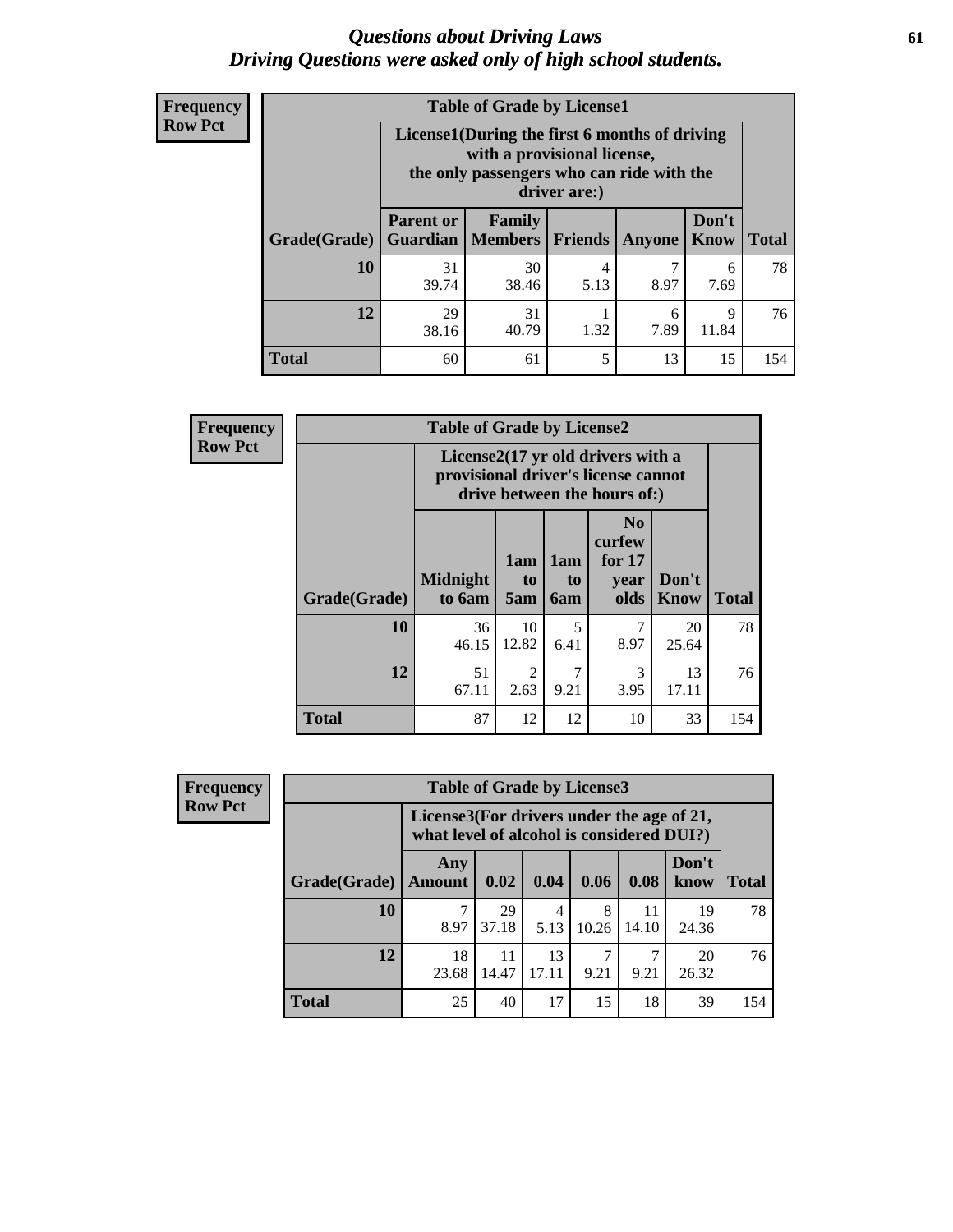### *Questions about Driving Laws* **62** *Driving Questions were asked only of high school students.*

**Frequency Row Pct**

| <b>Table of Grade by License4</b> |             |                                                                                                                                                                                                                                                                                |             |             |           |             |     |  |
|-----------------------------------|-------------|--------------------------------------------------------------------------------------------------------------------------------------------------------------------------------------------------------------------------------------------------------------------------------|-------------|-------------|-----------|-------------|-----|--|
|                                   |             | License4(A driver under 21 automatically<br>loses his/her license if caught exceeding the<br>posted speet limit by:)<br>Can't<br>lose<br><b>Depends</b><br>license<br>$15+$<br>$25+$<br>$35+$<br>Don't<br>for<br>on<br><b>Total</b><br>mph<br>speeding<br>know<br>mph<br>judge |             |             |           |             |     |  |
| Grade(Grade)                      | mph         |                                                                                                                                                                                                                                                                                |             |             |           |             |     |  |
| 10                                | 18<br>23.08 | 9<br>11.54                                                                                                                                                                                                                                                                     | 11<br>14.10 | 9<br>11.54  | 4<br>5.13 | 27<br>34.62 | 78  |  |
| 12                                | 17<br>22.37 | 11<br>14.47                                                                                                                                                                                                                                                                    | 6<br>7.89   | 11<br>14.47 | 5<br>6.58 | 26<br>34.21 | 76  |  |
| <b>Total</b>                      | 35          | 20                                                                                                                                                                                                                                                                             | 17          | 20          | 9         | 53          | 154 |  |

| Frequency      |              | <b>Table of Grade by License5</b>                                                                                                                           |                |               |              |  |  |  |
|----------------|--------------|-------------------------------------------------------------------------------------------------------------------------------------------------------------|----------------|---------------|--------------|--|--|--|
| <b>Row Pct</b> |              | License5(A)<br>Georgia teenager<br>with family<br>connections or a<br>good lawyer can<br>break a teen<br>driving law and<br>keep their driver's<br>license) |                |               |              |  |  |  |
|                | Grade(Grade) | <b>Yes</b>                                                                                                                                                  | N <sub>0</sub> | Don't<br>know | <b>Total</b> |  |  |  |
|                | 10           | 11<br>14.10                                                                                                                                                 | 37<br>47.44    | 30<br>38.46   | 78           |  |  |  |
|                | 12           | 8<br>10.53                                                                                                                                                  | 47<br>61.84    | 21<br>27.63   | 76           |  |  |  |
|                | Total        | 19                                                                                                                                                          | 84             | 51            | 154          |  |  |  |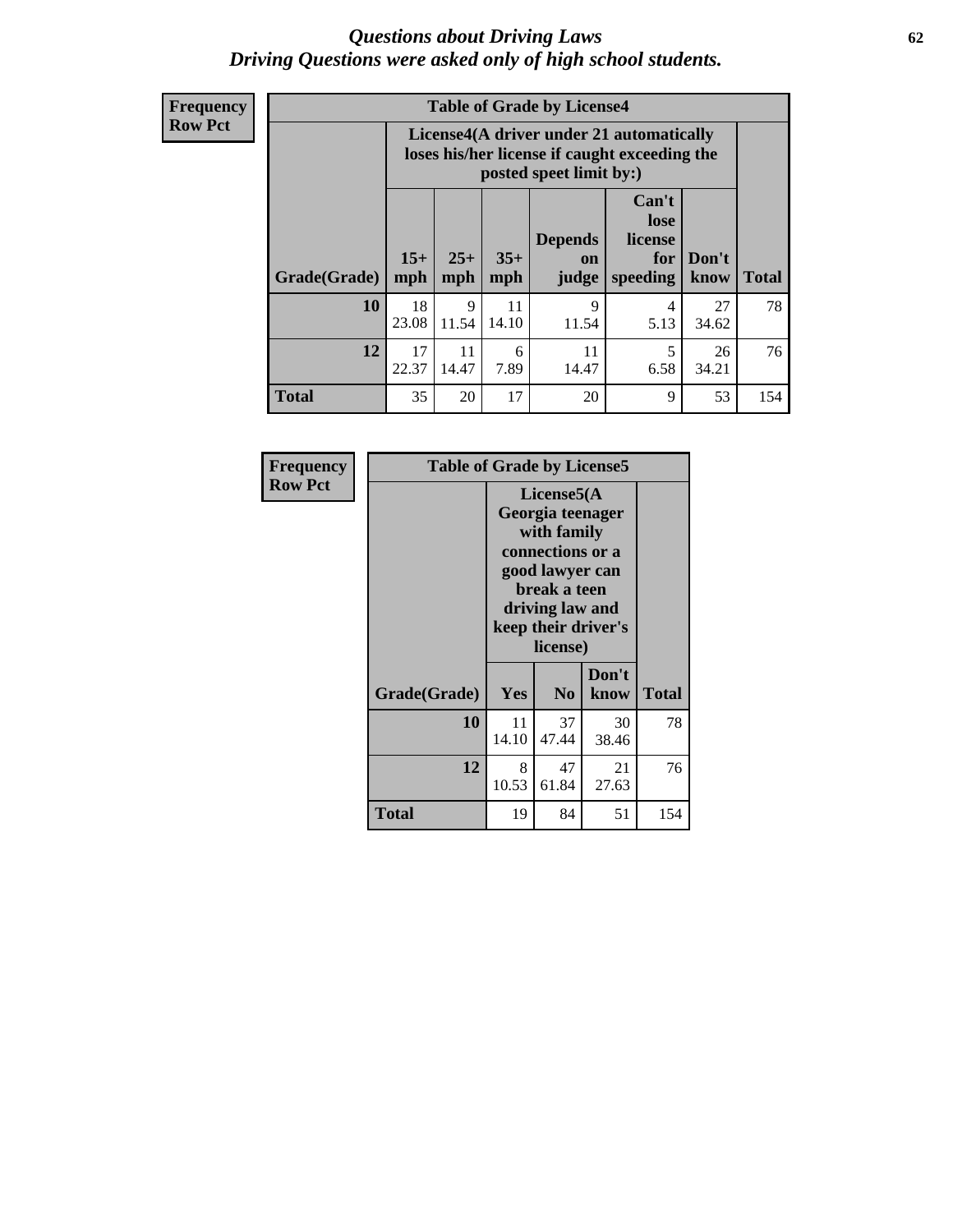### *Questions about Driving Laws* **63** *Driving Questions were asked only of high school students.*

| <b>Frequency</b> | <b>Table of Grade by License6</b> |                                                                                                                                                 |                |               |              |  |
|------------------|-----------------------------------|-------------------------------------------------------------------------------------------------------------------------------------------------|----------------|---------------|--------------|--|
| <b>Row Pct</b>   |                                   | License <sub>6</sub> (I know a<br>friend or<br>classmate that<br>broke a teen<br>driving law,<br>but was allowed to<br>keep his/her<br>license) |                |               |              |  |
|                  | Grade(Grade)                      | Yes                                                                                                                                             | N <sub>0</sub> | Don't<br>know | <b>Total</b> |  |
|                  | 10                                | 17<br>21.79                                                                                                                                     | 35<br>44.87    | 26<br>33.33   | 78           |  |
|                  | 12                                | 17<br>22.37                                                                                                                                     | 41<br>53.95    | 18<br>23.68   | 76           |  |
|                  | <b>Total</b>                      | 34                                                                                                                                              | 76             | 44            | 154          |  |

| <b>Frequency</b> | <b>Table of Grade by License7</b> |                                                                             |                                                                                               |                                                   |                        |              |  |  |  |  |
|------------------|-----------------------------------|-----------------------------------------------------------------------------|-----------------------------------------------------------------------------------------------|---------------------------------------------------|------------------------|--------------|--|--|--|--|
| <b>Row Pct</b>   |                                   |                                                                             | License7(A student under the age of 18 cam loser<br>his/her driving privileges if he or she:) |                                                   |                        |              |  |  |  |  |
|                  | Grade(Grade)                      | <b>Have</b><br>more than<br>10<br>unexcused<br>absences<br>per school<br>yr | Drop out<br>without  <br>graduating                                                           | <b>Bring</b><br>alcohol/drugs/weapon<br>to school | All of<br>the<br>above | <b>Total</b> |  |  |  |  |
|                  | 10                                | 7<br>8.97                                                                   | 10<br>12.82                                                                                   | 4<br>5.13                                         | 57<br>73.08            | 78           |  |  |  |  |
|                  | 12                                | 4<br>5.26                                                                   | 4<br>5.26                                                                                     | 3.95                                              | 65<br>85.53            | 76           |  |  |  |  |
|                  | <b>Total</b>                      | 11                                                                          | 14                                                                                            | 7                                                 | 122                    | 154          |  |  |  |  |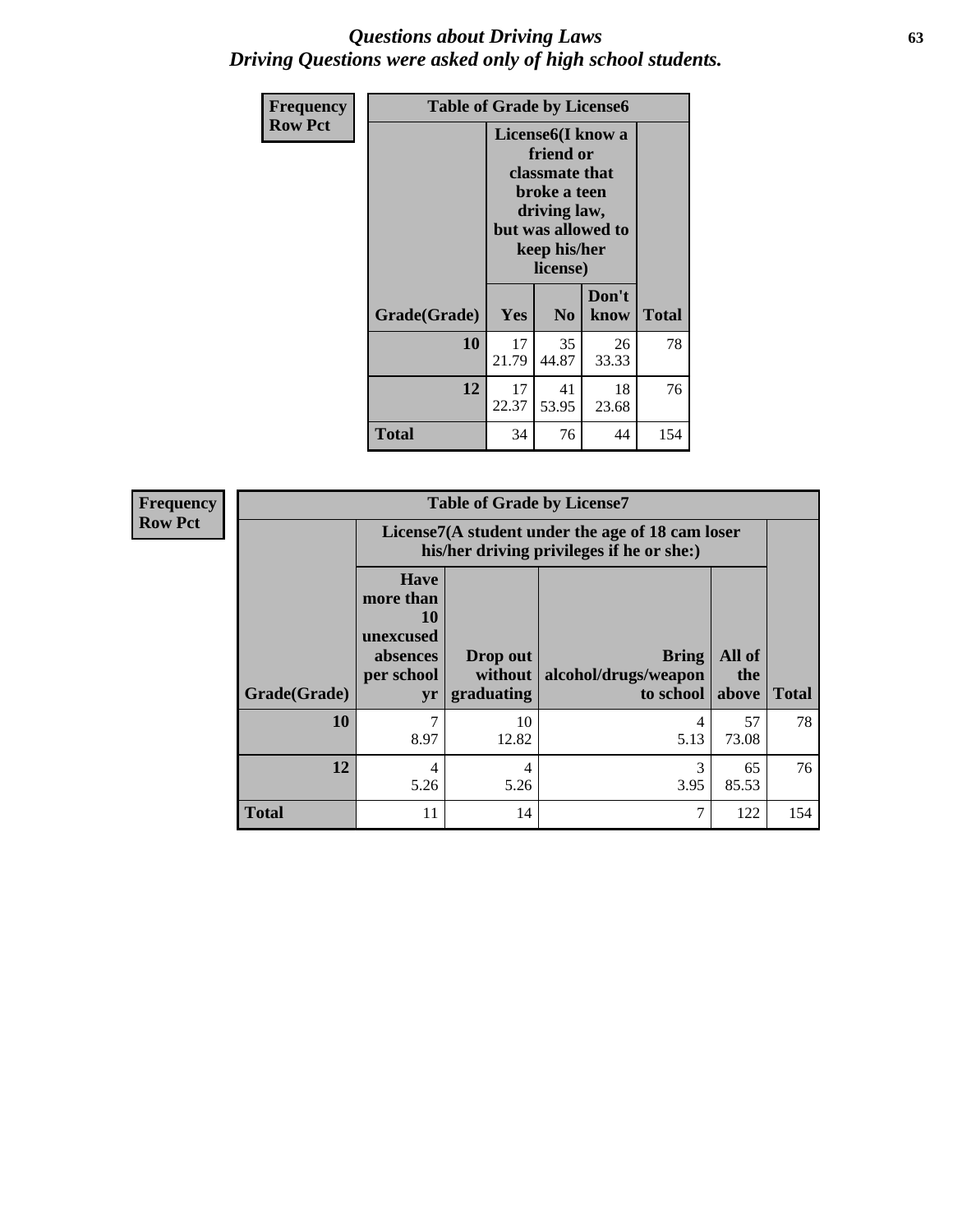# *Select Results by Gender* **64**

| Frequency      | <b>Table of SchoolClimate2 by Gender</b>          |                                 |             |              |  |  |
|----------------|---------------------------------------------------|---------------------------------|-------------|--------------|--|--|
| <b>Col Pct</b> | SchoolClimate2(I<br>feel successful at<br>school) | Gender(Gender)<br><b>Female</b> | <b>Male</b> | <b>Total</b> |  |  |
|                | <b>Strongly Agree</b>                             | 25<br>27.78                     | 22<br>34.38 | 47           |  |  |
|                | <b>Somewhat Agree</b>                             | 59<br>65.56                     | 36<br>56.25 | 95           |  |  |
|                | <b>Somewhat Disagree</b>                          | 4<br>4.44                       | 3<br>4.69   | 7            |  |  |
|                | <b>Strongly Disagree</b>                          | $\mathcal{L}$<br>2.22           | 3<br>4.69   | 5            |  |  |
|                | <b>Total</b>                                      | 90                              | 64          | 154          |  |  |

| Frequency      | <b>Table of SchoolClimate6 by Gender</b>                 |                                 |             |              |  |  |  |  |
|----------------|----------------------------------------------------------|---------------------------------|-------------|--------------|--|--|--|--|
| <b>Col Pct</b> | <b>SchoolClimate6(Teachers</b><br>treat me with respect) | Gender(Gender)<br><b>Female</b> | <b>Male</b> | <b>Total</b> |  |  |  |  |
|                | <b>Strongly Agree</b>                                    | 21<br>23.33                     | 10<br>15.63 | 31           |  |  |  |  |
|                | <b>Somewhat Agree</b>                                    | 54<br>60.00                     | 36<br>56.25 | 90           |  |  |  |  |
|                | <b>Somewhat Disagree</b>                                 | 10<br>11.11                     | 11<br>17.19 | 21           |  |  |  |  |
|                | <b>Strongly Disagree</b>                                 | 5<br>5.56                       | 10.94       | 12           |  |  |  |  |
|                | <b>Total</b>                                             | 90                              | 64          | 154          |  |  |  |  |

| <b>Frequency</b> |                                                                                      | <b>Table of SchoolClimate8 by Gender</b> |                               |              |  |  |  |  |  |  |
|------------------|--------------------------------------------------------------------------------------|------------------------------------------|-------------------------------|--------------|--|--|--|--|--|--|
| <b>Col Pct</b>   | <b>SchoolClimate8(Students</b><br>are frequently<br>recognized for good<br>behavior) | <b>Female</b>                            | Gender(Gender)<br><b>Male</b> | <b>Total</b> |  |  |  |  |  |  |
|                  | <b>Strongly Agree</b>                                                                | 12<br>13.33                              | 13<br>20.31                   | 25           |  |  |  |  |  |  |
|                  | <b>Somewhat Agree</b>                                                                | 41<br>45.56                              | 21<br>32.81                   | 62           |  |  |  |  |  |  |
|                  | <b>Somewhat Disagree</b>                                                             | 26<br>28.89                              | 20<br>31.25                   | 46           |  |  |  |  |  |  |
|                  | <b>Strongly Disagree</b>                                                             | 11<br>12.22                              | 10<br>15.63                   | 21           |  |  |  |  |  |  |
|                  | Total                                                                                | 90                                       | 64                            | 154          |  |  |  |  |  |  |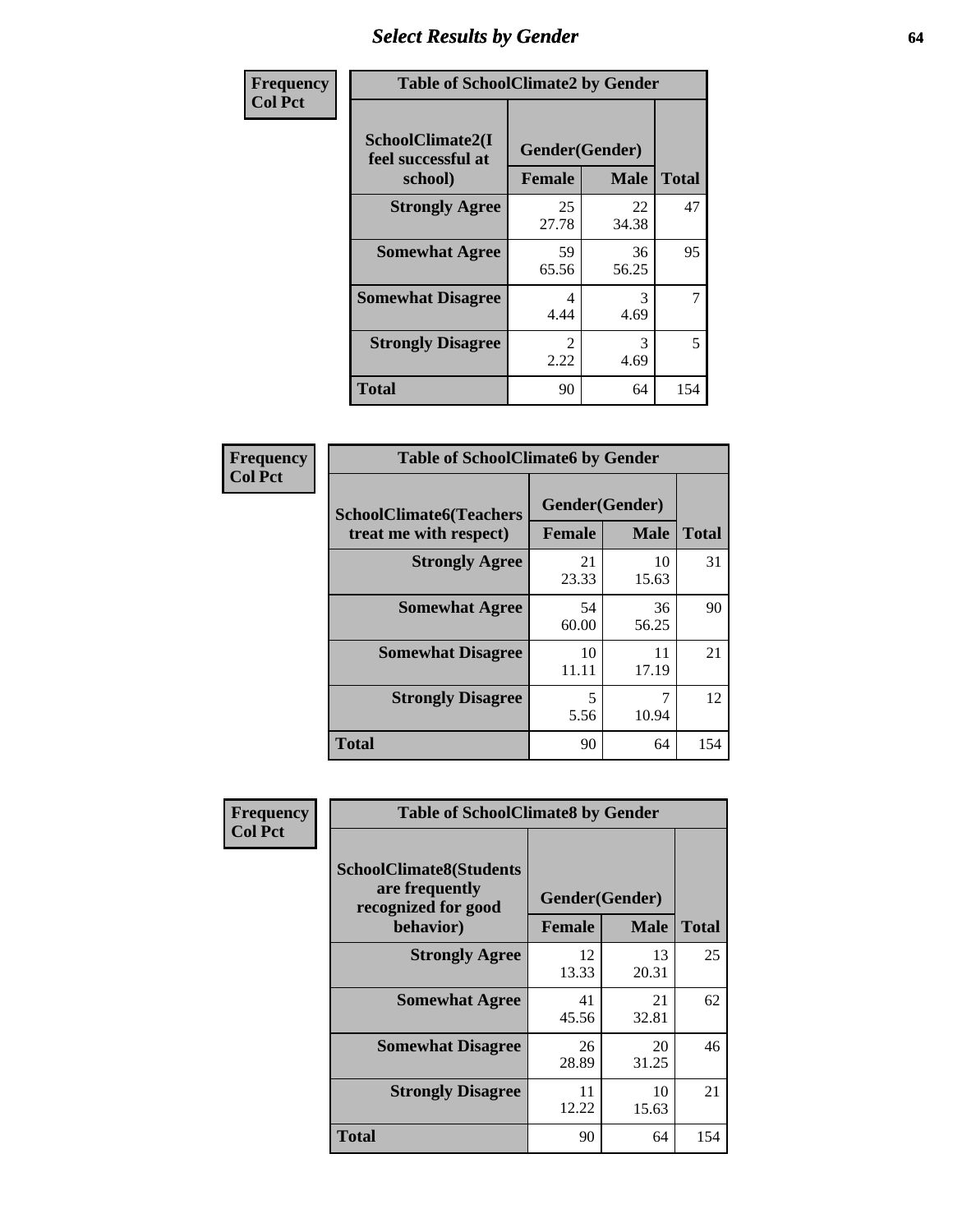# *Select Results by Gender* **65**

| Frequency      | <b>Table of Gender by Dropout</b> |                                                                        |                |              |
|----------------|-----------------------------------|------------------------------------------------------------------------|----------------|--------------|
| <b>Row Pct</b> |                                   | Dropout(I<br>have<br>thought<br>about<br>dropping<br>out of<br>school) |                |              |
|                | Gender(Gender)                    | Yes                                                                    | N <sub>0</sub> | <b>Total</b> |
|                | <b>Female</b>                     | 27<br>30.00                                                            | 63<br>70.00    | 90           |
|                | <b>Male</b>                       | 16<br>25.00                                                            | 48<br>75.00    | 64           |
|                | <b>Total</b>                      | 43                                                                     | 111            | 154          |

| <b>Frequency</b> |                | <b>Table of Gender by Dropoutreason</b>                            |              |                                 |                                |              |              |
|------------------|----------------|--------------------------------------------------------------------|--------------|---------------------------------|--------------------------------|--------------|--------------|
| <b>Row Pct</b>   |                | Dropoutreason(If I dropped out the<br>reason would most likely be) |              |                                 |                                |              |              |
|                  | Gender(Gender) | Won't<br>Drop<br>out                                               | <b>Bored</b> | <b>Family</b><br><b>Reasons</b> | <b>Being</b><br><b>Bullied</b> | <b>Other</b> | <b>Total</b> |
|                  | Female         | 53<br>58.89                                                        | 9<br>10.00   | 8<br>8.89                       | 1.11                           | 19<br>21.11  | 90           |
|                  | <b>Male</b>    | 40<br>62.50                                                        | 5<br>7.81    | 10.94                           | っ<br>3.13                      | 10<br>15.63  | 64           |
|                  | <b>Total</b>   | 93                                                                 | 14           | 15                              | 3                              | 29           | 154          |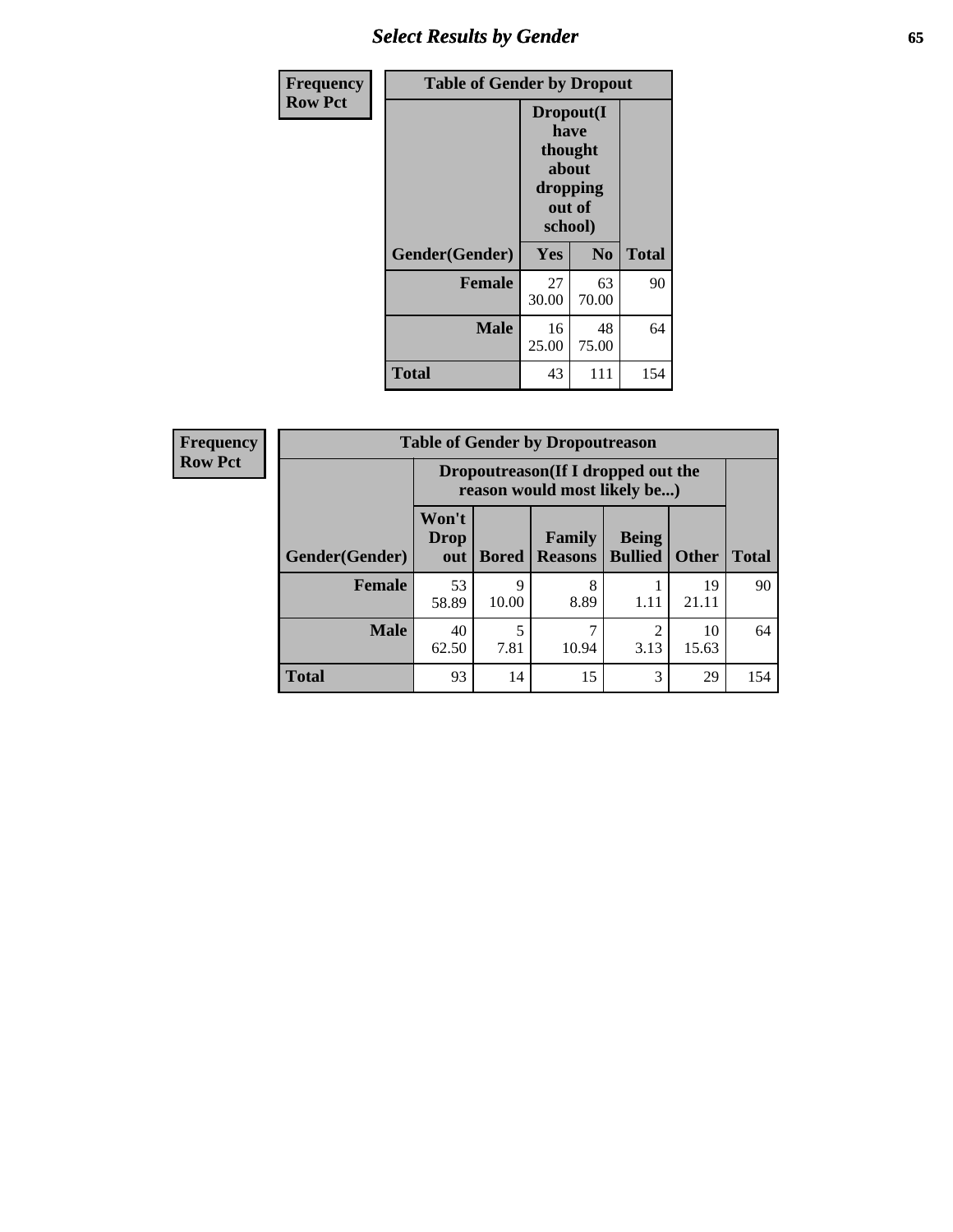*School Safety* **66**

| Frequency      | <b>Table of Gender by Bullied2</b> |                 |                |              |
|----------------|------------------------------------|-----------------|----------------|--------------|
| <b>Row Pct</b> |                                    | <b>Bullied2</b> |                |              |
|                | Gender(Gender)                     | <b>Yes</b>      | N <sub>0</sub> | <b>Total</b> |
|                | <b>Female</b>                      | 13<br>14.44     | 77<br>85.56    | 90           |
|                | <b>Male</b>                        | 3<br>4.69       | 61<br>95.31    | 64           |
|                | <b>Total</b>                       | 16              | 138            | 154          |

| Frequency      | <b>Table of Gender by Bulliedothers2</b> |                       |                |              |
|----------------|------------------------------------------|-----------------------|----------------|--------------|
| <b>Row Pct</b> |                                          | <b>Bulliedothers2</b> |                |              |
|                | Gender(Gender)                           | <b>Yes</b>            | N <sub>0</sub> | <b>Total</b> |
|                | <b>Female</b>                            | Q<br>10.00            | 81<br>90.00    | 90           |
|                | <b>Male</b>                              | 6.25                  | 60<br>93.75    | 64           |
|                | <b>Total</b>                             | 13                    | 141            | 154          |

| Frequency      | <b>Table of Gender by Weaponschool2</b> |                      |                |              |
|----------------|-----------------------------------------|----------------------|----------------|--------------|
| <b>Row Pct</b> |                                         | <b>Weaponschool2</b> |                |              |
|                | Gender(Gender)                          | Yes                  | N <sub>0</sub> | <b>Total</b> |
|                | <b>Female</b>                           | 2.22                 | 88<br>97.78    | 90           |
|                | <b>Male</b>                             | 1.56                 | 63<br>98.44    | 64           |
|                | <b>Total</b>                            | 3                    | 151            | 154          |

| Frequency      | <b>Table of Gender by Absentunsafe2</b> |               |                |              |
|----------------|-----------------------------------------|---------------|----------------|--------------|
| <b>Row Pct</b> |                                         | Absentunsafe2 |                |              |
|                | Gender(Gender)                          | <b>Yes</b>    | N <sub>0</sub> | <b>Total</b> |
|                | <b>Female</b>                           | 3.33          | 87<br>96.67    | 90           |
|                | <b>Male</b>                             | 4.69          | 61<br>95.31    | 64           |
|                | <b>Total</b>                            | 6             | 148            | 154          |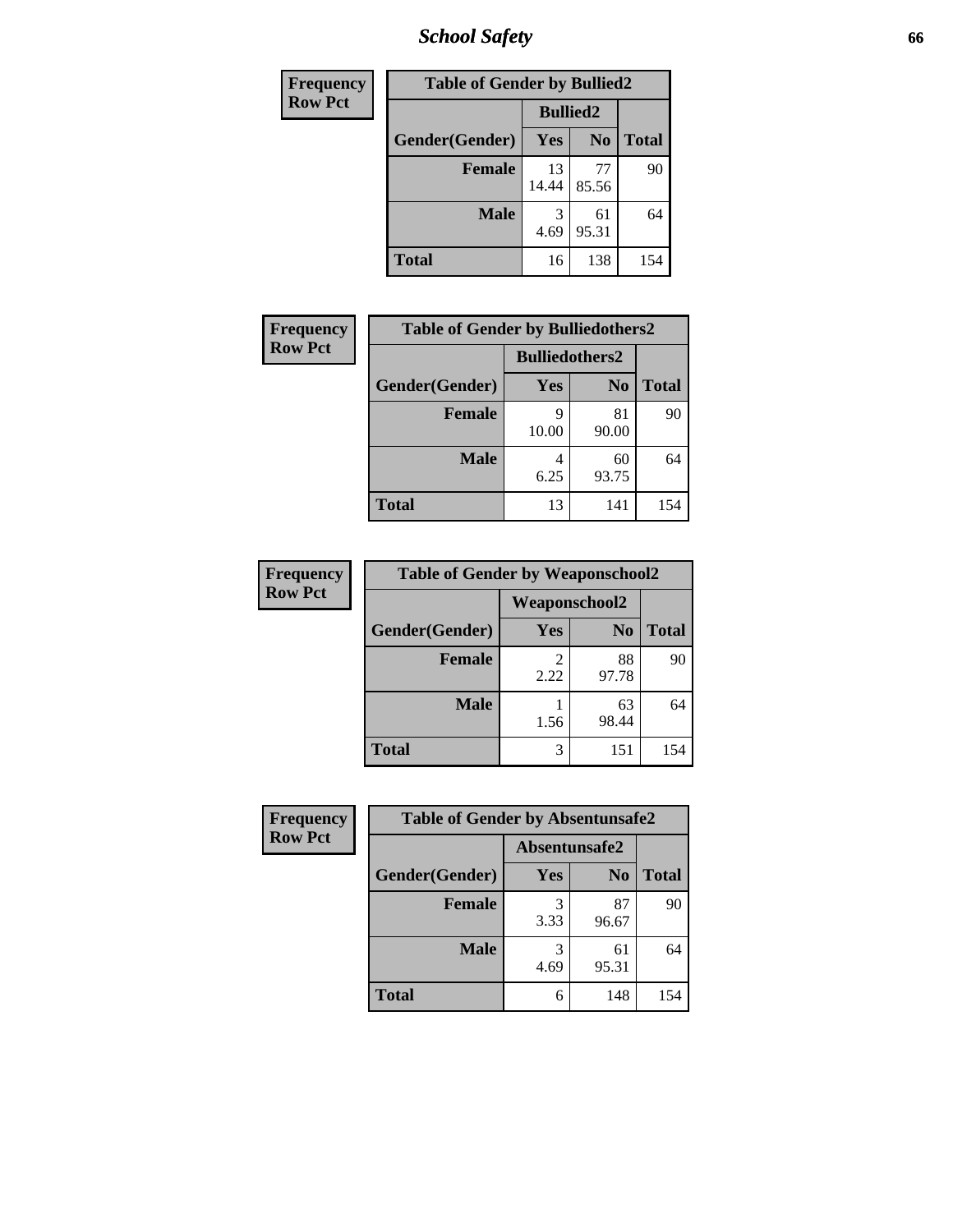*School Safety* **67**

| Frequency      | <b>Table of Gender by Gangself</b> |                                                                                                |             |              |
|----------------|------------------------------------|------------------------------------------------------------------------------------------------|-------------|--------------|
| <b>Row Pct</b> |                                    | Gangself(I<br>have<br>participated<br>in illegal gang<br>activities in<br>the past 30<br>days) |             |              |
|                | Gender(Gender)                     | Yes                                                                                            | $\bf No$    | <b>Total</b> |
|                | <b>Female</b>                      | 3<br>3.33                                                                                      | 87<br>96.67 | 90           |
|                | <b>Male</b>                        | 12<br>18.75                                                                                    | 52<br>81.25 | 64           |
|                | <b>Total</b>                       | 15                                                                                             | 139         | 154          |

| Frequency      | <b>Table of Gender by Gangpeers</b> |                                                                                                                             |                |              |
|----------------|-------------------------------------|-----------------------------------------------------------------------------------------------------------------------------|----------------|--------------|
| <b>Row Pct</b> |                                     | <b>Gangpeers</b> (I<br>have friends<br>who have<br>participated<br>in illegal gang<br>activities in<br>the past 30<br>days) |                |              |
|                | Gender(Gender)                      | <b>Yes</b>                                                                                                                  | N <sub>0</sub> | <b>Total</b> |
|                | <b>Female</b>                       | 21<br>23.33                                                                                                                 | 69<br>76.67    | 90           |
|                | <b>Male</b>                         | 21<br>32.81                                                                                                                 | 43<br>67.19    | 64           |
|                | Total                               | 42                                                                                                                          | 112            | 154          |

| Frequency      | <b>Table of Gender by Pickedon2</b> |             |                |              |
|----------------|-------------------------------------|-------------|----------------|--------------|
| <b>Row Pct</b> |                                     | Pickedon2   |                |              |
|                | Gender(Gender)                      | <b>Yes</b>  | N <sub>0</sub> | <b>Total</b> |
|                | <b>Female</b>                       | 26<br>28.89 | 64<br>71.11    | 90           |
|                | <b>Male</b>                         | 12<br>18.75 | 52<br>81.25    | 64           |
|                | <b>Total</b>                        | 38          | 116            | 154          |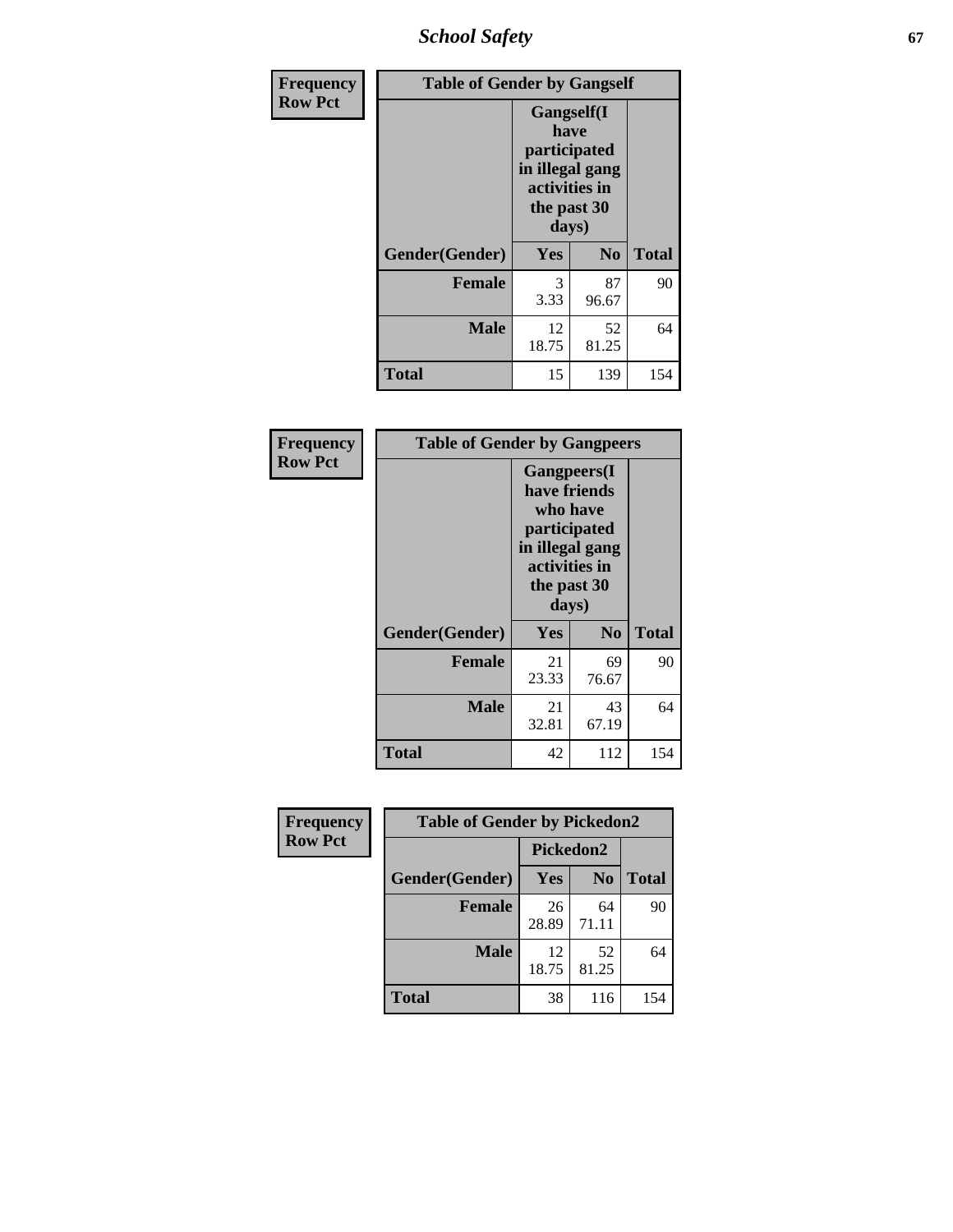*School Safety* **68**

| Frequency      | <b>Table of Gender by Safeschool2</b> |             |                |              |  |
|----------------|---------------------------------------|-------------|----------------|--------------|--|
| <b>Row Pct</b> |                                       | Safeschool2 |                |              |  |
|                | Gender(Gender)                        | Yes         | N <sub>0</sub> | <b>Total</b> |  |
|                | <b>Female</b>                         | 57<br>63.33 | 33<br>36.67    | 90           |  |
|                | Male                                  | 45<br>70.31 | 19<br>29.69    | 64           |  |
|                | <b>Total</b>                          | 102         | 52             | 154          |  |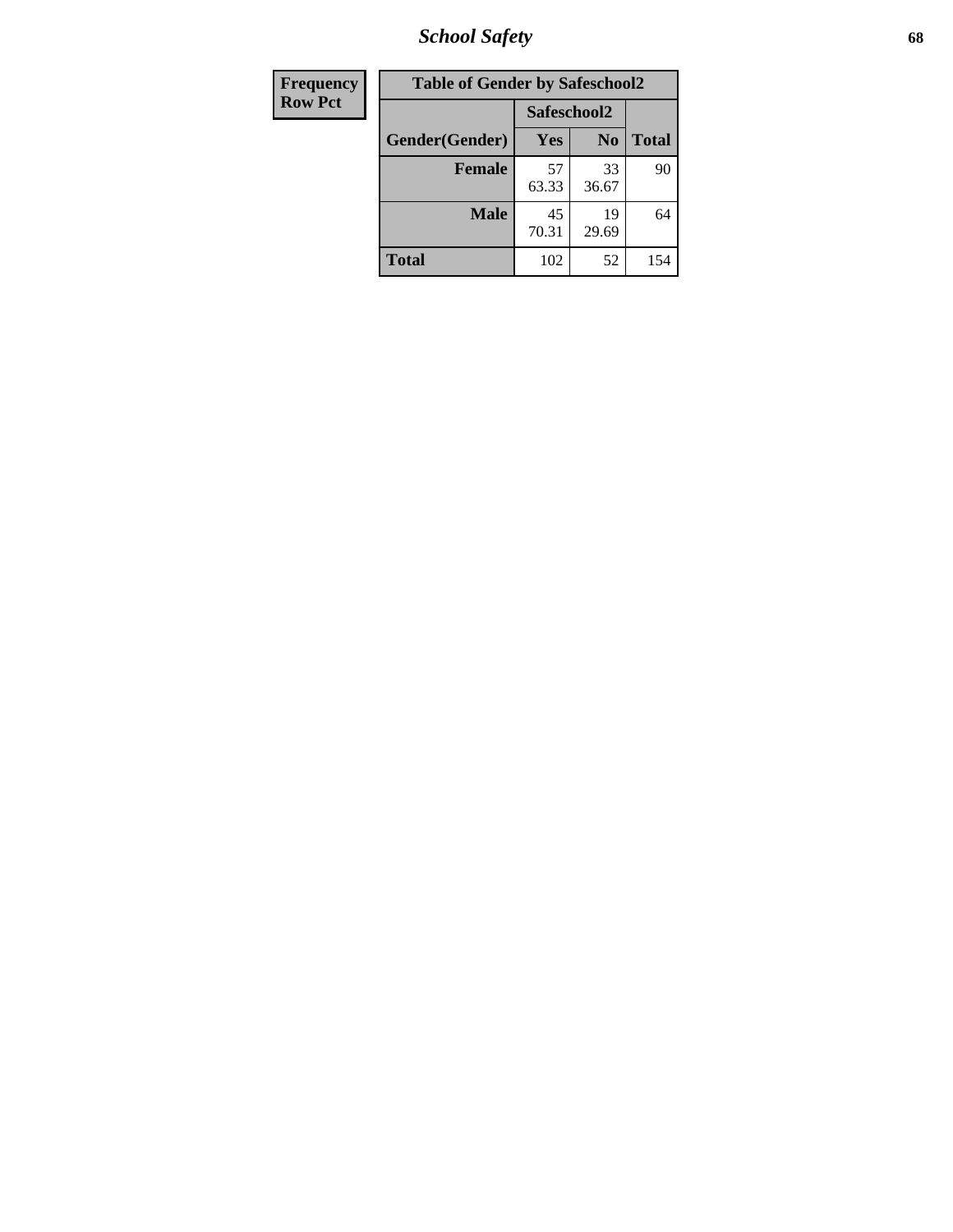# *Incidence of Drug Use* 69

| <b>Frequency</b> | <b>Table of Gender by AlcoholAlt</b> |                    |                    |              |  |
|------------------|--------------------------------------|--------------------|--------------------|--------------|--|
| <b>Row Pct</b>   |                                      | use, past 30 days) | AlcoholAlt(Alcohol |              |  |
|                  | Gender(Gender)                       | <b>Yes</b>         | N <sub>0</sub>     | <b>Total</b> |  |
|                  | <b>Female</b>                        | 24<br>26.67        | 66<br>73.33        | 90           |  |
|                  | <b>Male</b>                          | 13<br>20.31        | 51<br>79.69        | 64           |  |
|                  | <b>Total</b>                         | 37                 | 117                | 154          |  |

| <b>Frequency</b> | <b>Table of Gender by TobaccoAny</b> |                    |                    |              |  |
|------------------|--------------------------------------|--------------------|--------------------|--------------|--|
| <b>Row Pct</b>   |                                      | use, past 30 days) | TobaccoAny(Tobacco |              |  |
|                  | Gender(Gender)                       | Yes                | N <sub>0</sub>     | <b>Total</b> |  |
|                  | <b>Female</b>                        | 11<br>12.22        | 79<br>87.78        | 90           |  |
|                  | <b>Male</b>                          | 16<br>25.00        | 48<br>75.00        | 64           |  |
|                  | <b>Total</b>                         | 27                 | 127                | 154          |  |

| <b>Frequency</b> | <b>Table of Gender by MarijuanaAlt</b> |             |                                              |       |
|------------------|----------------------------------------|-------------|----------------------------------------------|-------|
| <b>Row Pct</b>   |                                        |             | MarijuanaAlt(Marijuana<br>use, past 30 days) |       |
|                  | Gender(Gender)                         | Yes         | N <sub>0</sub>                               | Total |
|                  | <b>Female</b>                          | 9<br>10.00  | 81<br>90.00                                  | 90    |
|                  | <b>Male</b>                            | 10<br>15.63 | 54<br>84.38                                  | 64    |
|                  | <b>Total</b>                           | 19          | 135                                          | 154   |

| <b>Frequency</b> | <b>Table of Gender by OtherDrugAny</b> |                         |                           |              |  |
|------------------|----------------------------------------|-------------------------|---------------------------|--------------|--|
| <b>Row Pct</b>   |                                        | drug use, past 30 days) | <b>OtherDrugAny(Other</b> |              |  |
|                  | Gender(Gender)                         | <b>Yes</b>              | N <sub>0</sub>            | <b>Total</b> |  |
|                  | <b>Female</b>                          | 6<br>6.67               | 84<br>93.33               | 90           |  |
|                  | <b>Male</b>                            | 3<br>4.69               | 61<br>95.31               | 64           |  |
|                  | <b>Total</b>                           | 9                       | 145                       | 154          |  |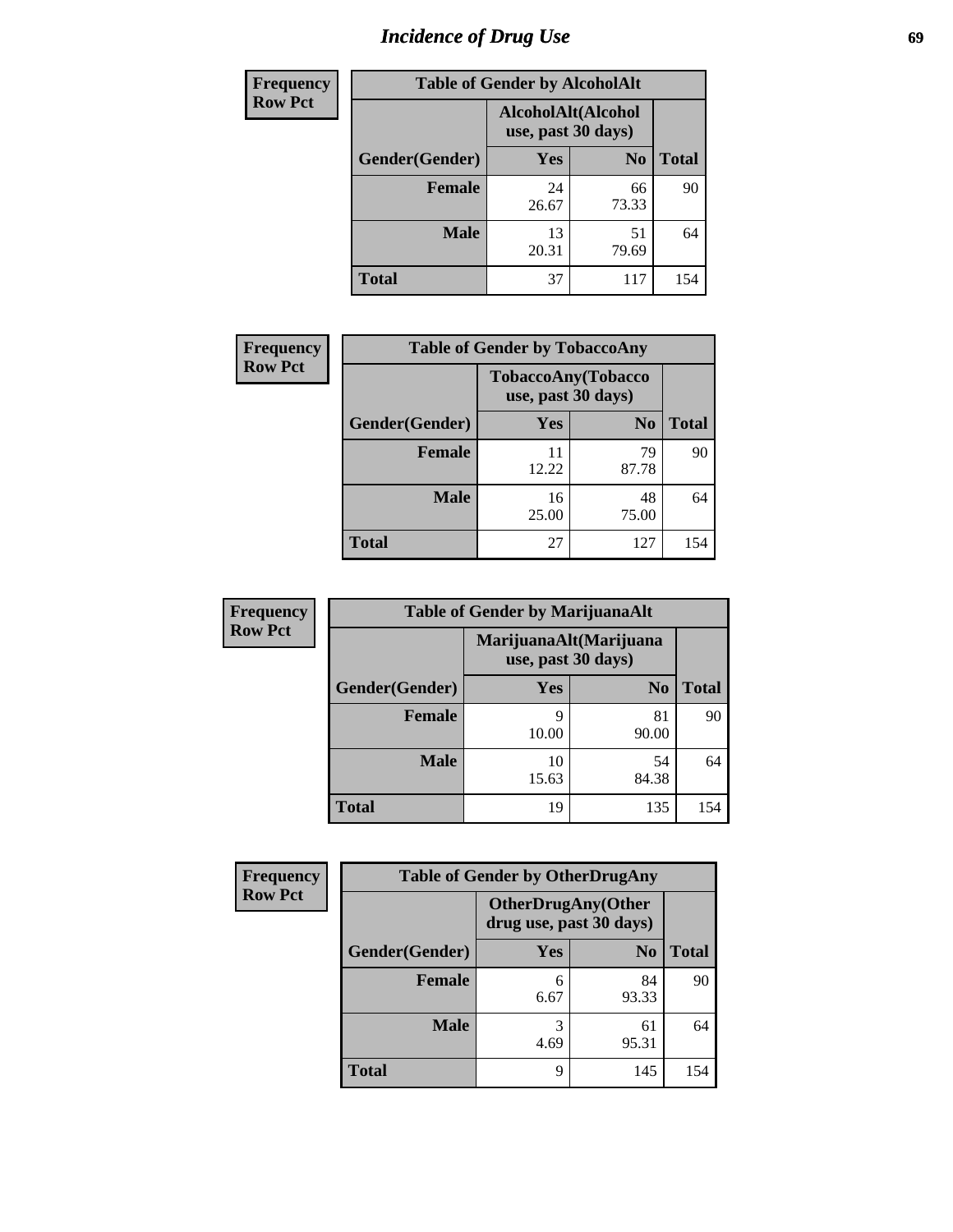### *Average Age at Onset of Use* 70 *Results for "Average Age at Onset of Use" questions exclude students who said they did not use that substance*

#### **Gender=Female**

| <b>Variable</b>    | <b>Label</b>                                                       | <b>Mean</b> |
|--------------------|--------------------------------------------------------------------|-------------|
| Alcoholinit2       | I started using alcohol when I was                                 | 14.37       |
| Cigarettesinit2    | I started smoking tobacco when I was                               | 13.29       |
| Smokelessinit2     | I started chewing tobacco when I was                               | 10.00       |
| Marijuanainit2     | I started using marijuana when I was                               | 14.64       |
| Cocaineinit2       | I started using cocaine when I was                                 |             |
| Inhalantsinit2     | I started using inhalants when I was                               | 15.00       |
| Steroidsinit2      | I started using steroids when I was                                |             |
| Ecstasyinit2       | I started using ecstasy when I was                                 | 16.00       |
| Methinit2          | I started using methamphetamines when I was                        | 14.00       |
| Hallucinogensinit2 | I started using hallucinogens when I was                           |             |
| Prescription in t2 | I started using prescription drugs not prescribed to me when I was | 14.56       |

#### **Gender=Male**

| <b>Variable</b>                                                                                                                        | Label                                                                                                                                                                                                                                                                                                                 | <b>Mean</b>                               |
|----------------------------------------------------------------------------------------------------------------------------------------|-----------------------------------------------------------------------------------------------------------------------------------------------------------------------------------------------------------------------------------------------------------------------------------------------------------------------|-------------------------------------------|
| Alcoholinit2<br>Cigarettesinit2<br>Smokelessinit2<br>Marijuanainit2<br>Cocaineinit2<br>Inhalantsinit2<br>Steroidsinit2<br>Ecstasyinit2 | I started using alcohol when I was<br>I started smoking tobacco when I was<br>I started chewing tobacco when I was<br>I started using marijuana when I was<br>I started using cocaine when I was<br>I started using inhalants when I was<br>I started using steroids when I was<br>I started using ecstasy when I was | 12.85<br>14.10<br>12.50<br>13.55<br>15.00 |
| Methinit2<br>Hallucinogensinit2<br>Prescriptioninit2                                                                                   | I started using methamphetamines when I was<br>I started using hallucinogens when I was<br>I started using prescription drugs not prescribed to me when I was                                                                                                                                                         | 14.00<br>14.00<br>14.50                   |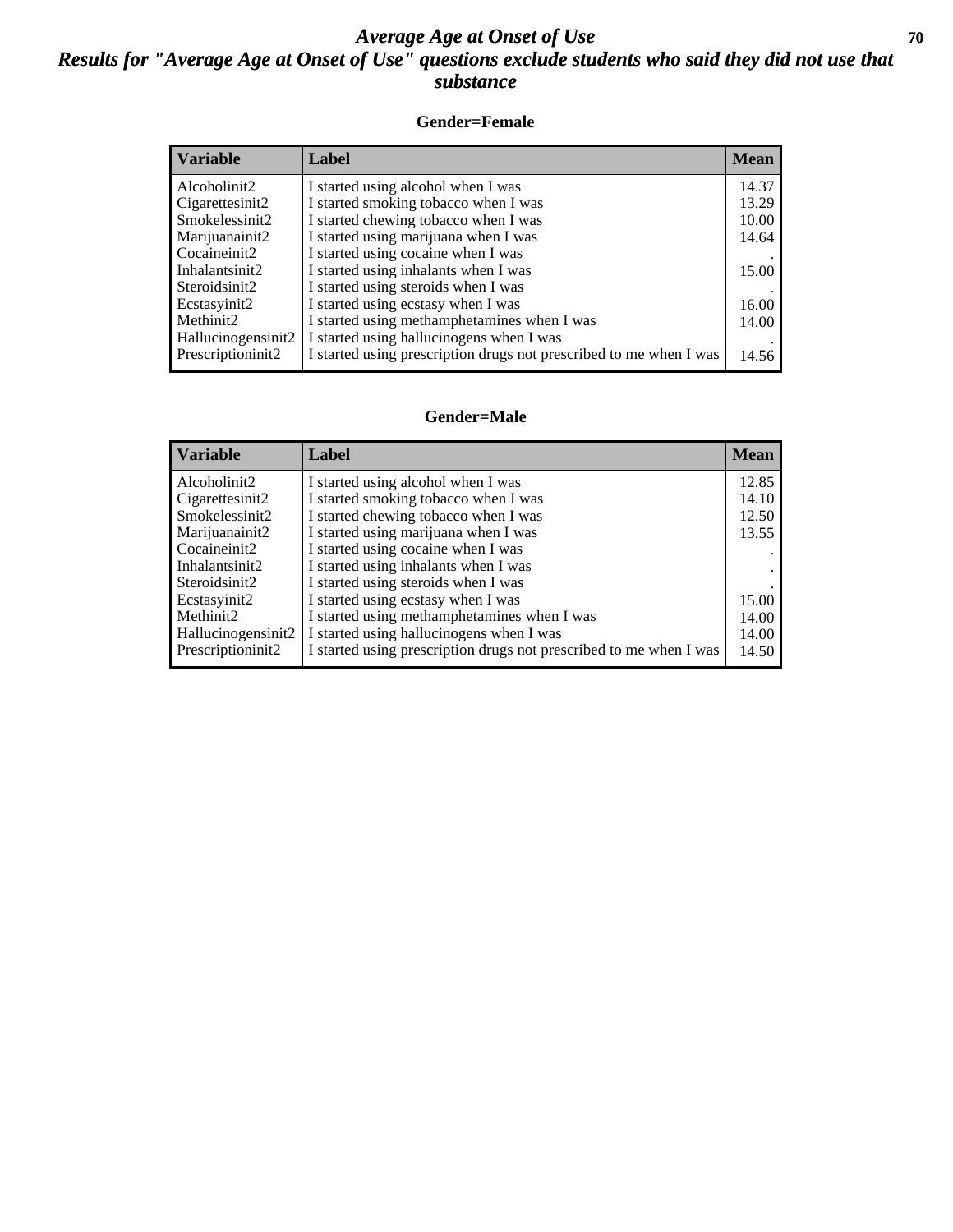# *I Think These Drugs are Harmful* **71**

| <b>Frequency</b> | <b>Table of Gender by Alcoholharmdich</b> |             |                                                   |              |
|------------------|-------------------------------------------|-------------|---------------------------------------------------|--------------|
| <b>Row Pct</b>   |                                           |             | Alcoholharmdich(I<br>think alcohol is<br>harmful) |              |
|                  | Gender(Gender)                            | Yes         | N <sub>0</sub>                                    | <b>Total</b> |
|                  | <b>Female</b>                             | 67<br>74.44 | 23<br>25.56                                       | 90           |
|                  | <b>Male</b>                               | 46<br>71.88 | 18<br>28.13                                       | 64           |
|                  | Total                                     | 113         | 41                                                | 154          |

| Frequency      | <b>Table of Gender by Tobaccoharmdich</b> |                  |                               |              |
|----------------|-------------------------------------------|------------------|-------------------------------|--------------|
| <b>Row Pct</b> |                                           | think tobacco is | Tobaccoharmdich(I<br>harmful) |              |
|                | Gender(Gender)                            | Yes              | N <sub>0</sub>                | <b>Total</b> |
|                | <b>Female</b>                             | 79<br>87.78      | 11<br>12.22                   | 90           |
|                | <b>Male</b>                               | 59<br>92.19      | 5<br>7.81                     | 64           |
|                | <b>Total</b>                              | 138              | 16                            | 154          |

| Frequency      | <b>Table of Gender by Marijuanaharmdich</b> |                                |                     |              |  |
|----------------|---------------------------------------------|--------------------------------|---------------------|--------------|--|
| <b>Row Pct</b> |                                             | think marijuana is<br>harmful) | Marijuanaharmdich(I |              |  |
|                | Gender(Gender)                              | <b>Yes</b>                     | N <sub>0</sub>      | <b>Total</b> |  |
|                | <b>Female</b>                               | 73<br>81.11                    | 17<br>18.89         | 90           |  |
|                | <b>Male</b>                                 | 41<br>64.06                    | 23<br>35.94         | 64           |  |
|                | <b>Total</b>                                | 114                            | 40                  | 154          |  |

| <b>Frequency</b> | <b>Table of Gender by Otherdrugharmdich</b> |                                                          |                |              |  |
|------------------|---------------------------------------------|----------------------------------------------------------|----------------|--------------|--|
| <b>Row Pct</b>   |                                             | Otherdrugharmdich(I<br>think other drugs are<br>harmful) |                |              |  |
|                  | Gender(Gender)                              | <b>Yes</b>                                               | N <sub>0</sub> | <b>Total</b> |  |
|                  | <b>Female</b>                               | 80<br>88.89                                              | 10<br>11.11    | 90           |  |
|                  | <b>Male</b>                                 | 59<br>92.19                                              | 5<br>7.81      | 64           |  |
|                  | <b>Total</b>                                | 139                                                      | 15             | 154          |  |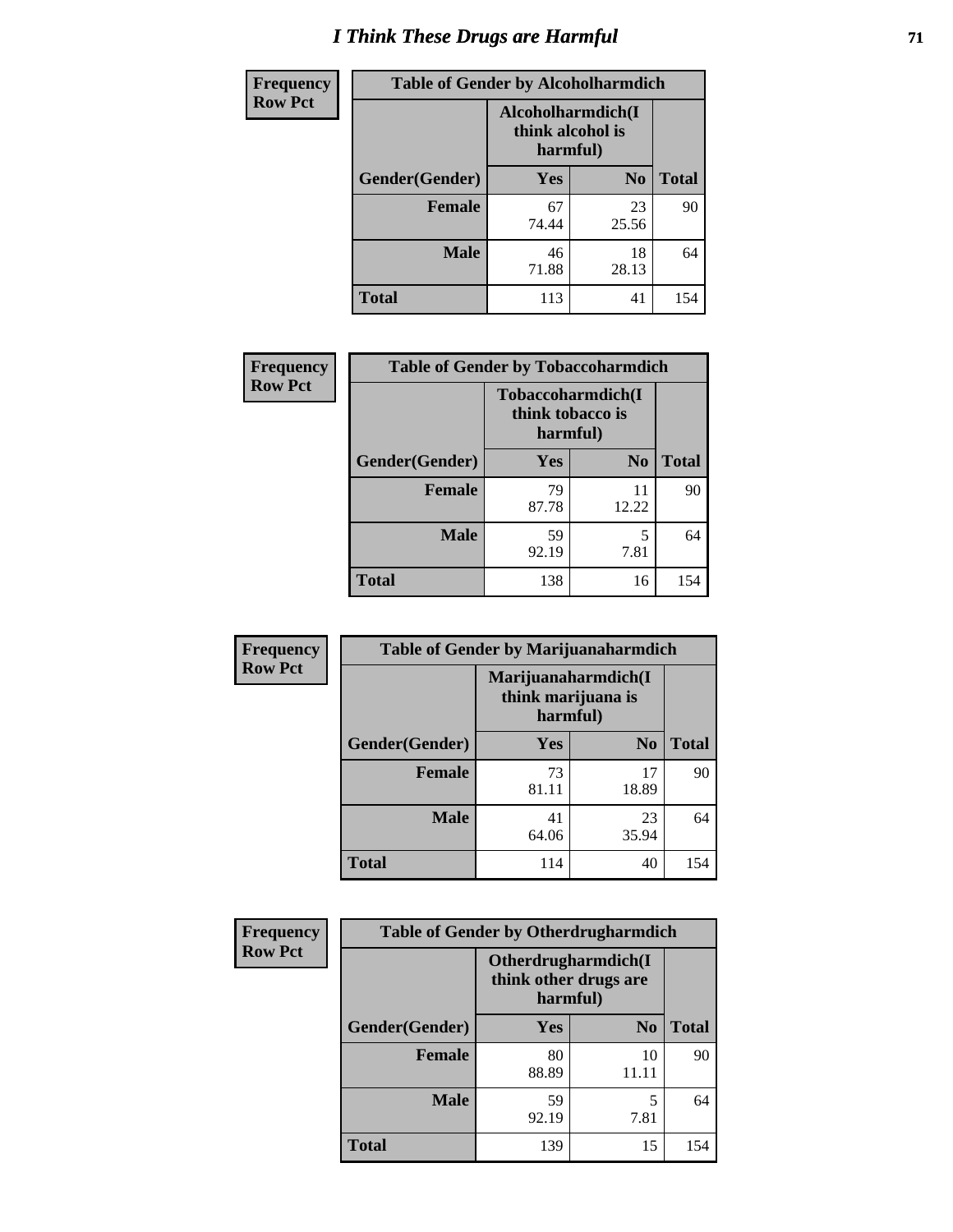| <b>Frequency</b> | <b>Table of Gender by Alcohollocation1</b> |                                                               |             |              |
|------------------|--------------------------------------------|---------------------------------------------------------------|-------------|--------------|
| <b>Row Pct</b>   |                                            | <b>Alcohollocation1(Places</b><br><b>Friends Use Alcohol)</b> |             |              |
|                  | <b>Gender</b> (Gender)                     |                                                               | Do Not Use  | <b>Total</b> |
|                  | <b>Female</b>                              | 64<br>71.11                                                   | 26<br>28.89 | 90           |
|                  | <b>Male</b>                                | 47<br>73.44                                                   | 17<br>26.56 | 64           |
|                  | <b>Total</b>                               | 111                                                           | 43          | 154          |

| <b>Frequency</b> | <b>Table of Gender by Alcohollocation2</b> |                                                               |             |              |
|------------------|--------------------------------------------|---------------------------------------------------------------|-------------|--------------|
| <b>Row Pct</b>   |                                            | <b>Alcohollocation2(Places</b><br><b>Friends Use Alcohol)</b> |             |              |
|                  | Gender(Gender)                             |                                                               | Home        | <b>Total</b> |
|                  | <b>Female</b>                              | 46<br>51.11                                                   | 44<br>48.89 | 90           |
|                  | <b>Male</b>                                | 30<br>46.88                                                   | 34<br>53.13 | 64           |
|                  | <b>Total</b>                               | 76                                                            | 78          | 154          |

| Frequency      | <b>Table of Gender by Alcohollocation3</b> |                                                               |               |              |
|----------------|--------------------------------------------|---------------------------------------------------------------|---------------|--------------|
| <b>Row Pct</b> |                                            | <b>Alcohollocation3(Places</b><br><b>Friends Use Alcohol)</b> |               |              |
|                | Gender(Gender)                             |                                                               | <b>School</b> | <b>Total</b> |
|                | <b>Female</b>                              | 71<br>78.89                                                   | 19<br>21.11   | 90           |
|                | <b>Male</b>                                | 50<br>78.13                                                   | 14<br>21.88   | 64           |
|                | <b>Total</b>                               | 121                                                           | 33            | 154          |

| <b>Frequency</b> | <b>Table of Gender by Alcohollocation4</b> |                                |                             |              |
|------------------|--------------------------------------------|--------------------------------|-----------------------------|--------------|
| <b>Row Pct</b>   |                                            | <b>Alcohollocation4(Places</b> | <b>Friends Use Alcohol)</b> |              |
|                  | Gender(Gender)                             |                                | Car                         | <b>Total</b> |
|                  | <b>Female</b>                              | 73<br>81.11                    | 17<br>18.89                 | 90           |
|                  | <b>Male</b>                                | 51<br>79.69                    | 13<br>20.31                 | 64           |
|                  | <b>Total</b>                               | 124                            | 30                          | 154          |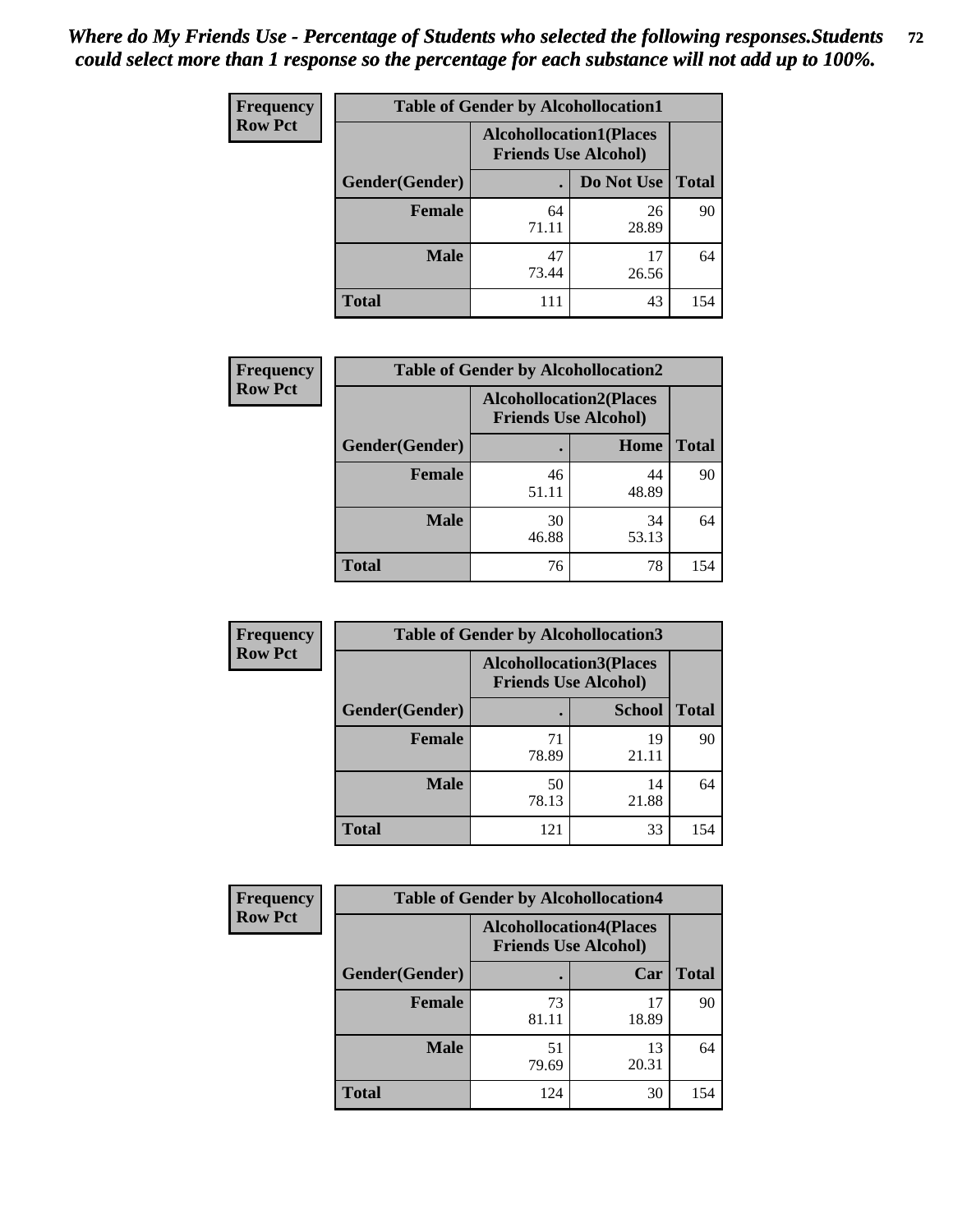| <b>Frequency</b> | <b>Table of Gender by Alcohollocation5</b> |                                                               |                                 |              |
|------------------|--------------------------------------------|---------------------------------------------------------------|---------------------------------|--------------|
| <b>Row Pct</b>   |                                            | <b>Alcohollocation5(Places</b><br><b>Friends Use Alcohol)</b> |                                 |              |
|                  | Gender(Gender)                             |                                                               | <b>Friend's</b><br><b>House</b> | <b>Total</b> |
|                  | <b>Female</b>                              | 39<br>43.33                                                   | 51<br>56.67                     | 90           |
|                  | <b>Male</b>                                | 28<br>43.75                                                   | 36<br>56.25                     | 64           |
|                  | <b>Total</b>                               | 67                                                            | 87                              | 154          |

| Frequency      | <b>Table of Gender by Alcohollocation6</b> |                                                               |              |              |  |
|----------------|--------------------------------------------|---------------------------------------------------------------|--------------|--------------|--|
| <b>Row Pct</b> |                                            | <b>Alcohollocation6(Places</b><br><b>Friends Use Alcohol)</b> |              |              |  |
|                | Gender(Gender)                             |                                                               | <b>Other</b> | <b>Total</b> |  |
|                | <b>Female</b>                              | 61<br>67.78                                                   | 29<br>32.22  | 90           |  |
|                | <b>Male</b>                                | 45<br>70.31                                                   | 19<br>29.69  | 64           |  |
|                | <b>Total</b>                               | 106                                                           | 48           | 154          |  |

| Frequency      | <b>Table of Gender by Tobaccolocation1</b> |                                                               |             |              |  |
|----------------|--------------------------------------------|---------------------------------------------------------------|-------------|--------------|--|
| <b>Row Pct</b> |                                            | <b>Tobaccolocation1(Places</b><br><b>Friends Use Tobacco)</b> |             |              |  |
|                | Gender(Gender)                             |                                                               | Do Not Use  | <b>Total</b> |  |
|                | <b>Female</b>                              | 32<br>35.56                                                   | 58<br>64.44 | 90           |  |
|                | <b>Male</b>                                | 36<br>56.25                                                   | 28<br>43.75 | 64           |  |
|                | <b>Total</b>                               | 68                                                            | 86          | 154          |  |

| Frequency      |                | <b>Table of Gender by Tobaccolocation2</b> |                                |              |
|----------------|----------------|--------------------------------------------|--------------------------------|--------------|
| <b>Row Pct</b> |                | <b>Friends Use Tobacco)</b>                | <b>Tobaccolocation2(Places</b> |              |
|                | Gender(Gender) |                                            | <b>Home</b>                    | <b>Total</b> |
|                | Female         | 61<br>67.78                                | 29<br>32.22                    | 90           |
|                | <b>Male</b>    | 32<br>50.00                                | 32<br>50.00                    | 64           |
|                | <b>Total</b>   | 93                                         | 61                             | 154          |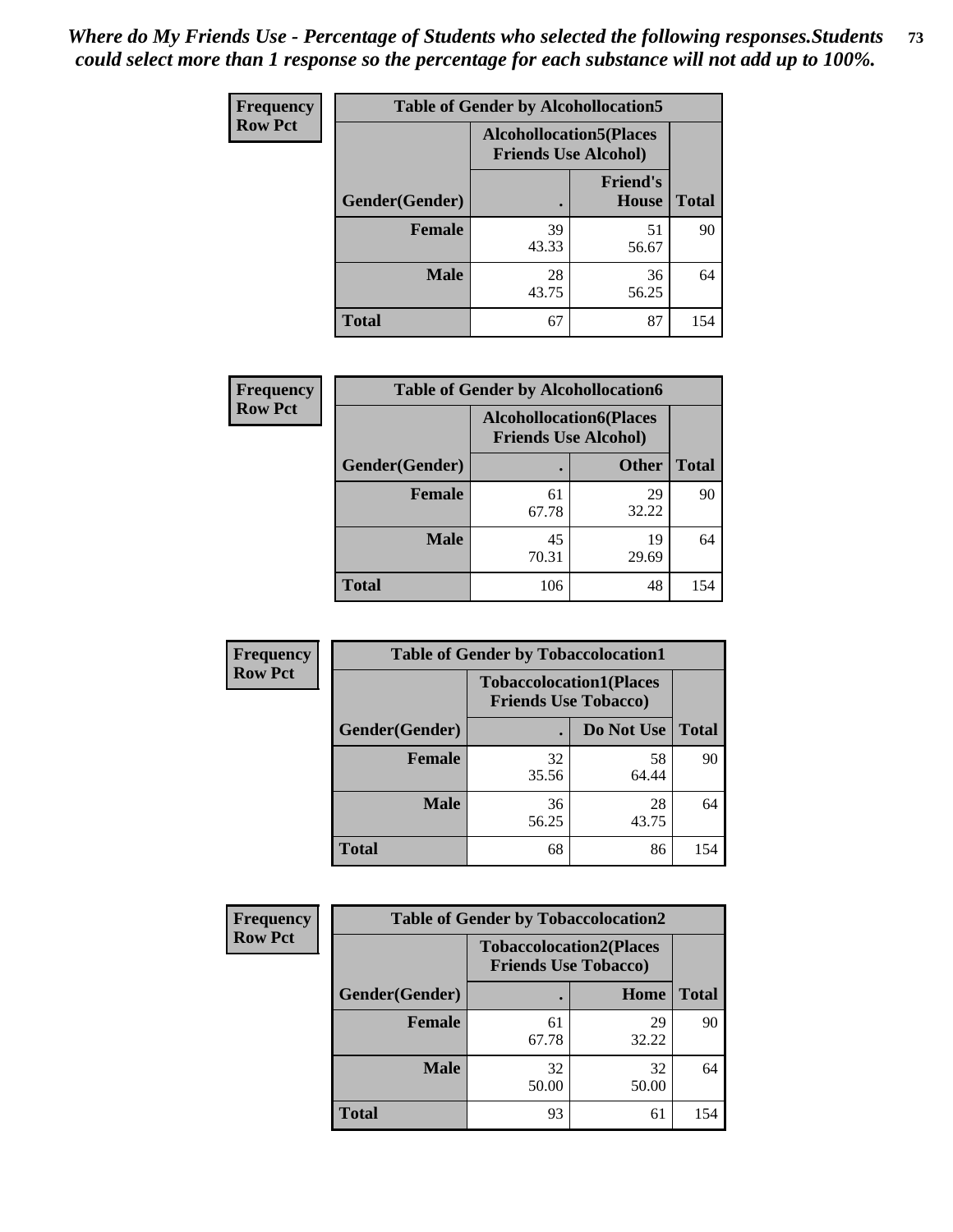| <b>Frequency</b> | <b>Table of Gender by Tobaccolocation3</b> |                                                               |               |              |  |
|------------------|--------------------------------------------|---------------------------------------------------------------|---------------|--------------|--|
| <b>Row Pct</b>   |                                            | <b>Tobaccolocation3(Places</b><br><b>Friends Use Tobacco)</b> |               |              |  |
|                  | Gender(Gender)                             |                                                               | <b>School</b> | <b>Total</b> |  |
|                  | <b>Female</b>                              | 75<br>83.33                                                   | 15<br>16.67   | 90           |  |
|                  | <b>Male</b>                                | 46<br>71.88                                                   | 18<br>28.13   | 64           |  |
|                  | <b>Total</b>                               | 121                                                           | 33            | 154          |  |

| <b>Frequency</b> | <b>Table of Gender by Tobaccolocation4</b> |                                                               |             |              |  |
|------------------|--------------------------------------------|---------------------------------------------------------------|-------------|--------------|--|
| <b>Row Pct</b>   |                                            | <b>Tobaccolocation4(Places</b><br><b>Friends Use Tobacco)</b> |             |              |  |
|                  | Gender(Gender)                             |                                                               | Car         | <b>Total</b> |  |
|                  | <b>Female</b>                              | 69<br>76.67                                                   | 21<br>23.33 | 90           |  |
|                  | <b>Male</b>                                | 39<br>60.94                                                   | 25<br>39.06 | 64           |  |
|                  | <b>Total</b>                               | 108                                                           | 46          | 154          |  |

| <b>Frequency</b> | <b>Table of Gender by Tobaccolocation5</b> |                                                               |                                 |              |  |
|------------------|--------------------------------------------|---------------------------------------------------------------|---------------------------------|--------------|--|
| <b>Row Pct</b>   |                                            | <b>Tobaccolocation5(Places</b><br><b>Friends Use Tobacco)</b> |                                 |              |  |
|                  | Gender(Gender)                             |                                                               | <b>Friend's</b><br><b>House</b> | <b>Total</b> |  |
|                  | Female                                     | 66<br>73.33                                                   | 24<br>26.67                     | 90           |  |
|                  | <b>Male</b>                                | 34<br>53.13                                                   | 30<br>46.88                     | 64           |  |
|                  | <b>Total</b>                               | 100                                                           | 54                              | 154          |  |

| <b>Frequency</b> | <b>Table of Gender by Tobaccolocation6</b> |                             |                                |              |
|------------------|--------------------------------------------|-----------------------------|--------------------------------|--------------|
| <b>Row Pct</b>   |                                            | <b>Friends Use Tobacco)</b> | <b>Tobaccolocation6(Places</b> |              |
|                  | Gender(Gender)                             |                             | <b>Other</b>                   | <b>Total</b> |
|                  | Female                                     | 70<br>77.78                 | 20<br>22.22                    | 90           |
|                  | <b>Male</b>                                | 47<br>73.44                 | 17<br>26.56                    | 64           |
|                  | <b>Total</b>                               | 117                         | 37                             | 154          |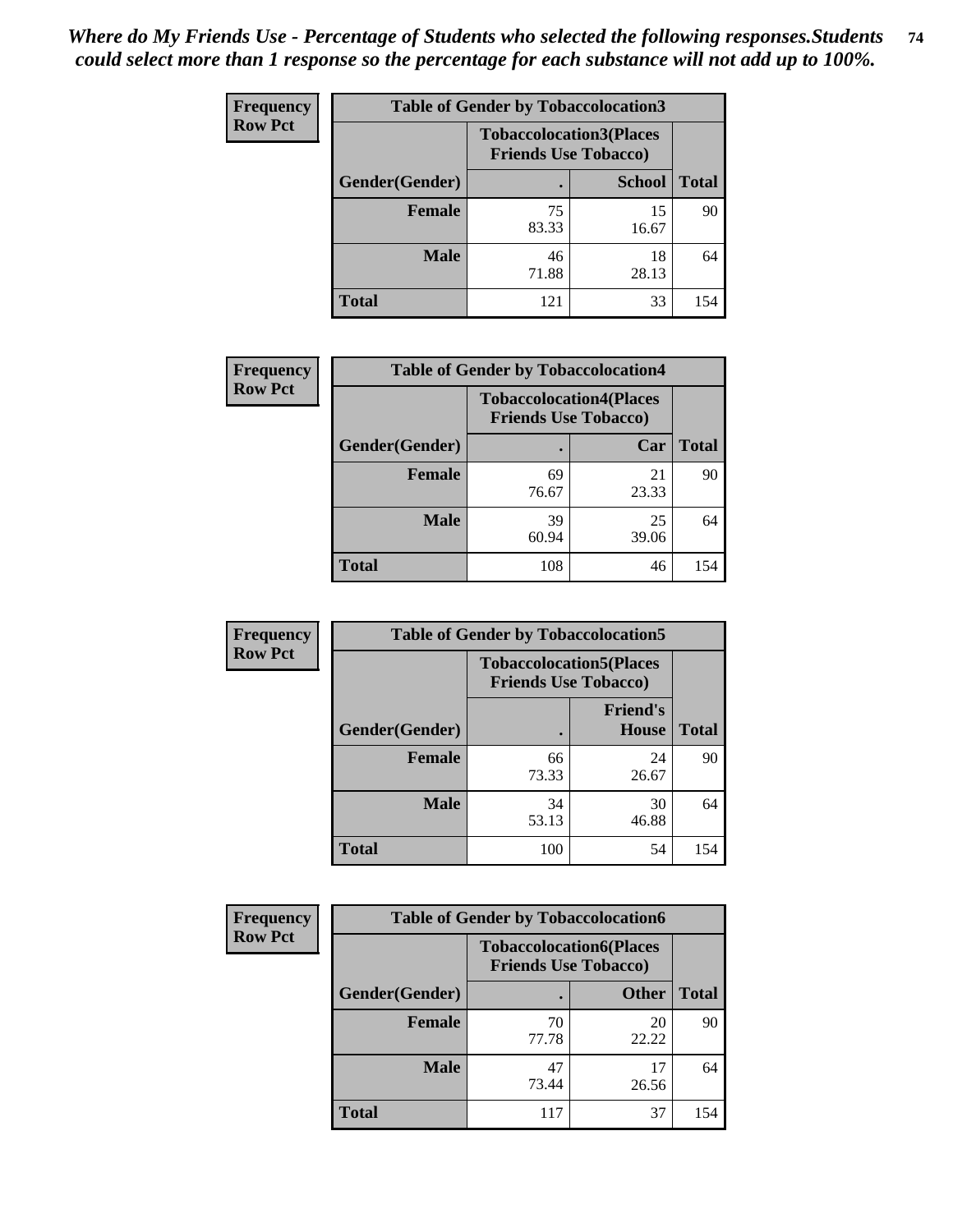| <b>Frequency</b> | <b>Table of Gender by Marijuanalocation1</b> |                                                                    |             |              |
|------------------|----------------------------------------------|--------------------------------------------------------------------|-------------|--------------|
| <b>Row Pct</b>   |                                              | <b>Marijuanalocation1(Places</b><br><b>Friends Use Marijuana</b> ) |             |              |
|                  | <b>Gender</b> (Gender)                       |                                                                    | Do Not Use  | <b>Total</b> |
|                  | <b>Female</b>                                | 41<br>45.56                                                        | 49<br>54.44 | 90           |
|                  | <b>Male</b>                                  | 38<br>59.38                                                        | 26<br>40.63 | 64           |
|                  | <b>Total</b>                                 | 79                                                                 | 75          | 154          |

| <b>Frequency</b> | <b>Table of Gender by Marijuanalocation2</b> |                                                                    |             |              |  |
|------------------|----------------------------------------------|--------------------------------------------------------------------|-------------|--------------|--|
| <b>Row Pct</b>   |                                              | <b>Marijuanalocation2(Places</b><br><b>Friends Use Marijuana</b> ) |             |              |  |
|                  | Gender(Gender)                               |                                                                    | Home        | <b>Total</b> |  |
|                  | <b>Female</b>                                | 55<br>61.11                                                        | 35<br>38.89 | 90           |  |
|                  | <b>Male</b>                                  | 35<br>54.69                                                        | 29<br>45.31 | 64           |  |
|                  | <b>Total</b>                                 | 90                                                                 | 64          | 154          |  |

| Frequency      | <b>Table of Gender by Marijuanalocation3</b> |                                                                    |               |              |
|----------------|----------------------------------------------|--------------------------------------------------------------------|---------------|--------------|
| <b>Row Pct</b> |                                              | <b>Marijuanalocation3(Places</b><br><b>Friends Use Marijuana</b> ) |               |              |
|                | Gender(Gender)                               |                                                                    | <b>School</b> | <b>Total</b> |
|                | Female                                       | 80<br>88.89                                                        | 10<br>11.11   | 90           |
|                | <b>Male</b>                                  | 48<br>75.00                                                        | 16<br>25.00   | 64           |
|                | <b>Total</b>                                 | 128                                                                | 26            | 154          |

| <b>Frequency</b> |                | <b>Table of Gender by Marijuanalocation4</b>                       |             |              |
|------------------|----------------|--------------------------------------------------------------------|-------------|--------------|
| <b>Row Pct</b>   |                | <b>Marijuanalocation4(Places</b><br><b>Friends Use Marijuana</b> ) |             |              |
|                  | Gender(Gender) |                                                                    | Car         | <b>Total</b> |
|                  | <b>Female</b>  | 66<br>73.33                                                        | 24<br>26.67 | 90           |
|                  | <b>Male</b>    | 43<br>67.19                                                        | 21<br>32.81 | 64           |
|                  | <b>Total</b>   | 109                                                                | 45          | 154          |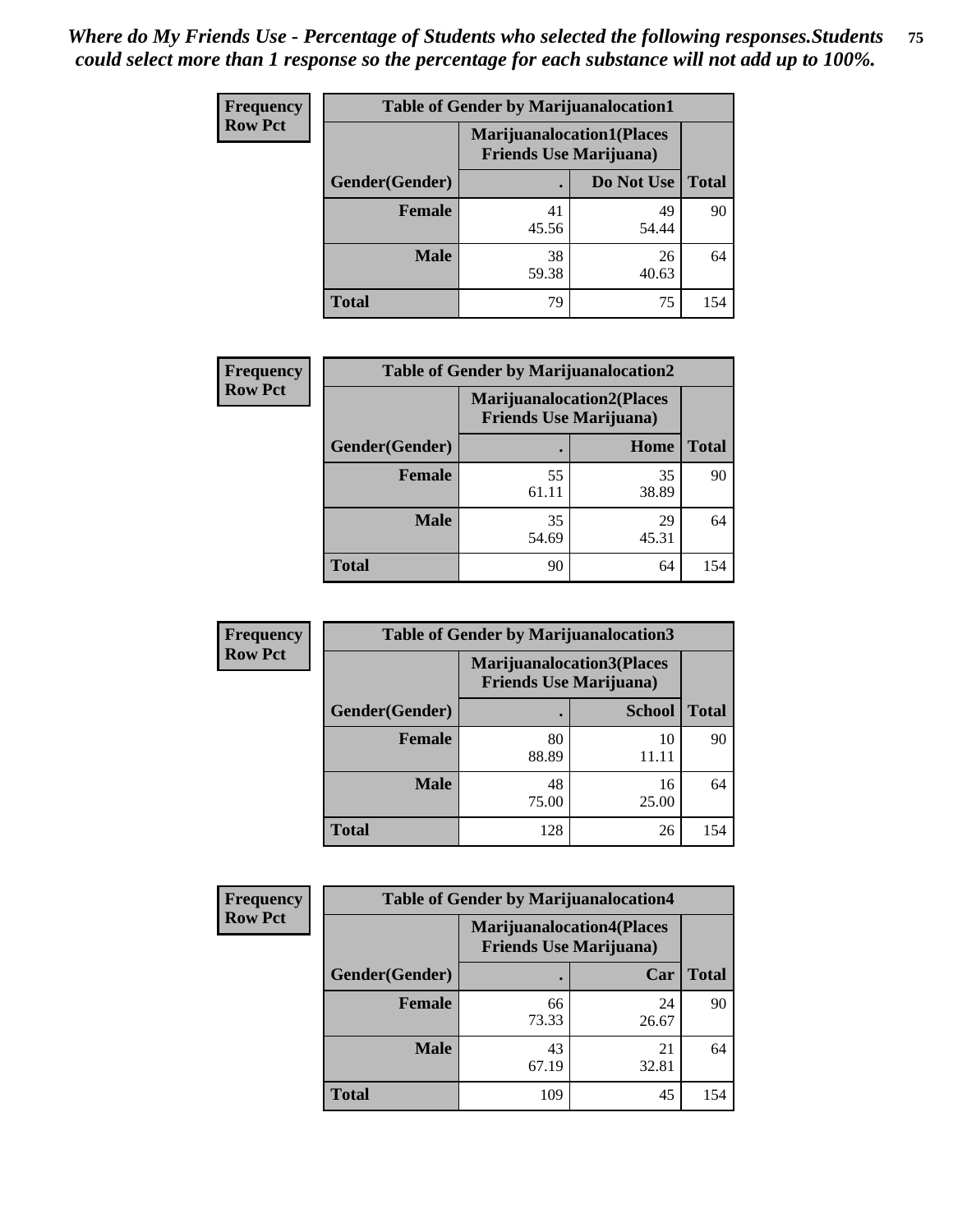| Frequency      | <b>Table of Gender by Marijuanalocation5</b> |                                                                    |                          |              |
|----------------|----------------------------------------------|--------------------------------------------------------------------|--------------------------|--------------|
| <b>Row Pct</b> |                                              | <b>Marijuanalocation5(Places</b><br><b>Friends Use Marijuana</b> ) |                          |              |
|                | Gender(Gender)                               |                                                                    | <b>Friend's</b><br>House | <b>Total</b> |
|                | <b>Female</b>                                | 59<br>65.56                                                        | 31<br>34.44              | 90           |
|                | <b>Male</b>                                  | 34<br>53.13                                                        | 30<br>46.88              | 64           |
|                | <b>Total</b>                                 | 93                                                                 | 61                       | 154          |

| <b>Frequency</b> |                | <b>Table of Gender by Marijuanalocation6</b> |                                                                    |              |
|------------------|----------------|----------------------------------------------|--------------------------------------------------------------------|--------------|
| <b>Row Pct</b>   |                |                                              | <b>Marijuanalocation6(Places</b><br><b>Friends Use Marijuana</b> ) |              |
|                  | Gender(Gender) |                                              | <b>Other</b>                                                       | <b>Total</b> |
|                  | <b>Female</b>  | 74<br>82.22                                  | 16<br>17.78                                                        | 90           |
|                  | <b>Male</b>    | 47<br>73.44                                  | 17<br>26.56                                                        | 64           |
|                  | <b>Total</b>   | 121                                          | 33                                                                 | 154          |

| Frequency      | <b>Table of Gender by Otherdruglocation1</b> |                                                                                |             |              |
|----------------|----------------------------------------------|--------------------------------------------------------------------------------|-------------|--------------|
| <b>Row Pct</b> |                                              | <b>Otherdruglocation1(Places</b><br><b>Friends Use Other Illegal</b><br>Drugs) |             |              |
|                | Gender(Gender)                               |                                                                                | Do Not Use  | <b>Total</b> |
|                | <b>Female</b>                                | 24<br>26.67                                                                    | 66<br>73.33 | 90           |
|                | <b>Male</b>                                  | 15<br>23.44                                                                    | 49<br>76.56 | 64           |
|                | <b>Total</b>                                 | 39                                                                             | 115         | 154          |

| Frequency      | <b>Table of Gender by Otherdruglocation2</b> |                                                                                |             |              |
|----------------|----------------------------------------------|--------------------------------------------------------------------------------|-------------|--------------|
| <b>Row Pct</b> |                                              | <b>Otherdruglocation2(Places</b><br><b>Friends Use Other Illegal</b><br>Drugs) |             |              |
|                | Gender(Gender)                               |                                                                                | Home        | <b>Total</b> |
|                | Female                                       | 71<br>78.89                                                                    | 19<br>21.11 | 90           |
|                | <b>Male</b>                                  | 52<br>81.25                                                                    | 12<br>18.75 | 64           |
|                | <b>Total</b>                                 | 123                                                                            | 31          | 154          |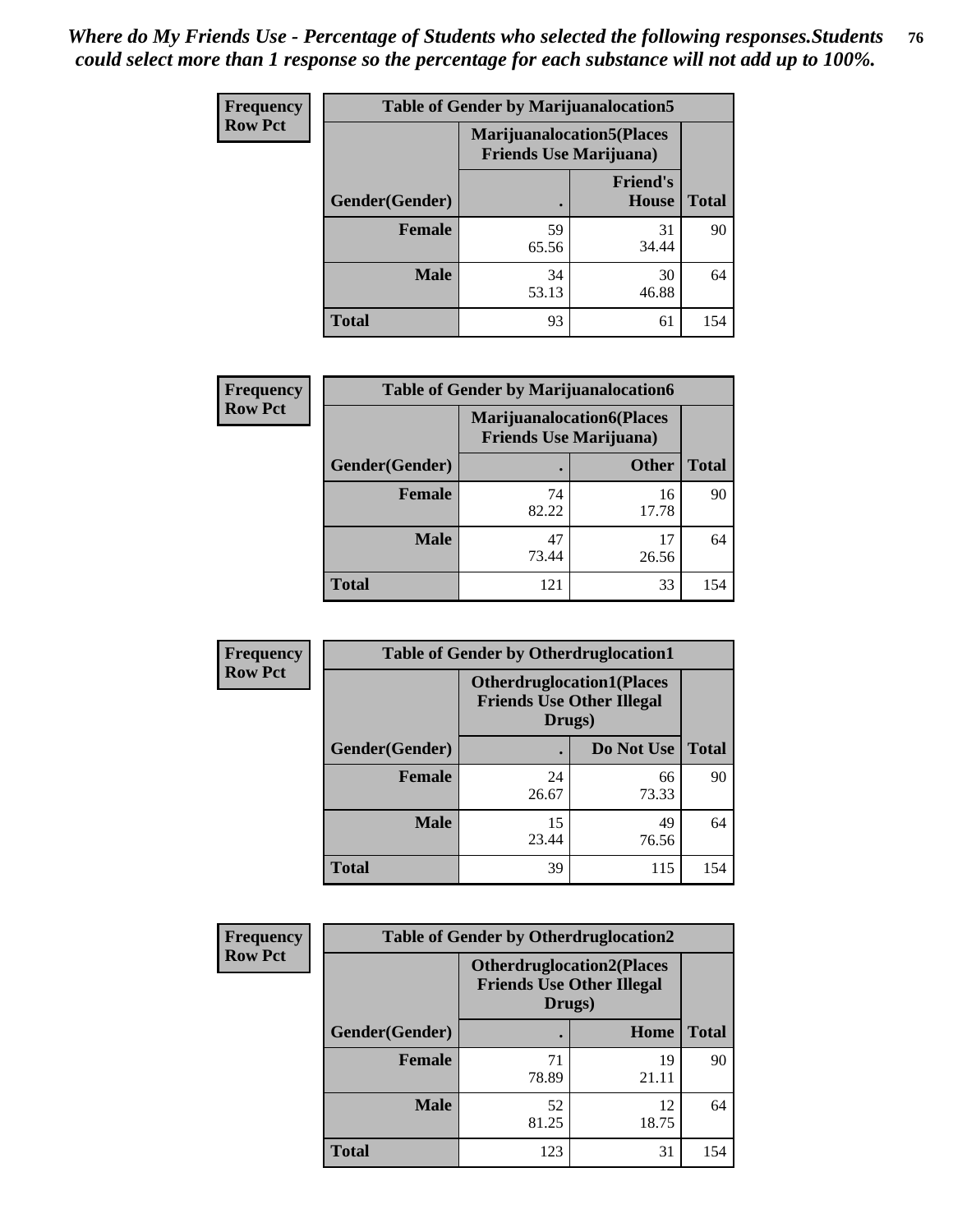| Frequency      | <b>Table of Gender by Otherdruglocation3</b> |                                                                                |               |              |
|----------------|----------------------------------------------|--------------------------------------------------------------------------------|---------------|--------------|
| <b>Row Pct</b> |                                              | <b>Otherdruglocation3(Places</b><br><b>Friends Use Other Illegal</b><br>Drugs) |               |              |
|                | Gender(Gender)                               |                                                                                | <b>School</b> | <b>Total</b> |
|                | <b>Female</b>                                | 82<br>91.11                                                                    | 8<br>8.89     | 90           |
|                | <b>Male</b>                                  | 59<br>92.19                                                                    | 5<br>7.81     | 64           |
|                | <b>Total</b>                                 | 141                                                                            | 13            | 154          |

| <b>Frequency</b> | <b>Table of Gender by Otherdruglocation4</b> |             |                                                                      |              |
|------------------|----------------------------------------------|-------------|----------------------------------------------------------------------|--------------|
| <b>Row Pct</b>   |                                              | Drugs)      | <b>Otherdruglocation4(Places</b><br><b>Friends Use Other Illegal</b> |              |
|                  | Gender(Gender)                               |             | Car                                                                  | <b>Total</b> |
|                  | <b>Female</b>                                | 77<br>85.56 | 13<br>14.44                                                          | 90           |
|                  | <b>Male</b>                                  | 58<br>90.63 | 6<br>9.38                                                            | 64           |
|                  | <b>Total</b>                                 | 135         | 19                                                                   | 154          |

| Frequency      | <b>Table of Gender by Otherdruglocation5</b> |                                                                                |                                 |              |
|----------------|----------------------------------------------|--------------------------------------------------------------------------------|---------------------------------|--------------|
| <b>Row Pct</b> |                                              | <b>Otherdruglocation5(Places</b><br><b>Friends Use Other Illegal</b><br>Drugs) |                                 |              |
|                | Gender(Gender)                               |                                                                                | <b>Friend's</b><br><b>House</b> | <b>Total</b> |
|                | <b>Female</b>                                | 72<br>80.00                                                                    | 18<br>20.00                     | 90           |
|                | <b>Male</b>                                  | 55<br>85.94                                                                    | 9<br>14.06                      | 64           |
|                | <b>Total</b>                                 | 127                                                                            | 27                              | 154          |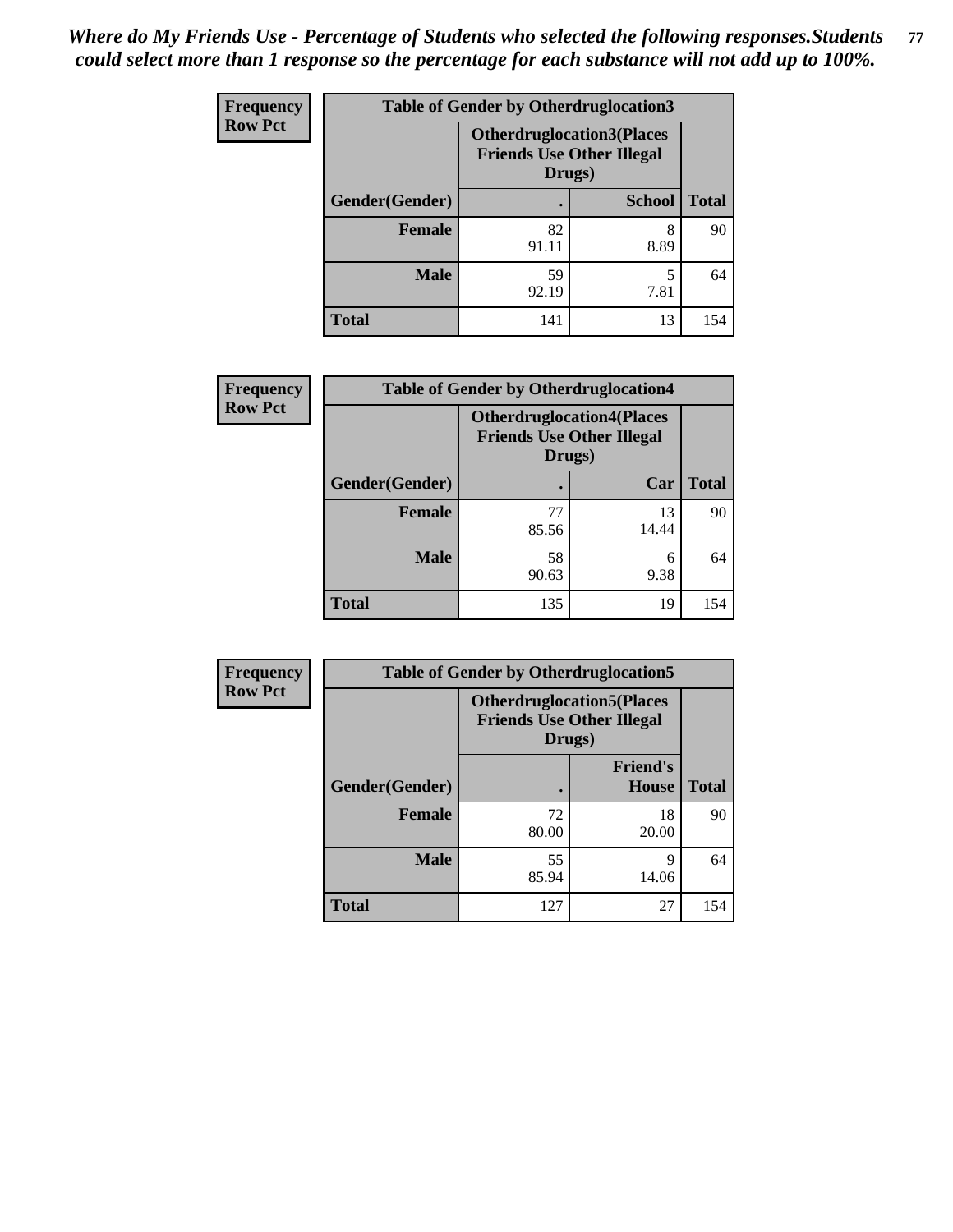| <b>Frequency</b> | <b>Table of Gender by Otherdruglocation6</b> |                                                                                |              |              |
|------------------|----------------------------------------------|--------------------------------------------------------------------------------|--------------|--------------|
| <b>Row Pct</b>   |                                              | <b>Otherdruglocation6(Places</b><br><b>Friends Use Other Illegal</b><br>Drugs) |              |              |
|                  | Gender(Gender)                               |                                                                                | <b>Other</b> | <b>Total</b> |
|                  | Female                                       | 78<br>86.67                                                                    | 12<br>13.33  | 90           |
|                  | <b>Male</b>                                  | 57<br>89.06                                                                    | 10.94        | 64           |
|                  | <b>Total</b>                                 | 135                                                                            | 19           | 154          |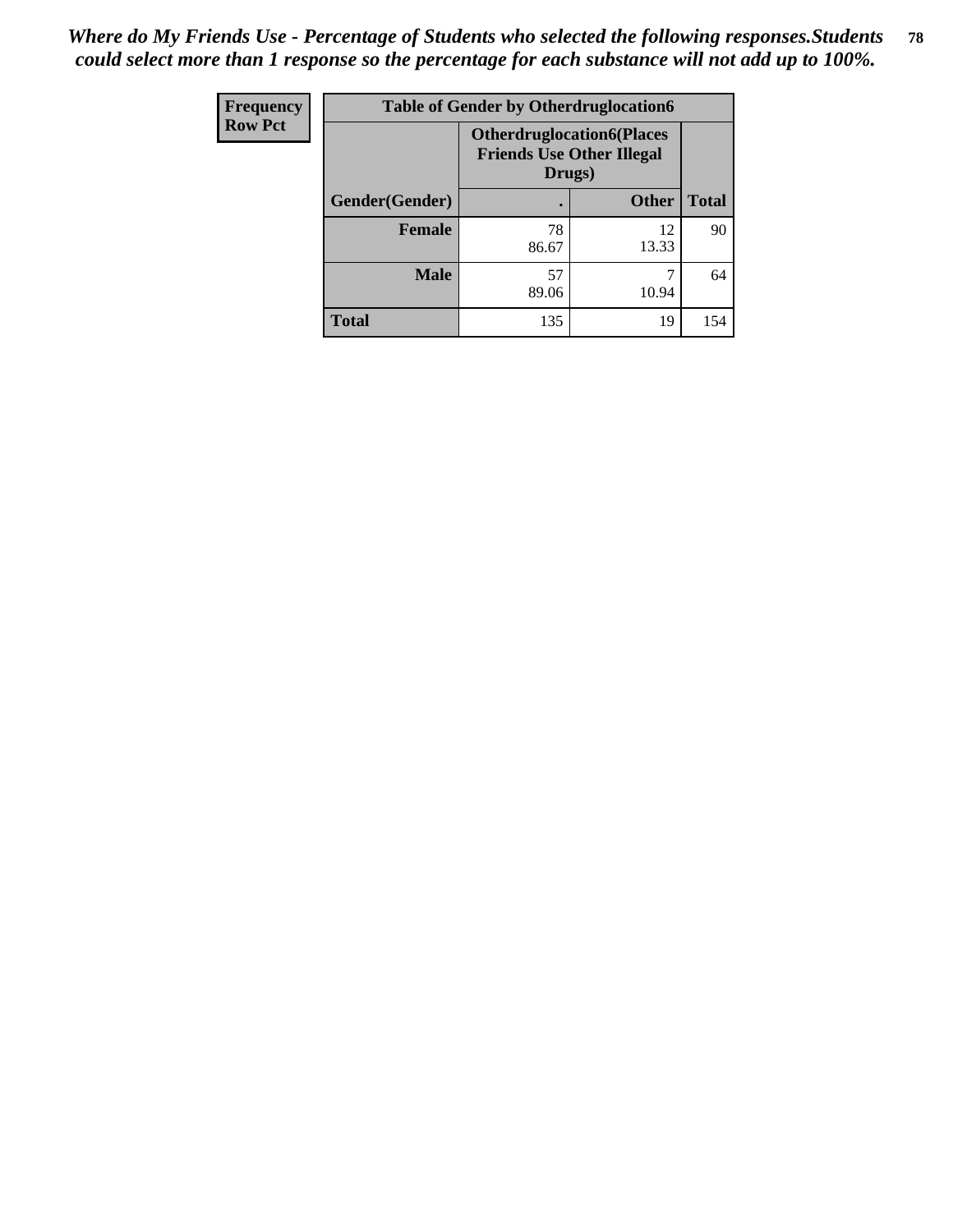| <b>Frequency</b> | <b>Table of Gender by Alcoholtime1</b> |                                                          |                      |              |
|------------------|----------------------------------------|----------------------------------------------------------|----------------------|--------------|
| <b>Row Pct</b>   |                                        | <b>Alcoholtime1(Times</b><br><b>Friends Use Alcohol)</b> |                      |              |
|                  | Gender(Gender)                         | $\bullet$                                                | Do Not<br><b>Use</b> | <b>Total</b> |
|                  | <b>Female</b>                          | 64<br>71.11                                              | 26<br>28.89          | 90           |
|                  | <b>Male</b>                            | 50<br>78.13                                              | 14<br>21.88          | 64           |
|                  | <b>Total</b>                           | 114                                                      | 40                   | 154          |

| Frequency      | <b>Table of Gender by Alcoholtime2</b> |                                                          |                            |              |
|----------------|----------------------------------------|----------------------------------------------------------|----------------------------|--------------|
| <b>Row Pct</b> |                                        | <b>Alcoholtime2(Times</b><br><b>Friends Use Alcohol)</b> |                            |              |
|                | Gender(Gender)                         |                                                          | <b>On Way</b><br>to School | <b>Total</b> |
|                | <b>Female</b>                          | 75<br>83.33                                              | 15<br>16.67                | 90           |
|                | <b>Male</b>                            | 53<br>82.81                                              | 11<br>17.19                | 64           |
|                | <b>Total</b>                           | 128                                                      | 26                         | 154          |

| Frequency      | <b>Table of Gender by Alcoholtime3</b> |                                                   |                                |              |
|----------------|----------------------------------------|---------------------------------------------------|--------------------------------|--------------|
| <b>Row Pct</b> |                                        | Alcoholtime3(Times<br><b>Friends Use Alcohol)</b> |                                |              |
|                | Gender(Gender)                         |                                                   | <b>During</b><br><b>School</b> | <b>Total</b> |
|                | Female                                 | 80<br>88.89                                       | 10<br>11.11                    | 90           |
|                | <b>Male</b>                            | 54<br>84.38                                       | 10<br>15.63                    | 64           |
|                | <b>Total</b>                           | 134                                               | 20                             | 154          |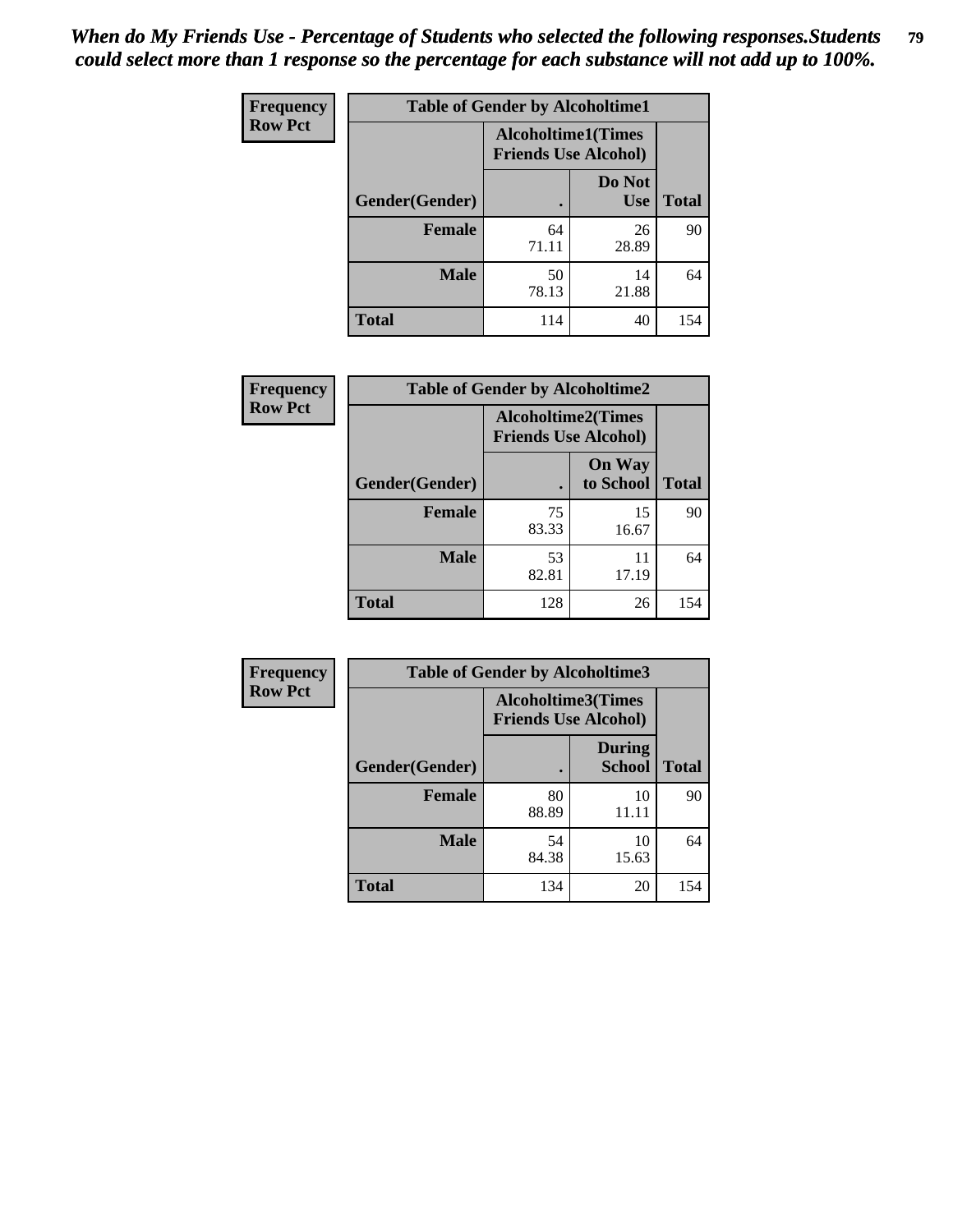*When do My Friends Use - Percentage of Students who selected the following responses.Students could select more than 1 response so the percentage for each substance will not add up to 100%.* **80**

| <b>Frequency</b> | <b>Table of Gender by Alcoholtime4</b> |                                                          |                                                |              |
|------------------|----------------------------------------|----------------------------------------------------------|------------------------------------------------|--------------|
| <b>Row Pct</b>   |                                        | <b>Alcoholtime4(Times</b><br><b>Friends Use Alcohol)</b> |                                                |              |
|                  | Gender(Gender)                         |                                                          | <b>On Way</b><br>Home<br>From<br><b>School</b> | <b>Total</b> |
|                  | <b>Female</b>                          | 79<br>87.78                                              | 11<br>12.22                                    | 90           |
|                  | <b>Male</b>                            | 55<br>85.94                                              | 9<br>14.06                                     | 64           |
|                  | <b>Total</b>                           | 134                                                      | 20                                             | 154          |

| <b>Frequency</b> | <b>Table of Gender by Alcoholtime5</b> |                                                          |             |              |
|------------------|----------------------------------------|----------------------------------------------------------|-------------|--------------|
| <b>Row Pct</b>   |                                        | <b>Alcoholtime5(Times</b><br><b>Friends Use Alcohol)</b> |             |              |
|                  | Gender(Gender)                         |                                                          | Weeknights  | <b>Total</b> |
|                  | <b>Female</b>                          | 65<br>72.22                                              | 25<br>27.78 | 90           |
|                  | <b>Male</b>                            | 41<br>64.06                                              | 23<br>35.94 | 64           |
|                  | <b>Total</b>                           | 106                                                      | 48          | 154          |

| <b>Frequency</b> | <b>Table of Gender by Alcoholtime6</b> |             |                                                           |              |
|------------------|----------------------------------------|-------------|-----------------------------------------------------------|--------------|
| <b>Row Pct</b>   |                                        |             | <b>Alcoholtime6</b> (Times<br><b>Friends Use Alcohol)</b> |              |
|                  | Gender(Gender)                         |             | Weekends                                                  | <b>Total</b> |
|                  | Female                                 | 23<br>25.56 | 67<br>74.44                                               | 90           |
|                  | <b>Male</b>                            | 13<br>20.31 | 51<br>79.69                                               | 64           |
|                  | <b>Total</b>                           | 36          | 118                                                       | 154          |

| <b>Frequency</b> | <b>Table of Gender by Tobaccotime1</b> |                                                          |                      |              |
|------------------|----------------------------------------|----------------------------------------------------------|----------------------|--------------|
| <b>Row Pct</b>   |                                        | <b>Tobaccotime1(Times</b><br><b>Friends Use Tobacco)</b> |                      |              |
|                  | Gender(Gender)                         |                                                          | Do Not<br><b>Use</b> | <b>Total</b> |
|                  | <b>Female</b>                          | 34<br>37.78                                              | 56<br>62.22          | 90           |
|                  | <b>Male</b>                            | 38<br>59.38                                              | 26<br>40.63          | 64           |
|                  | <b>Total</b>                           | 72                                                       | 82                   | 154          |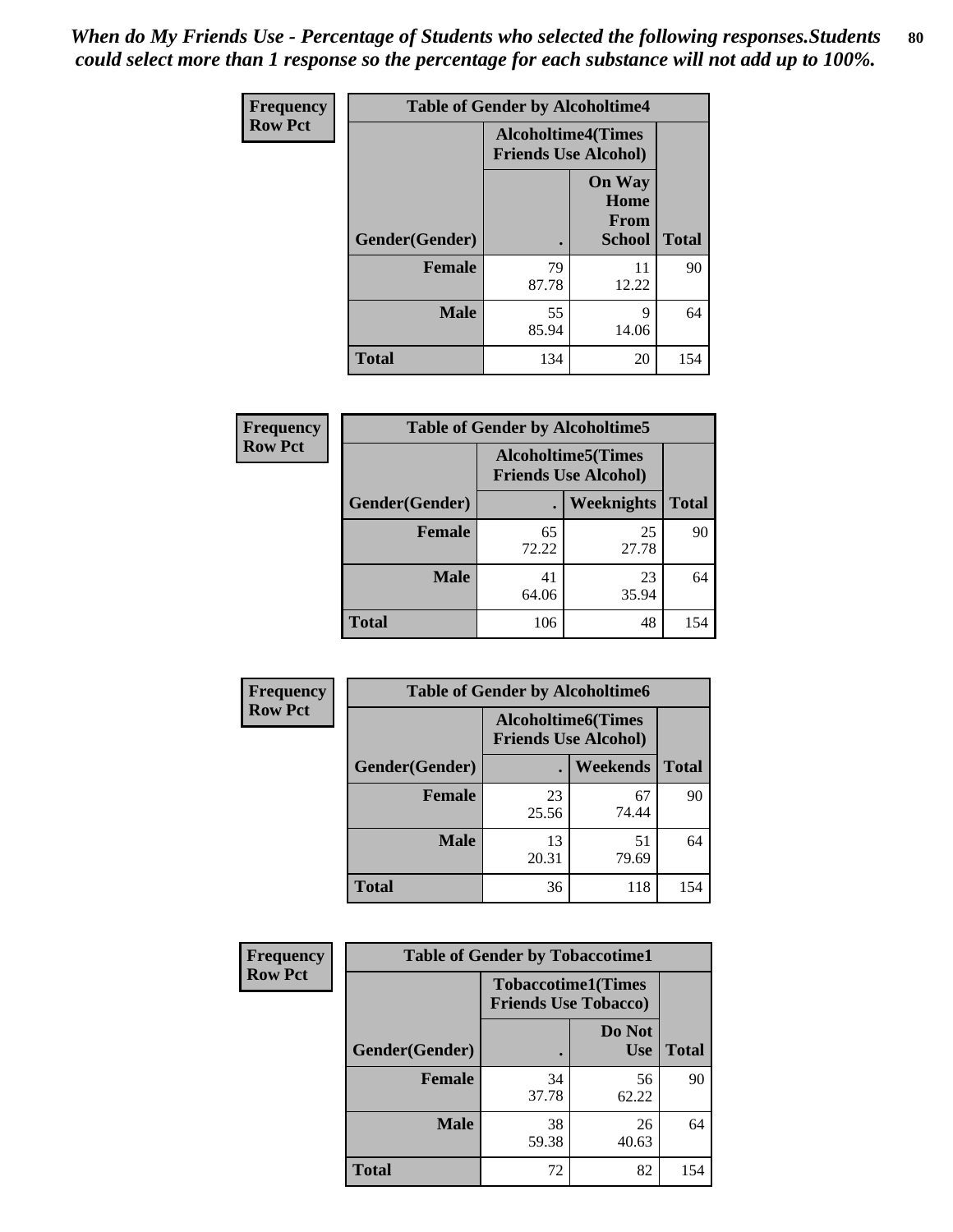*When do My Friends Use - Percentage of Students who selected the following responses.Students could select more than 1 response so the percentage for each substance will not add up to 100%.* **81**

| Frequency      | <b>Table of Gender by Tobaccotime2</b> |                                                          |                            |              |
|----------------|----------------------------------------|----------------------------------------------------------|----------------------------|--------------|
| <b>Row Pct</b> |                                        | <b>Tobaccotime2(Times</b><br><b>Friends Use Tobacco)</b> |                            |              |
|                | Gender(Gender)                         | $\bullet$                                                | <b>On Way</b><br>to School | <b>Total</b> |
|                | <b>Female</b>                          | 66<br>73.33                                              | 24<br>26.67                | 90           |
|                | <b>Male</b>                            | 44<br>68.75                                              | 20<br>31.25                | 64           |
|                | <b>Total</b>                           | 110                                                      | 44                         | 154          |

| Frequency      | <b>Table of Gender by Tobaccotime3</b> |                                                          |                                |              |
|----------------|----------------------------------------|----------------------------------------------------------|--------------------------------|--------------|
| <b>Row Pct</b> |                                        | <b>Tobaccotime3(Times</b><br><b>Friends Use Tobacco)</b> |                                |              |
|                | Gender(Gender)                         |                                                          | <b>During</b><br><b>School</b> | <b>Total</b> |
|                | <b>Female</b>                          | 77<br>85.56                                              | 13<br>14.44                    | 90           |
|                | <b>Male</b>                            | 46<br>71.88                                              | 18<br>28.13                    | 64           |
|                | <b>Total</b>                           | 123                                                      | 31                             | 154          |

| <b>Frequency</b> | <b>Table of Gender by Tobaccotime4</b> |                                                          |                                                |              |
|------------------|----------------------------------------|----------------------------------------------------------|------------------------------------------------|--------------|
| <b>Row Pct</b>   |                                        | <b>Tobaccotime4(Times</b><br><b>Friends Use Tobacco)</b> |                                                |              |
|                  |                                        |                                                          | <b>On Way</b><br>Home<br><b>From</b><br>School | <b>Total</b> |
|                  | Gender(Gender)                         |                                                          |                                                |              |
|                  | <b>Female</b>                          | 79<br>87.78                                              | 11<br>12.22                                    | 90           |
|                  | <b>Male</b>                            | 55<br>85.94                                              | 9<br>14.06                                     | 64           |
|                  | <b>Total</b>                           | 134                                                      | 20                                             | 154          |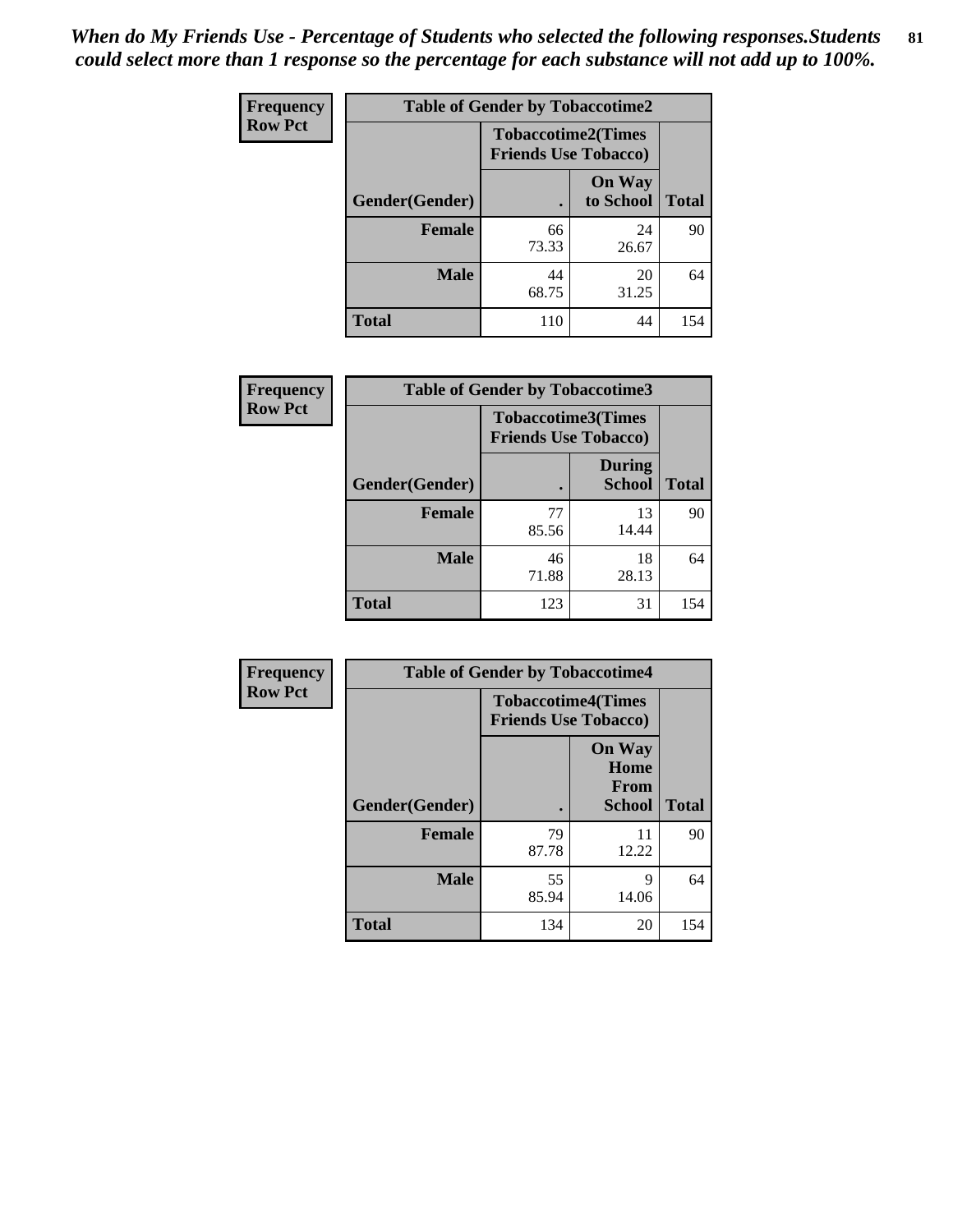| <b>Frequency</b> | <b>Table of Gender by Tobaccotime5</b> |                                                           |                   |              |  |
|------------------|----------------------------------------|-----------------------------------------------------------|-------------------|--------------|--|
| <b>Row Pct</b>   |                                        | <b>Tobaccotime5</b> (Times<br><b>Friends Use Tobacco)</b> |                   |              |  |
|                  | <b>Gender</b> (Gender)                 |                                                           | <b>Weeknights</b> | <b>Total</b> |  |
|                  | <b>Female</b>                          | 62<br>68.89                                               | 28<br>31.11       | 90           |  |
|                  | <b>Male</b>                            | 34<br>53.13                                               | 30<br>46.88       | 64           |  |
|                  | Total                                  | 96                                                        | 58                | 154          |  |

| <b>Frequency</b> | <b>Table of Gender by Tobaccotime6</b> |                                                          |             |              |
|------------------|----------------------------------------|----------------------------------------------------------|-------------|--------------|
| <b>Row Pct</b>   |                                        | <b>Tobaccotime6(Times</b><br><b>Friends Use Tobacco)</b> |             |              |
|                  | Gender(Gender)                         |                                                          | Weekends    | <b>Total</b> |
|                  | Female                                 | 57<br>63.33                                              | 33<br>36.67 | 90           |
|                  | <b>Male</b>                            | 27<br>42.19                                              | 37<br>57.81 | 64           |
|                  | <b>Total</b>                           | 84                                                       | 70          | 154          |

| <b>Frequency</b> | <b>Table of Gender by Marijuanatime1</b> |                                                               |             |              |
|------------------|------------------------------------------|---------------------------------------------------------------|-------------|--------------|
| <b>Row Pct</b>   |                                          | <b>Marijuanatime1(Times</b><br><b>Friends Use Marijuana</b> ) |             |              |
|                  | Gender(Gender)                           |                                                               | Do Not Use  | <b>Total</b> |
|                  | <b>Female</b>                            | 41<br>45.56                                                   | 49<br>54.44 | 90           |
|                  | <b>Male</b>                              | 43<br>67.19                                                   | 21<br>32.81 | 64           |
|                  | <b>Total</b>                             | 84                                                            | 70          | 154          |

| <b>Frequency</b> | <b>Table of Gender by Marijuanatime2</b> |                                                               |                            |              |
|------------------|------------------------------------------|---------------------------------------------------------------|----------------------------|--------------|
| <b>Row Pct</b>   |                                          | <b>Marijuanatime2(Times</b><br><b>Friends Use Marijuana</b> ) |                            |              |
|                  | Gender(Gender)                           |                                                               | On Way to<br><b>School</b> | <b>Total</b> |
|                  | <b>Female</b>                            | 72<br>80.00                                                   | 18<br>20.00                | 90           |
|                  | <b>Male</b>                              | 47<br>73.44                                                   | 17<br>26.56                | 64           |
|                  | <b>Total</b>                             | 119                                                           | 35                         | 154          |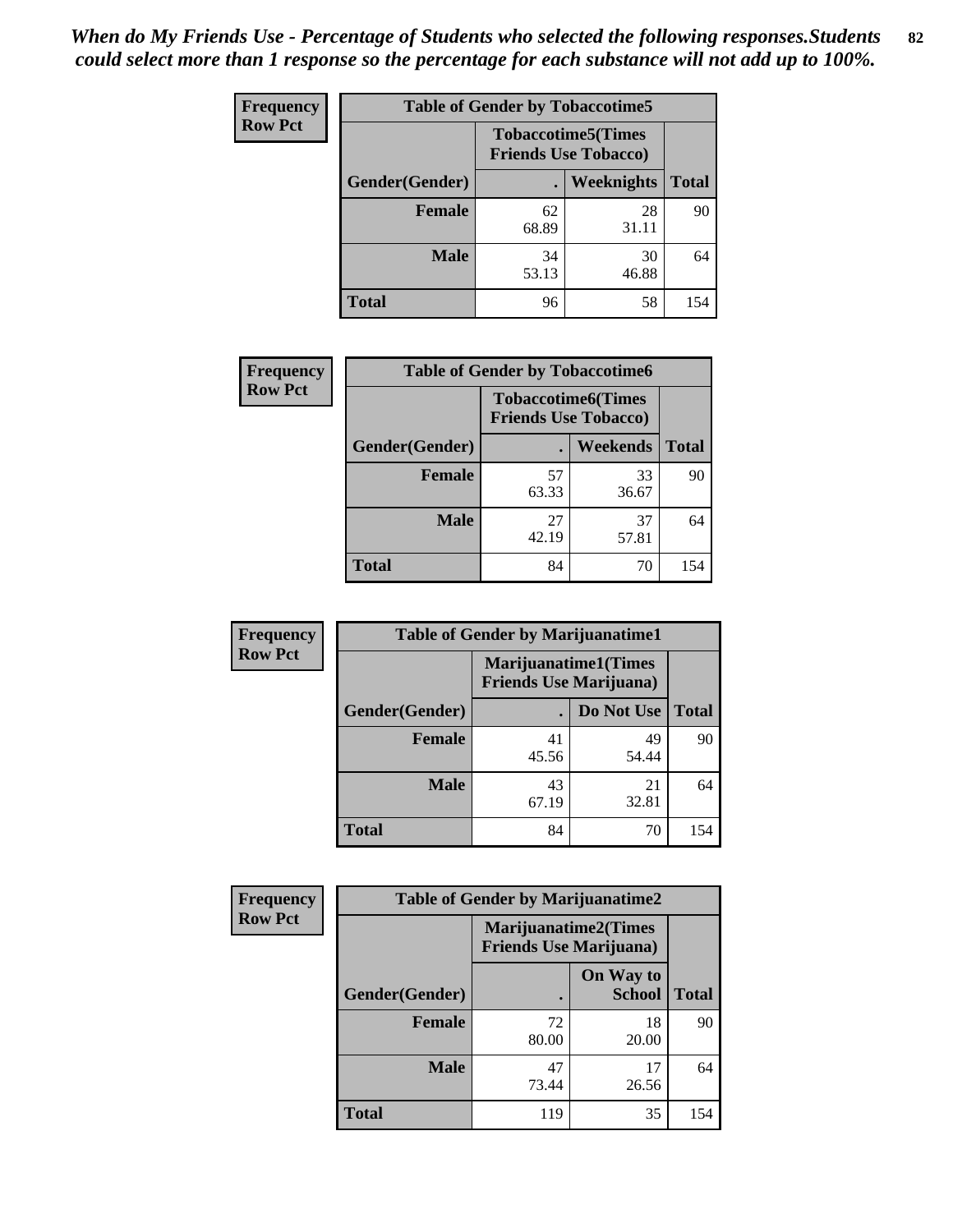*When do My Friends Use - Percentage of Students who selected the following responses.Students could select more than 1 response so the percentage for each substance will not add up to 100%.* **83**

| <b>Frequency</b> | <b>Table of Gender by Marijuanatime3</b> |                                                        |                                |              |
|------------------|------------------------------------------|--------------------------------------------------------|--------------------------------|--------------|
| <b>Row Pct</b>   |                                          | Marijuanatime3(Times<br><b>Friends Use Marijuana</b> ) |                                |              |
|                  | Gender(Gender)                           |                                                        | <b>During</b><br><b>School</b> | <b>Total</b> |
|                  | <b>Female</b>                            | 83<br>92.22                                            | 7.78                           | 90           |
|                  | <b>Male</b>                              | 54<br>84.38                                            | 10<br>15.63                    | 64           |
|                  | <b>Total</b>                             | 137                                                    | 17                             | 154          |

| Frequency      | <b>Table of Gender by Marijuanatime4</b> |                                                               |                                                       |              |
|----------------|------------------------------------------|---------------------------------------------------------------|-------------------------------------------------------|--------------|
| <b>Row Pct</b> |                                          | <b>Marijuanatime4(Times</b><br><b>Friends Use Marijuana</b> ) |                                                       |              |
|                | Gender(Gender)                           |                                                               | <b>On Way</b><br>Home<br><b>From</b><br><b>School</b> | <b>Total</b> |
|                | <b>Female</b>                            | 73<br>81.11                                                   | 17<br>18.89                                           | 90           |
|                | <b>Male</b>                              | 47<br>73.44                                                   | 17<br>26.56                                           | 64           |
|                | <b>Total</b>                             | 120                                                           | 34                                                    | 154          |

| Frequency      |                | <b>Table of Gender by Marijuanatime5</b>                       |             |              |
|----------------|----------------|----------------------------------------------------------------|-------------|--------------|
| <b>Row Pct</b> |                | <b>Marijuanatime5</b> (Times<br><b>Friends Use Marijuana</b> ) |             |              |
|                | Gender(Gender) | $\blacksquare$                                                 | Weeknights  | <b>Total</b> |
|                | <b>Female</b>  | 60<br>66.67                                                    | 30<br>33.33 | 90           |
|                | <b>Male</b>    | 33<br>51.56                                                    | 31<br>48.44 | 64           |
|                | <b>Total</b>   | 93                                                             | 61          | 154          |

| <b>Frequency</b> | <b>Table of Gender by Marijuanatime6</b> |                                                               |             |              |  |
|------------------|------------------------------------------|---------------------------------------------------------------|-------------|--------------|--|
| <b>Row Pct</b>   |                                          | <b>Marijuanatime6(Times</b><br><b>Friends Use Marijuana</b> ) |             |              |  |
|                  | Gender(Gender)                           |                                                               | Weekends    | <b>Total</b> |  |
|                  | Female                                   | 46<br>51.11                                                   | 44<br>48.89 | 90           |  |
|                  | <b>Male</b>                              | 23<br>35.94                                                   | 41<br>64.06 | 64           |  |
|                  | <b>Total</b>                             | 69                                                            | 85          | 154          |  |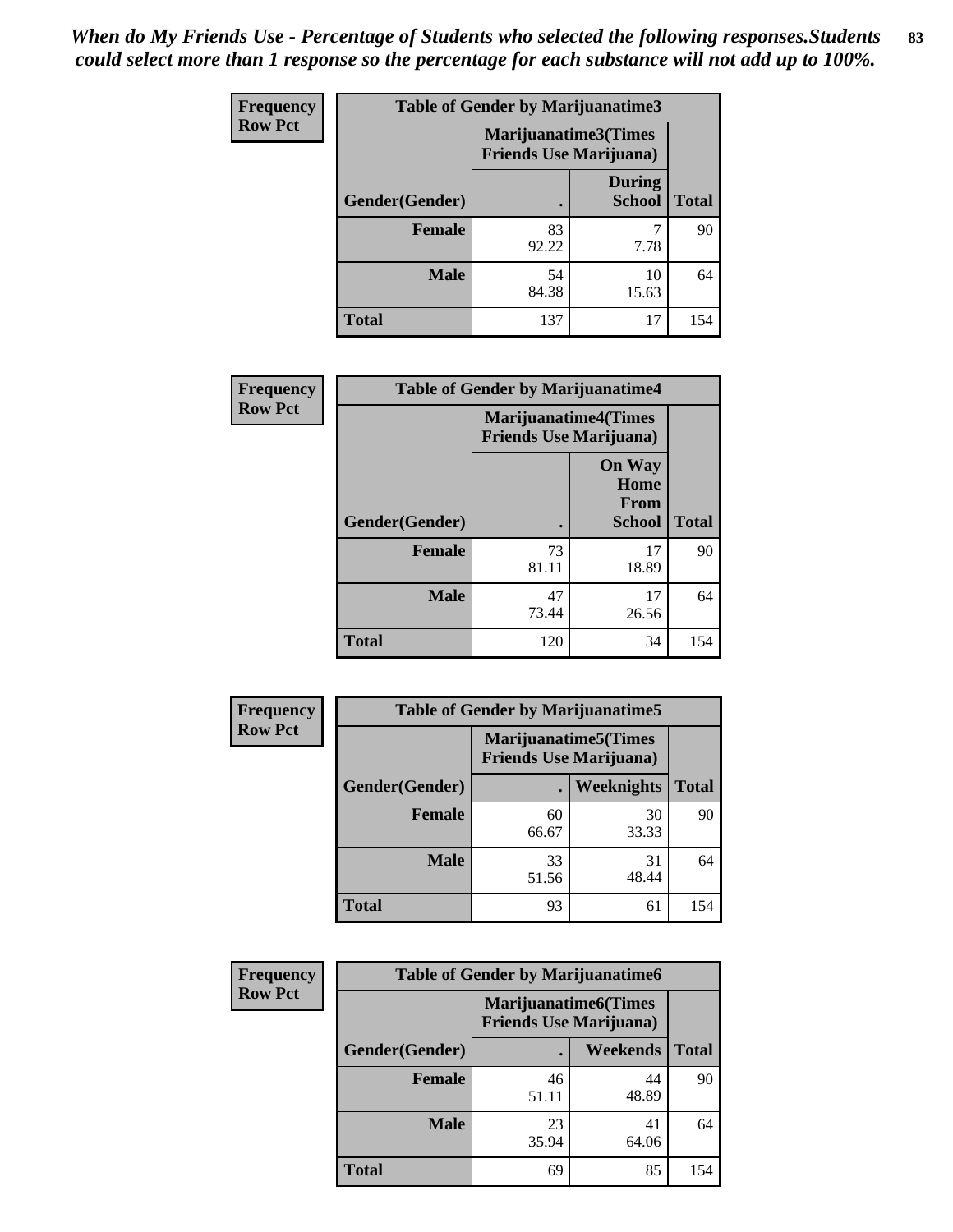*When do My Friends Use - Percentage of Students who selected the following responses.Students could select more than 1 response so the percentage for each substance will not add up to 100%.* **84**

| <b>Frequency</b> | <b>Table of Gender by Otherdrugtime1</b> |                                                                                    |             |              |  |
|------------------|------------------------------------------|------------------------------------------------------------------------------------|-------------|--------------|--|
| <b>Row Pct</b>   |                                          | <b>Otherdrugtime1</b> (Times<br><b>Friends Use Other</b><br><b>Illegal Drugs</b> ) |             |              |  |
|                  | Gender(Gender)                           |                                                                                    | Do Not Use  | <b>Total</b> |  |
|                  | <b>Female</b>                            | 21<br>23.33                                                                        | 69<br>76.67 | 90           |  |
|                  | <b>Male</b>                              | 17<br>26.56                                                                        | 47<br>73.44 | 64           |  |
|                  | <b>Total</b>                             | 38                                                                                 | 116         | 154          |  |

| Frequency      | <b>Table of Gender by Otherdrugtime2</b> |                                                                                   |                            |              |  |  |
|----------------|------------------------------------------|-----------------------------------------------------------------------------------|----------------------------|--------------|--|--|
| <b>Row Pct</b> |                                          | <b>Otherdrugtime2(Times</b><br><b>Friends Use Other</b><br><b>Illegal Drugs</b> ) |                            |              |  |  |
|                | Gender(Gender)                           |                                                                                   | On Way to<br><b>School</b> | <b>Total</b> |  |  |
|                | <b>Female</b>                            | 82<br>91.11                                                                       | 8<br>8.89                  | 90           |  |  |
|                | <b>Male</b>                              | 56<br>87.50                                                                       | 8<br>12.50                 | 64           |  |  |
|                | <b>Total</b>                             | 138                                                                               | 16                         | 154          |  |  |

| Frequency      | <b>Table of Gender by Otherdrugtime3</b> |             |                                                                                   |              |  |
|----------------|------------------------------------------|-------------|-----------------------------------------------------------------------------------|--------------|--|
| <b>Row Pct</b> |                                          |             | <b>Otherdrugtime3(Times</b><br><b>Friends Use Other</b><br><b>Illegal Drugs</b> ) |              |  |
|                | Gender(Gender)                           |             | <b>During</b><br><b>School</b>                                                    | <b>Total</b> |  |
|                | <b>Female</b>                            | 84<br>93.33 | 6<br>6.67                                                                         | 90           |  |
|                | <b>Male</b>                              | 58<br>90.63 | 6<br>9.38                                                                         | 64           |  |
|                | <b>Total</b>                             | 142         | 12                                                                                | 154          |  |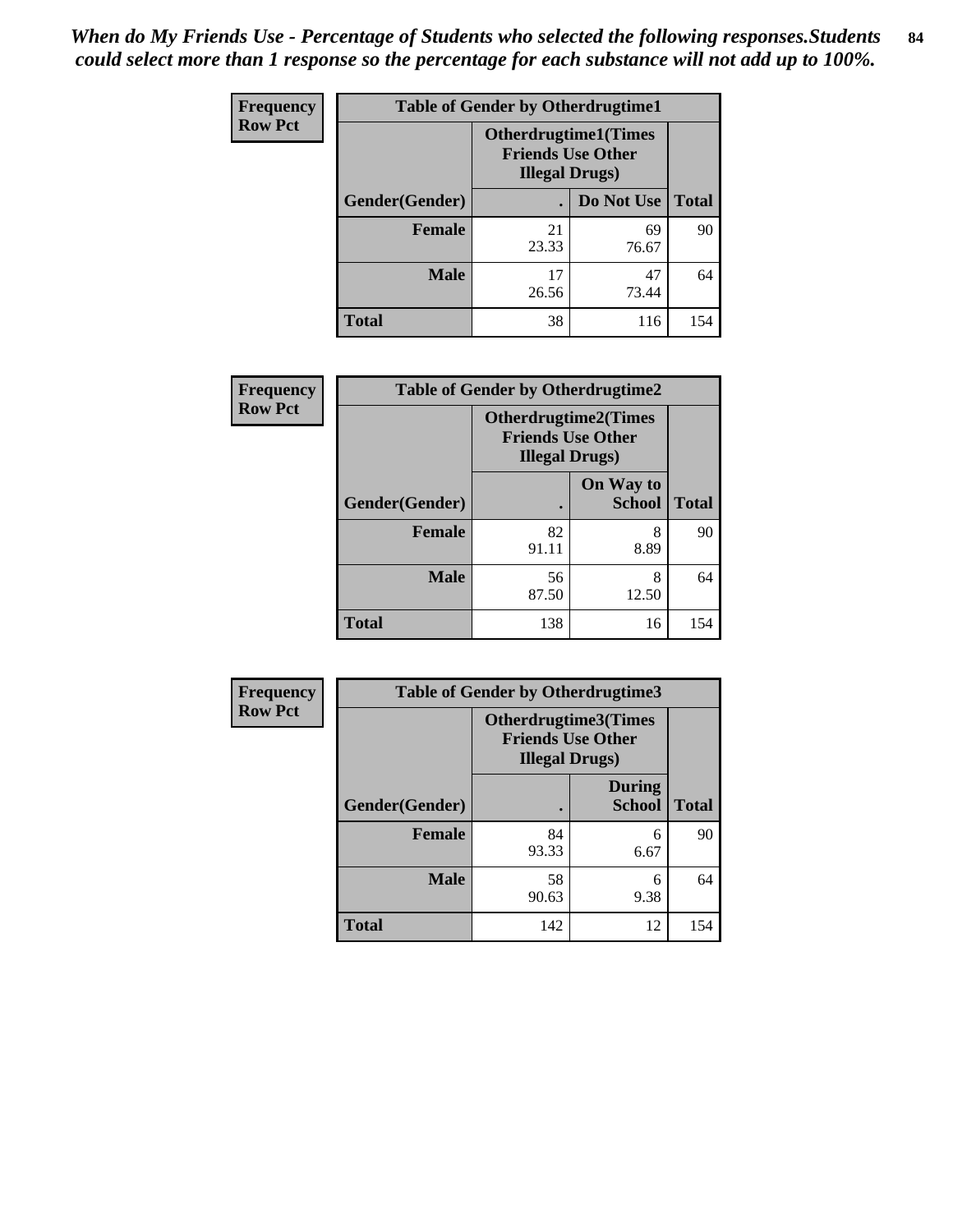*When do My Friends Use - Percentage of Students who selected the following responses.Students could select more than 1 response so the percentage for each substance will not add up to 100%.* **85**

| Frequency      | <b>Table of Gender by Otherdrugtime4</b> |                                                    |                                                |              |  |
|----------------|------------------------------------------|----------------------------------------------------|------------------------------------------------|--------------|--|
| <b>Row Pct</b> |                                          | <b>Friends Use Other</b><br><b>Illegal Drugs</b> ) | <b>Otherdrugtime4(Times</b>                    |              |  |
|                | Gender(Gender)                           |                                                    | <b>On Way</b><br>Home<br>From<br><b>School</b> | <b>Total</b> |  |
|                | <b>Female</b>                            | 81<br>90.00                                        | 9<br>10.00                                     | 90           |  |
|                | <b>Male</b>                              | 56<br>87.50                                        | 8<br>12.50                                     | 64           |  |
|                | <b>Total</b>                             | 137                                                | 17                                             | 154          |  |

| <b>Frequency</b> | <b>Table of Gender by Otherdrugtime5</b> |                                                                                    |                   |              |  |
|------------------|------------------------------------------|------------------------------------------------------------------------------------|-------------------|--------------|--|
| <b>Row Pct</b>   |                                          | <b>Otherdrugtime5</b> (Times<br><b>Friends Use Other</b><br><b>Illegal Drugs</b> ) |                   |              |  |
|                  | Gender(Gender)                           | $\bullet$                                                                          | <b>Weeknights</b> | <b>Total</b> |  |
|                  | <b>Female</b>                            | 74<br>82.22                                                                        | 16<br>17.78       | 90           |  |
|                  | <b>Male</b>                              | 52<br>81.25                                                                        | 12<br>18.75       | 64           |  |
|                  | <b>Total</b>                             | 126                                                                                | 28                | 154          |  |

| <b>Frequency</b> | <b>Table of Gender by Otherdrugtime6</b> |                                                                                   |             |              |  |
|------------------|------------------------------------------|-----------------------------------------------------------------------------------|-------------|--------------|--|
| <b>Row Pct</b>   |                                          | <b>Otherdrugtime6(Times</b><br><b>Friends Use Other</b><br><b>Illegal Drugs</b> ) |             |              |  |
|                  | Gender(Gender)                           |                                                                                   | Weekends    | <b>Total</b> |  |
|                  | <b>Female</b>                            | 66<br>73.33                                                                       | 24<br>26.67 | 90           |  |
|                  | <b>Male</b>                              | 47<br>73.44                                                                       | 17<br>26.56 | 64           |  |
|                  | <b>Total</b>                             | 113                                                                               | 41          | 154          |  |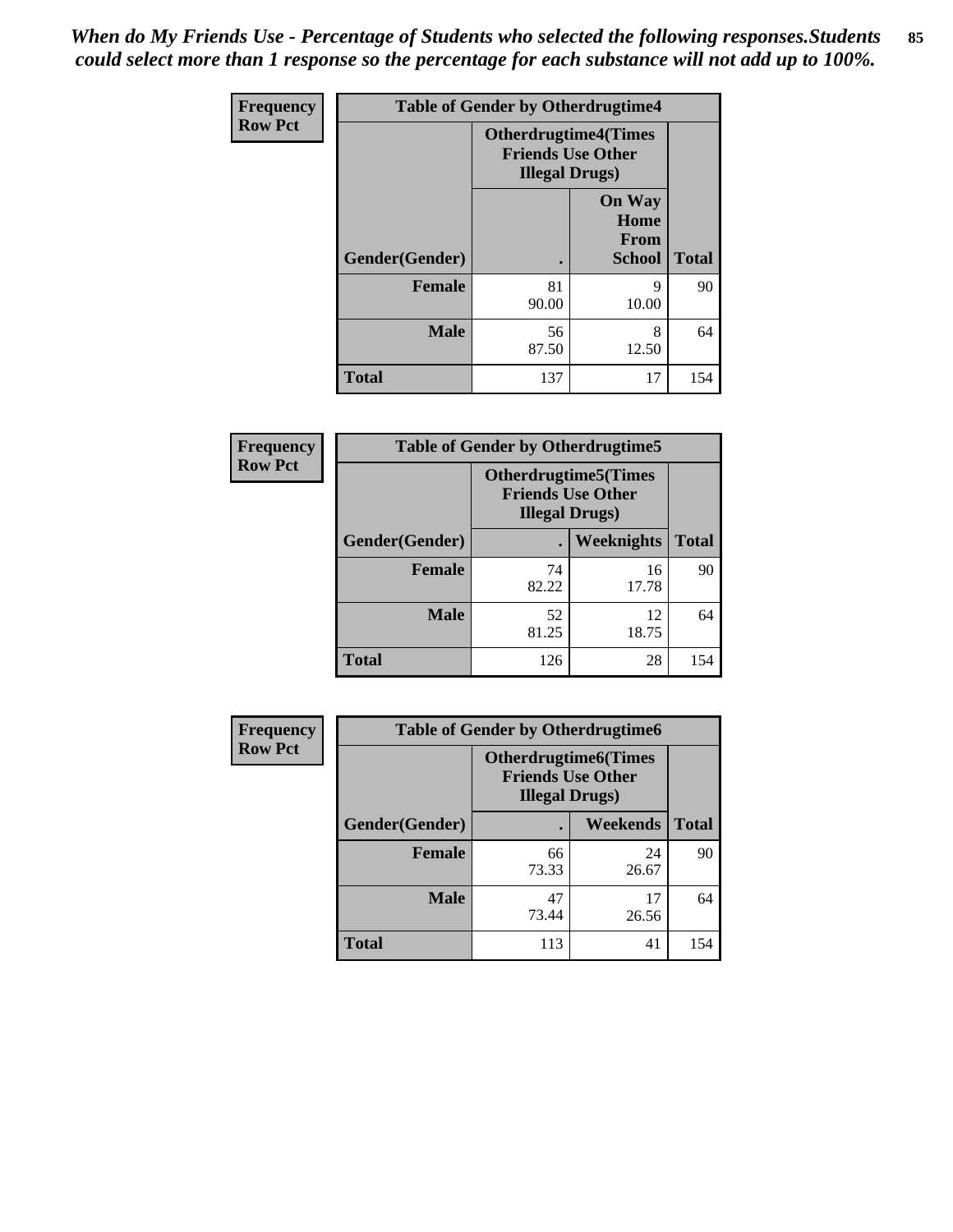# *Other Questions* **86**

| <b>Frequency</b> | <b>Table of Gender by Educationalcohol</b> |                                                                                                                                       |                |              |  |
|------------------|--------------------------------------------|---------------------------------------------------------------------------------------------------------------------------------------|----------------|--------------|--|
| <b>Row Pct</b>   |                                            | <b>Educationalcohol</b> (I<br>have been taught<br>about alcohol,<br>tobacco,<br>and other drugs<br>within the last year<br>at school) |                |              |  |
|                  | Gender(Gender)                             | <b>Yes</b>                                                                                                                            | N <sub>0</sub> | <b>Total</b> |  |
|                  | <b>Female</b>                              | 57<br>63.33                                                                                                                           | 33<br>36.67    | 90           |  |
|                  | <b>Male</b>                                | 38<br>59.38                                                                                                                           | 26<br>40.63    | 64           |  |
|                  | <b>Total</b>                               | 95                                                                                                                                    | 59             | 154          |  |

| Frequency      | <b>Table of Gender by Rodedrinking</b> |                                                                                                                     |             |              |  |
|----------------|----------------------------------------|---------------------------------------------------------------------------------------------------------------------|-------------|--------------|--|
| <b>Row Pct</b> |                                        | Rodedrinking(In<br>the past 30 days I<br>have ridden in a<br>car with a driver<br>who had been<br>drinking alcohol) |             |              |  |
|                | Gender(Gender)                         | Yes                                                                                                                 | $\bf N_0$   | <b>Total</b> |  |
|                | <b>Female</b>                          | 16<br>17.78                                                                                                         | 74<br>82.22 | 90           |  |
|                | <b>Male</b>                            | 14<br>21.88                                                                                                         | 50<br>78.13 | 64           |  |
|                | <b>Total</b>                           | 30                                                                                                                  | 124         | 154          |  |

| Frequency      |                | <b>Table of Gender by Drugsschool</b>                                                                                               |                |              |  |  |
|----------------|----------------|-------------------------------------------------------------------------------------------------------------------------------------|----------------|--------------|--|--|
| <b>Row Pct</b> |                | <b>Drugsschool</b> (During<br>the past 12 months,<br>I have been offered,<br>sold,<br>or given illegal drugs<br>on school property) |                |              |  |  |
|                | Gender(Gender) | <b>Yes</b>                                                                                                                          | N <sub>0</sub> | <b>Total</b> |  |  |
|                | <b>Female</b>  | 15<br>16.67                                                                                                                         | 75<br>83.33    | 90           |  |  |
|                | <b>Male</b>    | 9<br>14.06                                                                                                                          | 55<br>85.94    | 64           |  |  |
|                | <b>Total</b>   | 24                                                                                                                                  | 130            | 154          |  |  |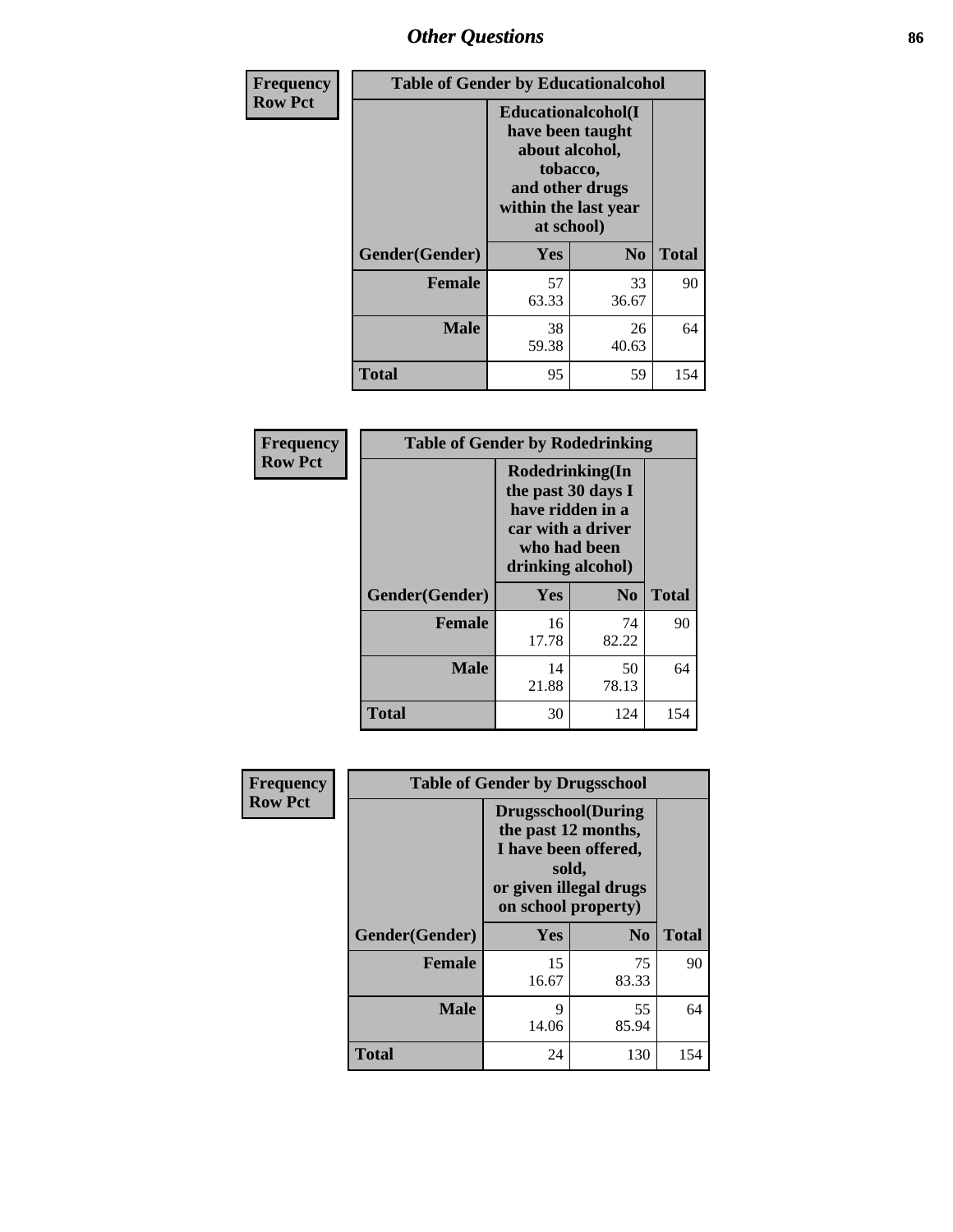### *Other Questions* **87**

**Frequency Row Pct**

| <b>Table of Gender by Bingedrinking</b> |                         |                                                                                                         |                   |                   |                               |                               |                   |              |
|-----------------------------------------|-------------------------|---------------------------------------------------------------------------------------------------------|-------------------|-------------------|-------------------------------|-------------------------------|-------------------|--------------|
|                                         |                         | Bingedrinking(I have drunk five or more<br>drinks of alcohol at one sitting during the<br>last 30 days) |                   |                   |                               |                               |                   |              |
| <b>Gender</b> (Gender)                  | $\bf{0}$<br><b>Days</b> | 1 or<br>days                                                                                            | 3 to<br>5<br>days | 6 to<br>9<br>days | <b>10</b><br>to<br>19<br>days | <b>20</b><br>to<br>29<br>days | All<br>30<br>days | <b>Total</b> |
| <b>Female</b>                           | 80<br>88.89             | 4<br>4.44                                                                                               | 2<br>2.22         | 0<br>0.00         | 3<br>3.33                     | 1.11                          | $\Omega$<br>0.00  | 90           |
| <b>Male</b>                             | 60<br>93.75             | 0<br>0.00                                                                                               | 2<br>3.13         | 1.56              | $\theta$<br>0.00              | $\Omega$<br>0.00              | 1.56              | 64           |
| <b>Total</b>                            | 140                     | 4                                                                                                       | 4                 |                   | 3                             |                               |                   | 154          |

| Frequency      | <b>Table of Gender by Educationaids</b> |                                                                                                 |             |              |
|----------------|-----------------------------------------|-------------------------------------------------------------------------------------------------|-------------|--------------|
| <b>Row Pct</b> |                                         | <b>Educationaids</b> (I<br>have been taught<br>about HIV/AIDS<br>at school in the<br>past year) |             |              |
|                | Gender(Gender)                          | Yes                                                                                             | $\bf N_0$   | <b>Total</b> |
|                | <b>Female</b>                           | 62<br>68.89                                                                                     | 28<br>31.11 | 90           |
|                | <b>Male</b>                             | 41<br>64.06                                                                                     | 23<br>35.94 | 64           |
|                | <b>Total</b>                            | 103                                                                                             | 51          | 154          |

| <b>Frequency</b> | <b>Table of Gender by Suicideconsider</b> |                 |                |              |
|------------------|-------------------------------------------|-----------------|----------------|--------------|
| <b>Row Pct</b>   |                                           | Suicideconsider |                |              |
|                  | Gender(Gender)                            | Yes             | N <sub>0</sub> | <b>Total</b> |
|                  | <b>Female</b>                             | 11<br>12.22     | 79<br>87.78    | 90           |
|                  | <b>Male</b>                               | 7.81            | 59<br>92.19    | 64           |
|                  | <b>Total</b>                              | 16              | 138            | 154          |